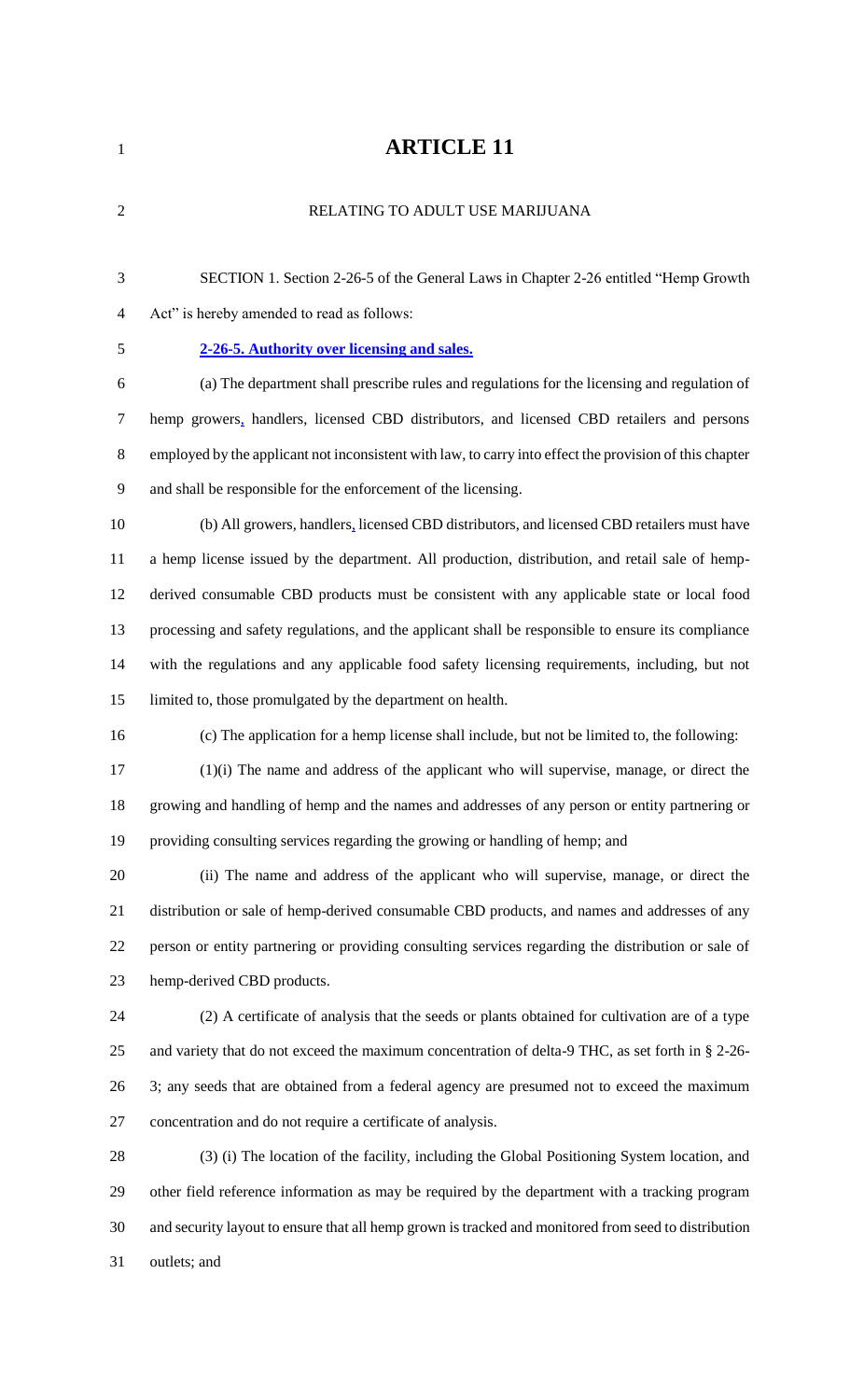- (ii) The location of the facility and other information as may be required by the department as to where the distribution or sale of hemp-derived consumable CBD products will occur.
- (4) An explanation of the seed to sale tracking, cultivation method, extraction method, and certificate of analysis or certificate of analysis for the standard hemp seeds or hemp product if required by the department.
- (5) Verification, prior to planting any seed, that the plant to be grown is of a type and variety of hemp that will produce a delta-9 THC concentration of no more than three-tenths of one percent (0.3%) on a dry-weight basis.
- (6) Documentation that the licensee and/or its agents have entered into a purchase agreement with a hemp handler, processor, distributor or retailer.
- (7) All applicants:

 (i) Shall apply to the state police, attorney general, or local law enforcement for a National Criminal Identification records check that shall include fingerprints submitted to the Federal Bureau of Investigation. Upon the discovery of a disqualifying conviction defined in subsections (c)(7)(iv) and (c)(7)(v), and in accordance with the rules promulgated by the department, the state police shall inform the applicant, in writing, of the nature of the conviction, and the state police shall notify the department, in writing, without disclosing the nature of the conviction, that a conviction has been found;

- (ii) In those situations in which no conviction has been found, the state police shall inform the applicant and the department, in writing, of this fact;
- 

 (iii) All applicants shall be responsible for any expense associated with the criminal background check with fingerprints.

 (iv) Any applicant who has been convicted of any felony offense under chapter 28 of title 21, or any person who has been convicted of murder; manslaughter; first-degree sexual assault; second-degree sexual assault; first-degree child molestation; second-degree child molestation; kidnapping; first-degree arson; second-degree arson; mayhem; robbery; burglary; breaking and entering; assault with a dangerous weapon; or any assault and battery punishable as a felony or assault with intent to commit any offense punishable as a felony, shall be disqualified from holding any license or permit under this chapter. The department shall notify any applicant, in writing, of a denial of a license pursuant to this subsection, provided that any disqualification or denial of license 31 shall be subject to the provisions of § 28-5.1-14 of the general laws.

 (v) For purposes of this section, "conviction" means, in addition to judgments of conviction entered by a court subsequent to a finding of guilty, or plea of guilty, those instances where the defendant has entered a plea of nolo contendere and has received a jail sentence or a suspended jail

#### Art11 RELATING TO ADULT USE MARIJUANA (Page -2-)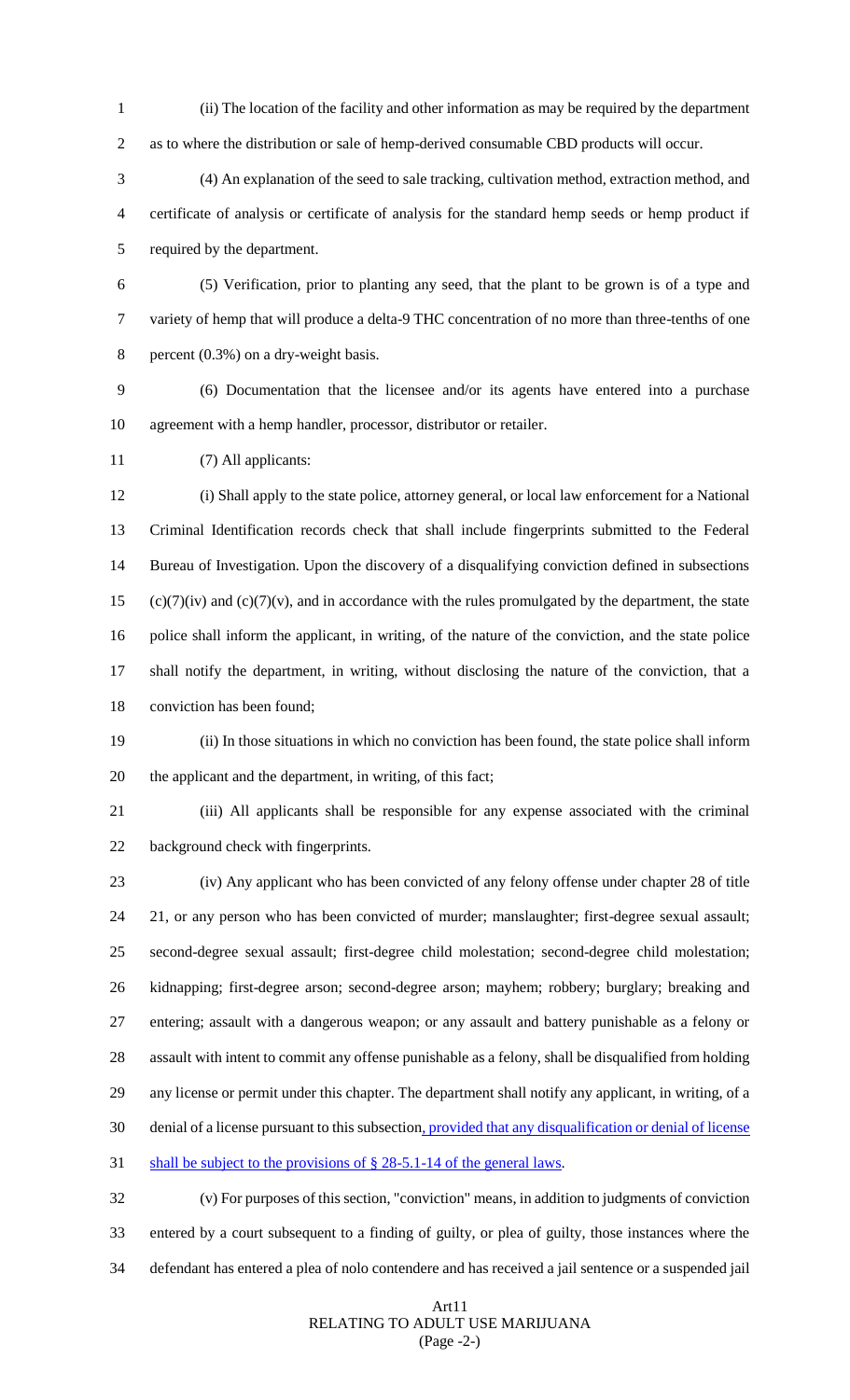sentence, or those instances wherein the defendant has entered into a deferred sentence agreement with the Rhode Island attorney general and the period of deferment has not been completed.

 (8) Any other information as set forth in rules and regulations as required by the department.

(d) [Deleted by P.L. 2019, ch. 88, art. 15, §1].

 (e) The department shall issue a hemp license to the grower or handler applicant if he, she, or it meets the requirements of this chapter, upon the applicant paying a licensure fee of two thousand five hundred dollars (\$2,500). Said license shall be renewed every two (2) years upon payment of a two thousand five hundred dollar (\$2,500) renewal fee. Any licensee convicted of any disqualifying offense described in subsection (c)(7)(iv) shall have his, her, or its license revoked. All license fees shall be directed to the department to help defray the cost of enforcement. The department shall collect a nonrefundable application fee of two hundred fifty dollars (\$250) for each application to obtain a license.

 (f) Any grower or handler license applicant or license holder may also apply for and be issued a CBD distributor and/or CBD retailer license at no additional cost provided their grower or handler license is issued or renewed. CBD distributor and CBD retailer licenses shall be renewed each year at no additional fee provided the applicant also holds or renews a grower and/or handler license.

 (g) For applicants who do not hold, renew, or receive a grower or handler license, CBD distributor and CBD retailer licenses shall have a licensure fee of five hundred dollars (\$500). The licenses shall be renewed each year upon approval by the department and payment of a five hundred dollar (\$500) renewal fee.

 SECTION 2. Chapter 12-1.3 of the General Laws entitled "EXPUNGEMENT OF CRIMINAL RECORDS" is hereby amended by adding thereto the following section:

**12-1.3-5. Automatic expungement of marijuana related convictions.** 

 (a) Any person with a prior conviction for misdemeanor or felony possession of a marijuana-related offense that has been decriminalized subsequent to the date of conviction shall 28 be entitled to have the criminal conviction automatically expunged, notwithstanding the provisions 29 of chapter 1.3 of title 12. No prior criminal charge and/or conviction having been expunged pursuant to the provisions of this section may be used to impede a person from entering into the 31 cannabis industry or any government assistance programs. There shall be no expungement fee

assessed to the individual.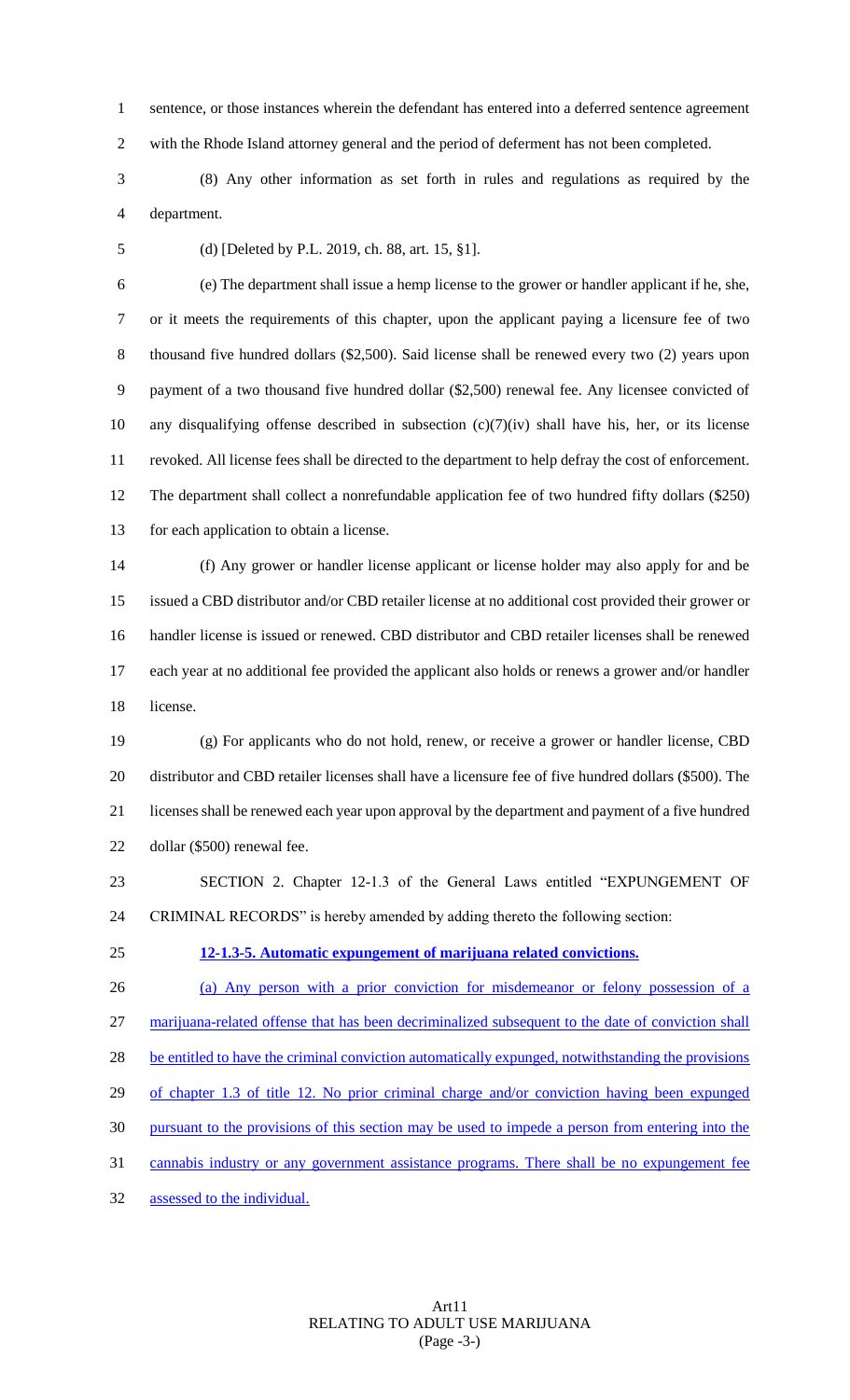(b) Any person who has been incarcerated for misdemeanor or felony possession of marijuana shall have all court costs waived with respect to expungement of his or her criminal record under this section. (c) Records shall be expunged pursuant to the procedures set forth in this chapter in accordance with the following timelines: (i) Records created prior to the effective date of this section, but on or after January 1, 2014, shall be automatically expunged January 1, 2023; (ii) Records created prior to January 1, 2014, but on or after January 1, 2001, shall be automatically expunged January 1, 2024; (iii) Records created prior to January 1, 2001, shall be automatically expunged prior to **January 1, 2026.**  (d) Nothing in this section shall be construed to restrict or modify a person's right to have 13 their records expunged, except as otherwise may be provided in this chapter, or diminish or 14 abrogate any rights or remedies otherwise available to the individual; (e) The Rhode Island attorney general, in consultation with the Rhode Island state police 16 and the municipal police departments of the state, is hereby authorized to promulgate any and all 17 rules and regulations necessary to carry out the provisions of this section. SECTION 3. Section 21-28.5-2 of the General Laws in Chapter of Chapter 21-28.5 entitled "Sale of Drug Paraphernalia" is hereby amended to read as follows: **21-28.5-2. Manufacture or delivery of drug paraphernalia – Penalty.** It is unlawful for any person to deliver, sell, possess with intent to deliver, or sell, or manufacture with intent to deliver, or sell drug paraphernalia, knowing that it will be used to plant, propagate, cultivate, grow, harvest, manufacture, compound, convert, produce, process, prepare, test, analyze, pack, repack, store, contain, conceal, inject, ingest, inhale, or introduce into the human body a controlled substance in violation of chapter 28 of this title. A violation of this section shall be punishable by a fine not exceeding five thousand dollars (\$5,000) or imprisonment not exceeding two (2) years, or both. Notwithstanding any other provision of the general laws, the sale, manufacture, or delivery 29 of drug paraphernalia to a person acting in accordance with chapters 28.6, 28.11, or 28.12 of this title shall not be considered a violation of this chapter. SECTION 4. Chapter 21-28.6 of the General Laws entitled "The Edward O. Hawkins and Thomas C. Slater Medical Marijuana Act" is hereby amended by adding thereto the following section: **21-28.6-16.1 Procurement and transfer of marijuana.**

# Art11 RELATING TO ADULT USE MARIJUANA (Page -4-)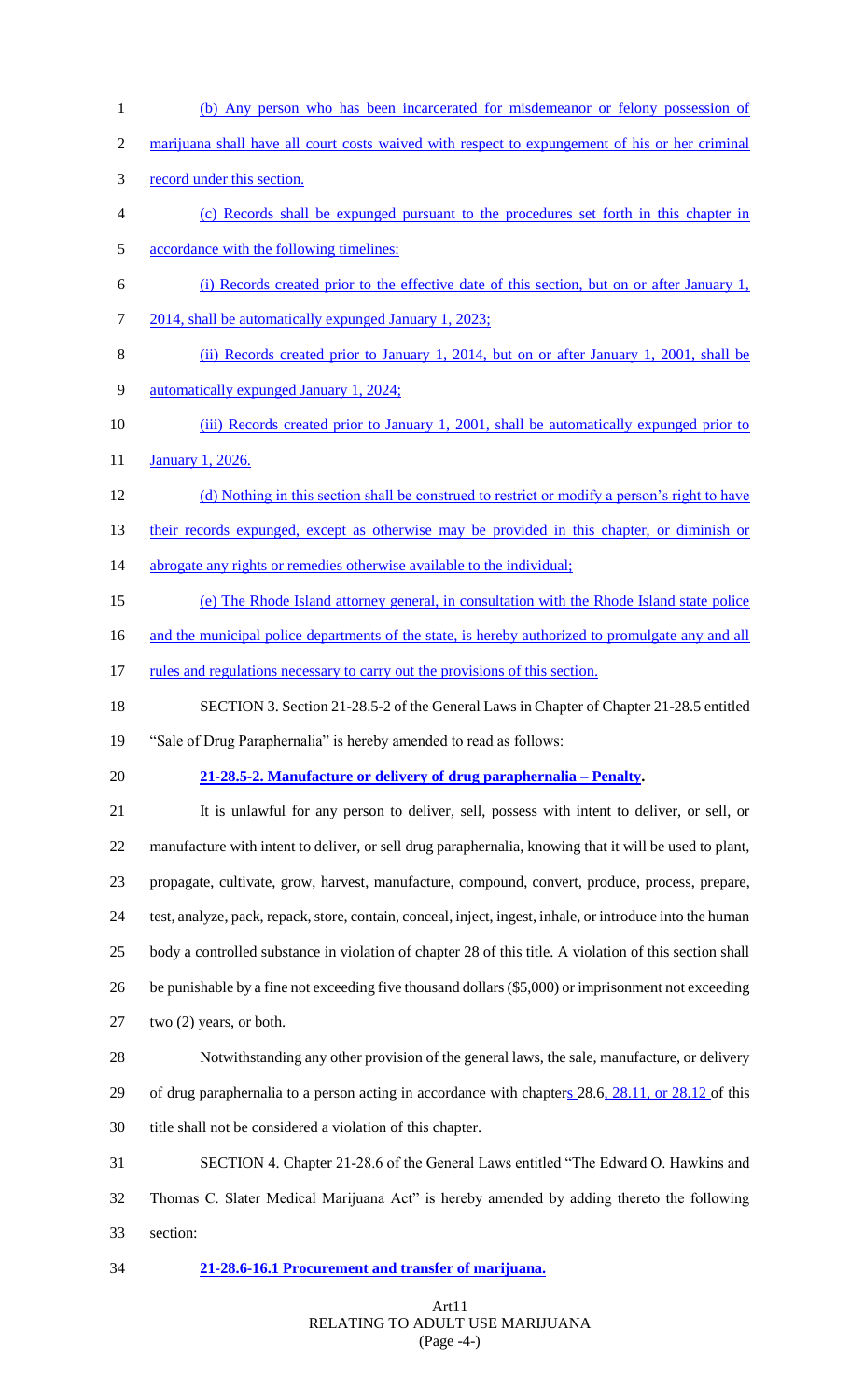(a) A compassion center or licensed medical marijuana cultivator that obtains a corresponding hybrid license pursuant to chapter 28.12 of title 21 may procure marijuana and marijuana products from or transfer medical marijuana for processing and product manufacturing to a marijuana establishment that is licensed under chapter 28.12 provided such procurement, 5 processing, manufacturing and transfer is conducted in accordance and compliance with chapters 28.6, 28.11 and 28.12 of title 21 and regulations promulgated by the office of cannabis regulation including regulations regarding product testing, labeling, packaging and other requirements designed to ensure health, safety and patient access and all applicable provisions of title 44. (b) Notwithstanding any other provision of the general laws, a licensed compassion center 10 that also holds a license as a hybrid marijuana retailer pursuant to chapter 28.12 of title 21 and the 11 regulations promulgated hereunder shall be exempt from the requirements of chapter 28.6 of title 21 requiring registration as a not-for-profit corporation under chapter 6 of title 7 of the general 13 laws, provided the compassion center maintains operation and licensure as a hybrid marijuana 14 retailer in good standing with the department of business regulation. The department of business regulation may promulgate regulations or issue guidance to facilitate the transition from a not-for-16 profit corporation to a for profit corporation or other entity including but not limited to the 17 requirement that the compassion center must update and/or resubmit licensing and application 18 documents which reflect this transfer.

 SECTION 5. Sections 21-28.6-3, 21-28.6-5, and 21-28.6-6 of the General Laws in Chapter 21-28.6 entitled "The Edward O. Hawkins and Thomas C. Slater Medical Marijuana Act" are hereby amended to read as follows:

**21-28.6-3 Definitions.**

For the purposes of this chapter:

 (1) "Authorized purchaser" means a natural person who is at least twenty-one (21) years old and who is registered with the department of health for the purposes of assisting a qualifying patient in purchasing marijuana from a compassion center. An authorized purchaser may assist no more than one patient, and is prohibited from consuming marijuana obtained for the use of the qualifying patient. An authorized purchaser shall be registered with the department of health and shall possesses a valid registry identification card.

 (2) "Cannabis" means all parts of the plant of the genus marijuana, also known as marijuana sativa L, whether growing or not; the seeds thereof; the resin extracted from any part of the plant; and every compound, manufacture, salt, derivative, mixture, or preparation of the plant, its seeds, or resin regardless of cannabinoid content or cannabinoid potency including "marijuana", and "industrial hemp" or "industrial hemp products" which satisfy the requirements of chapter 26 of title 2.

#### Art11 RELATING TO ADULT USE MARIJUANA (Page -5-)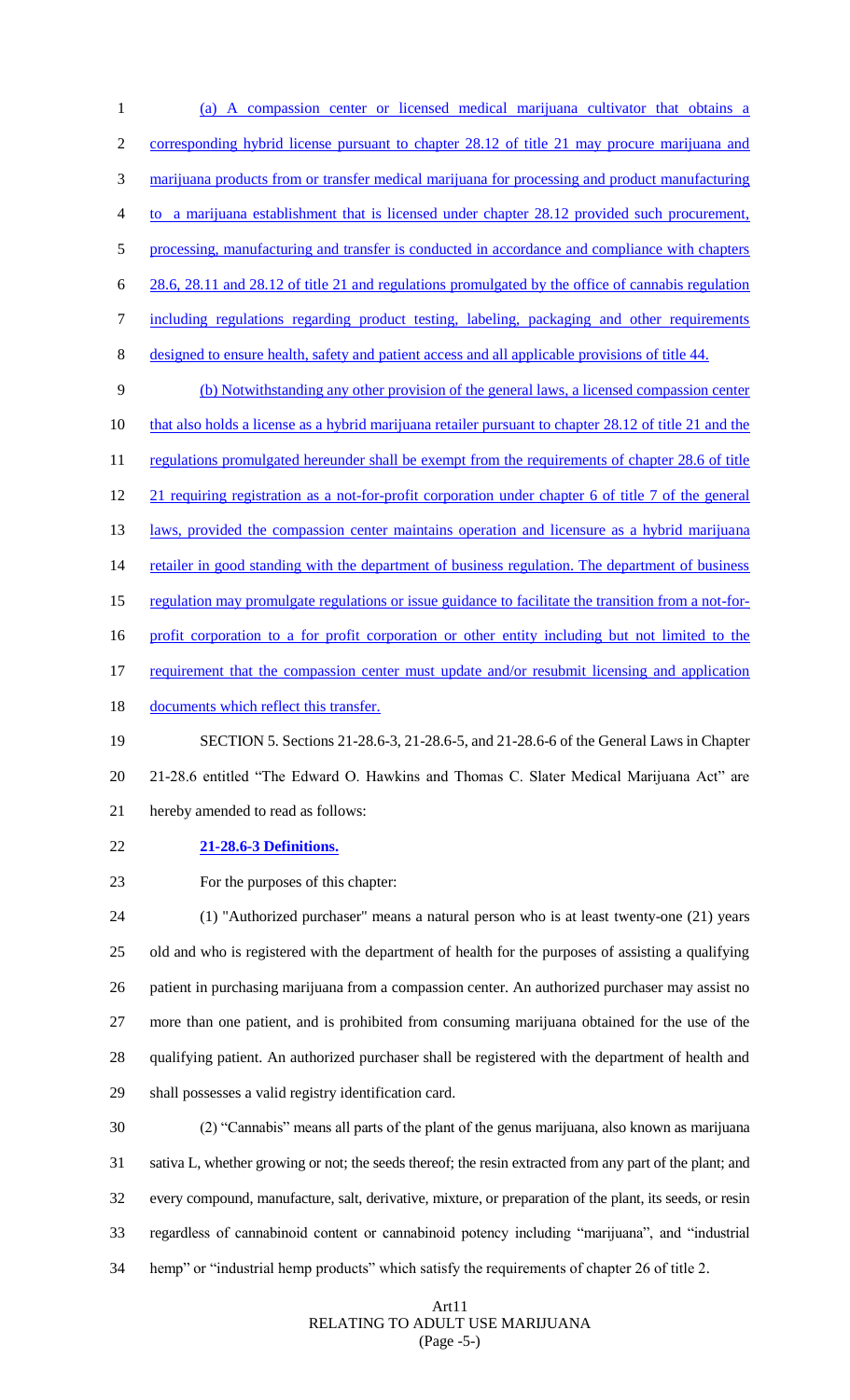(3) "Cannabis testing laboratory" means a third-party analytical testing laboratory licensed by the department of health, in coordination with the department of business regulation, to collect and test samples of cannabis.

 (4) "Cardholder" means a person who has been registered or licensed with the department of health or the department of business regulation pursuant to this chapter and possesses a valid registry identification card or license.

 (5) "Commercial unit" means a building, or other space within a commercial or industrial building, for use by one business or person and is rented or owned by that business or person.

 (6)(i) "Compassion center" means a not-for-profit corporation, subject to the provisions of chapter 6 of title 7, and licensed under § 21-28.6-12, that acquires, possesses, cultivates, manufactures, delivers, transfers, transports, supplies, or dispenses medical marijuana, and/or related supplies and educational materials, to patient cardholders and/or their registered caregiver, cardholder or authorized purchaser.

 (ii) "Compassion center cardholder" means a principal officer, board member, employee, volunteer, or agent of a compassion center who has registered with the department of business regulation and has been issued and possesses a valid, registry identification card.

(7) "Debilitating medical condition" means:

 (i) Cancer, glaucoma, positive status for human immunodeficiency virus, acquired immune deficiency syndrome, Hepatitis C, post-traumatic stress disorder, or the treatment of these conditions;

 (ii) A chronic or debilitating disease or medical condition, or its treatment, that produces one or more of the following: cachexia or wasting syndrome; severe, debilitating, chronic pain; severe nausea; seizures, including but not limited to, those characteristic of epilepsy; or severe and persistent muscle spasms, including but not limited to, those characteristic of multiple sclerosis or Crohn's disease; or agitation of Alzheimer's Disease; or

 (iii) Any other medical condition or its treatment approved by the department of health, as provided for in § 21-28.6-5.

 (8) "Department of business regulation" means the Rhode Island department of business regulation or its successor agency.

 (9) "Department of health" means the Rhode Island department of health or its successor agency.

 (10) "Department of public safety" means the Rhode Island department of public safety or its successor agency.

(11) "Dried marijuana" means the dried leaves and flowers of the marijuana plant as

#### Art11 RELATING TO ADULT USE MARIJUANA (Page -6-)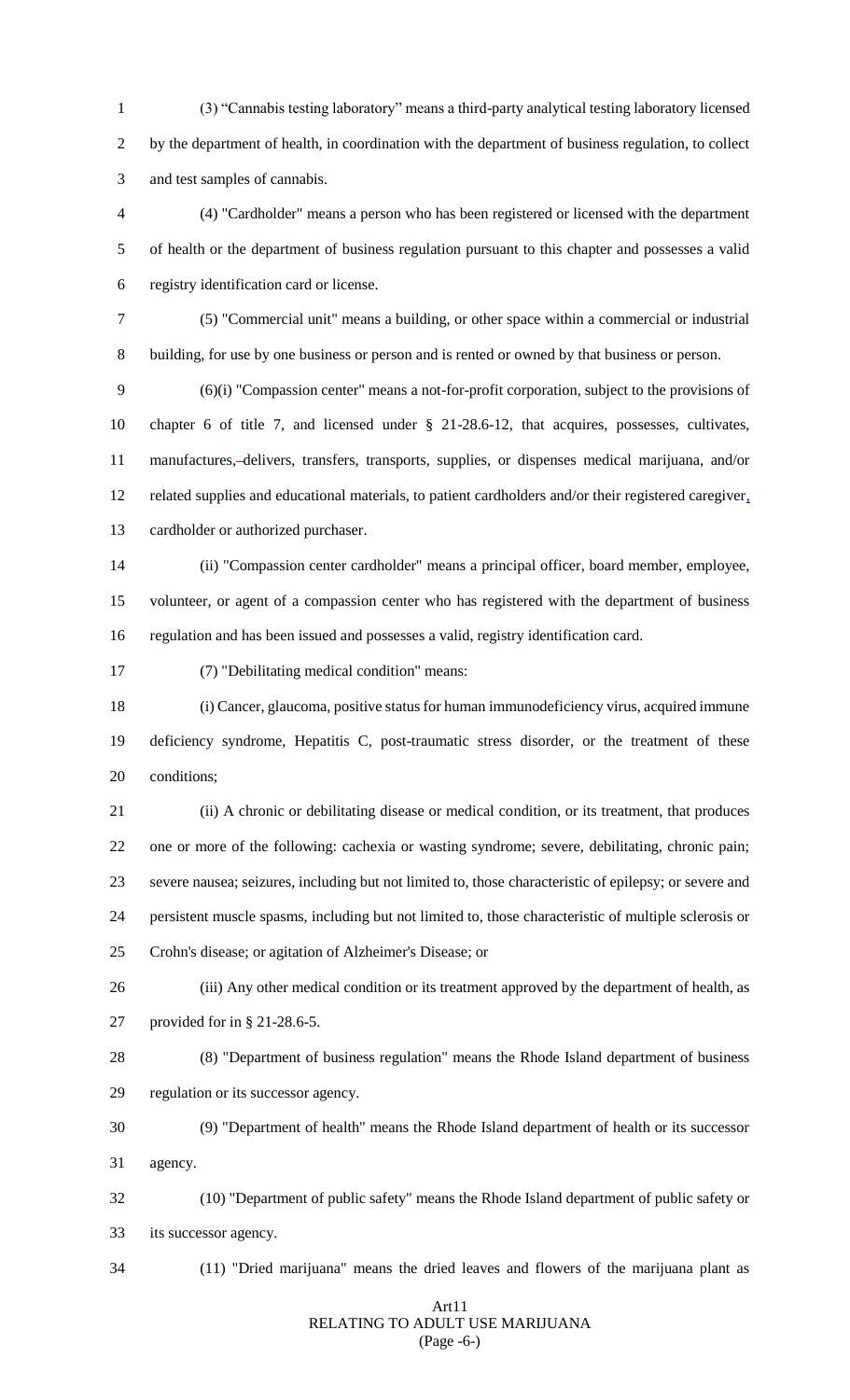- defined by regulations promulgated by the department of business regulation.
- (12) "Dwelling unit" means the room, or group of rooms, within a residential dwelling used or intended for use by one family or household, or by no more than three (3) unrelated individuals, with facilities for living, sleeping, sanitation, cooking, and eating.
- (13) "Equivalent amount" means the portion of usable marijuana, be it in extracted, edible, concentrated, or any other form, found to be equal to a portion of dried marijuana, as defined by regulations promulgated by the departments of business regulation.
- (14) "Immature marijuana plant" means a marijuana plant, rooted or unrooted, with no observable flower or buds.
- (15) "Licensed medical marijuana cultivator" means a person or entity, as identified in § 43-3-6, who has been licensed by the department of business regulation to cultivate medical 12 marijuana pursuant to § 21-28.6-16.
- 

(16) "Marijuana" has the meaning given that term in § 21-28-1.02.

 (17) "Marijuana establishment licensee" means any person or entity licensed by the 15 department of business regulation under this chapter <u>or chapter 28.12 of title 21</u> whose license 16 permits it to engage in or conduct activities in connection with the medical marijuana program or 17 adult use marijuana industry. "Marijuana establishment licensees" shall include but not be limited 18 to, compassion centers, medical marijuana cultivators, and cannabis testing laboratories, adult use 19 marijuana retailers, hybrid marijuana cultivators, and the holder of any other license issued by the department of business regulation under chapters 28.6 or 28.12 of title 21 of the general laws and/or as specified and defined in regulations promulgated by the department of business regulation.

 (18) "Mature marijuana plant" means a marijuana plant that has flowers or buds that are readily observable by an unaided visual examination.

 (19) "Medical marijuana emporium" means any establishment, facility or club, whether operated for-profit or nonprofit, or any commercial unit, at which the sale, distribution, transfer or use of medical marijuana or medical marijuana products is proposed and/or occurs to, by or among registered patients, registered caregivers, authorized purchaser cardholders or any other person. This shall not include a compassion center regulated and licensed by the department of business regulation pursuant to the terms of this chapter.

 (20) "Medical marijuana" means marijuana and marijuana products that satisfy the requirements of this chapter and have been given the designation of "medical marijuana" due to dose, potency, form. Medical marijuana products are only available for use by patient cardholders, and may only be sold to or possessed by patient cardholders, or their registered caregiver, or

# Art11 RELATING TO ADULT USE MARIJUANA (Page -7-)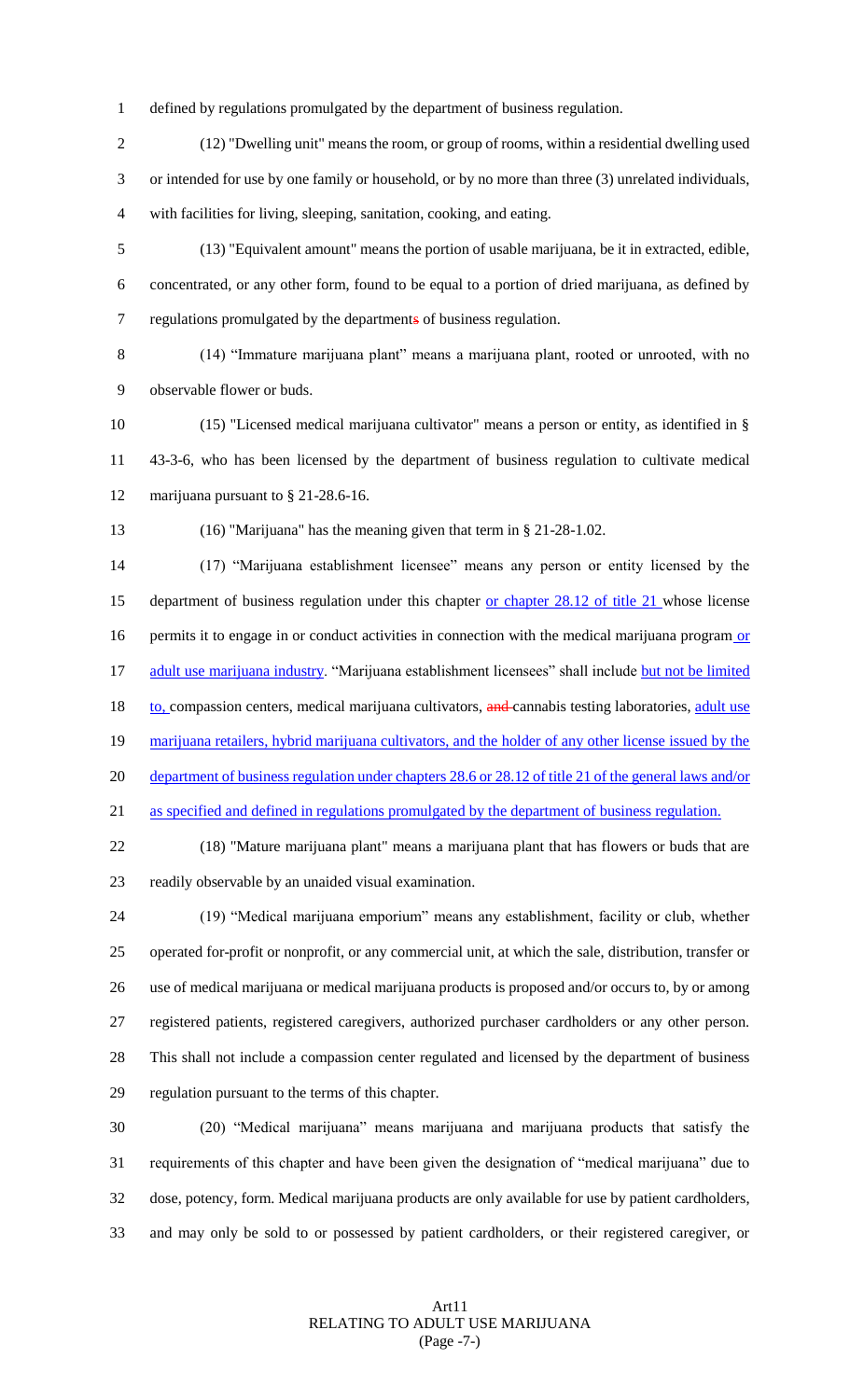authorized purchaser in accordance with this chapter. Medical marijuana may not be sold to, possessed by, manufactured by, or used except as permitted as under this chapter.

 (21) "Medical marijuana plant tag set" or "plant tag" means any tag, identifier, registration, certificate, or inventory tracking system authorized or issued by the department or which the department requires be used for the lawful possession and cultivation of medical marijuana plants in accordance with this chapter.

 (22) "Medical use" means the acquisition, possession, cultivation, manufacture, use, delivery, transfer, or transportation of medical marijuana or paraphernalia relating to the consumption of marijuana to alleviate a patient cardholder's debilitating medical condition or symptoms associated with the medical condition in accordance with the provisions of this chapter.

 (23) "Practitioner" means a person who is licensed with authority to prescribe drugs pursuant to chapters 34, 37, and 54 of title 5 who may provide a qualifying patient with a written certification in accordance with regulations promulgated by the department of health.

 (24) "Primary caregiver" means a natural person who is at least twenty-one (21) years old 15 who is registered under this chapter in order to, and who may assist one  $(1)$  qualifying patient, but no more than five (5) qualifying patients, with their medical use of marijuana, provided that a qualified patient may also serve as his or her own primary caregiver subject to the registration and requirements set forth in § 21-28.6-4.

 (25) "Qualifying patient" means a person who has been certified by a practitioner as having a debilitating medical condition and is a resident of Rhode Island.

 (26) "Registry identification card" means a document issued by the department of health or the department of business regulation, as applicable, that identifies a person as a registered qualifying patient, a registered primary caregiver, or authorized purchaser, or a document issued by the department of business regulation or department of health that identifies a person as a registered principal officer, board member, employee, volunteer, or agent of a compassion center, licensed medical marijuana cultivator, cannabis testing lab, or any other medical marijuana licensee.

 (27) "Unusable marijuana" means marijuana seeds, stalks, and unusable roots and shall not count towards any weight-based possession limits established in this chapter.

 (28) "Usable marijuana" means the leaves and flowers of the marijuana plant, and any mixture or preparation thereof, but does not include the seeds, stalks, and roots of the plant.

 (29) "Wet marijuana" means the harvested leaves and flowers of the marijuana plant before they have reached a dry state, as defined by regulations promulgated by the department of health and department of business regulation.

#### Art11 RELATING TO ADULT USE MARIJUANA (Page -8-)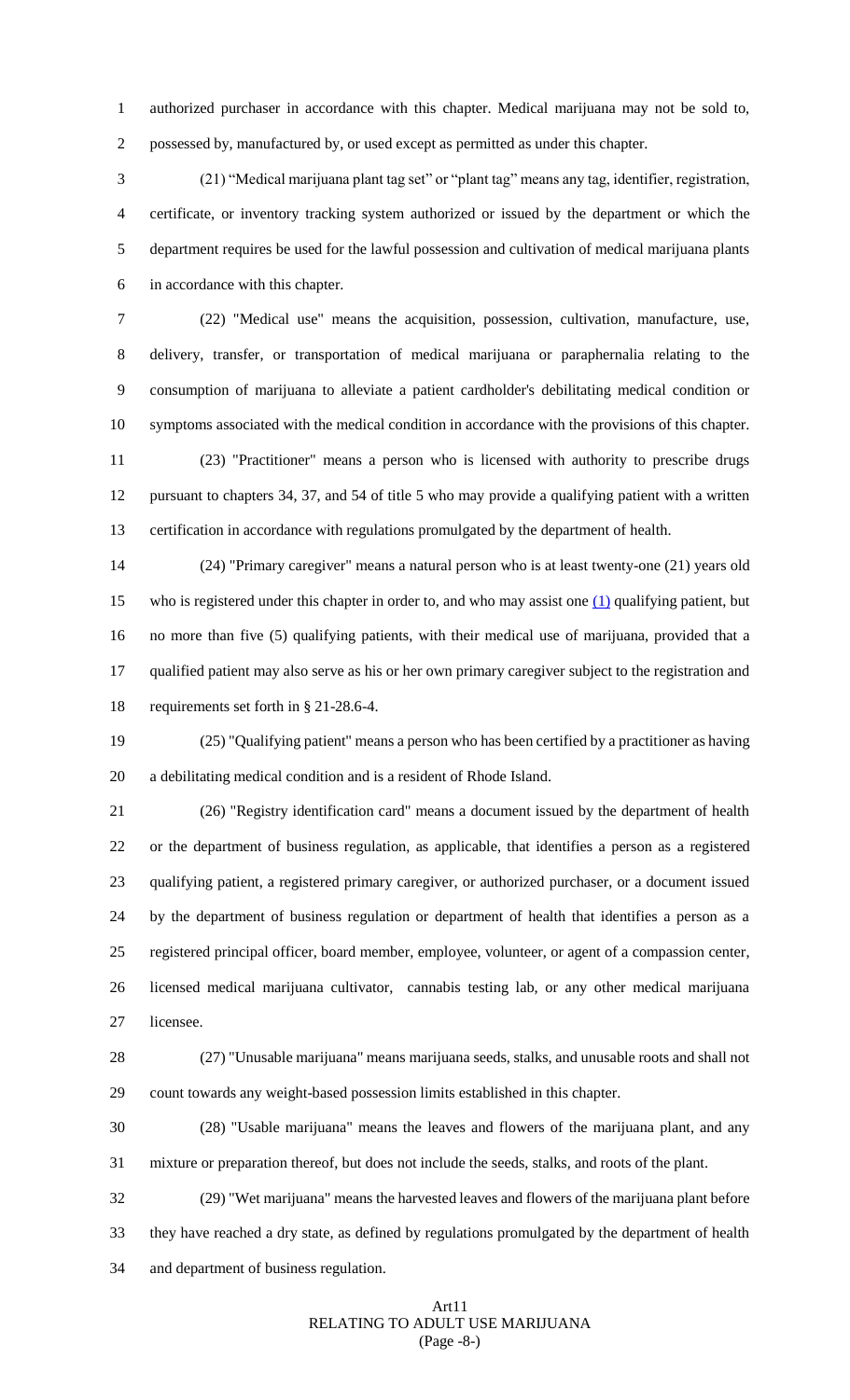(30) "Written certification" means a statement signed by a practitioner, stating that, in the practitioner's professional opinion, the potential benefits of the medical use of marijuana would likely outweigh the health risks for the qualifying patient. A written certification shall be made only in the course of a bona fide, practitioner-patient relationship after the practitioner has completed a full assessment of the qualifying patient's medical history. The written certification shall specify the qualifying patient's debilitating medical condition or conditions which may include the qualifying patient's medical records.

# **21-28.6-5 Departments of health and business regulation to issue regulations.**

 (a) Not later than ninety (90) days after the effective date of this chapter, the department of health shall promulgate regulations governing the manner in which it shall consider petitions from the public to add debilitating medical conditions to those included in this chapter. In considering such petitions, the department of health shall include public notice of, and an opportunity to comment in a public hearing, upon such petitions. The department of health shall, after hearing, approve or deny such petitions within one hundred eighty (180) days of submission. The approval or denial of such a petition shall be considered a final department of health action, subject to judicial review. Jurisdiction and venue for judicial review are vested in the superior court. The denial of a petition shall not disqualify qualifying patients with that condition, if they have a debilitating 18 medical condition as defined in § 21-28.6-3( $\frac{57}{2}$ ). The denial of a petition shall not prevent a person with the denied condition from raising an affirmative defense.

 (b) Not later than ninety (90) days after the effective date of this chapter, the department of health shall promulgate regulations governing the manner in which it shall consider applications for, and renewals of, registry identification cards for qualifying patients and authorized purchasers. The department of health's regulations shall establish application and renewal fees that generate revenues sufficient to offset all expenses of implementing and administering this chapter. The department of health may vary the application and renewal fees along a sliding scale that accounts for a qualifying patient's or caregiver's income. The department of health may accept donations from private sources in order to reduce the application and renewal fees.

28 (c) Not later than October 1, 2019<sub>1</sub> the department of business regulation shall promulgate regulations not inconsistent with law, to carry into effect the provisions of this section, governing the manner in which it shall consider applications for, and renewals of, registry identification cards for primary caregivers. The department of business regulation's regulations shall establish application and renewal fees. The department of business regulation may vary the application and renewal fees along a sliding scale that accounts for a qualifying patient's or caregiver's income. The

# Art11 RELATING TO ADULT USE MARIJUANA (Page -9-)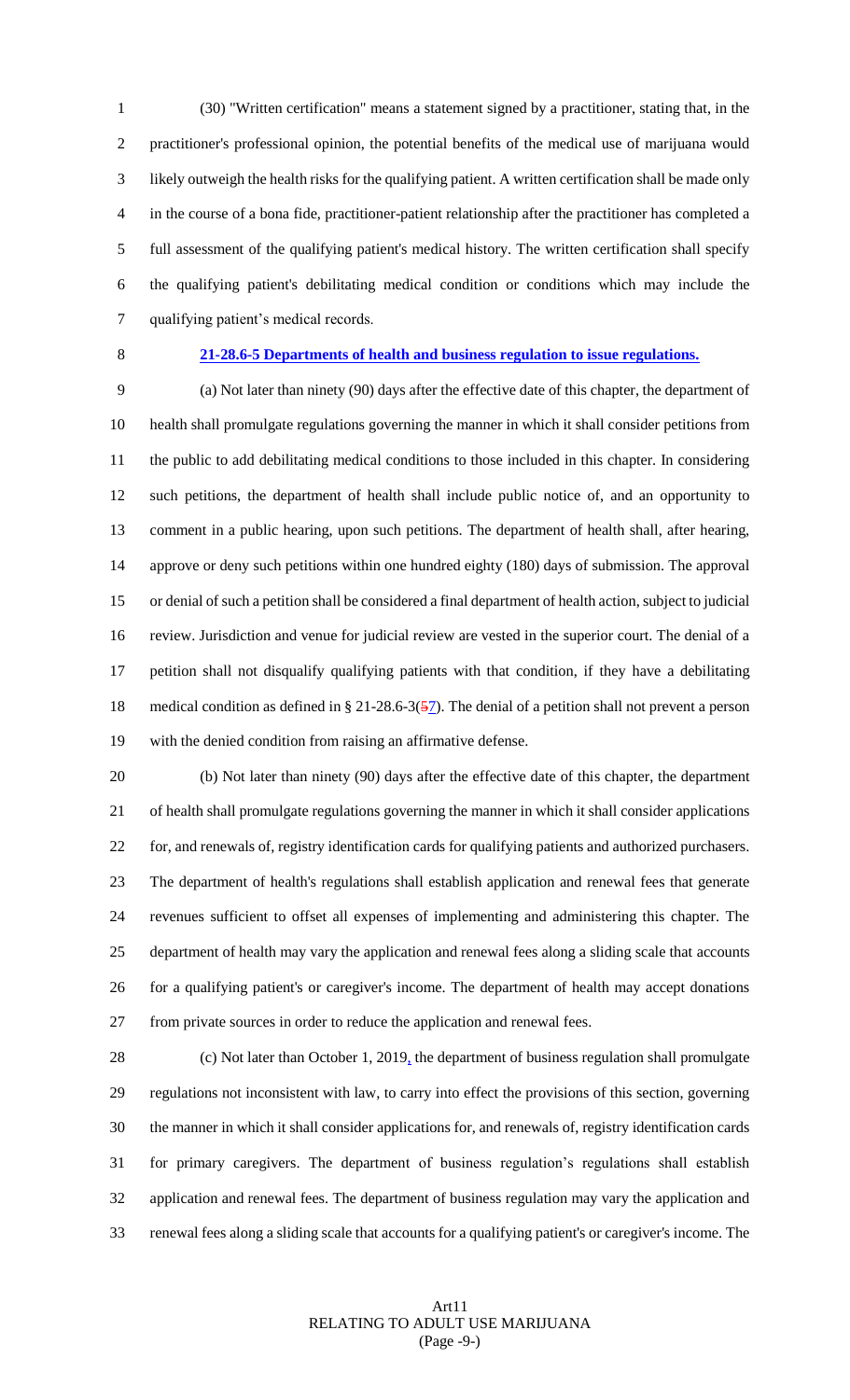| 1              | department of business regulation may accept donations from private sources in order to reduce the   |
|----------------|------------------------------------------------------------------------------------------------------|
| $\overline{2}$ | application and renewal fees.                                                                        |
| 3              | 21-28.6-6 Administration of departments of health and business regulation                            |
| 4              | regulations.                                                                                         |
| 5              | (a) The department of health shall issue registry identification cards to qualifying patients        |
| 6              | who submit the following, in accordance with the department's regulations. Applications shall        |
| 7              | include but not be limited to:                                                                       |
| 8              | (1) Written certification as defined in $\S$ 21-28.6-3;                                              |
| 9              | (2) Application fee, as applicable;                                                                  |
| 10             | (3) Name, address, and date of birth of the qualifying patient; provided, however, that if           |
| 11             | the patient is homeless, no address is required;                                                     |
| 12             | (4) Name, address, and telephone number of the qualifying patient's practitioner;                    |
| 13             | (5) Whether the patient elects to grow medical marijuana plants for himself or herself; and          |
| 14             | (6) Name, address, and date of birth of one primary caregiver of the qualifying patient and          |
| 15             | any authorized purchaser for the qualifying patient, if any primary caregiver or authorized          |
| 16             | purchaser is chosen by the patient or allowed in accordance with regulations promulgated by the      |
| 17             | departments of health or business regulation.                                                        |
| 18             | (b) The department of health shall not issue a registry identification card to a qualifying          |
| 19             | patient under the age of eighteen (18) unless:                                                       |
| 20             | (1) The qualifying patient's practitioner has explained the potential risks and benefits of the      |
| 21             | medical use of marijuana to the qualifying patient and to a parent, guardian, or person having legal |
| 22             | custody of the qualifying patient; and                                                               |
| 23             | (2) A parent, guardian, or person having legal custody consents in writing to:                       |
| 24             | (i) Allow the qualifying patient's medical use of marijuana;                                         |
| 25             | (ii) Serve as the qualifying patient's primary caregiver or authorized purchaser; and                |
| 26             | (iii) Control the acquisition of the marijuana, the dosage, and the frequency of the medical         |
| 27             | use of marijuana by the qualifying patient.                                                          |
| 28             | (c) The department of health shall renew registry identification cards to qualifying patients        |
| 29             | in accordance with regulations promulgated by the department of health and subject to payment of     |
| 30             | any applicable renewal fee.                                                                          |
| 31             | (d) The department of health shall not issue a registry identification card to a qualifying          |
| 32             | patient seeking treatment for post-traumatic stress disorder (PTSD) under the age of eighteen (18).  |
| 33             | (e) The department of health shall verify the information contained in an application or             |
| 34             | renewal submitted pursuant to this section, and shall approve or deny an application or renewal      |
|                |                                                                                                      |

# Art11 RELATING TO ADULT USE MARIJUANA (Page -10-)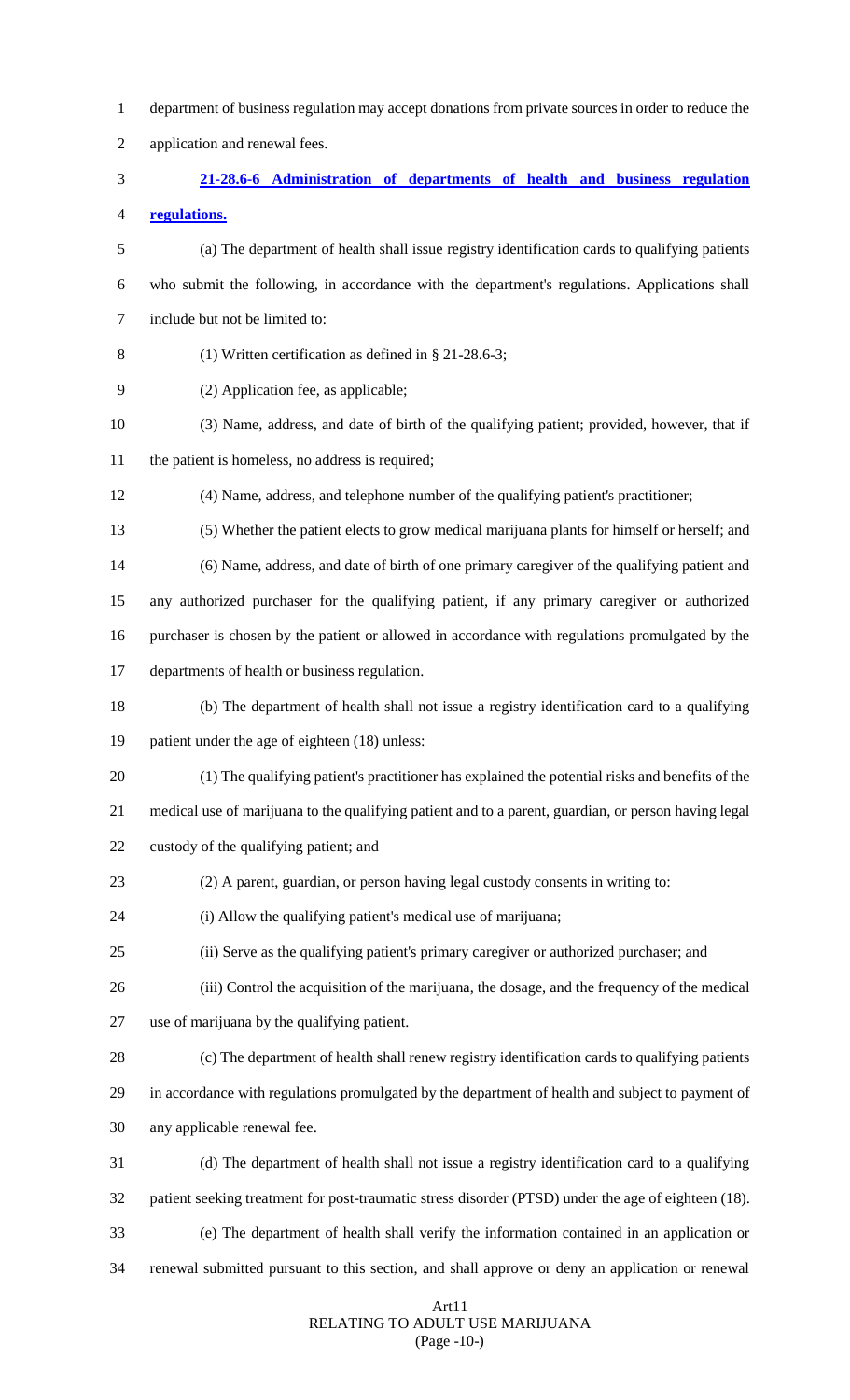within thirty-five (35) days of receiving it. The department may deny an application or renewal only if the applicant did not provide the information required pursuant to this section, or if the department determines that the information provided was falsified, or that the renewing applicant has violated this chapter under their previous registration. Rejection of an application or renewal is considered a final department action, subject to judicial review. Jurisdiction and venue for judicial review are vested in the superior court.

 (f) If the qualifying patient's practitioner notifies the department of health in a written statement that the qualifying patient is eligible for hospice care or chemotherapy, the department of health and department of business regulation, as applicable, shall give priority to these applications when verifying the information in accordance with subsection (e) and issue a registry identification card to these qualifying patients, primary caregivers and authorized purchasers within seventy-two (72) hours of receipt of the completed application. The departments shall not charge a registration fee to the patient, caregivers or authorized purchasers named in the application. The department of health may identify through regulation a list of other conditions qualifying a patient for expedited application processing.

 (g) Following the promulgation of regulations pursuant to § 21-28.6-5(c), the department of business regulation may issue or renew a registry identification card to the qualifying patient cardholder's primary caregiver, if any, who is named in the qualifying patient's approved application. The department of business regulation shall verify the information contained in applications and renewal forms submitted pursuant to this chapter prior to issuing any registry identification card. The department of business regulation may deny an application or renewal if the applicant or appointing patient did not provide the information required pursuant to this section, or if the department determines that the information provided was falsified, or if the applicant or appointing patient has violated this chapter under their previous registration or has otherwise failed to satisfy the application or renewal requirements.

 (1) A primary caregiver applicant or an authorized purchaser applicant shall apply to the bureau of criminal identification of the department of attorney general, department of public safety division of state police, or local police department for a national criminal records check that shall include fingerprints submitted to the Federal Bureau of Investigation. Upon the discovery of any disqualifying information as defined in subsection (g)(5), and in accordance with the rules promulgated by the director, the bureau of criminal identification of the department of attorney general, department of public safety division of state police, or the local police department shall inform the applicant, in writing, of the nature of the disqualifying information; and, without disclosing the nature of the disqualifying information, shall notify the department of business

# Art11 RELATING TO ADULT USE MARIJUANA (Page -11-)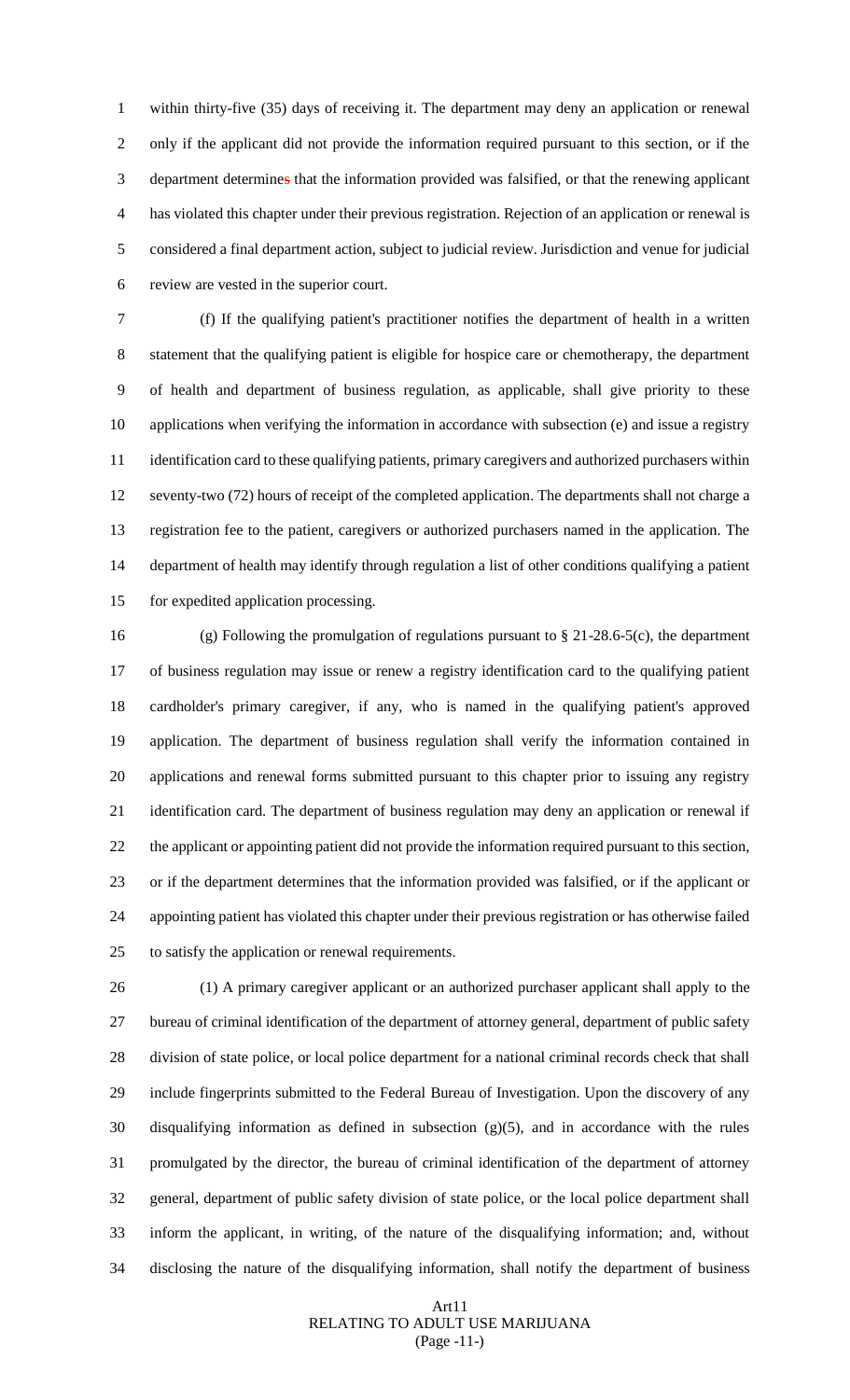regulation or department of health, as applicable, in writing, that disqualifying information has been

discovered.

 (2) In those situations in which no disqualifying information has been found, the bureau of criminal identification of the department of attorney general, department of public safety division of state police, or the local police shall inform the applicant and the department of business regulation or department of health, as applicable, in writing, of this fact.

 (3) The department of health or department of business regulation, as applicable, shall maintain on file evidence that a criminal records check has been initiated on all applicants seeking a primary caregiver registry identification card or an authorized purchaser registry identification card and the results of the checks. The primary caregiver cardholder shall not be required to apply for a national criminal records check for each patient he or she is connected to through the department's registration process, provided that he or she has applied for a national criminal records check within the previous two (2) years in accordance with this chapter. The department of health and department of business regulation, as applicable, shall not require a primary caregiver cardholder or an authorized purchaser cardholder to apply for a national criminal records check 16 more than once every two (2) years.

 (4) Notwithstanding any other provision of this chapter, the department of business regulation or department of health may revoke or refuse to issue any class or type of registry identification card or license if it determines that failing to do so would conflict with any federal law or guidance pertaining to regulatory, enforcement and other systems that states, businesses, or other institutions may implement to mitigate the potential for federal intervention or enforcement. This provision shall not be construed to prohibit the overall implementation and administration of this chapter on account of the federal classification of marijuana as a schedule I substance or any other federal prohibitions or restrictions.

 (5) Information produced by a national criminal records check pertaining to a conviction 26 for any felony offense under chapter 28 of this title 21 ("Rhode Island Controlled Substances Act"); murder; manslaughter; rape; first-degree sexual assault; second-degree sexual assault; first-degree child molestation; second-degree child molestation; kidnapping; first-degree arson; second-degree arson; mayhem; robbery; burglary; breaking and entering; assault with a dangerous weapon; assault or battery involving grave bodily injury; and/or assault with intent to commit any offense punishable as a felony or a similar offense from any other jurisdiction shall result in a letter to the applicant and the department of health or department of business regulation, as applicable, disqualifying the applicant. If disqualifying information has been found, the department of health or department of business regulation, as applicable, may use its discretion to issue a primary

# Art11 RELATING TO ADULT USE MARIJUANA (Page -12-)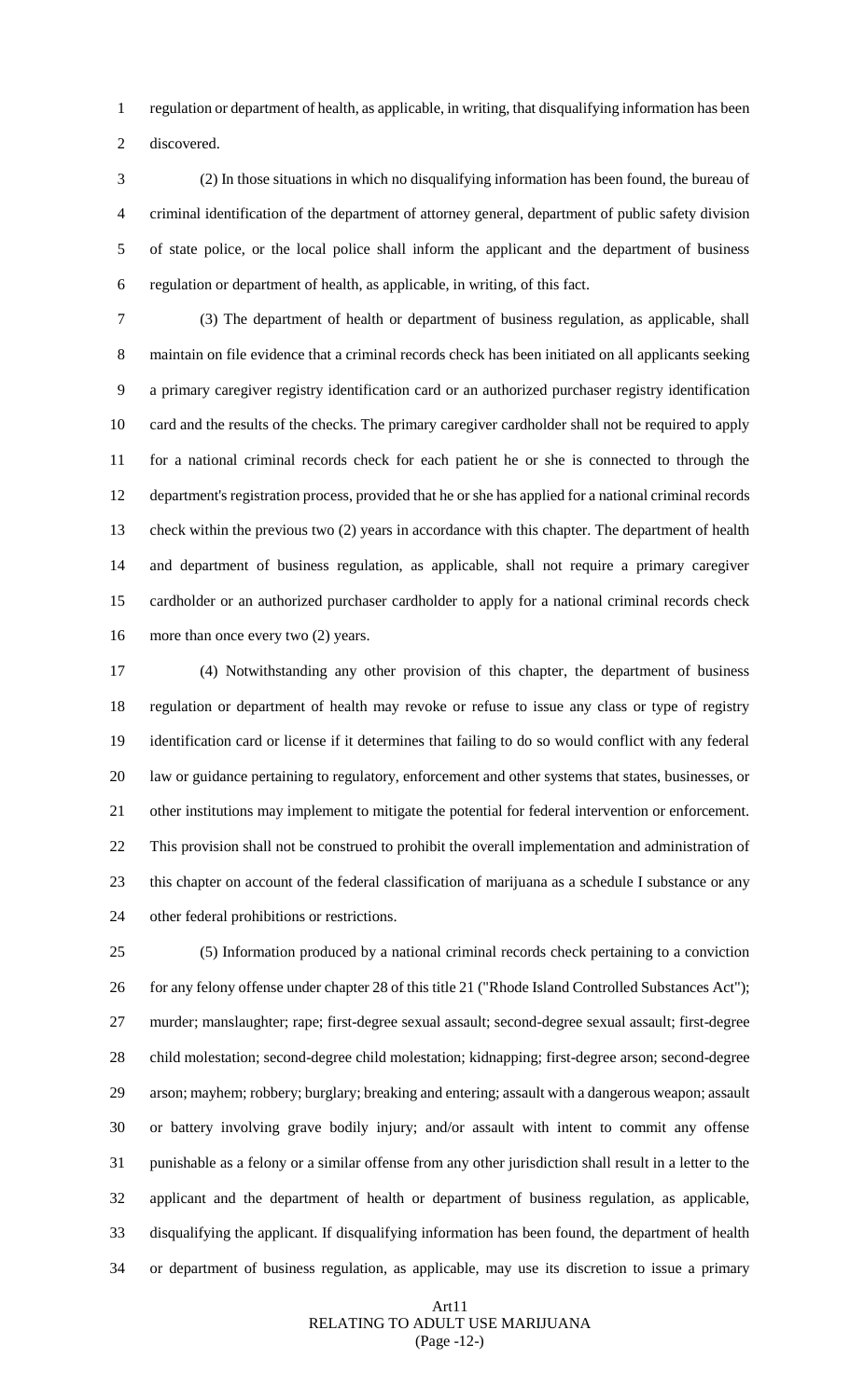caregiver registry identification card or an authorized purchaser registry identification card if the applicant's connected patient is an immediate family member and the card is restricted to that patient only. Any disqualification or denial of registration hereunder shall be subject to the provisions of § 28-5.1-14 of the general laws.

 (6) The primary caregiver or authorized purchaser applicant shall be responsible for any expense associated with the national criminal records check.

 (7) For purposes of this section, "conviction" means, in addition to judgments of conviction entered by a court subsequent to a finding of guilty or a plea of guilty, those instances where the defendant has entered a plea of nolo contendere and has received a sentence of probation and those instances where a defendant has entered into a deferred sentence agreement with the attorney general.

 (8) The office of cannabis regulation may adopt rules and regulations based on federal guidance provided those rules and regulations are designed to comply with federal guidance and mitigate federal enforcement against the registrations and licenses issued under this chapter.

 (h)(1) On or before December 31, 2016, the department of health shall issue registry identification cards within five (5) business days of approving an application or renewal that shall expire two (2) years after the date of issuance.

 (2) Effective January 1, 2017, and thereafter, the department of health or the department of business regulation, as applicable, shall issue registry identification cards within five (5) business days of approving an application or renewal that shall expire one year after the date of issuance.

(3) Registry identification cards shall contain:

(i) The date of issuance and expiration date of the registry identification card;

(ii) A random registry identification number;

(iii) A photograph; and

(iv) Any additional information as required by regulation or the department of health or

business regulation as applicable.

(i) Persons issued registry identification cards by the department of health or department

- of business regulation shall be subject to the following:
- (1) A qualifying patient cardholder shall notify the department of health of any change in

his or her name, address, primary caregiver, or authorized purchaser; or if he or she ceases to have

his or her debilitating medical condition, within ten (10) days of such change.

 (2) A qualifying patient cardholder who fails to notify the department of health of any of these changes is responsible for a civil infraction, punishable by a fine of no more than one hundred fifty dollars (\$150). If the patient cardholder has ceased to suffer from a debilitating medical

#### Art11 RELATING TO ADULT USE MARIJUANA (Page -13-)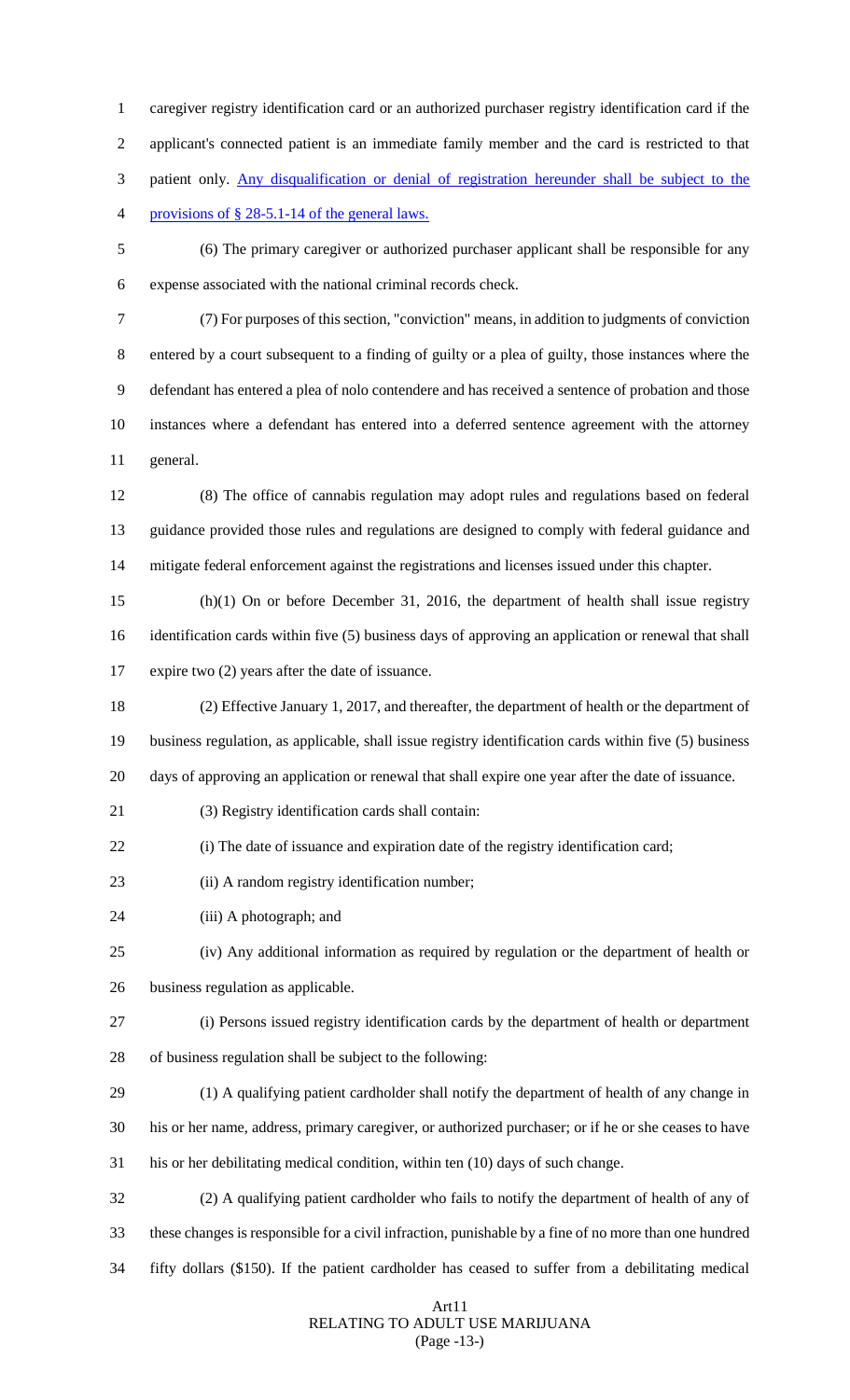condition, the card shall be deemed null and void and the person shall be liable for any other penalties that may apply to the person's nonmedical use of marijuana.

 (3) A primary caregiver cardholder or authorized purchaser shall notify the issuing department of any change in his or her name or address within ten (10) days of such change. A primary caregiver cardholder or authorized purchaser who fails to notify the issuing department of any of these changes is responsible for a civil infraction, punishable by a fine of no more than one hundred fifty dollars (\$150).

 (4) When a qualifying patient cardholder or primary caregiver cardholder notifies the department of health or department of business regulation, as applicable, of any changes listed in this subsection, the department of health or department of business regulation, as applicable, shall issue the qualifying patient cardholder and each primary caregiver cardholder a new registry identification card within ten (10) days of receiving the updated information and a ten-dollar (\$10.00) fee.

 (5) When a qualifying patient cardholder changes his or her primary caregiver or authorized purchaser, the department of health or department of business regulation, as applicable shall notify the primary caregiver cardholder or authorized purchaser within ten (10) days. The primary caregiver cardholder's protections as provided in this chapter as to that patient shall expire ten (10) days after notification by the issuing department. If the primary caregiver cardholder or authorized purchaser is connected to no other qualifying patient cardholders in the program, he or she must return his or her registry identification card to the issuing department.

 (6) If a cardholder or authorized purchaser loses his or her registry identification card, he or she shall notify the department that issued the card and submit a ten-dollar (\$10.00) fee within ten (10) days of losing the card. Within five (5) days, the department of health or department of business regulation shall issue a new registry identification card with new random identification number.

 (7) Effective January 1, 2019, if a patient cardholder chooses to alter his or her registration with regard to the growing of medical marijuana for himself or herself, he or she shall notify the department prior to the purchase of medical marijuana tags or the growing of medical marijuana plants.

 (8) If a cardholder or authorized purchaser willfully violates any provision of this chapter as determined by the department of health or the department of business regulation, his or her registry identification card may be revoked.

 (j) Possession of, or application for, a registry identification card shall not constitute probable cause or reasonable suspicion, nor shall it be used to support the search of the person or

#### Art11 RELATING TO ADULT USE MARIJUANA (Page -14-)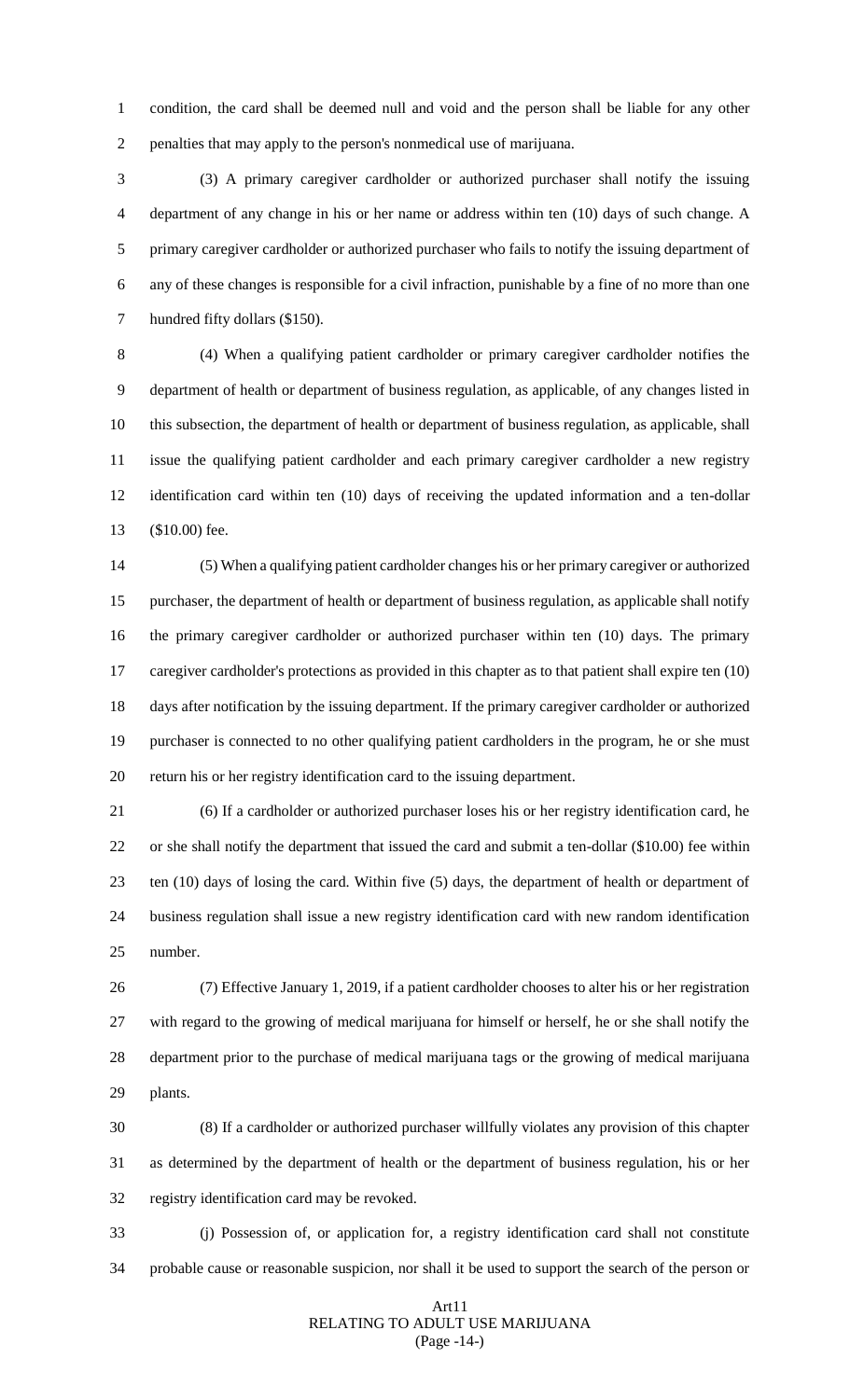property of the person possessing or applying for the registry identification card, or otherwise subject the person or property of the person to inspection by any governmental agency.

 (k)(1) Applications and supporting information submitted by qualifying patients, including information regarding their primary caregivers, authorized purchaser, and practitioners, are confidential and protected in accordance with the federal Health Insurance Portability and Accountability Act of 1996, as amended, and shall be exempt from the provisions of chapter 2 of title 38 et seq. (Rhode Island access to public records act) and not subject to disclosure, except to authorized employees of the departments of health and business regulation as necessary to perform official duties of the departments, and pursuant to subsection (l) and (m).

 (2) The application for qualifying patient's registry identification card shall include a question asking whether the patient would like the department of health to notify him or her of any clinical studies about marijuana's risk or efficacy. The department of health shall inform those patients who answer in the affirmative of any such studies it is notified of, that will be conducted in Rhode Island. The department of health may also notify those patients of medical studies conducted outside of Rhode Island.

 (3) The department of health and the department of business regulation, as applicable, shall maintain a confidential list of the persons to whom the department of health or department of business regulation has issued authorized patient, primary caregiver, and authorized purchaser registry identification cards. Individual names and other identifying information on the list shall be confidential, exempt from the provisions of Rhode Island access to public records, chapter 2 of title 38, and not subject to disclosure, except to authorized employees of the departments of health and business regulation as necessary to perform official duties of the departments and of this section.

 (l) Notwithstanding subsections (k) and (m), the departments of health and business regulation, as applicable, shall verify to law enforcement personnel whether a registry identification card is valid and may provide additional information to confirm whether a cardholder is compliant with the provisions of this chapter and the regulations promulgated hereunder. The department of business regulation shall verify to law enforcement personnel whether a registry identification card is valid and may confirm whether the cardholder is compliant with the provisions of this chapter and the regulations promulgated hereunder. This verification may occur through the use of a shared database, provided that any medical records or confidential information in this database related to a cardholder's specific medical condition is protected in accordance with subsection (k)(1).

 (m) It shall be a crime, punishable by up to one hundred eighty (180) days in jail and a one thousand dollar (\$1,000) fine, for any person, including an employee or official of the departments of health, business regulation, public safety, or another state agency or local government, to breach

#### Art11 RELATING TO ADULT USE MARIJUANA (Page -15-)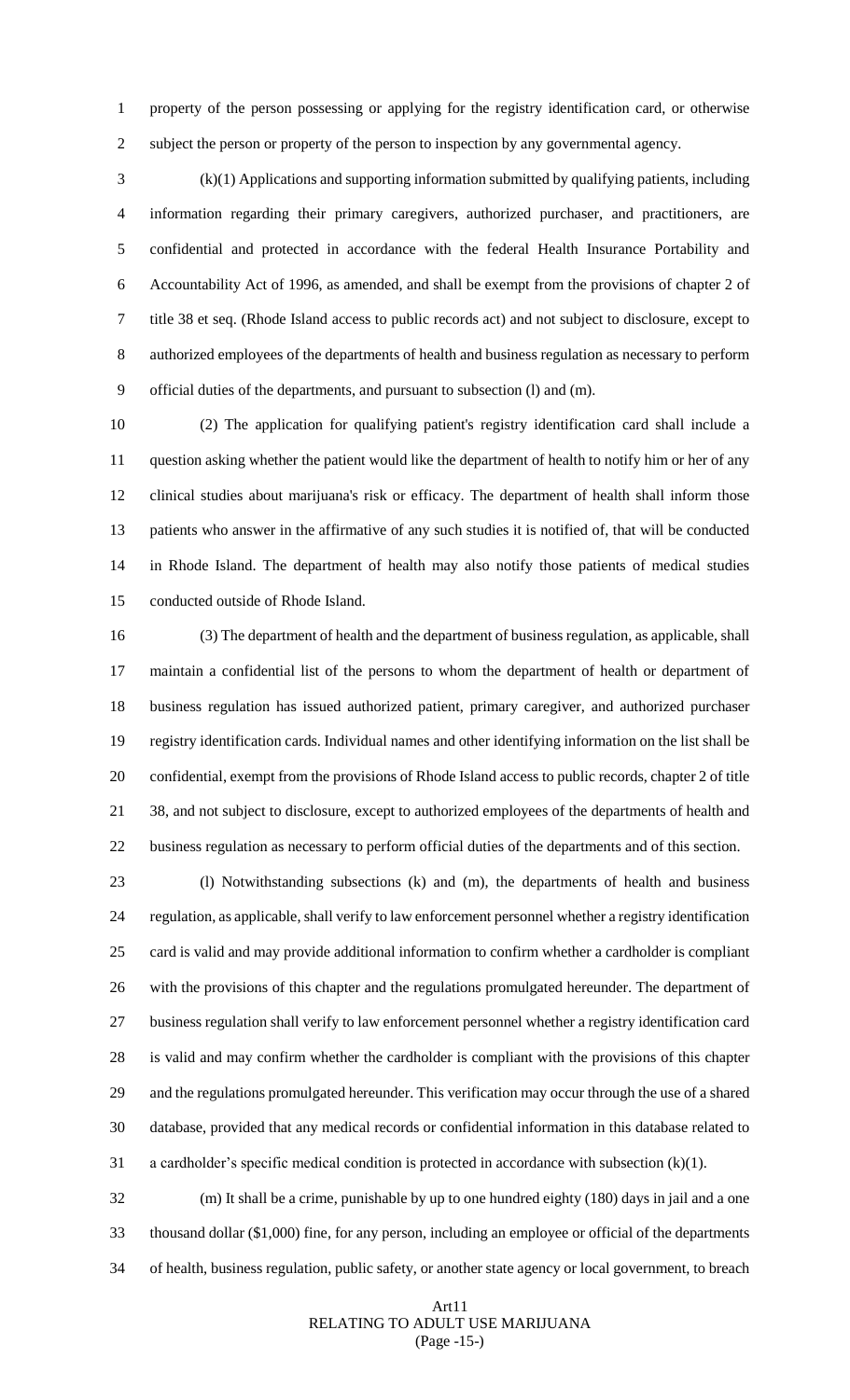the confidentiality of information obtained pursuant to this chapter. Notwithstanding this provision, the department of health and department of business regulation employees may notify law enforcement about falsified or fraudulent information submitted to the department or violations of this chapter. Nothing in this act shall be construed as to prohibit law enforcement, public safety, fire, or building officials from investigating violations of, or enforcing state law.

 (n) On or before the fifteenth day of the month following the end of each quarter of the fiscal year, the department of health and the department of business regulation shall report to the governor, the speaker of the House of Representatives, and the president of the senate on applications for the use of marijuana for symptom relief. The report shall provide:

 (1) The number of applications for registration as a qualifying patient, primary caregiver, or authorized purchaser that have been made to the department of health and the department of business regulation during the preceding quarter, the number of qualifying patients, primary caregivers, and authorized purchasers approved, the nature of the debilitating medical conditions of the qualifying patients, the number of registrations revoked, and the number and specializations, if any, of practitioners providing written certification for qualifying patients.

 (o) On or before September 30 of each year, the department of health and the department of business regulation, as applicable, shall report to the governor, the speaker of the House of Representatives, and the president of the senate on the use of marijuana for symptom relief. The report shall provide:

 (1) The total number of applications for registration as a qualifying patient, primary caregiver, or authorized purchaser that have been made to the department of health and the department of business regulation, the number of qualifying patients, primary caregivers, and authorized purchasers approved, the nature of the debilitating medical conditions of the qualifying patients, the number of registrations revoked, and the number and specializations, if any, of practitioners providing written certification for qualifying patients;

 (2) The number of active qualifying patient, primary caregiver, and authorized purchaser registrations as of June 30 of the preceding fiscal year;

 (3) An evaluation of the costs permitting the use of marijuana for symptom relief, including any costs to law enforcement agencies and costs of any litigation;

(4) Statistics regarding the number of marijuana-related prosecutions against registered

patients and caregivers, and an analysis of the facts underlying those prosecutions;

 (5) Statistics regarding the number of prosecutions against physicians for violations of this chapter; and

# Art11 RELATING TO ADULT USE MARIJUANA (Page -16-)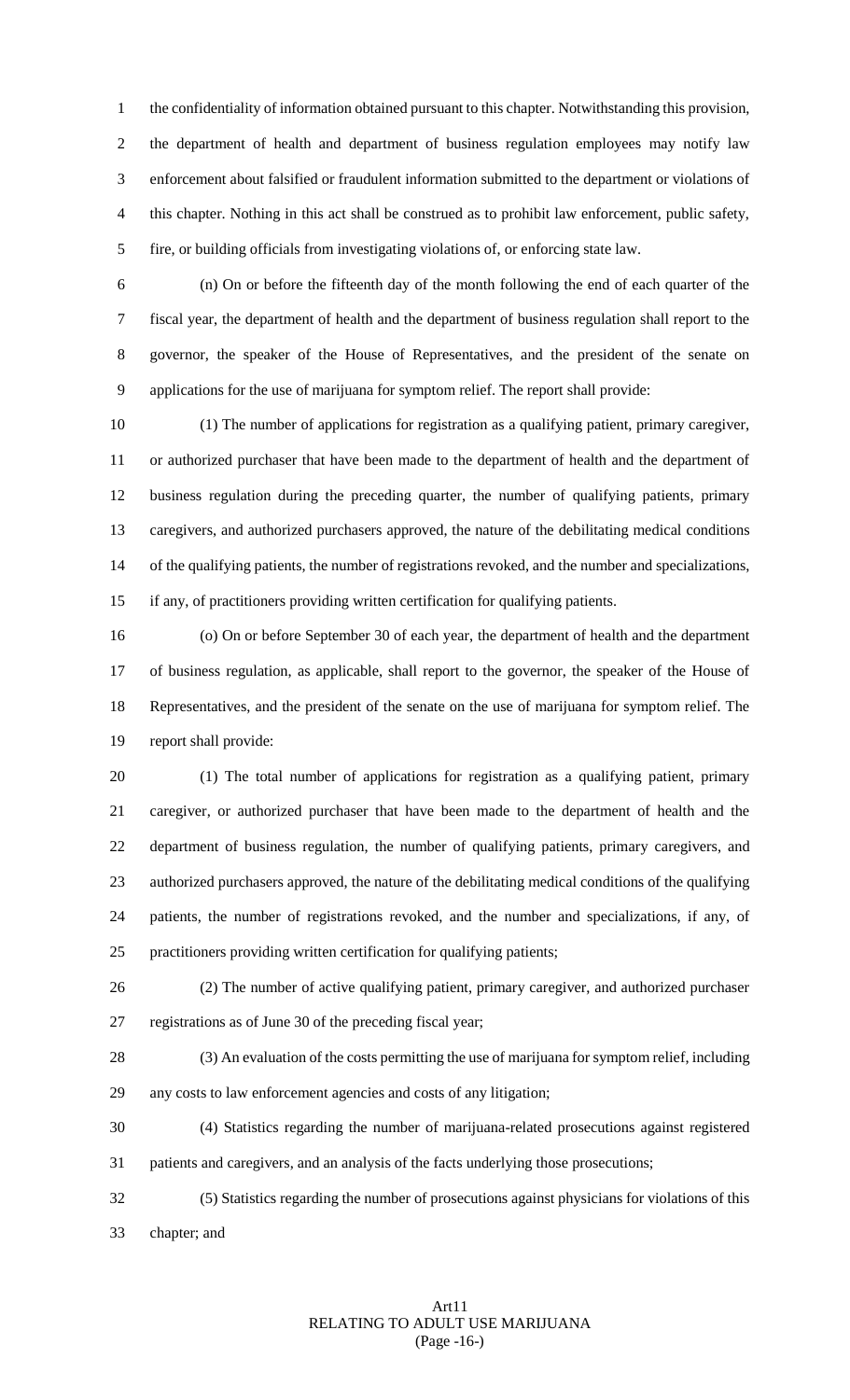| $\mathbf{1}$   | (6) Whether the United States Food and Drug Administration has altered its position                     |
|----------------|---------------------------------------------------------------------------------------------------------|
| $\overline{c}$ | regarding the use of marijuana for medical purposes or has approved alternative delivery systems        |
| 3              | for marijuana.                                                                                          |
| 4              | (p) After June 30, 2018, the department of business regulation shall report to the speaker              |
| 5              | of the house, senate president, the respective fiscal committee chairpersons, and fiscal advisors       |
| 6              | within 60 days of the close of the prior fiscal year. The report shall provide:                         |
| 7              | (1) The number of applications for registry identification cards to compassion center staff,            |
| 8              | the number approved, denied and the number of registry identification cards revoked, and the            |
| 9              | number of replacement cards issued;                                                                     |
| 10             | (2) The number of applications for compassion centers and licensed cultivators;                         |
| 11             | (3) The number of marijuana plant tag sets ordered, delivered, and currently held within                |
| 12             | the state;                                                                                              |
| 13             | (4) The total revenue collections of any monies related to its regulator activities for the             |
| 14             | prior fiscal year, by the relevant category of collection, including enumerating specifically the total |
| 15             | amount of revenues foregone or fees paid at reduced rates pursuant to this chapter.                     |
| 16             |                                                                                                         |
| 17             | SECTION 6. Title 21 of the General Laws entitled "FOOD AND DRUGS" is hereby                             |
| 18             | amended by adding thereto the following Chapters:                                                       |
| 19             | <b>CHAPTER 28.11</b>                                                                                    |
| 20             | <b>ADULT USE OF MARIJUANA ACT</b>                                                                       |
| 21             | 21-28.11-1. Short title.                                                                                |
| 22             | This chapter shall be known and may be cited as the "Adult Use of Marijuana Act."                       |
| 23             | 21-28.11-2. Legislative Findings.                                                                       |
| 24             | The general assembly finds and declares that:                                                           |
| 25             | (1) Prohibiting the possession, cultivation, and sale of cannabis to adults has proven to be            |
| 26             | an ineffective policy for the State of Rhode Island. In the absence of a legal, tightly regulated       |
| 27             | market, an illicit cannabis industry has thrived, undermining the public health, safety and welfare     |
| 28             | of Rhode Islanders.                                                                                     |
| 29             | (2) Regional and national shifts in cannabis policy have increased access to legal cannabis             |
| 30             | and marijuana products for Rhode Islanders in other states, the sale of which benefits the residents    |
| 31             |                                                                                                         |
|                | of the providing state while providing no funds to the State of Rhode Island to address the public      |
| 32             | health, safety and welfare externalities that come with increased access to cannabis, including         |
| 33             | marijuana.                                                                                              |

# Art11 RELATING TO ADULT USE MARIJUANA (Page -17-)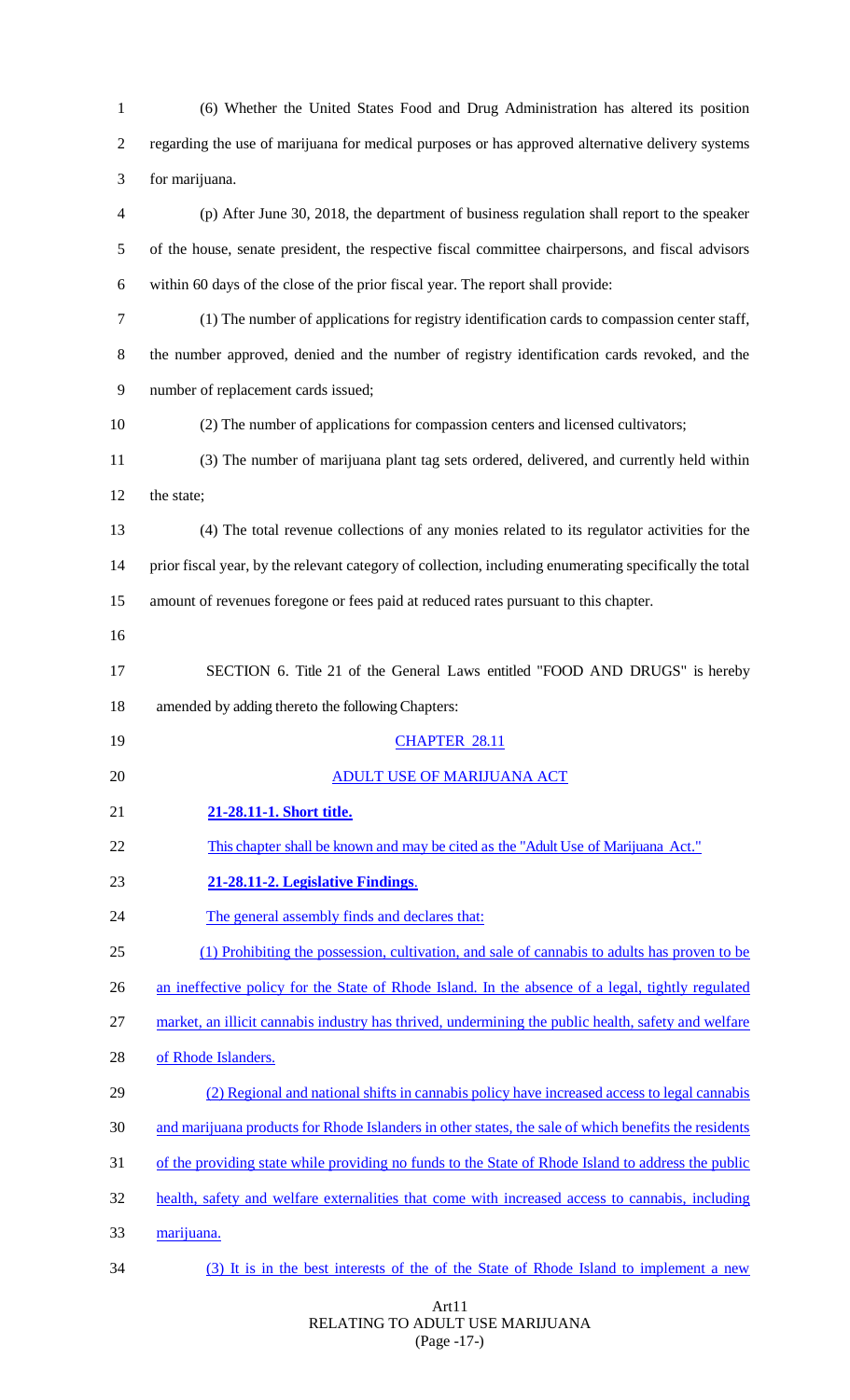1 regulatory framework and tax structure for the commercial production and sale of cannabis and 2 cannabis products, all aspects of which shall be tightly regulated and controlled by the provisions 3 of this act and the office of cannabis regulation, the revenue from which is to be used to tightly 4 regulate cannabis and cannabis products and to study and mitigate the risks and deleterious 5 impacts that cannabis and marijuana use may have on the citizens and State of Rhode Island. 6 **21-28.11-3. Definitions.** 7 For purposes of this chapter: 8 (1) "Adult use marijuana cultivator" means an entity that holds a license to cultivate 9 marijuana pursuant to chapter 28.12 of title 21 and in accordance with regulations promulgated by 10 the office of cannabis regulation and includes a hybrid marijuana cultivator. 11 (2) "Adult use marijuana retailer" means an entity that holds a license to sell marijuana at 12 retail pursuant to chapter 28.12 of title 21 and in accordance with regulations promulgated by the 13 office of cannabis regulation and includes a hybrid marijuana retailer. 14 (3) "Cannabis" means all parts of the plant of the genus marijuana, also known as marijuana 15 sativa L, whether growing or not; the seeds thereof; the resin extracted from any part of the plant; and 16 every compound, manufacture, salt, derivative, mixture, or preparation of the plant, its seeds, or resin 17 regardless of cannabinoid content or cannabinoid potency including "marijuana", and "industrial 18 hemp" or "industrial hemp products" which satisfy the requirements of chapter 2-26 of the general 19 laws and the regulations promulgated thereunder. 20 (4) "Cannabis plant" means a cannabis plant, rooted or unrooted, with no observable flower 21 or buds. 22 (5) "Department" or "department of business regulation" means the office of cannabis regulation 23 within the department of business regulation or its successor agency. 24 (6) "Dwelling unit" means a room or group of rooms within a residential dwelling used or 25 intended for use by one family or household, or by no more than three (3) unrelated individuals, with 26 facilities for living, sleeping, sanitation, cooking, and eating. 27 (7) "Equivalent amount" means the portion of usable marijuana, be it in extracted, edible, 28 concentrated, or any other form, found to be equal to a portion of dried, marijuana, as defined by 29 regulations promulgated by the office of cannabis regulation. 30 (8) "Hybrid marijuana cultivator" means an entity that holds a medical marijuana cultivator 31 license pursuant to chapter 28.6 of title 21 that also holds a license to cultivate marijuana pursuant 32 to chapter 28.12 of title 21 and in accordance with regulations promulgated by the office of cannabis 33 regulation. 34 (9) "Hybrid marijuana retailer" means an entity that holds a medical marijuana compassion

#### Art11 RELATING TO ADULT USE MARIJUANA (Page -18-)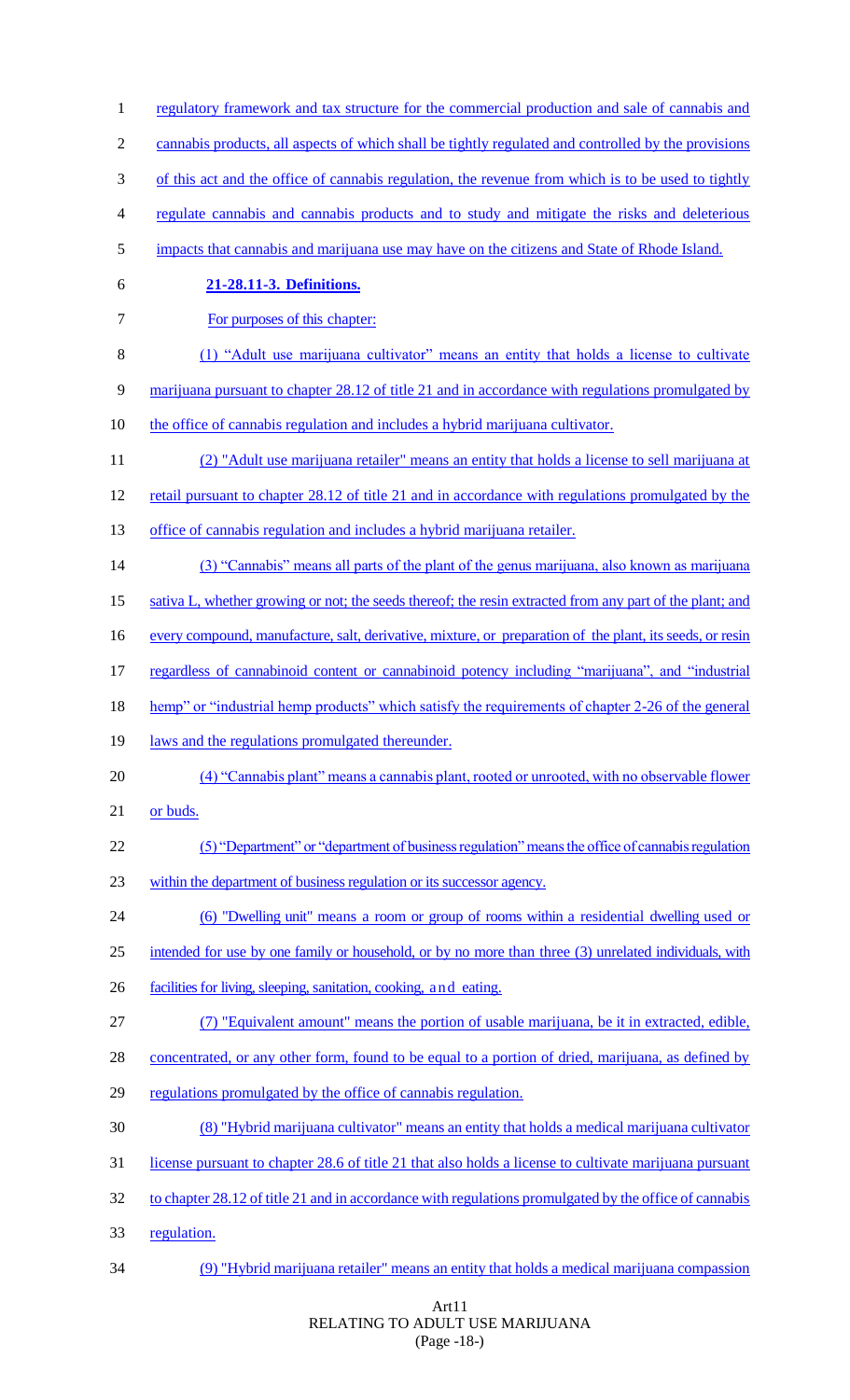1 center license pursuant to chapter 28.6 of title 21 that also holds a license to sell marijuana at retail

2 pursuant to chapter 28.12 of title 21 and in accordance with regulations promulgated by the office

3 of cannabis regulation.

4 (10) "Industrial Hemp" means the plant of the genus cannabis and any part of such plant, 5 whether growing or not, with a delta-9 tetrahydrocannabinol concentration that does not exceed 6 three-tenths percent  $(0.3\%)$  on a dry-weight basis of any part of the plant cannabis, or per volume 7 or weight of cannabis product or the combined percent of delta-9 tetrahydrocannabinol and 8 tetrahydrocannabinolic acid in any part of the plant cannabis regardless of the moisture content, 9 which satisfy the requirements of chapter 2-26 of the general laws and the regulations promulgated 10 thereunder. 11 (11) "Industrial Hemp products" means all products made from industrial hemp plants, 12 including, but not limited to, concentrated oil, cloth, cordage, fiber, food, fuel, paint, paper, 13 construction materials, plastics, seed, seed meal, seed oil, and certified for cultivation which satisfy 14 the requirements of chapter 2-26 of the general laws and the regulations promulgated thereunder. 15 (12) "Marijuana" means all parts of the plant cannabis sativa L., whether growing or not; 16 the seeds of the plant; the resin extracted from any part of the plant; and every compound, 17 manufacture, salt, derivative, mixture, or preparation of the plant, its seeds or resin, but shall not 18 include the mature stalks of the plant, fiber produced from the stalks, oil or cake made from the 19 seeds of the plant, any other compound, manufacture, salt, derivative, mixture, or preparation of 20 mature stalks, (except the resin extracted from it), fiber, oil or cake, or the sterilized seed from the 21 plant which is incapable of germination. Marijuana shall not include "industrial hemp" or" 22 industrial hemp products" which satisfy the requirements of chapter 26 of title 2 of the general laws 23 and the regulations promulgated thereunder. 24 (13) "Marijuana establishment" and "marijuana establishment licensee" means any person 25 or entity licensed by the office of cannabis regulation under chapter 28.12 or chapter 28.6 of title 26 21 whose license permits it to engage in or conduct activities in connection with the adult use

27 marijuana industry or medical marijuana program and includes but is not limited to a licensed

28 adult use marijuana retailer, marijuana testing facility, hybrid marijuana retailer, adult use marijuana 29 cultivator, hybrid marijuana cultivator, compassion center, medical marijuana cultivator, or any

30 other license issued by the office of cannabis regulation under chapter 28.12 or chapter 28.6 of title

31 21 and/or as specified and defined in regulations promulgated by the office of cannabis regulation.

32 (14) "Marijuana paraphernalia" means equipment, products, and materials which are used

33 or intended for use in planting, propagating, cultivating, growing, harvesting, manufacturing,

34 compounding, converting, producing, processing, preparing, testing, analyzing, packaging,

Art11 RELATING TO ADULT USE MARIJUANA (Page -19-)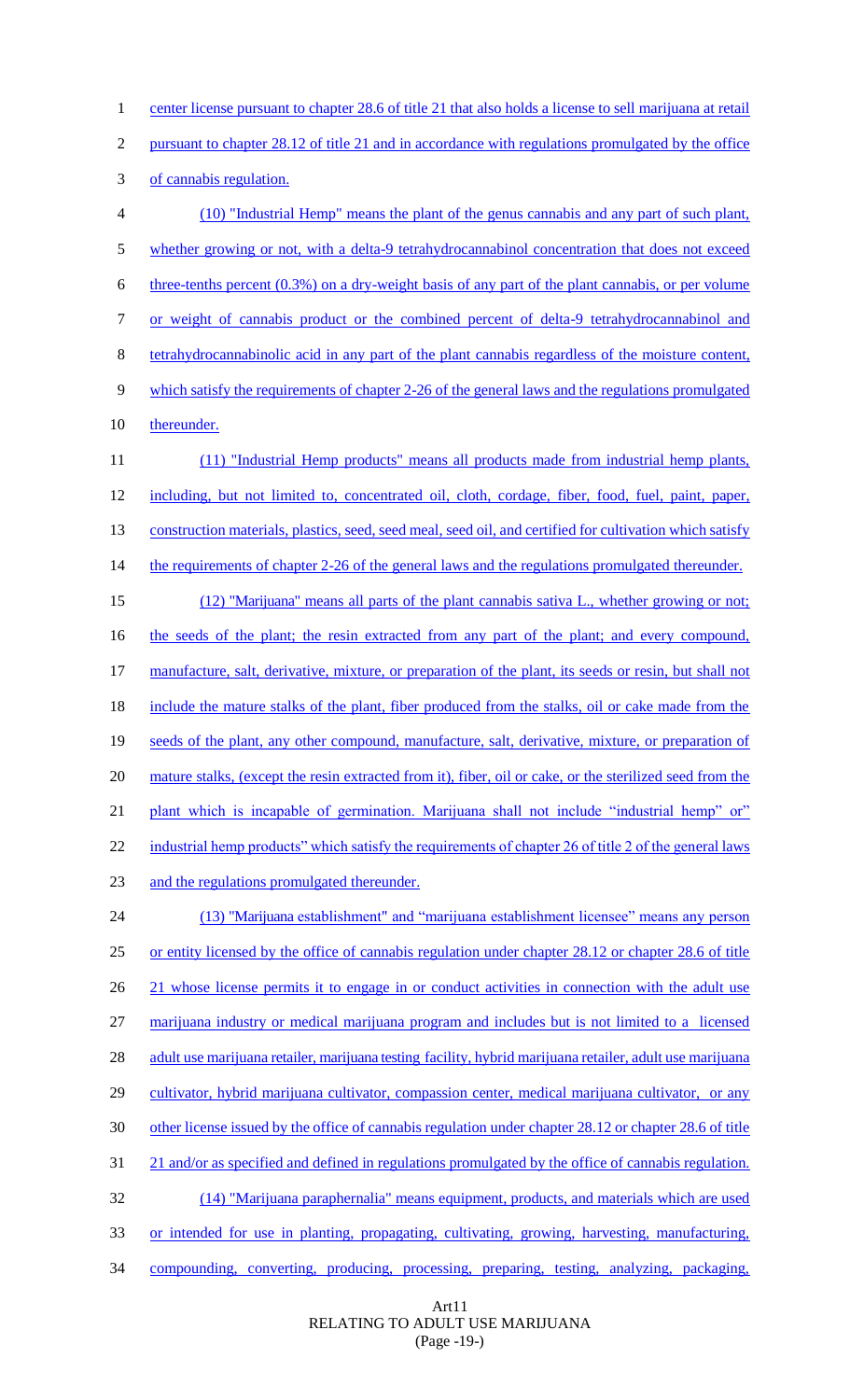| $\mathbf{1}$   | repackaging, storing, containing, concealing, ingesting, or inhaling marijuana, or otherwise                     |
|----------------|------------------------------------------------------------------------------------------------------------------|
| $\overline{c}$ | introducing marijuana into the human body.                                                                       |
| 3              | (15) "Marijuana products" means any form of marijuana, including concentrated marijuana                          |
| $\overline{4}$ | and products that are comprised of marijuana and other ingredients that are intended for use or                  |
| $\mathfrak s$  | consumption, such as, but not limited to, extracts, infusions, edible products, ointments, and tinctures, as     |
| 6              | further defined in regulations promulgated by the office of cannabis regulation.                                 |
| $\tau$         | (16) "Marijuana testing facility" and "cannabis testing laboratory" means a third-party                          |
| $8\,$          | analytical testing laboratory licensed by the departments of health and office of cannabis regulation            |
| 9              | to collect and test samples of cannabis pursuant to regulations promulgated by the departments.                  |
| 10             | (17) "Office of cannabis regulation" means the office of cannabis regulation within the                          |
| 11             | department of business regulation.                                                                               |
| 12             | (18) "Public place" means any street, alley, park, sidewalk, public building other than individual               |
| 13             | dwellings, or any place of business or assembly open to or frequented by the public, and any other               |
| 14             | place to which the public has access.                                                                            |
| 15             | (19) "Smoke" or "smoking" means heating to at least the point of combustion, causing plant                       |
| 16             | material to burn, inhaling, exhaling, burning, or carrying any lighted or heated cigarette, pipe, weed, plant,   |
| 17             | other marijuana product in any manner or in any form intended for inhalation in any manner or form and           |
| 18             | includes but is not limited to the use of electronic cigarettes, electronic pipes, electronic marijuana delivery |
| 19             | system products, or other similar products that rely on vaporization or aerosolization.                          |
| 20             | (20) "State prosecution" means prosecution initiated or maintained by the state of Rhode Island                  |
| 21             | or an agency or political subdivision of the state of Rhode Island.                                              |
| 22             | (21) "Vaporize" or "vape" means heating below the point of combustion and resulting in a                         |
| 23             | vapor or mist.                                                                                                   |
| 24             | 21-28.11-4. Exempt activities.                                                                                   |
| 25             | Effective from and after April 1, 2023, except as otherwise provided in this chapter:                            |
| 26             | $(1)$ A person who is twenty-one $(21)$ years of age or older is exempt from arrest, civil or                    |
| 27             | criminal penalty, seizure or forfeiture of assets, discipline by any state or local licensing board, and state   |
| 28             | prosecution for solely engaging in the following acts:                                                           |
| 29             | (i) Actually or constructively using, obtaining, purchasing, transporting, or possessing one ounce               |
| 30             | (1 oz.) or less of marijuana plant material, or an equivalent amount of marijuana product as determined          |
| 31             | by regulations promulgated by the office of cannabis regulation, provided that a person who is twenty-           |
| 32             | one (21) years of age or older may only purchase one ounce $(1 \text{ oz.})$ of marijuana plant material, or an  |
| 33             | equivalent amount of marijuana product as determined by regulations promulgated by the office of                 |
| 34             | cannabis regulation per day;                                                                                     |

Art11 RELATING TO ADULT USE MARIJUANA (Page -20-)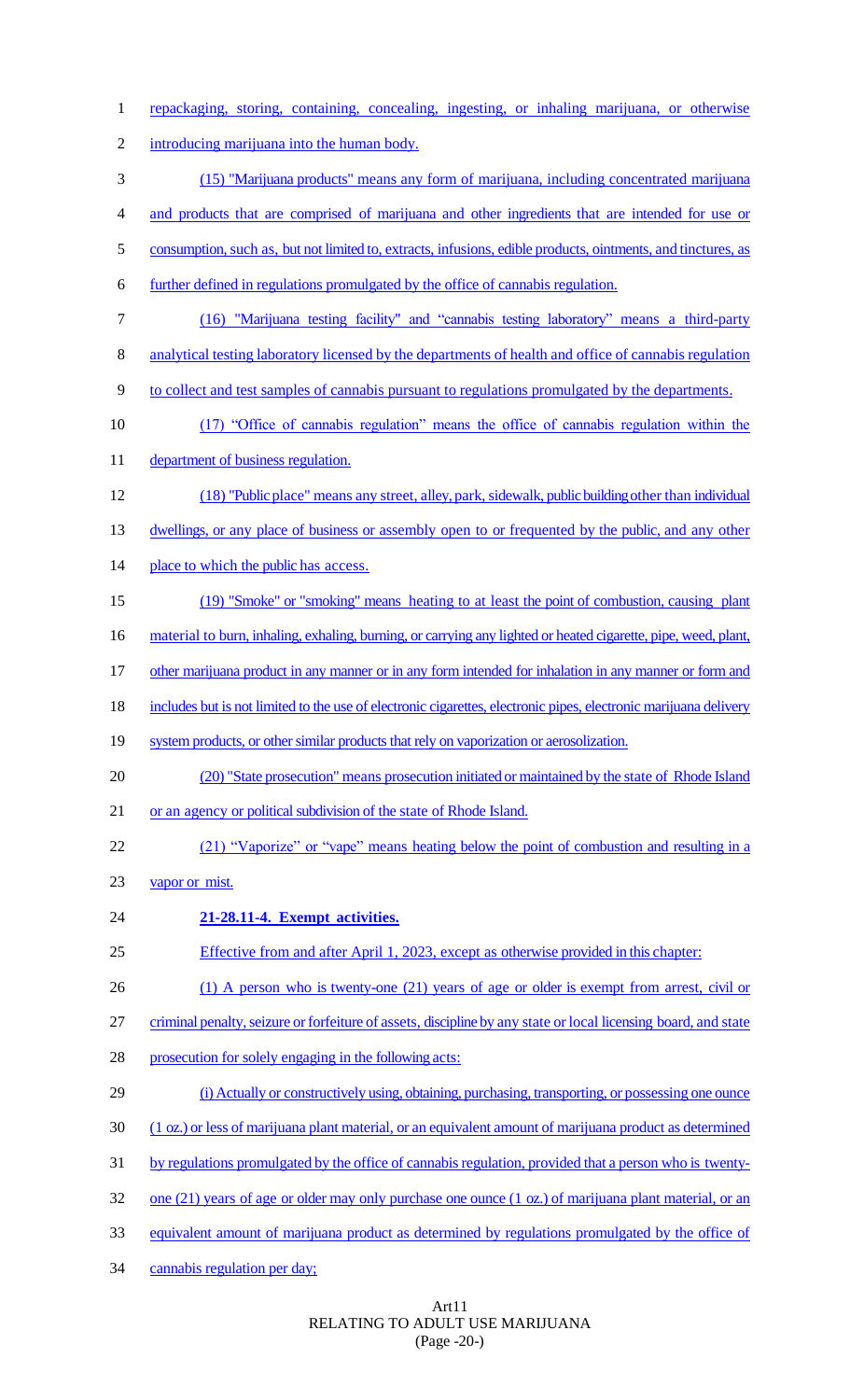(ii) Possessing in the person's primary residence in secured and locked storage five ounces (5 oz) or less of marijuana plant material or an equivalent amount of marijuana product as determined by regulations promulgated by the office of cannabis regulation, or possessing in any dwelling unit used as the a primary residence by two or more persons who are each twenty-one (21) years of age or 5 older in secured and locked storage ten ounces (10 oz.) or less of marijuana plant material or an equivalent amount of marijuana product as determined by regulations promulgated by the office of cannabis regulation; (iii) Controlling any premises or vehicle where persons who are twenty-one (21) years of age or older possess, process, or store amounts of marijuana plant material and marijuana products that are legal under state law under subsections (1)(i) and (1)(ii) of this section, provided that any and all 11 marijuana plant material and/or marijuana products in a vehicle are sealed, unused, and in their original 12 unopened packaging; (iv) Giving away, without consideration, the amounts of marijuana and marijuana products 14 that are legal under state law under subsection  $(1)(i)$  of this section, if the recipient is a person who is twenty-one (21) years of age or older, provided the gift or transfer of marijuana is not advertised or 16 promoted to the public and the gift or transfer of marijuana is not in conjunction with the sale or transfer of any money, consideration or value, or another item or any other services in an effort to evade laws 18 governing the sale of marijuana; (v) Aiding and abetting another person who is twenty-one (21) years of age or older in the actions allowed under this chapter; and 21 (vi) Any combination of the acts described within subsections  $(1)(i)$  through  $(1)(v)$  of this section, inclusive. (2) Except as provided in this chapter and chapter 28.12 of title 21, an adult use marijuana 24 retailer, hybrid marijuana retailer or any person who is twenty-one (21) years of age or older and 25 acting in their capacity as an owner, principal officer, partner, board member, employee, or agent 26 of a licensed retailer is exempt from arrest, civil or criminal penalty, seizure or forfeiture of assets, discipline by any state or local licensing board, and state prosecution for solely engaging in the following acts: (i) Actually or constructively transporting or possessing marijuana or marijuana products that were purchased from a hybrid marijuana cultivator, another adult use marijuana retailer, or any other marijuana establishment in accordance with regulations promulgated by the office of cannabis regulation; (ii) Manufacturing, possessing, producing, obtaining, or purchasing marijuana paraphernalia; (iii) Selling, delivering, or transferring marijuana or marijuana products to another retailer in

> Art11 RELATING TO ADULT USE MARIJUANA (Page -21-)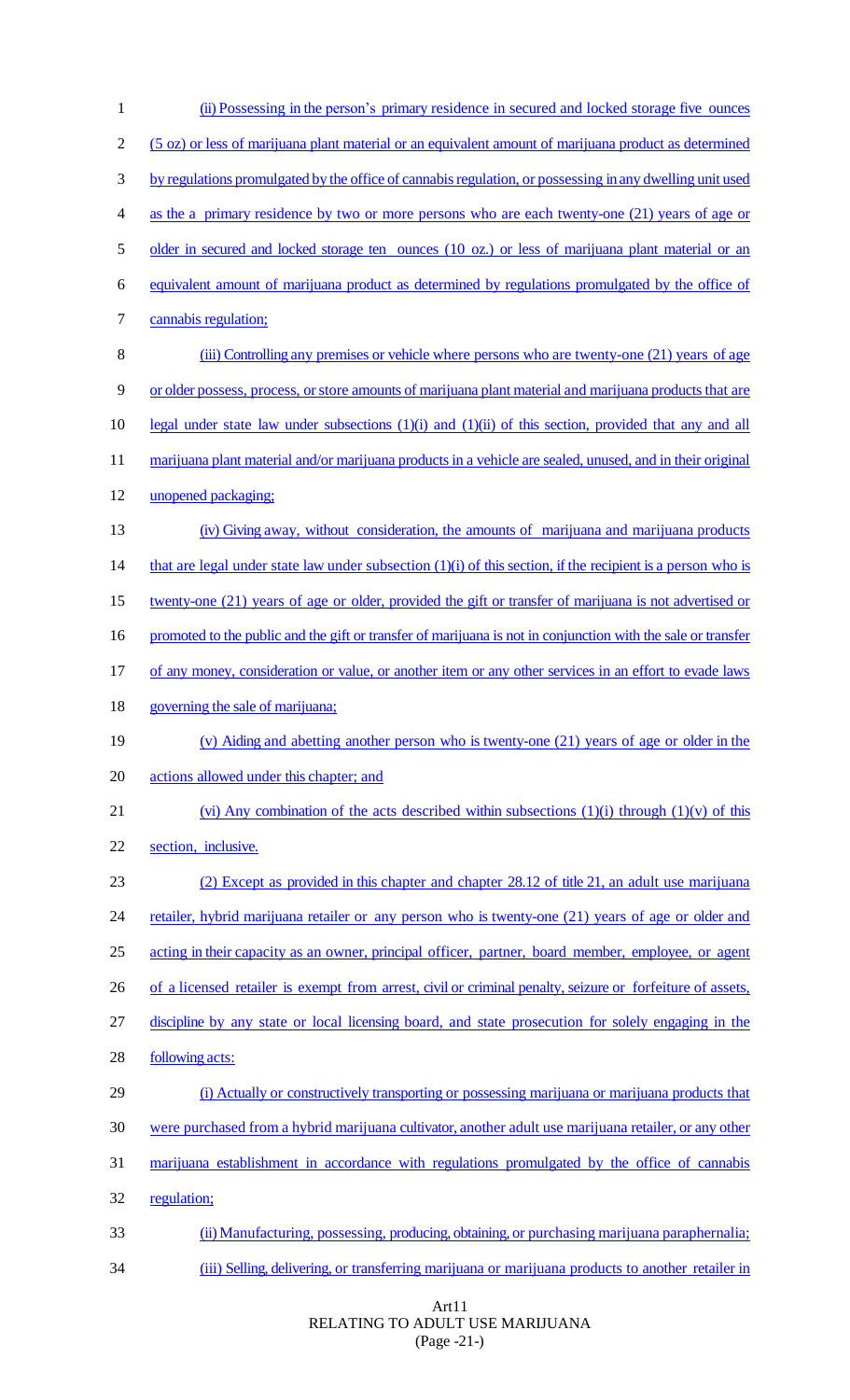- accordance with regulations promulgated by the office of cannabis regulation;
- (iv) Selling, transferring, or delivering, no more than, one ounce (1 oz.) of marijuana, or an equivalent amount of marijuana product per day, or marijuana paraphernalia to any person who is twenty-one (21) years of age or older, in accordance with regulations promulgated by the office of 5 cannabis regulation and within the transaction limits of this chapter, chapter 21-28.12 and transactions limits specified in regulations promulgated by the office of cannabis regulation; (v) Transferring or delivering marijuana or marijuana products to a cannabis testing facility in accordance with regulations promulgated by the office of cannabis regulation; (vi) Controlling any premises or vehicle where marijuana, marijuana products, and marijuana paraphernalia are possessed, sold, or deposited in a manner that is not in conflict with this chapter or 11 the regulations pursuant thereto; and (vii) Any combination of the acts described within subsections (2)(i) through (2)(vi) of this section, inclusive. 14 (3) Except as provided in this chapter and chapter 28.12 of title 21, an adult use marijuana cultivator, hybrid marijuana cultivator or any person who is twenty-one (21) years of age or older 16 and acting in their capacity as an owner, principal officer, partner, board member, employee, or agent 17 of a licensed cultivator is exempt from arrest, civil or criminal penalty, seizure or forfeiture of assets, discipline by any state or local licensing board, and state prosecution for solely engaging in the 19 <u>following acts:</u> (i) Cultivating, packing, processing, transporting, or manufacturing marijuana, but not marijuana products, in accordance with regulations promulgated by the office of cannabis regulation; (ii) Transporting or possessing marijuana that was produced by the hybrid marijuana cultivator 24 or another marijuana establishment, in accordance with regulations promulgated by the office of cannabis regulation; (iii) Selling, delivering, or transferring marijuana to an adult use marijuana retailer, hybrid marijuana retailer, another hybrid marijuana cultivator, or any other marijuana establishment, in 28 accordance with regulations promulgated by the office of cannabis regulation; (iv) Purchasing marijuana from another hybrid marijuana cultivator; (v) Delivering or transferring marijuana to a marijuana testing facility; (vi) Controlling any premises or vehicle where marijuana is possessed, manufactured, sold, or 32 deposited, in accordance with regulations promulgated by the office of cannabis regulation; and (vii) Any combination of the acts described within subsections (3)(i) through (3)(vi) of this
- section, inclusive.

# Art11 RELATING TO ADULT USE MARIJUANA (Page -22-)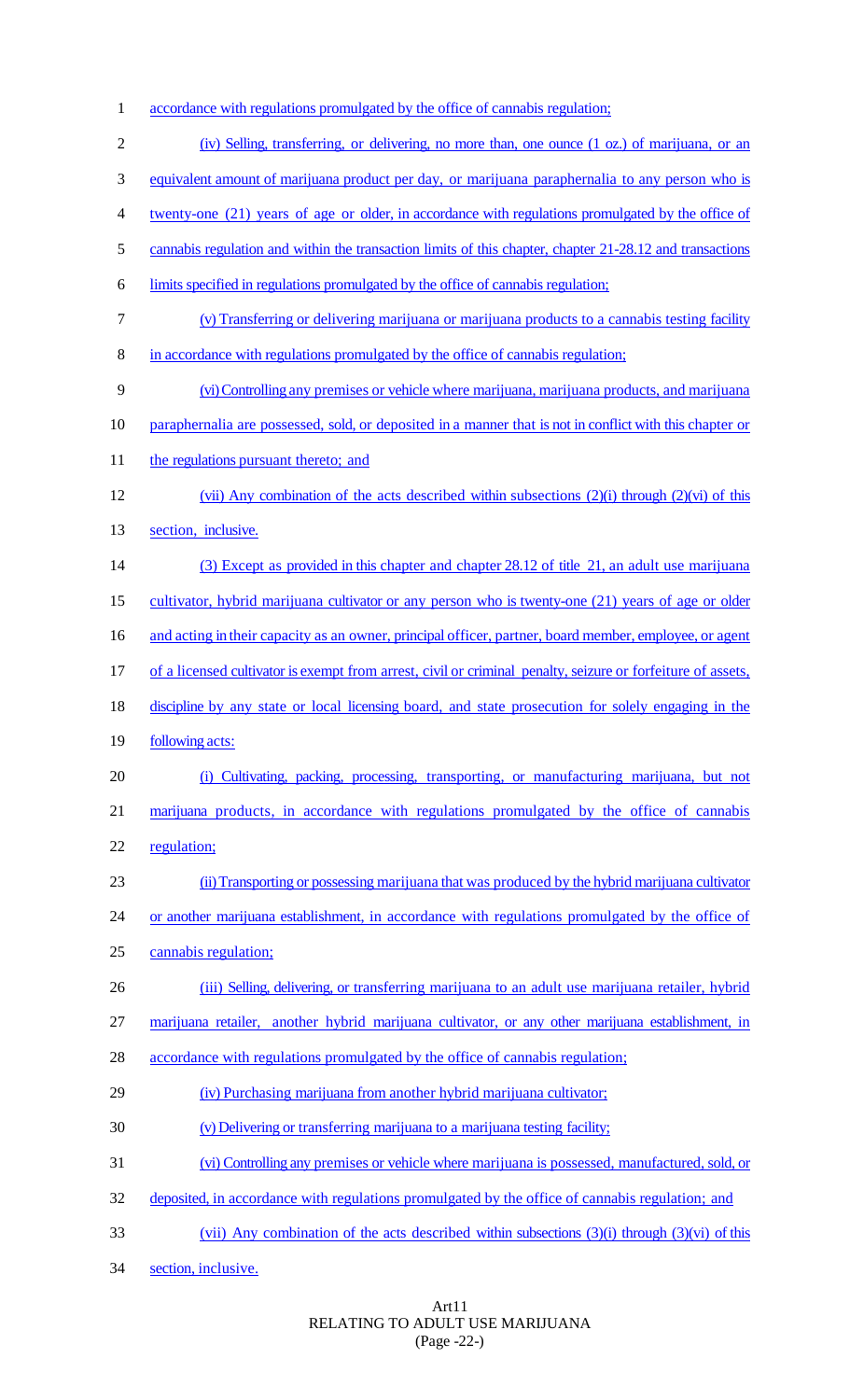(4) Except as provided in this chapter and chapter 28.12 of title 21, a cannabis testing facility 2 or any person who is twenty-one (21) years of age or older and acting in their capacity as an owner, 3 principal officer, owner, partner, board member, employee, or agent of a licensed cannabis testing facility shall not be subject to state prosecution; search, except by the department of business regulation 5 or department of health pursuant to § 21-28.12-8; seizure; or penalty in any manner or be denied any right or privilege, including, but not limited to, civil penalty or disciplinary action by a court or business licensing board or entity solely engaging in for the following acts: (i) Acquiring, transporting, storing, or possessing marijuana or marijuana products, in accordance with regulations promulgated by the office of cannabis regulation; (ii) Returning marijuana and marijuana productsto marijuana cultivation facilities, marijuana 11 retailers, other marijuana establishment licensees and industrial hemp license holders, in accordance with regulations promulgated by the office of cannabis regulation; 13 (iii) Receiving compensation for analytical testing, including but not limited to testing for 14 contaminants and potency; and (iv) Any combination of the acts described within subsections (4)(i) through (4)(iii) of this 16 section, inclusive. (5) The acts listed in subsections (1) through (4) of this section, when undertaken in 18 compliance with the provisions of this chapter and regulations promulgated hereunder, are lawful under Rhode Island law. (6) Except as provided in this chapter and chapter 28.12 of title 21, a marijuana establishment 21 licensee or any person who is twenty-one (21) years of age or older and acting in their capacity as an 22 owner, principal officer, partner, board member, employee, or agent of licensed a marijuana establishment created by the office of cannabis regulation is exempt from arrest, civil or criminal penalty, seizure or forfeiture of assets, discipline by any state or local licensing board, and state prosecution solely for possessing, transferring, dispensing, or delivering marijuana in accordance 26 with the corresponding marijuana establishment license regulations promulgated by the office of cannabis regulation, or otherwise engaging in activities permitted under the specific marijuana 28 establishment license it holds as issued by the office of cannabis regulation and the regulations promulgated by the office of cannabis regulation. (7) Except for the exemptions set forth in subsection (1) of this section which shall be effective from and after April 1, 2023, the exemptions set forth in subsections (2), (3), (4), (5) and (6) of this section shall be effective as to a marijuana establishment licensee from and after the date of issuance of a license by the office of cannabis regulation. **21-28.11-5. Authorized activities; paraphernalia.**

> Art11 RELATING TO ADULT USE MARIJUANA (Page -23-)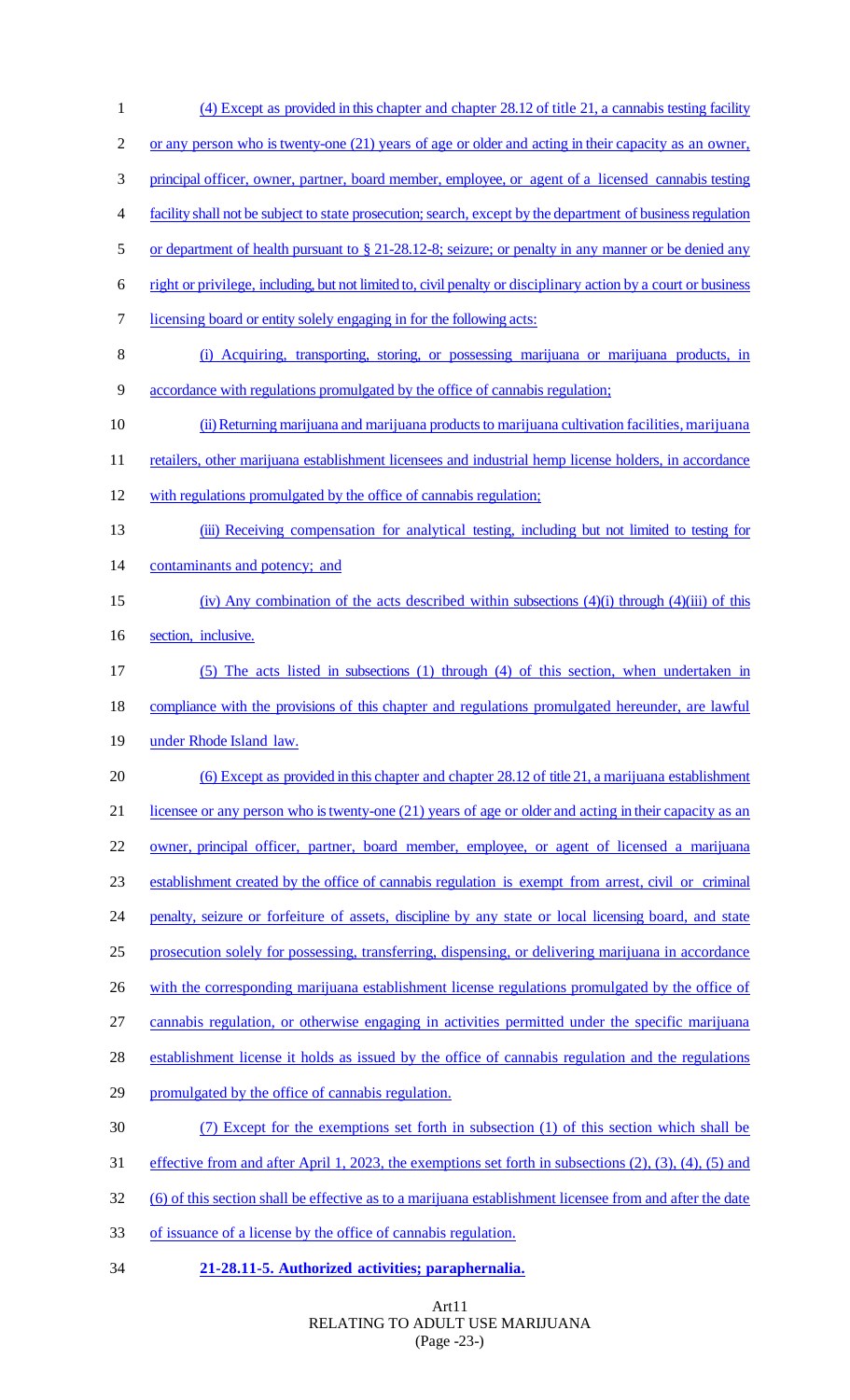| $\mathbf{1}$ | (a) Any person who is twenty-one (21) years of age or older is authorized to manufacture,                      |
|--------------|----------------------------------------------------------------------------------------------------------------|
| 2            | produce, use, obtain, purchase, transport, or possess, actually or constructively, marijuana                   |
| 3            | paraphernalia in accordance with all applicable laws.                                                          |
| 4            | (b) Any person who is twenty-one (21) years of age or older is authorized to distribute or                     |
| 5            | sell marijuana paraphernalia to marijuana establishments or persons who are twenty-one (21) years              |
| 6            | of age or older in accordance with all applicable laws.                                                        |
| $\tau$       | 21-28.11-6. Unlawful activities; penalties.                                                                    |
| 8            | (a) Except as expressly provided in this chapter and chapters 2-26, 28.6 and 21-28.12, no                      |
| 9            | person or entity shall cultivate, grow, manufacture, process, or otherwise produce cannabis,                   |
| 10           | cannabis plants or cannabis products.                                                                          |
| 11           | (b) Any person who cultivates, grows, manufactures, processes, or otherwise produces                           |
| 12           | cannabis, cannabis plants or cannabis products in violation of this chapter and chapters 2-26, 21-             |
| 13           | 28.6, 21-28.12, and/or the regulations promulgated hereunder shall be subject to imposition of an              |
| 14           | administrative penalty and order by the office of cannabis regulation as follows:                              |
| 15           | (i) for a violation of this section involving one (1) to five (5) cannabis plants, an                          |
| 16           | administrative penalty of \$2,000 per plant and an order requiring forfeiture and/or destruction of            |
| 17           | said plants;                                                                                                   |
| 18           | (ii) for a violation of this section involving six (6) to ten (10) cannabis plants, an                         |
| 19           | administrative penalty of \$3,000 per plant and an order requiring forfeiture and/or destruction of            |
| 20           | said plants;                                                                                                   |
| 21           | (iii) for a violation of this section involving eleven $(11)$ to twenty $(20)$ cannabis plants, an             |
| 22           | administrative penalty of \$4,000 per plant and an order requiring forfeiture and/or destruction of            |
| 23           | said plants;                                                                                                   |
| 24           | (iv) for a violation of this section involving more than twenty $(20)$ cannabis plants, an                     |
| 25           | administrative penalty of \$5,000 per plant and an order requiring forfeiture and/or destruction of            |
| 26           | said plants;                                                                                                   |
| 27           | $(v)$ for any violation of this section involving more than twenty (20) cannabis plants, such                  |
| 28           | person and, in the case of an entity such entity's principal officers and other key persons, shall also        |
| 29           | be guilty of a felony, and upon conviction shall be punished by imprisonment and a fine as provided            |
| 30           | in chapter 21-28 of the general laws and the attorney general shall prosecute such criminal                    |
| 31           | violation; and                                                                                                 |
| 32           | (vi) for any violation of this section involving possession of marijuana material or marijuana                 |
| 33           | products over the legal possession limits of this chapter, there shall be an administrative penalty of \$2,000 |
| 34           | per ounce of equivalent marijuana material over the legal possession limit and an order requiring              |

Art11 RELATING TO ADULT USE MARIJUANA (Page -24-)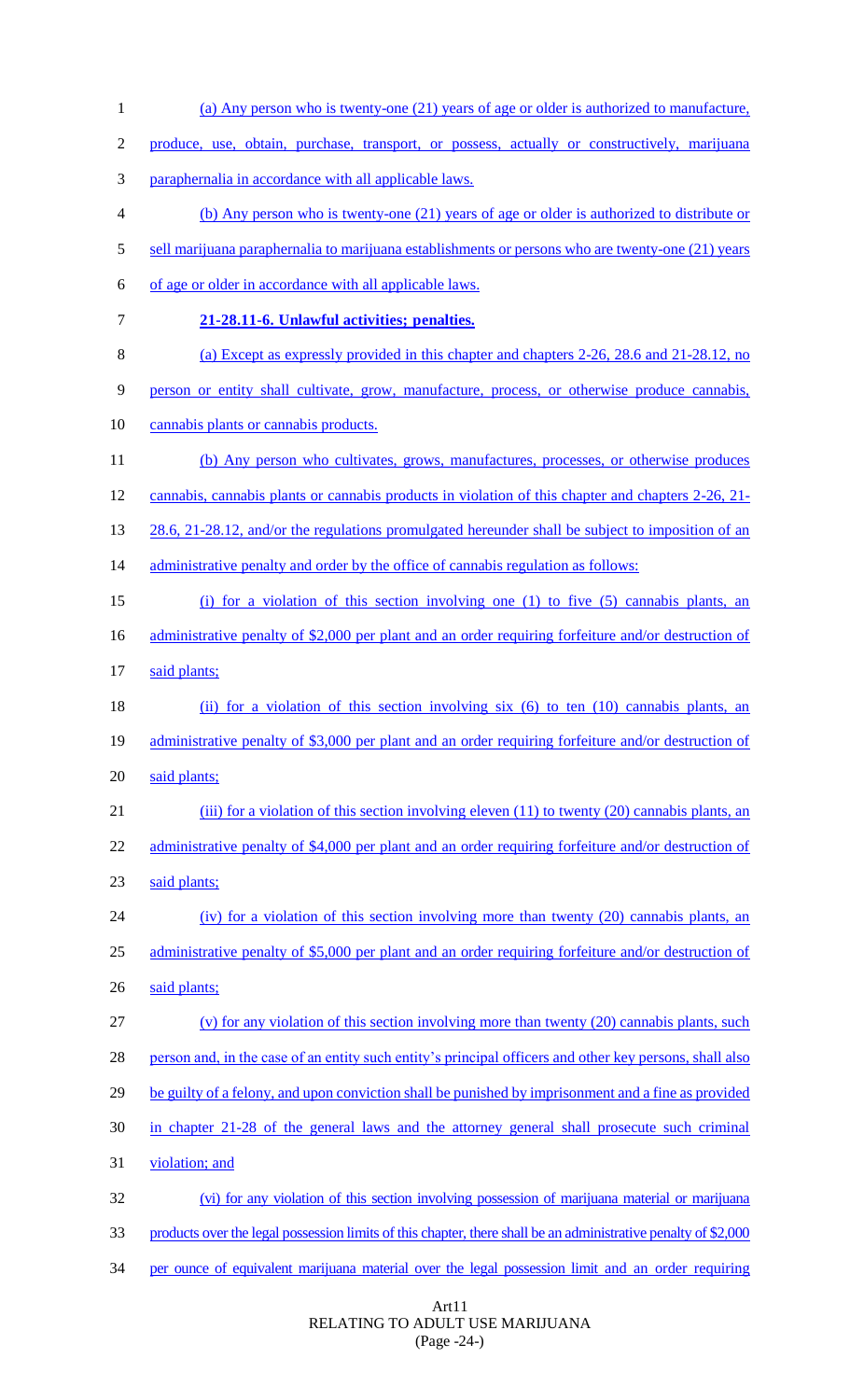1 forfeiture and/or destruction of said marijuana.

8 or sail while impaired by marijuana or marijuana products;

2 **21-28.11-7. Activities not exempt.**

6 from, any of the following acts:

10 (3) Possessing marijuana or marijuana products in any local detention facility, county jail, 11 state prison, reformatory, or other correctional facility, including, without limitation, any facility for the 12 detention of juvenile offenders; or 13 (4) Manufacturing or processing of marijuana products with the use of prohibited solvents, 14 in violation of § 21-28.11-13. 15 **21-28.11-8. Marijuana use prohibitions**. 16 (a) No person shall smoke, vaporize or otherwise consume or use cannabis in a public 17 place. A person who violates this section shall be subject to imposition of any applicable penalty 18 or fine established pursuant to local ordinance by the municipality where the public consumption 19 or use occurred. 20 (b) No person shall smoke or vaporize cannabis in, on or about the premises of any housing 21 that is subject to regulation or otherwise within the purview of chapters 45-25, 45-26, 45-53 or 45-22 60 of the general laws and any regulations promulgated thereunder. A person who smokes or 23 vaporizes cannabis in, on or about such housing premises shall be subject to imposition of any 24 applicable penalty established pursuant to local ordinance, access prohibition or restriction, eviction 25 or other action that may lawfully be taken by the owner and/or applicable authority with respect to 26 said housing. 27 (c) No person shall smoke or vaporize cannabis in, on or about the premises of any multi-28 unit housing complex or building without the written permission of the owner of such property 29 and/or any applicable governing body of the housing complex or building. A person who smokes 30 or vaporizes cannabis in, on or about any multi-unit housing complex or building premises without 31 such written permission shall be subject to imposition of any applicable penalty established 32 pursuant to local ordinance, access prohibition or restriction, eviction or other action that may 33 lawfully be taken by the owner and/or any applicable authority with respect to such multi- unit 34 housing complex or building.

3 The provisions of this chapter do not exempt any person from arrest, civil or criminal penalty,

4 seizure or forfeiture of assets, discipline by any state or local licensing board or authority, and state

5 prosecution for, nor may they establish an affirmative defense based on this chapter to charges arising

7 (1) Driving, operating, or being in actual physical control of a vehicle or a vessel under power

9 (2) Possessing marijuana or marijuana products if the person is incarcerated;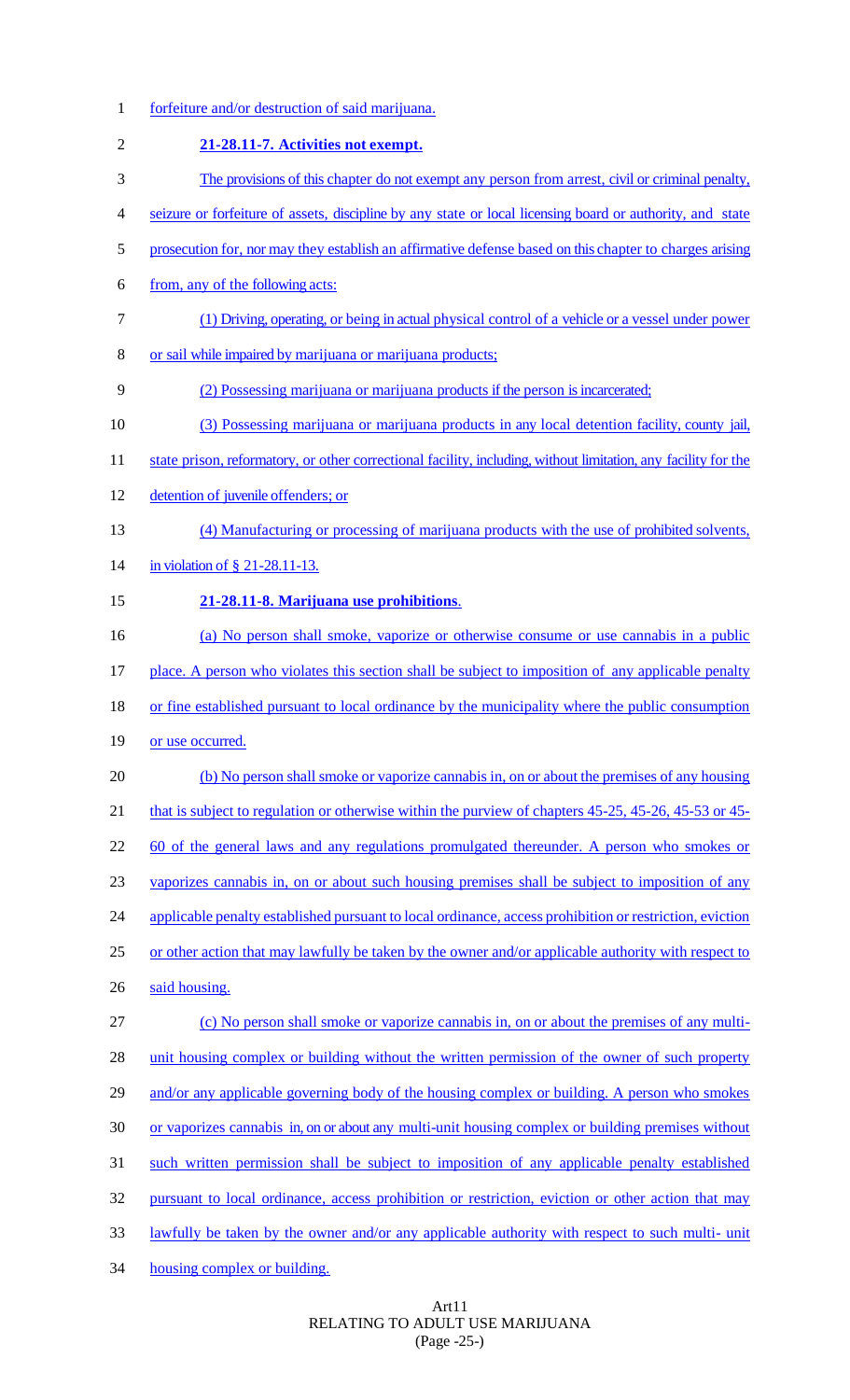1 (d) No person or entity shall permit smoking, vaporizing or other consumption or use, sale, 2 distribution or other transfer or any proposed sale, distribution or transfer, of cannabis or cannabis 3 products in, on or about the premises of any place of business, establishment, or club, whether 4 public or private, and whether operated for-profit or nonprofit, or any commercial property or other 5 premises as further defined through regulations promulgated by the office of cannabis regulation, 6 unless a cannabis social use license or temporary cannabis social use permit has been issued by the 7 office of cannabis regulation with respect to such business, establishment, club or commercial 8 property premises in accordance with regulations promulgated by the office of cannabis regulation. 9 Any person or entity who violates this section shall be subject to imposition of administrative fine 10 and/or other penalty as prescribed by the office of cannabis regulation in such regulations. 11 **21-28.11-9. Places of employment.** 12 (a) Nothing in this chapter shall be construed to require an employer to accommodate the 13 use or possession of marijuana, or being under the influence of marijuana, in any workplace. 14 (b) An employer shall be entitled to implement policies prohibiting the use or possession 15 of marijuana in the workplace and/or working under the influence of marijuana, provided such 16 policies are in writing and uniformly applied to all employees and an employee is given prior 17 written notice of such policies by the employer. 18 (c) The provisions of this chapter shall not permit any person to undertake any task under 19 the influence of marijuana when doing so would constitute negligence or professional malpractice, 20 jeopardize workplace safety, or to operate, navigate or be in actual physical control of any motor 21 vehicle or other transport vehicle, aircraft, motorboat, machinery or equipment, or firearms under 22 the influence of marijuana. 23 (d) Notwithstanding any other section of the general laws, upon specific request of a person 24 who is a qualifying medical marijuana patient cardholder under chapter 28.6 of title 21, the 25 department of health may verify the requesting cardholder's status as a valid patient cardholder to 26 the qualifying patient cardholder's employer, in order to ensure compliance with patient protections 27 of § 21-28.6-4(e). 28 (e) Notwithstanding any other section of the general laws, an employer may take 29 disciplinary action against an employee, including termination of employment, if the results of a 30 drug test administered in accordance with section § 28-6.5-1 of the general laws demonstrates that 31 the employee was under the influence of or impaired by marijuana while in the workplace or during 32 the performance of work. For purposes of this subsection (e), a drug test that yields a positive result 33 for cannabis metabolites shall not be construed as proof that an employee is under the influence of 34 or impaired by marijuana unless the test yields a positive result for active THC, delta-9-

> Art11 RELATING TO ADULT USE MARIJUANA (Page -26-)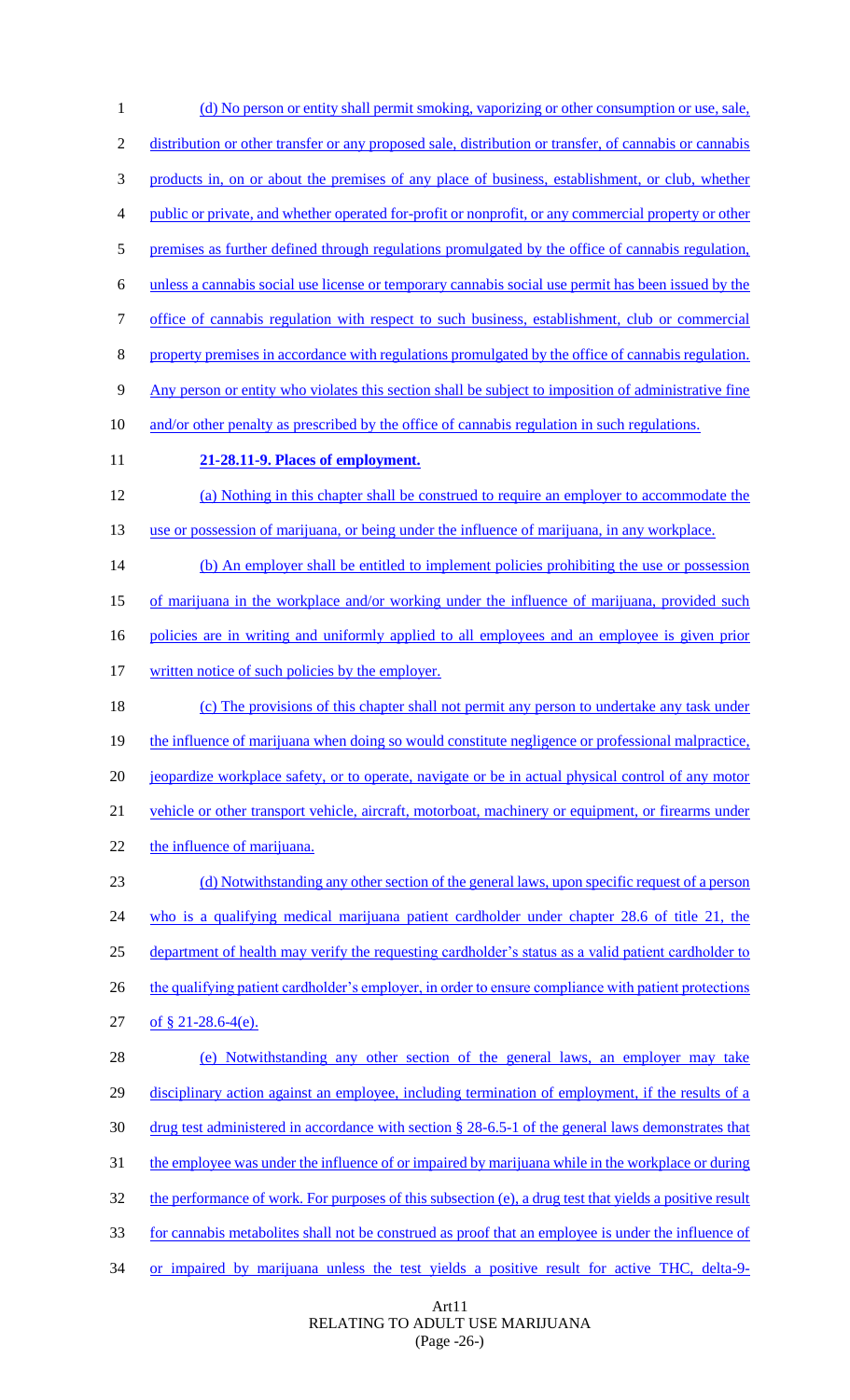tetrahydrocannabinol, delta-8-tetrahydrocannabinol, or any other active cannabinoid found in

marijuana which causes intoxication and/or impairment.

- **21-28.11-10. Private property**.
- (a) Except as provided in this section, the provisions of this chapter do not require any person,
- 5 corporation, or any other entity that occupies, owns, or controls a property to allow the consumption, or
- transfer of marijuana on or in that property.
- (b) Except as provided in this section, in the case of the rental of a residential dwelling unit
- governed by chapter 18 of title 34, a landlord may not prohibit the consumption of cannabis by non-
- smoked or non-vaporized means, or the transfer without compensation of cannabis by the tenant as
- defined in § 34-18-11, provided the tenant is in compliance with the possession and transfer limits
- 11 and other requirements set forth in § 21-28.11-4(1)(i)-(vi), and provided any such consumption or
- transfer by the tenant is done within the tenant's dwelling unit and is not visible from outside of the
- 13 individual residential dwelling unit. A landlord may prohibit the consumption, display, and transfer of
- 14 cannabis by a roomer as defined in § 34-18-11 and by any other person who is not a tenant.
- 

# **21-28.11-12. Unlawful distribution to minors; penalties.**

- (a) Except as expressly provided in chapter 28.6 of title 21 of the general laws, no person
- 17 or entity shall sell, deliver or otherwise transfer to any person who is under twenty-one (21) years
- of age marijuana, marijuana plants or marijuana products.
- (b) Any person or entity who sells, delivers or otherwise transfers marijuana, marijuana plants or marijuana products to any person who is under twenty-one (21) years of age violation of 21 this chapter and chapter 28.12 of title 21 and/or the regulations promulgated hereunder shall be 22 subject to imposition of an administrative penalty by the office of cannabis regulation in the amount
- of \$10,000 per violation.
- (c) As to any violation of this section, such person, and in the case of an entity such entity's principal officers and other key persons, shall also be guilty of a felony, and upon conviction shall
- 26 be punished by imprisonment and a fine as provided in chapter 28 of title 21 of the general laws
- and the attorney general shall prosecute such criminal violation.
- 

# **21-28.11-13. Unlawful marijuana extraction, penalties**.

- (a) No person, other than a licensee who is authorized to process marijuana pursuant to a license under chapter 28.12 of title 21 and who is in compliance with this chapter, chapter 28.12 and accompanying regulations or an agent of such licensee acting in that capacity, may extract compounds from marijuana using solvents other than water, glycerin, propylene glycol, vegetable oil, or food grade
- ethanol (ethyl alcohol). No person may extract compounds from marijuana using ethanol in the
- 34 presence or vicinity of open flame.

# Art11 RELATING TO ADULT USE MARIJUANA (Page -27-)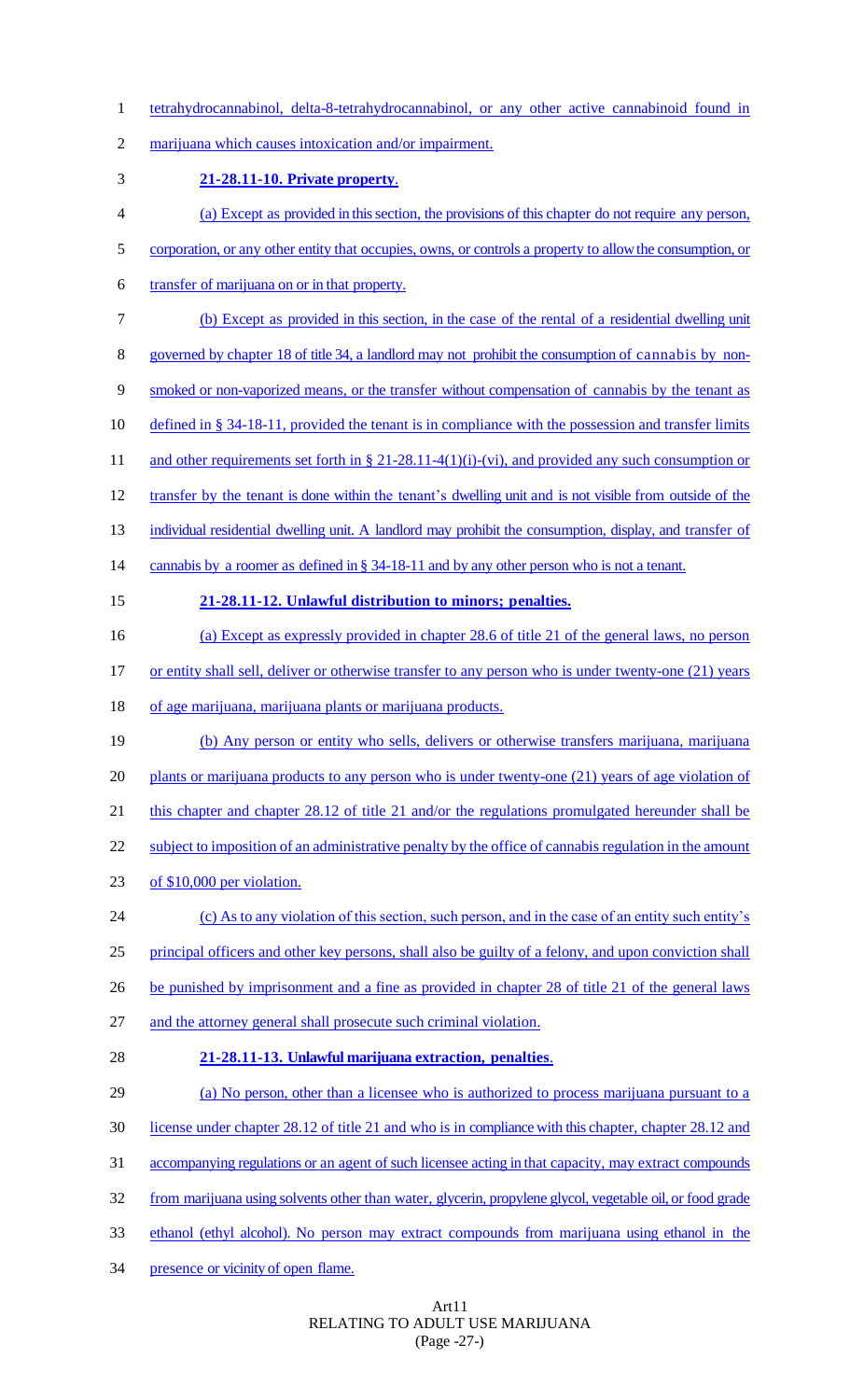(b) A person who violates this section shall be subject to imposition of an administrative 2 penalty by the office of cannabis regulation of up to five thousand dollars (\$5,000) per violation. (c) A person who violates this section shall also be guilty of a felony punishable by imprisonment and a fine in accordance with chapter 28 of title 21 of the general laws and the attorney general shall prosecute such criminal violation. **21-28.11-14. Medical marijuana program parity**. (a) No later than April 1, 2024, the department of business regulation shall, in collaboration with the department of health and the office of management and budget, conduct and deliver to the Governor, the Speaker of the House of Representatives, and the President of the Senate a study relating to the impact of the implementation of adult use cannabis in Rhode Island on the existing 11 medical marijuana program (MMP) established pursuant to chapter 28.6 of title 21. This study shall examine and make recommendations relating to, without limitation, the following: (b) The extent to which the introduction of adult use cannabis has diminished or eliminated 14 the availability of certain medical marijuana products or product types; (c) The extent to which patient cardholders in Rhode Island have experienced new or greater obstacles to obtaining medical marijuana, including on the basis of price, quantity, product type, or geographic location; 18 (d) The extent to which the number of caregiver registrations and/or the number of plant 19 tag certificates issued by the office of cannabis regulation increases or decreases; (e) The extent to which the introduction of the new adult use cannabis tax and license fee structure requires a realignment of the existing medical marijuana tax and license fee structure; and (f) Any recommendations delivered to the Governor pursuant to this study shall be considered by the Governor, the department, and the office of management and budget in the 24 development of the act proposing appropriations for the fiscal year beginning July 1, 2025. CHAPTER 28.12 26 MARIJUANA REGULATION, CONTROL, AND TAXATION ACT **21-28.12-1. Short title.** This chapter shall be known and may be cited as the "Marijuana Regulation, Control, and Taxation Act." **21-28.12-2. Definitions**. For purposes of this chapter: (1) "Adult use marijuana cultivator" means an entity that holds a license to cultivate marijuana pursuant to chapter 28.12 of title 21 and in accordance with regulations promulgated by 34 the office of cannabis regulation and includes a hybrid marijuana cultivator.

#### Art11 RELATING TO ADULT USE MARIJUANA (Page -28-)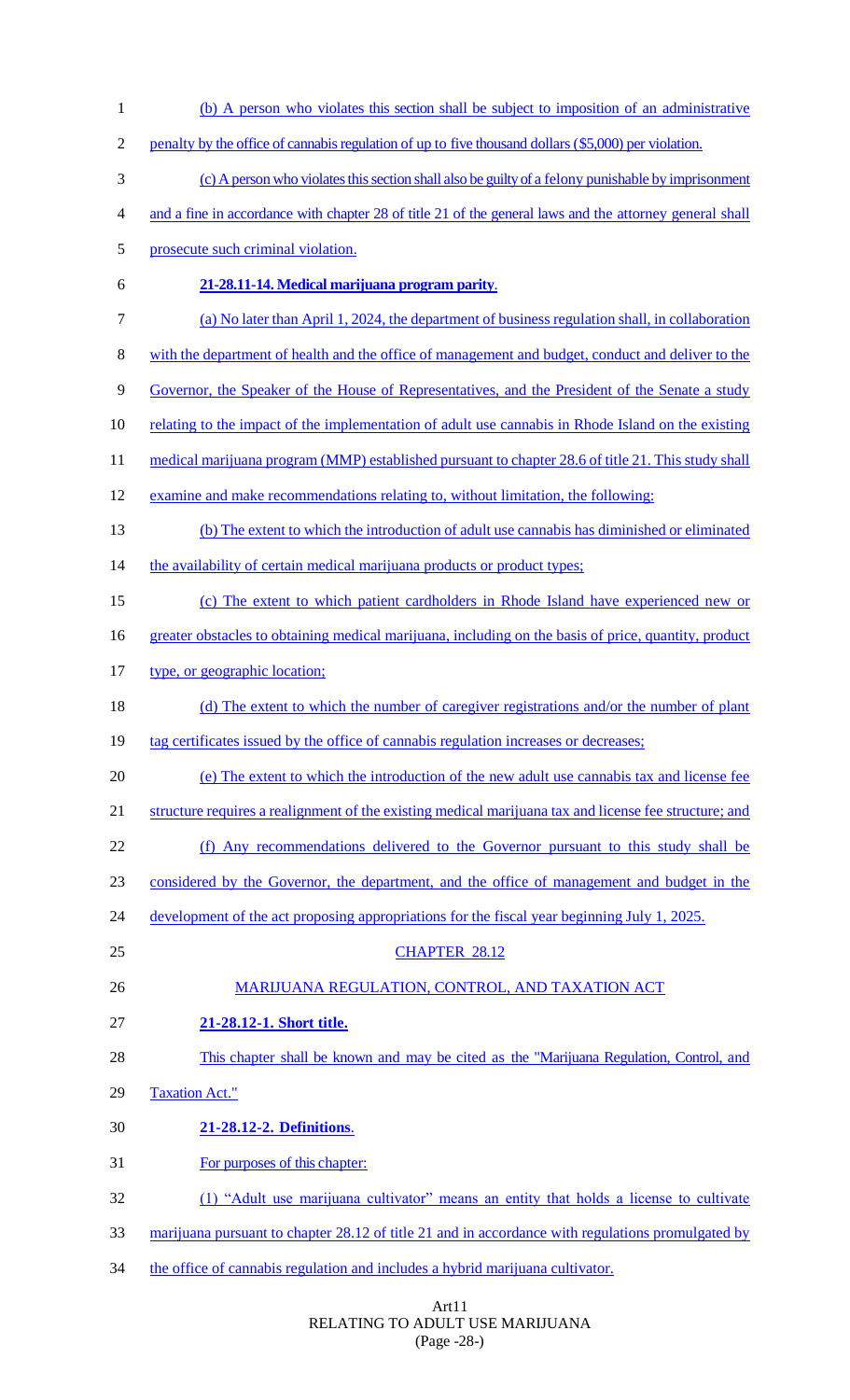(2) "Adult use marijuana retailer" means an entity that holds a license to sell marijuana at retail pursuant to chapter 28.12 of title 21 and in accordance with regulations promulgated by the office of cannabis regulation and includes a hybrid marijuana retailer. (3) "Cannabis" means all parts of the plant of the genus marijuana, also known as marijuana 5 sativa L, whether growing or not; the seeds thereof; the resin extracted from any part of the plant; and every compound, manufacture, salt, derivative, mixture, or preparation of the plant, its seeds, or resin regardless of cannabinoid content or cannabinoid potency including "marijuana", and "industrial hemp" or "industrial hemp products" which satisfy the requirements of chapter 26 of title 2 of the general laws and the regulations promulgated thereunder. (4) "Equivalent amount" means the portion of usable marijuana, be it in extracted, edible, 11 concentrated, or any other form, found to be equal to a portion of dried marijuana, as defined by regulations promulgated by the office of cannabis regulation. (5) "Hybrid marijuana cultivator" means an entity that holds a medical marijuana cultivator 14 license pursuant to chapter 28.6 of title 21 that also holds a license to cultivate marijuana pursuant 15 to chapter 28.12 of title 21 and in accordance with regulations promulgated by the office of cannabis 16 regulation. (6) "Hybrid marijuana retailer" means an entity that holds a medical marijuana compassion 18 center license pursuant to chapter 28.6 of title 21 that also holds a license to sell marijuana at retail pursuant to chapter 28.12 of title 21 and in accordance with regulations promulgated by the office of cannabis regulation. (7) "Marijuana" means all parts of the plant cannabis sativa L., whether growing or not; the 22 seeds of the plant; the resin extracted from any part of the plant; and every compound, manufacture, salt, derivative, mixture, or preparation of the plant, its seeds or resin, but shall not include the 24 mature stalks of the plant, fiber produced from the stalks, oil or cake made from the seeds of the plant, any other compound, manufacture, salt, derivative, mixture, or preparation of mature stalks, (except the resin extracted from it), fiber, oil or cake, or the sterilized seed from the plant which is incapable of germination. Marijuana shall not include "industrial hemp or" industrial hemp 28 products" which satisfy the requirements of chapter 2-26 of the general laws and the regulations promulgated thereunder. (8) "Marijuana establishment" and "marijuana establishment licensee" means any person or 31 entity licensed by the office of cannabis regulation under this chapter or chapter 21-28.6 whose license permits it to engage in or conduct activities in connection with the adult use marijuana industry or medical marijuana program and includes but is not limited to a licensed adult use 34 marijuana retailer, marijuana testing facility, adult use marijuana cultivator, hybrid marijuana retailer,

> Art11 RELATING TO ADULT USE MARIJUANA (Page -29-)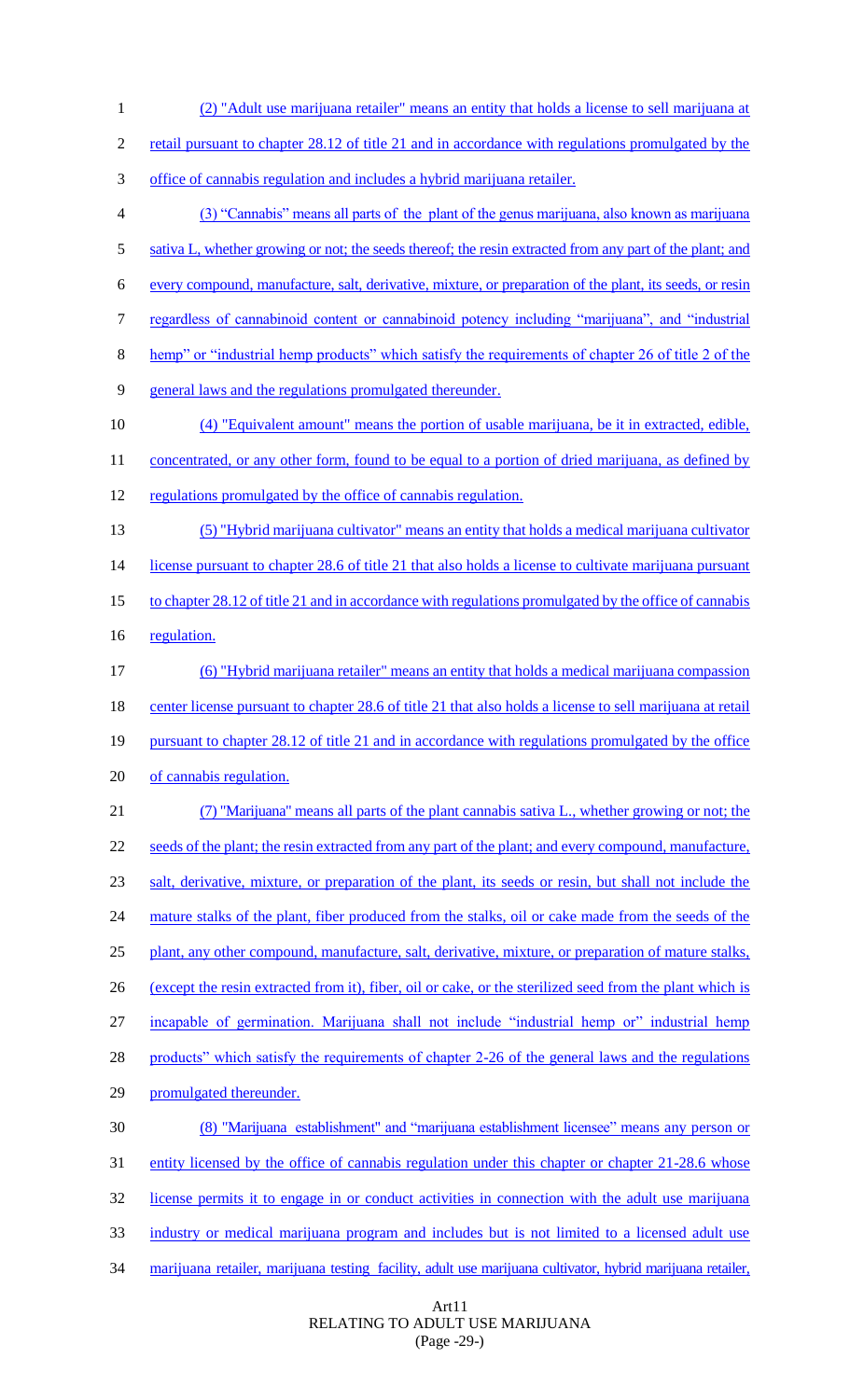hybrid marijuana cultivator, compassion center, medical marijuana cultivator or any other license issued by 2 the office of cannabis regulation under this chapter or chapter 28.6 of title 21 and/or as specified and defined in regulations promulgated by the office of cannabis regulation. (9) "Marijuana paraphernalia" means equipment, products, and materials which are used or intended for use in planting, propagating, cultivating, growing, harvesting, manufacturing, compounding, converting, producing, processing, preparing, testing, analyzing, packaging, repackaging, storing, containing, concealing, ingesting, or inhaling marijuana, or otherwise introducing marijuana into the human body. (10) "Marijuana products" means any form of marijuana, including concentrated marijuana and products that are comprised of marijuana and other ingredients that are intended for use or 11 consumption, such as, but not limited to, extracts, infusions, edible products, ointments, and tinctures, as further defined in regulations promulgated by the office of cannabis regulation. (11) "Marijuana testing facility" or "cannabis testing laboratory" means a third-party analytical 14 testing laboratory licensed by the departments of health and office of cannabis regulation to collect 15 and test samples of cannabis pursuant to regulations promulgated by the departments. 16 (12) "Smoke" or "smoking" means heating to at least the point of combustion, causing plant 17 material to burn, inhaling, exhaling, burning, or carrying any lighted or heated cigarette, pipe, weed, plant, 18 other marijuana product in any manner or in any form intended for inhalation in any manner or form and includes but is not limited to the use of electronic cigarettes, electronic pipes, electronic marijuana delivery system products, or other similar products that rely on vaporization or aerosolization. (13) "State prosecution" means prosecution initiated or maintained by the state of Rhode Island or an agency or political subdivision of the state of Rhode Island. (14) "Vaporize" or "vape" means heating below the point of combustion and resulting in a 24 vapor or mist. **21-28.12-3. Office of Cannabis Regulation.** (a) The office of cannabis regulation within the department of business regulation shall oversee the regulation, licensing and control of cannabis, including marijuana, medical marijuana 28 and industrial hemp, and such other matters within the jurisdiction of the department as determined by the director. The head of the office shall serve as the chief of the office of cannabis regulation. The chief shall be the executive and administrative head of the office and shall be responsible for administering and enforcing the laws and regulations relating to cannabis in the state of Rhode Island. (b) Whenever in chapter 26 of title 2, and chapters 28.6, 28.11, and 28.12 of title 21 and chapter 49.1 of title 44 of the general laws the words "department of business regulation" shall

#### Art11 RELATING TO ADULT USE MARIJUANA (Page -30-)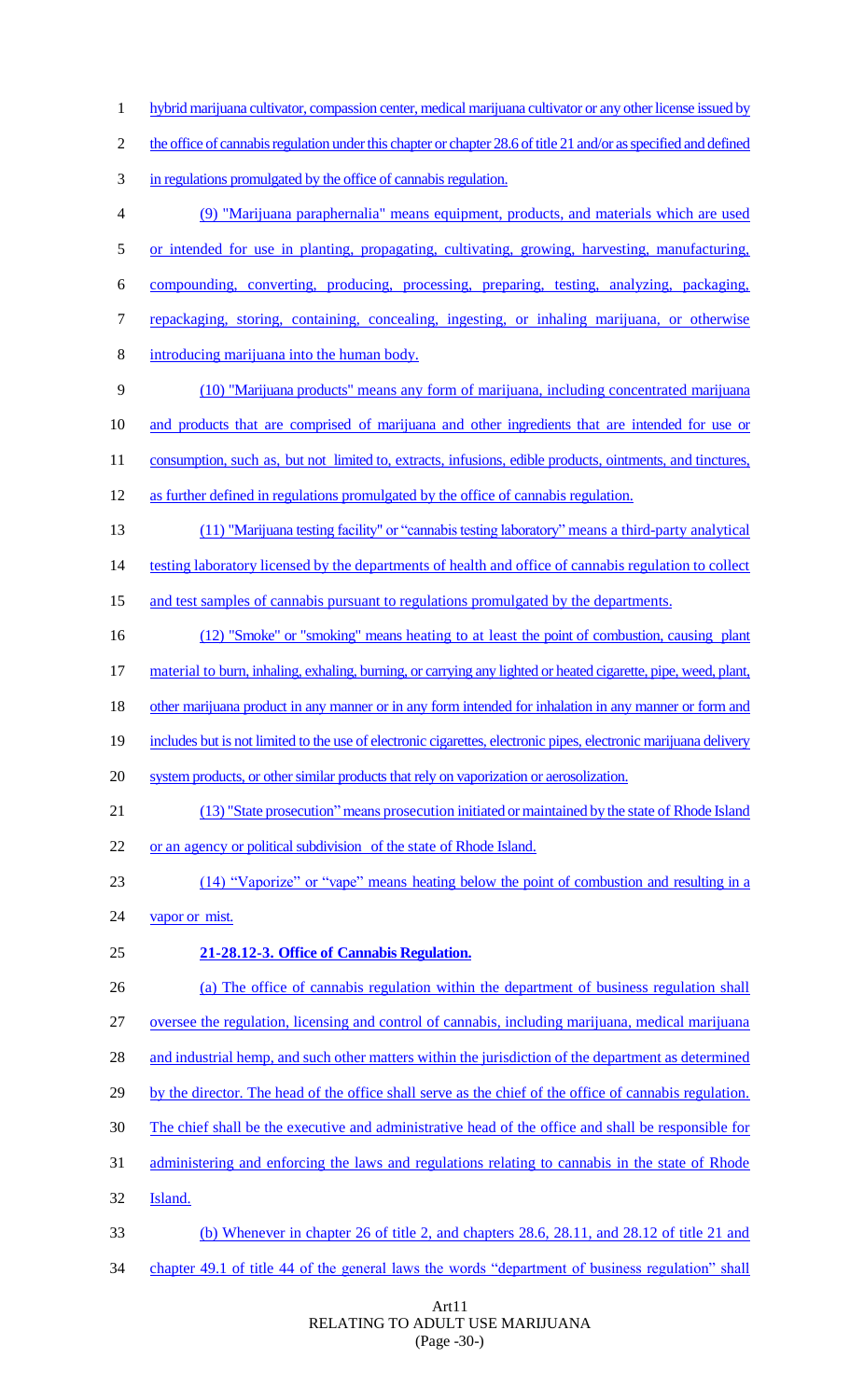1 appear, the words shall be deemed to mean the office of cannabis regulation within the department of business regulation. Whenever in chapter 26 of title 2, and chapters 28.6, 28.11, and 28.12 of title 21 and chapter 49.1 of title 44 of the general laws the words "office of cannabis regulation" shall appear, the words shall be deemed to mean the office of cannabis regulation within the department of business regulation. (c) The office of cannabis regulation shall coordinate the executive branch response to the regulation and control of cannabis including, but not limited to, strategic planning, coordination and approval of regulations, educational content, planning and implementation, community engagement, budget coordination, data collection and analysis functions, and any other duties deemed necessary and appropriate by the office of cannabis regulation to carry out the provisions 11 of this chapter. (d) In furtherance of coordinating the oversight of cannabis, including marijuana, medical 13 marijuana and industrial hemp, across state agencies, the office of cannabis regulation shall: 14 (1) Coordinate with the staff designated by the respective directors of each state agency regarding the agency's promulgation and implementation of rules and regulations regarding adult use of 16 marijuana, medical marijuana and industrial hemp with the objective of producing positive economic, 17 public safety, and health outcomes for the state and its citizens; (2) Offer guidance to and communicate with municipal officials regarding the implementation 19 and enforcement of this chapter and chapters 28.6 and 28.11; (3) Align all policy objectives and the promulgation of rules and regulations across state 21 agencies to increase efficiency and eliminate unintended negative impacts on the state and its citizens; (4) Communicate with regulatory officials from other states that allow marijuana for adult use, medical marijuana use and industrial hemp production to learn from the experiences of those states; (5) Anticipate, prioritize, and respond to emerging issues with the regulation of marijuana; (6) Coordinate the collection of data on adult use of marijuana and medical marijuana use from 26 state agencies and report to the governor and legislature no later than April 1, 2023, and every year thereafter. The report shall include, but is not limited to: (i) The number and geographic distribution of all licensed marijuana establishments; 29 (ii) Data on the total amount of sales of marijuana and the total amount of revenue raised from taxes and fees levied on marijuana; (iii) Projected estimate of the total marijuana revenue that will be raised in the proceeding year; (iv) The distribution of funds to programs and agencies from revenue raised from fees and taxes levied on marijuana; and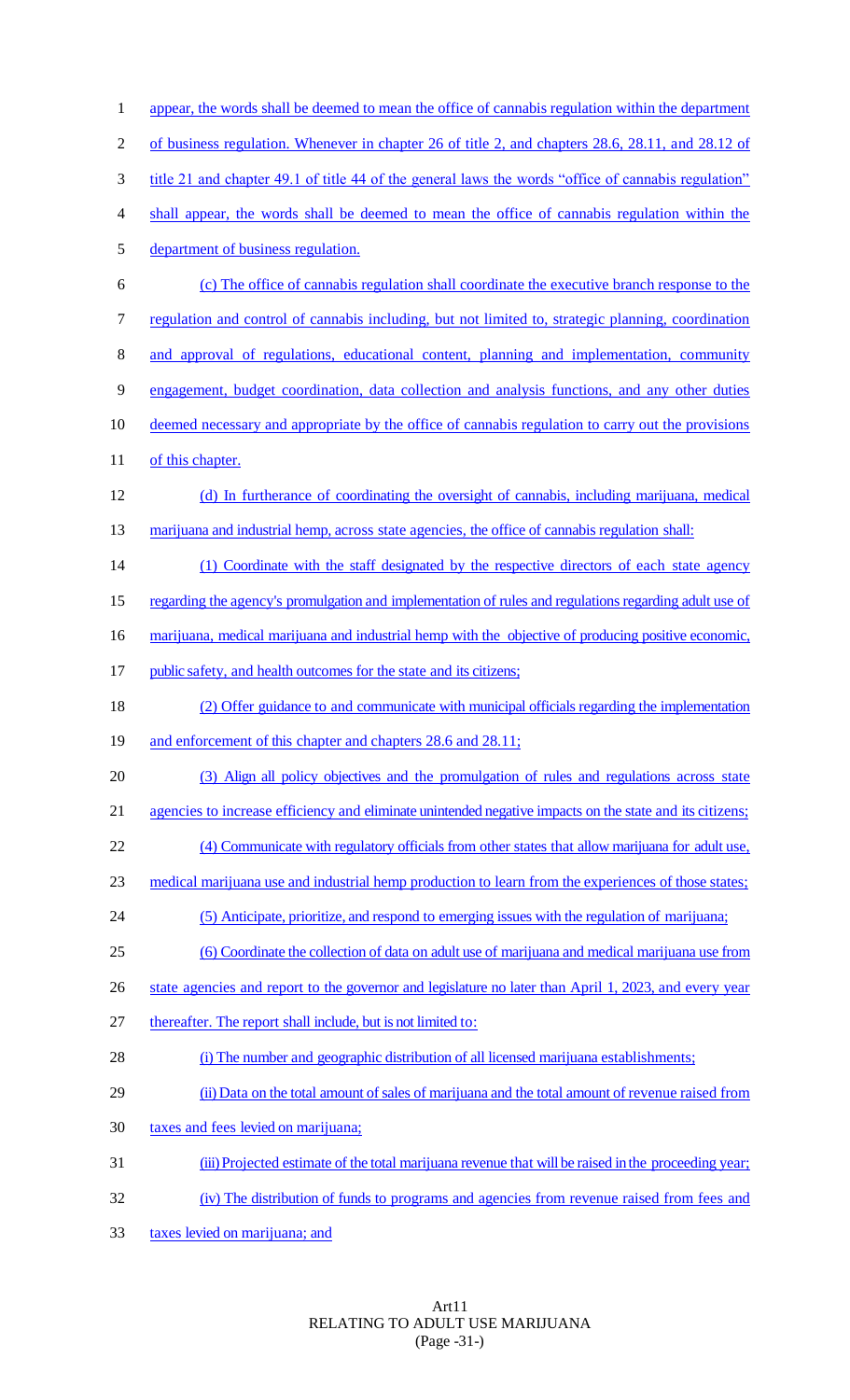2 marijuana use rates and the impact, if any, of marijuana use on public health and public safety. 3 **21-28.12-4. Governor's Cannabis Reinvestment Task Force.** 4 (a) There is hereby created the Governor's Cannabis Reinvestment Task Force, members 5 of which shall be appointed by and serve at the pleasure of the Governor. There shall be fifteen 6 (15) members, with eight (8) members constituting a quorum. The members shall serve for an initial 7 term of one (1) year and may be reappointed for an additional period of one (1) year. The members 8 shall serve on the task force without compensation. 9 (b) The task force shall be co-chaired by the Director of the Department of Business 10 Regulation or her or his designee and the Secretary of the Executive Office of Health and Human 11 Services or her or his designee and shall also include the Directors of the Departments of Health, 12 Labor and Training, Public Safety, and the President of the Rhode Island Commerce Corporation, 13 or their designees. 14 (c) The task force shall further consist of, but not be limited to, representatives of municipal 15 government, faith-based organizations, Rhode Island-based community development corporations 16 (CDCs), industry associations, small business owners, and at least two (2) members of the Rhode 17 Island cannabis industry, including at least one (1) representative of a licensed compassion center 18 and one (1) representative of a licensed cultivator. No later than July 1, 2023, the task force shall 19 present recommendations to the office of cannabis regulation and the office of management and 20 budget specifically relating to the long-term reinvestment of adult use cannabis revenues in existing 21 or new programs or initiatives which shall include, but not be limited to: job training, small business 22 access to capital, affordable housing, health equity, and neighborhood and community 23 development. These recommendations shall contemplate an overall proportion of cannabis 24 revenues to be reinvested in these targeted areas, and shall be made with a specific focus on racial

1 (v) Any findings from the departments of health and public safety related to changes in

- 25 equity, worker and family economic empowerment, the disproportionate impact of cannabis-related
- 26 law enforcement policies and procedures, and structural barriers to participation in Rhode Island's
- 27 cannabis industry.

28 (d) All meetings of the task force shall be open meetings and all records of the task force 29 shall be public records. The office of cannabis regulation, the office of management and budget, 30 and the executive office of health and human services shall provide administrative support to the 31 task force as needed.

- 
- 32 **21-28.12-5. Licensed retailers.**
- 33 (a) The department of business regulations shall accept applications for adult use marijuana
- 34 retailer licenses on an annual basis according to the following methodology:

# Art11 RELATING TO ADULT USE MARIJUANA (Page -32-)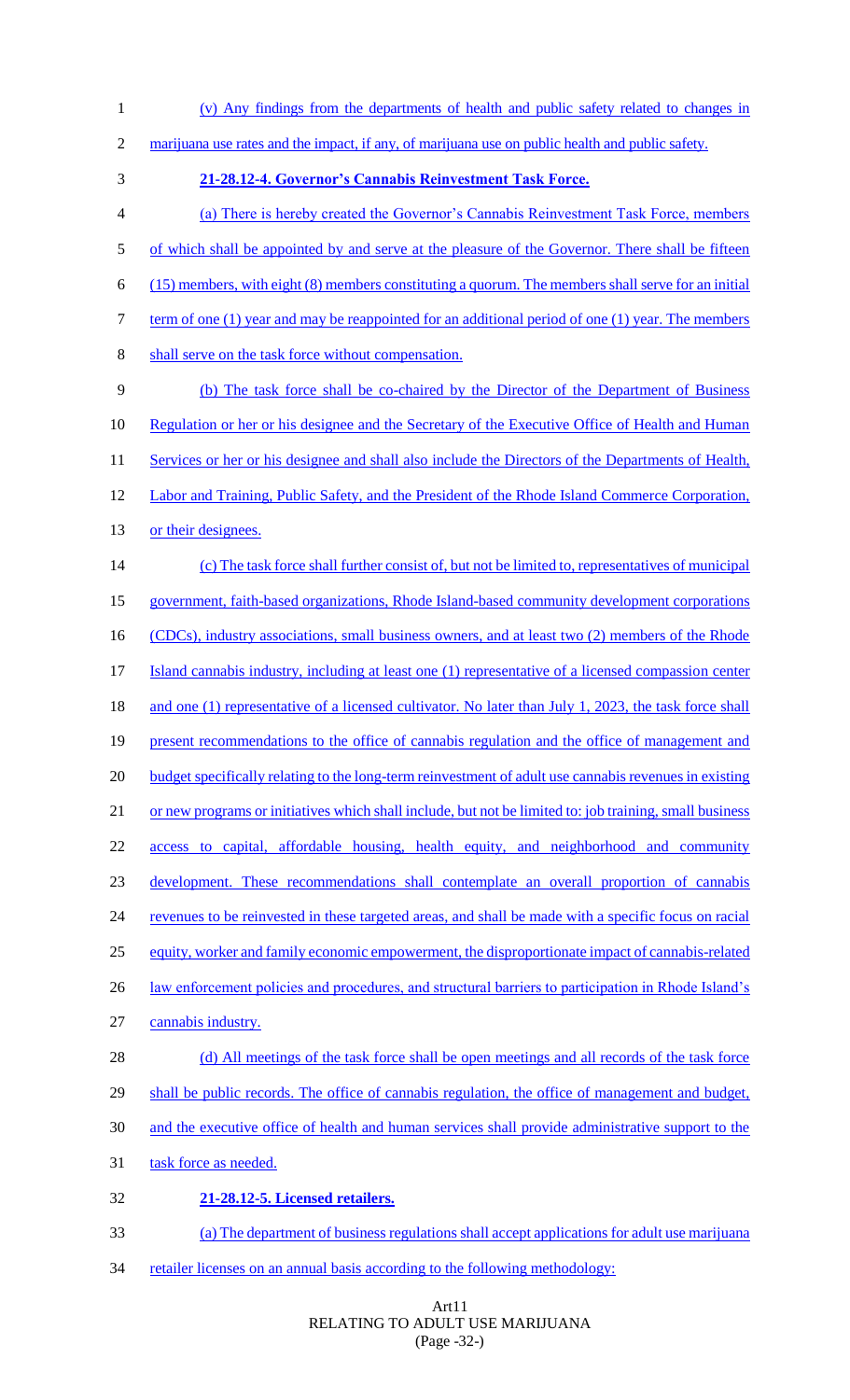(1) During the 12-month period beginning July 1, 2022, the department of business regulation shall establish and open a first application period, the duration of which shall be determined by the department, during which the department will accept applications for twenty- five (25) adult use marijuana retailer licenses; (2) During the 12-month period beginning July 1, 2023, the department of business regulation shall establish and open a second application period, the duration of which shall be determined by the department, during which the department will accept applications for an additional twenty-five (25) adult use marijuana retailer licenses; (3) During the 12-month period beginning July 1, 2024, the department of business regulation shall establish and open a third application period, the duration of which shall be 11 determined by the department, during which the department will accept applications for an additional twenty-five (25) adult use marijuana retail licenses; such that by June 30, 2025 the 13 department will have awarded or issued preliminary approval for no more than seventy-five (75) 14 adult use retail licenses; (b) Beginning July 1, 2025 and for the years that follow, the department may make 16 additional retail adult use cannabis licenses available based on market factors including, but not limited to, the findings of a market demand study conducted pursuant to § 21-28.12-18, and taking 18 into consideration the impact of said additional licenses on public health and safety. (c) Excluding applications for hybrid marijuana retailer licenses as described in subsection 20 (f), to the extent that the total number of qualifying applications for retail licenses received during 21 any application period exceeds the number of licenses made available by the department pursuant 22 to this section, the department shall award the licenses to qualifying applicants selected by way of a randomized lottery in accordance with rules and regulations promulgated by the department, provided in no case shall the number of licenses awarded to qualifying minority business enterprises, as defined in chapter 14.1 of title 37 and regulations promulgated thereunder, be fewer 26 than five (5) or twenty percent (20%) of the total number of licenses awarded on an annual basis, whichever is greater. (d) By January 1, 2024, the department of business regulation shall conduct a disparity study examining the extent to which minority-owned businesses have been able to participate in the adult use cannabis market in Rhode Island, and may recommend revisions to the ratio set forth 31 in subsection (c) as needed based on the findings of this study. (e) The departments of administration and business regulation are hereby authorized to 33 jointly promulgate additional rules and regulations as needed to clarify and implement the process

of certification as a minority business enterprise for the purposes of this section.

Art11 RELATING TO ADULT USE MARIJUANA (Page -33-)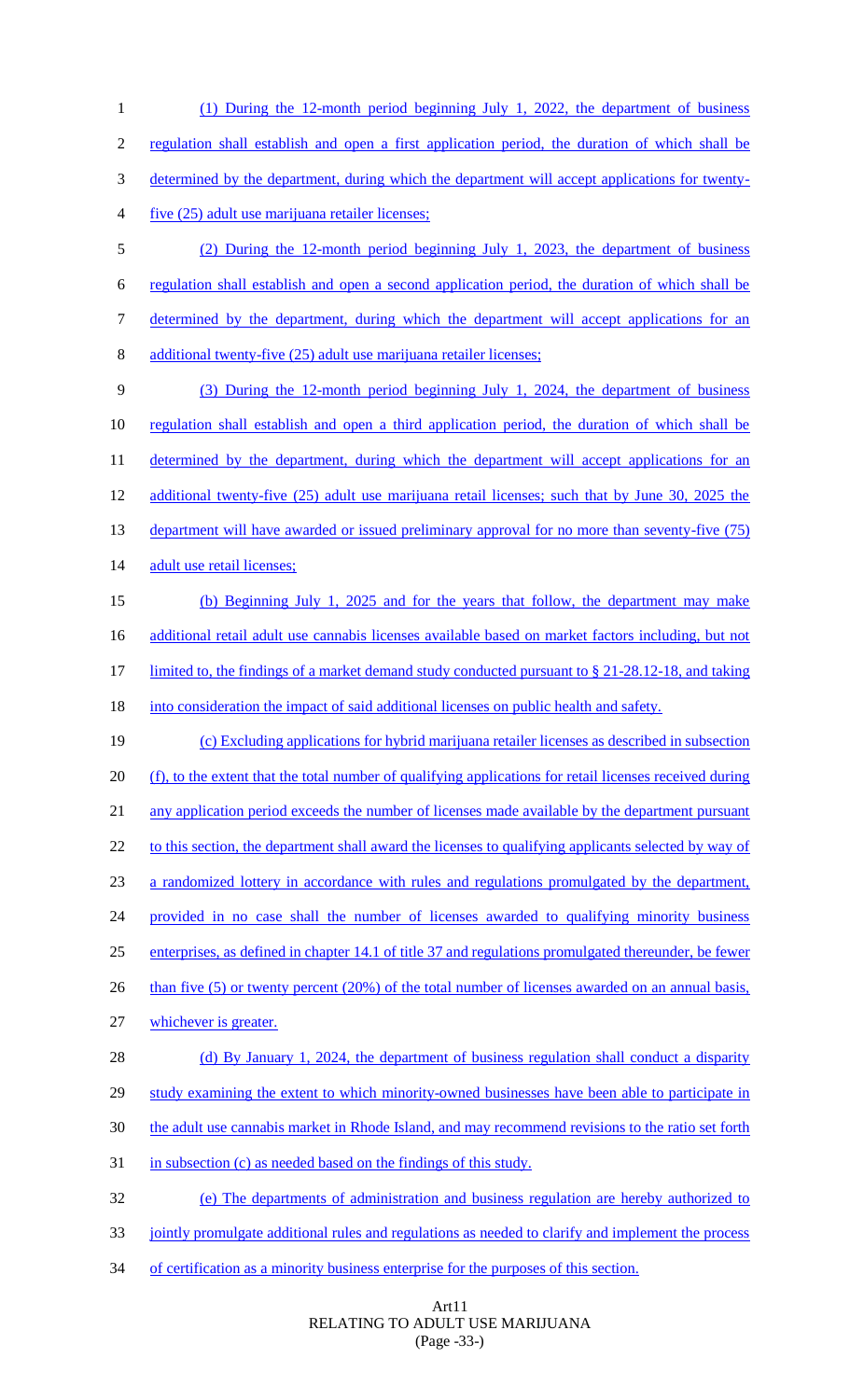(f) In addition to the adult use marijuana retailer licenses issued pursuant to subsection (a), 2 any person or entity to whom the department of business regulation has issued a compassion center license or conditional compassion center application approval as of the date the department's opening of the application period, and who is in good standing with the department pursuant to chapter 28.6 of title 21 may apply for and shall be issued a hybrid marijuana retailer license during the first application period, provided that any such applicant is in compliance with all applicable regulations and demonstrates to the satisfaction of the department in accordance with regulations promulgated hereunder that the applicant's proposed adult use licensure will have no adverse effect on the medical marijuana program market and patient need. The department may deny an application that fails to make this demonstration and/or may impose restrictions and conditions to 11 licensure as it deems appropriate to ensure no adverse effect on the medical marijuana program 12 market and patient needs. A hybrid marijuana retailer licensee must maintain its compassion center 13 license in good standing as a condition to licensure for its hybrid marijuana retailer license. (g) An adult use marijuana retailer licensed under this section may acquire marijuana and marijuana products from licensed hybrid marijuana cultivators and other licensed marijuana establishments in accordance with regulations promulgated by department of business regulation, 17 and possess, deliver, transfer, transport, supply and sell at retail marijuana, marijuana products and 18 marijuana paraphernalia to persons who are twenty-one (21) years of age or older in accordance with the provisions of chapters 28.11 and 28.12 of title 21 and the regulations promulgated by the 20 department of business regulation. A licensed adult use marijuana retailer shall not be a primary 21 caregiver cardholder and shall not hold a cooperative cultivation license. A licensed adult use marijuana retailer shall not hold an adult use marijuana cultivator license and shall not grow or cultivate marijuana except to the extent the adult use marijuana retailer is licensed as a hybrid 24 marijuana retailer issued to a compassion center that has been approved for cultivation of marijuana pursuant to such compassion center license. The department of business regulation may restrict the 26 number, types, and classes of adult use marijuana licenses an applicant may be issued through regulations promulgated by the department. (h) The department of business regulation may promulgate regulations governing the manner in which it shall consider applications for the licensing of adult use marijuana retailers and registration of all of its owners, officers, directors, managers, members, partners, employees, and agents, including but not limited to regulations governing: (1) The form and content of licensing and renewal applications, including, without limitation, required submission materials upon which the department shall determine suitability of 34 an applicant;

# Art11 RELATING TO ADULT USE MARIJUANA (Page -34-)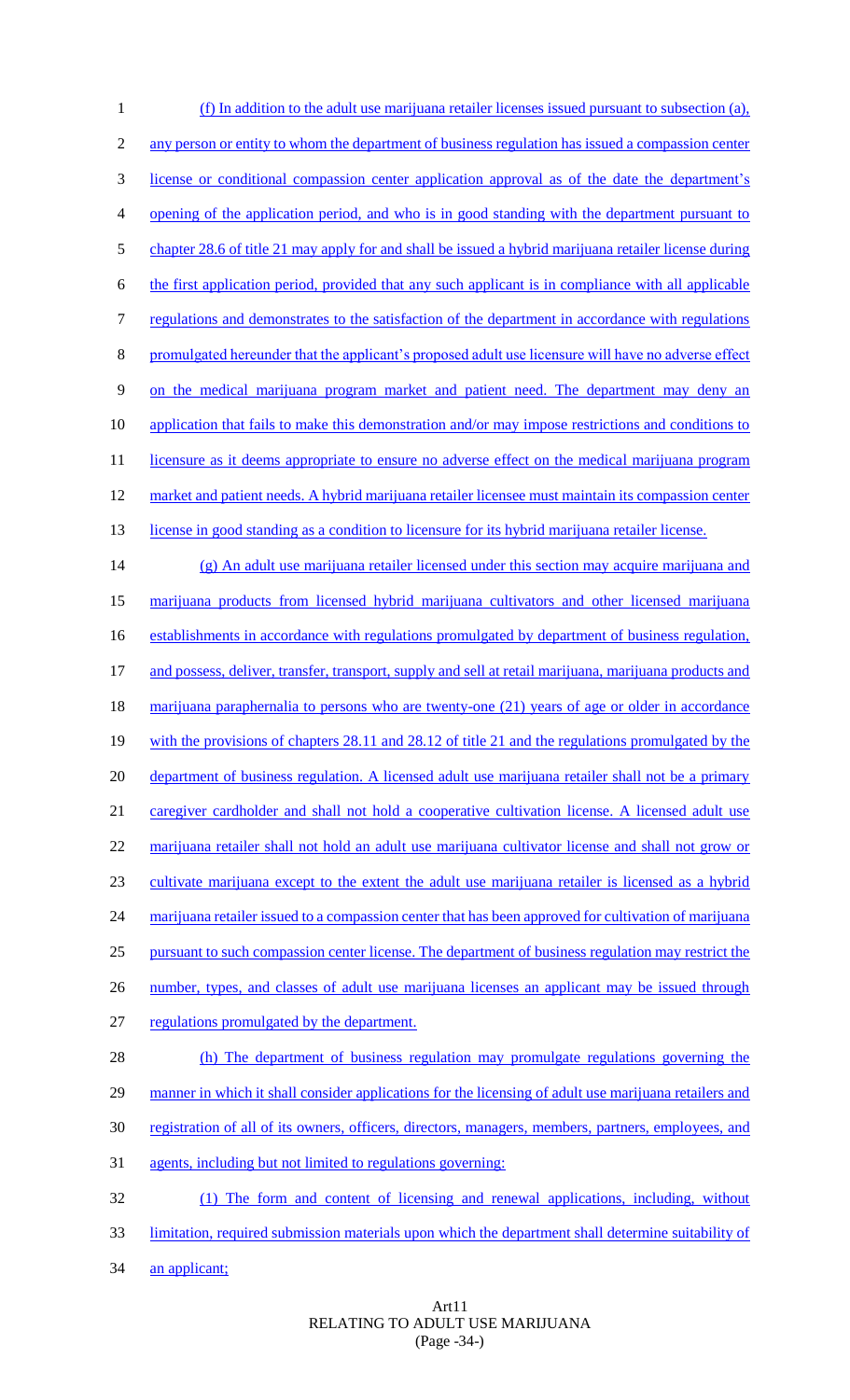(2) Minimum oversight requirements for licensed adult use marijuana retailers; (3) Minimum record-keeping requirements for adult use marijuana retailers; (4) Minimum insurance requirements for adult use marijuana retailers; (5) Minimum security requirements for adult use marijuana retailers; (6) Procedures for suspending, revoking, or terminating the license of adult use marijuana retailers that violate any provisions of this chapter or the regulations promulgated hereunder; and (7) Applicable application and license fees. (i) The license issued by the department of business regulation to an adult use marijuana retailer and the registration issued to each of its owners, officers, directors, managers, members, partners, employees and agents shall expire one (1) year after it was issued and the licensee may 11 apply for renewal with the department in accordance with its regulations pertaining to licensed 12 adult use marijuana retailers. (j) The department of business regulation may promulgate regulations that govern how 14 much marijuana a licensed adult use marijuana retailer may possess. All marijuana acquired, possessed and sold by a licensed adult use marijuana retailer must be catalogued in a seed to sale inventory tracking system in accordance with regulations promulgated by the department of business regulation. (k) Adult use marijuana retailers shall only sell marijuana, marijuana products and 19 marijuana paraphernalia at retail to persons twenty-one (21) years of age or older in accordance with chapters 28.11 and 28.12 of title 21 and the regulations promulgated by the department of business regulation thereunder*.* Adult use marijuana retailers shall not sell any other products 22 except as otherwise permitted in regulations promulgated by the department of business regulation. The department may suspend and/or revoke the adult use marijuana retailer's license and the 24 registration of any owner, officer, director, manager, member, partner, employee, or agent of such adult use marijuana retailer and/or impose an administrative penalty in accordance with such 26 regulations promulgated by the department for any violation of chapters 28.11 or 28.12 of title 21 or the regulations promulgated thereunder. In addition, any violation of chapters 28.11 or 28.12 of 28 title 21 or the regulations promulgated pursuant to this subsection and subsection (h) shall cause a 29 licensed adult use marijuana retailer to lose the protections described in § 21-28.11-4(2) and may subject the licensed adult use marijuana retailer and its owners, officers, directors, managers, members, partners, employees, and agents to arrest and prosecution under Chapter 28 of title 21 (the Rhode Island Controlled Substances Act). (l) Adult use marijuana retailers shall be subject to any regulations promulgated by the department of health or department of business regulation that specify how marijuana must be

> Art11 RELATING TO ADULT USE MARIJUANA (Page -35-)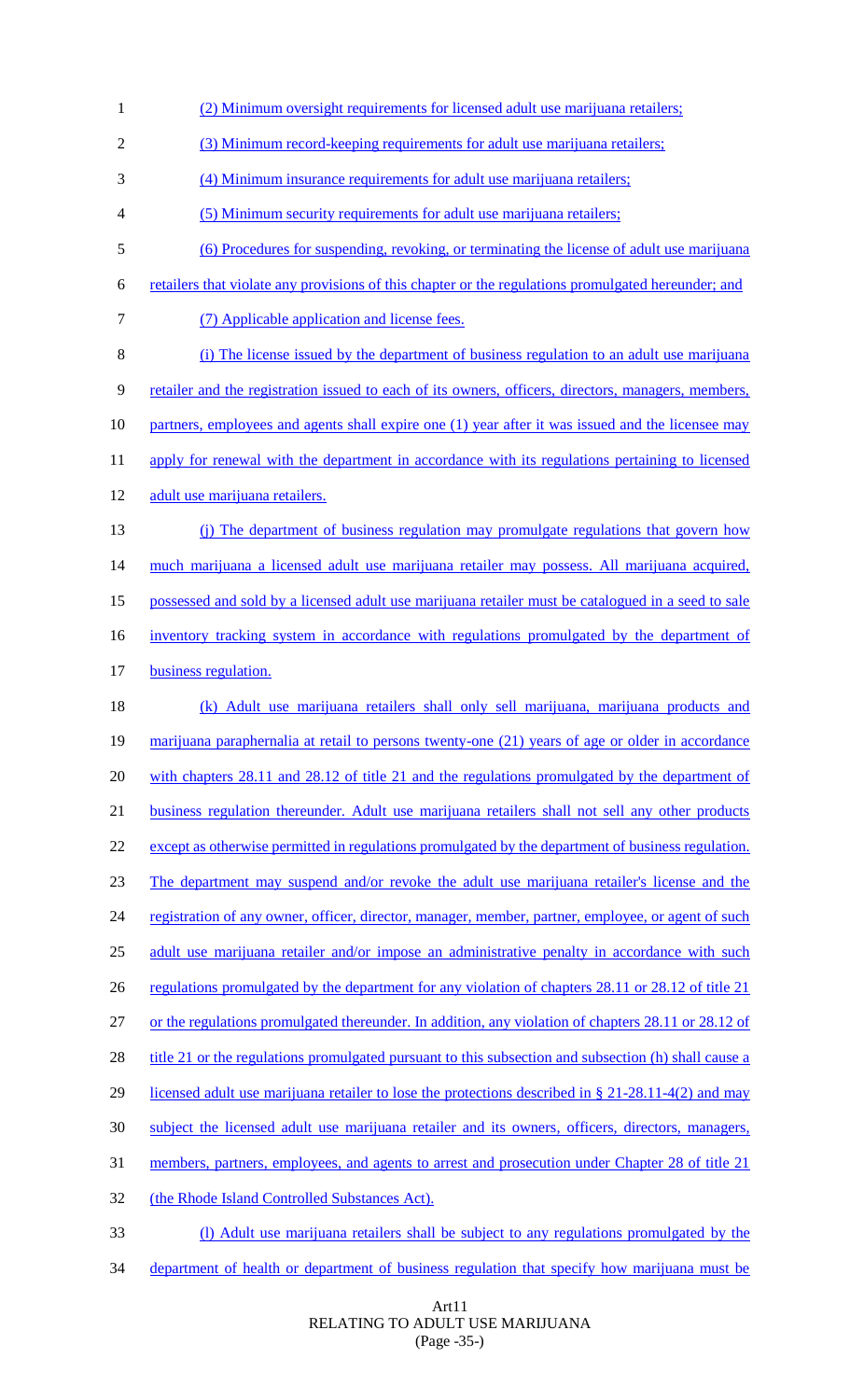- 1 tested for items, including, but not limited to, potency, cannabinoid profile, and contaminants;
- 2 (m) Adult use marijuana retailers shall be subject to any product labeling requirements
- promulgated by the department of business regulation and the department of health;
- (n) Adult use marijuana retailers shall only be licensed to possess and sell marijuana, marijuana products and marijuana paraphernalia at the location(s) set forth in its adult use marijuana retailer license and registered with the department of business regulation and the department of public safety. The department of business regulation may promulgate regulations governing the department's approval of locations where adult use marijuana retailers are allowed to operate. Adult use marijuana retailers must abide by all local ordinances, including zoning ordinances. (o) Adult use marijuana retailers shall be subject to inspection and audit by the department of business regulation or the department of health for the purposes of enforcing regulations 13 promulgated pursuant to this chapter and all applicable Rhode Island general laws. (p) An adult use marijuana retailer applicant, unless they are an employee with no equity, ownership, financial interest, or managing control, shall apply to the bureau of criminal 16 identification of the department of attorney general, department of public safety division of state police, or local police department for a national criminal records check that shall include fingerprints submitted to the Federal Bureau of Investigation. Upon the discovery of any disqualifying information as defined in subdivision (p)(2), and in accordance with the rules 20 promulgated by the director of the department of business regulation, the bureau of criminal 21 identification of the department of attorney general, department of public safety division of state police, or the local police department shall inform the applicant, in writing, of the nature of the disqualifying information; and, without disclosing the nature of the disqualifying information, shall 24 notify the department of business regulation, in writing, that disqualifying information has been discovered. 26 (1) In those situations in which no disqualifying information has been found, the bureau of criminal identification of the department of attorney general, department of public safety division 28 of state police, or the local police department shall inform the applicant and the department of business regulation, in writing, of this fact. (2) Information produced by a national criminal records check pertaining to a conviction 31 for a felony drug offense or a plea of nolo contendere for a felony drug offense and received a sentence of probation shall result in a letter to the applicant and the department of business regulation disqualifying the applicant.
- (3) The adult use marijuana retailer applicant shall be responsible for any expense

#### Art11 RELATING TO ADULT USE MARIJUANA (Page -36-)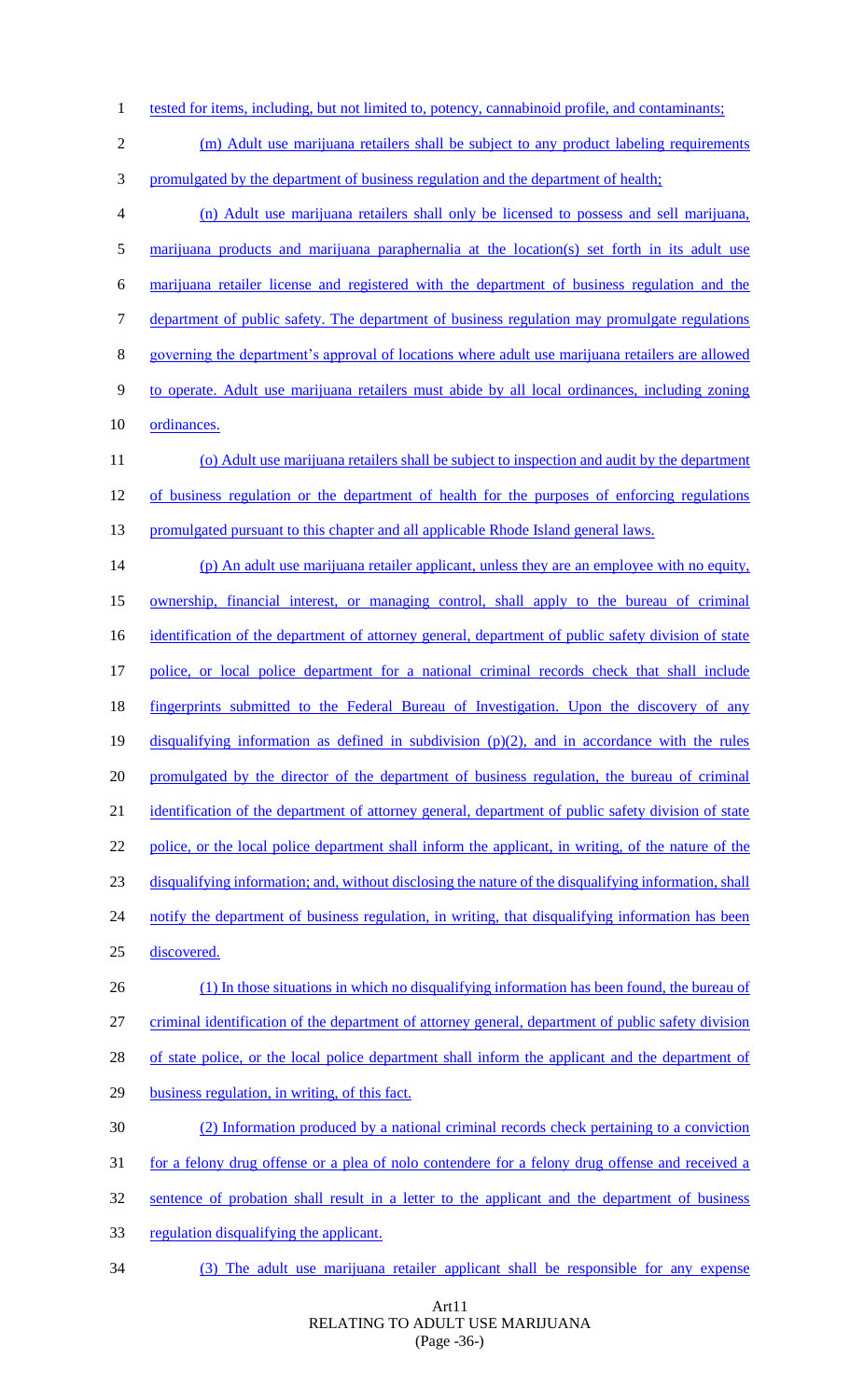- 1 associated with the national criminal records check.
- 2 (q) Persons issued adult use marijuana retailer licenses or registration cards shall be subject 3 to the following: 4 (1) A licensed adult use marijuana retailer cardholder shall notify and request approval 5 from the department of business regulation of any change in his or her name or address within ten 6 (10) days of such change. An adult use marijuana retailer cardholder who fails to notify the 7 department of business regulation of any of these changes is responsible for a civil infraction, 8 punishable by a fine of no more than one hundred fifty dollars (\$150). 9 (2) When a licensed adult use marijuana retailer cardholder notifies the department of 10 business regulation of any changes listed in this subsection, the department of business regulation 11 shall issue the adult use marijuana retailer cardholder a new license or registry identification card 12 after the department approves the changes and receives from the licensee payment of a fee specified 13 in regulation. 14 (3) If a licensed adult use marijuana retailer cardholder loses his or her registry

15 identification card, he or she shall notify the department of business regulation and submit a fee

16 specified in regulation within ten (10) days of losing the registry identification card. The department

17 of business regulation shall issue a new registry identification card with a new random

18 identification number.

19 (4) A licensed adult use marijuana retailer cardholder shall notify the department of 20 business regulation of any disqualifying criminal convictions as defined in subsection  $(p)(2)$ . The 21 department of business regulation may choose to suspend and/or revoke his or her card after such 22 notification.

23 (5) If a licensed adult use marijuana retailer or adult use marijuana retailer cardholder 24 violates any provision of this chapter or regulations promulgated hereunder as determined by the 25 department of business regulation, his or her card or the issued license may be suspended and/or 26 revoked.

27 (r) No person or entity shall engage in activities described in this § 21-28.12-5 without an 28 adult use marijuana retailer license issued by the department of business regulation in accordance

29 with chapters 28.11 and 28.12 of title 21 and regulations promulgated thereunder by the department

- 30 of business regulation.
- 31 **21-28.12-6 Licensed cultivators.**

32 (a) On or after July 1, 2022, the department of business regulation shall establish and open 33 an application period during which it will accept applications for adult use marijuana cultivator

34 licenses. The duration of the application period, the number and class of adult use marijuana

## Art11 RELATING TO ADULT USE MARIJUANA (Page -37-)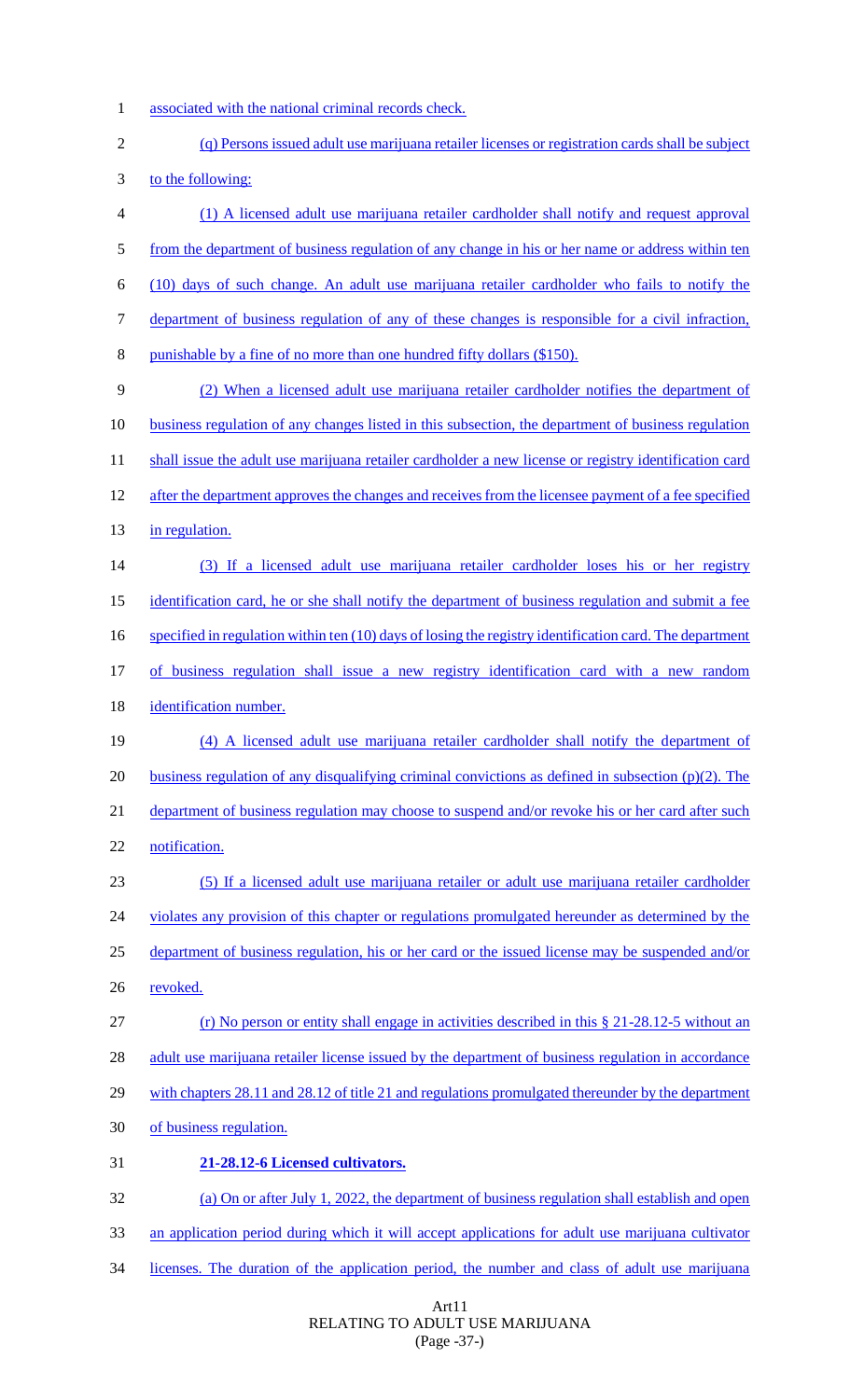1 licenses and the method of selection shall be determined in accordance with regulations 2 promulgated by the department of business regulation taking into consideration market demand 3 and the impact of said additional licenses on public health and safety. (b) A medical marijuana cultivator licensed and in good standing with the department of business regulation as of the opening of the application period may apply for and shall be issued a hybrid marijuana cultivator license under this section, provided that a medical marijuana cultivator licensee who applies for a hybrid marijuana cultivator license will be required to demonstrate to the satisfaction of the department of business regulation in accordance with regulations promulgated hereunder that the applicant's proposed adult use licensure will have no adverse effect on the medical marijuana program market and patient need. The department of business regulation 11 may deny an application that fails to make this demonstration and/or may impose restrictions and 12 conditions to licensure as it deems appropriate to ensure no adverse effect on the medical marijuana 13 program market and patient needs. A licensed hybrid marijuana cultivator must maintain its 14 medical marijuana cultivator license in good standing as a condition to licensure for its hybrid marijuana cultivator license. (c) An adult use marijuana cultivator licensed pursuant to this section shall be authorized to acquire, possess, cultivate, package, process, manufacture and transfer marijuana and marijuana 18 products, in accordance with chapters 28.11 and 28.12 of title 21 and regulations promulgated by 19 the department of business regulation, and may sell, deliver, or transfer marijuana and marijuana products to adult use marijuana retailers, a cannabis testing laboratory, or another marijuana establishment licensee in accordance with regulations promulgated by the department of business 22 regulation. A licensed cultivator shall not be a primary caregiver cardholder and shall not hold a cooperative cultivation license. A licensed adult use marijuana cultivator shall not sell, deliver, or 24 transfer marijuana or marijuana products to a compassion center licensed under chapter 28.6 of title 25 21 except to the extent that the adult use marijuana cultivator is licensed as a hybrid cultivator issued to a medical marijuana cultivator licensed and in good standing with the department of business regulation and in accordance with the applicable regulations. A licensed adult use marijuana cultivator shall not sell marijuana or marijuana products at retail or otherwise to the 29 general public. The department of business regulation may restrict the number, types, and classes of adult use marijuana establishment licenses an applicant may be issued through regulations promulgated by the department. (d) The department of business regulation may promulgate regulations governing the manner in which it shall consider applications for the licensing of adult use marijuana cultivators,

34 including but not limited to regulations governing:

## Art11 RELATING TO ADULT USE MARIJUANA (Page -38-)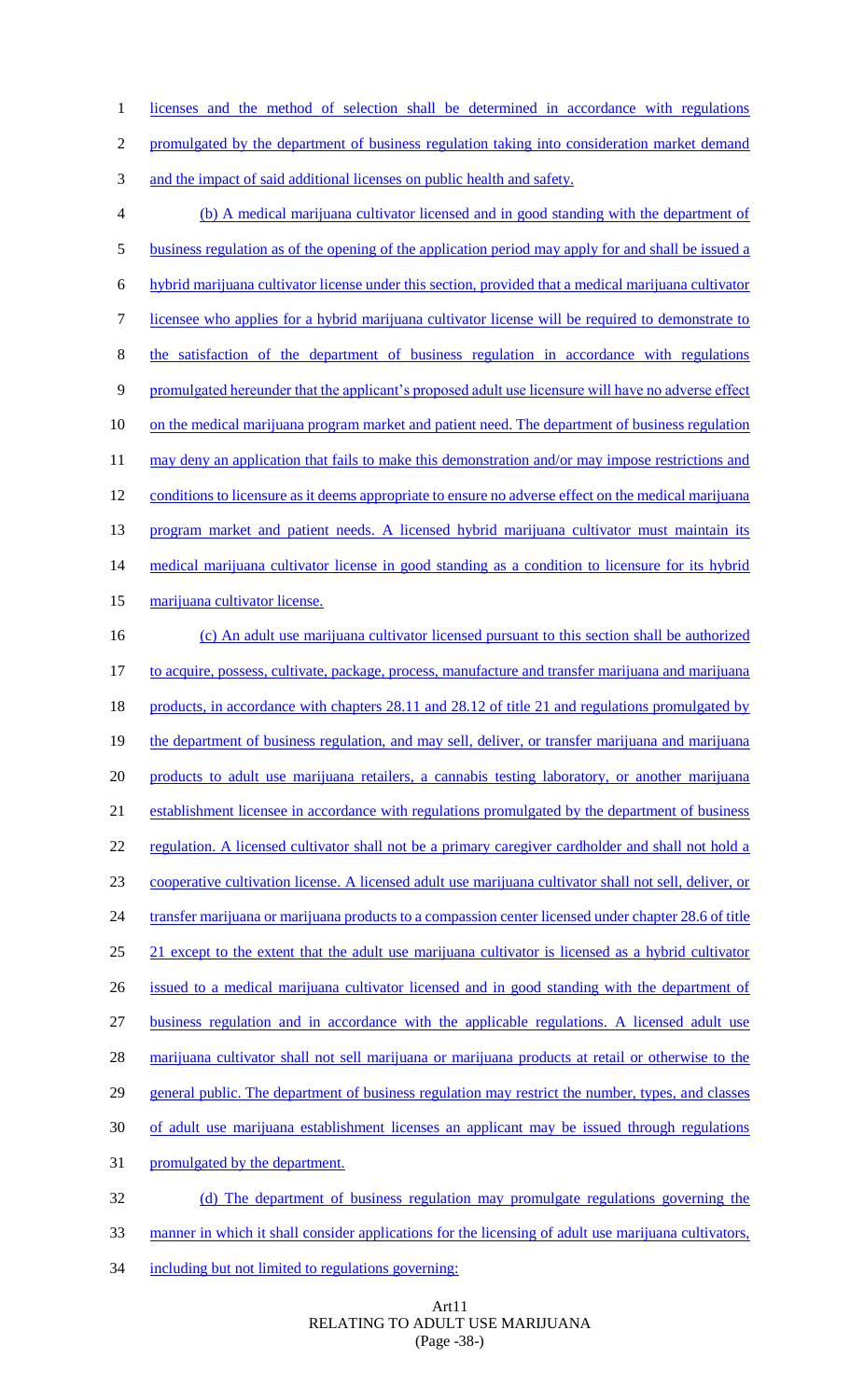(1) The form and content of licensing and renewal applications; (2) Minimum oversight requirements for licensed adult use marijuana cultivators; (3) Minimum record-keeping requirements for adult use marijuana cultivators; (4) Minimum insurance requirements for adult use marijuana cultivators; (5) Minimum security requirements for adult use marijuana cultivators; (6) Procedures for suspending, revoking, or terminating the license of adult use marijuana cultivators that violate any provisions of this chapter or the regulations promulgated hereunder and (7) Applicable application and license fees. (e) An adult use marijuana cultivator license issued by the department of business regulation shall expire one (1) years after it was issued and the licensed hybrid marijuana cultivator 11 may apply for renewal with the department in accordance with its regulations pertaining to licensed 12 adult use marijuana cultivators. (f) The department of business regulation may promulgate regulations that govern how 14 much marijuana a licensed adult use marijuana cultivator may cultivate and possess. All marijuana possessed by a licensed adult use marijuana cultivator must be catalogued in a seed to sale inventory 16 tracking system in accordance with regulations promulgated by the department of business regulation. (g) Adult use marijuana cultivators shall only sell marijuana and marijuana products to 19 adult use marijuana retailers or another licensed marijuana establishment licensee in accordance with regulations promulgated by the department of business regulation*.* The department may suspend and/or revoke the adult use marijuana cultivator's license and the registration of any owner, 22 officer, director, manager, member, partner, employee, or agent of such adult use marijuana cultivator and/or impose an administrative penalty in accordance with such regulations 24 promulgated by the department for any violation of this section or the regulations. In addition, any violation of this section or the regulations promulgated pursuant to this subsection and subsection (f) shall cause a licensed adult use marijuana cultivator to lose the protections described in § 21- 27 28.11-4(3) and may subject the licensed adult use marijuana cultivator and its owners, officers, 28 directors, managers, members, partners, employees, or agents to arrest and prosecution under chapter 28 of title 21 (the Rhode Island Controlled Substances Act). (h) Adult use marijuana cultivators shall be subject to any regulations promulgated by the department of health or department of business regulation for marijuana testing, including, but not 32 limited to, potency, cannabinoid profile, and contaminants; (i) Adult use marijuana cultivators shall be subject to any product packaging and labeling 34 requirements promulgated by the department of business regulation and the department of health;

#### Art11 RELATING TO ADULT USE MARIJUANA (Page -39-)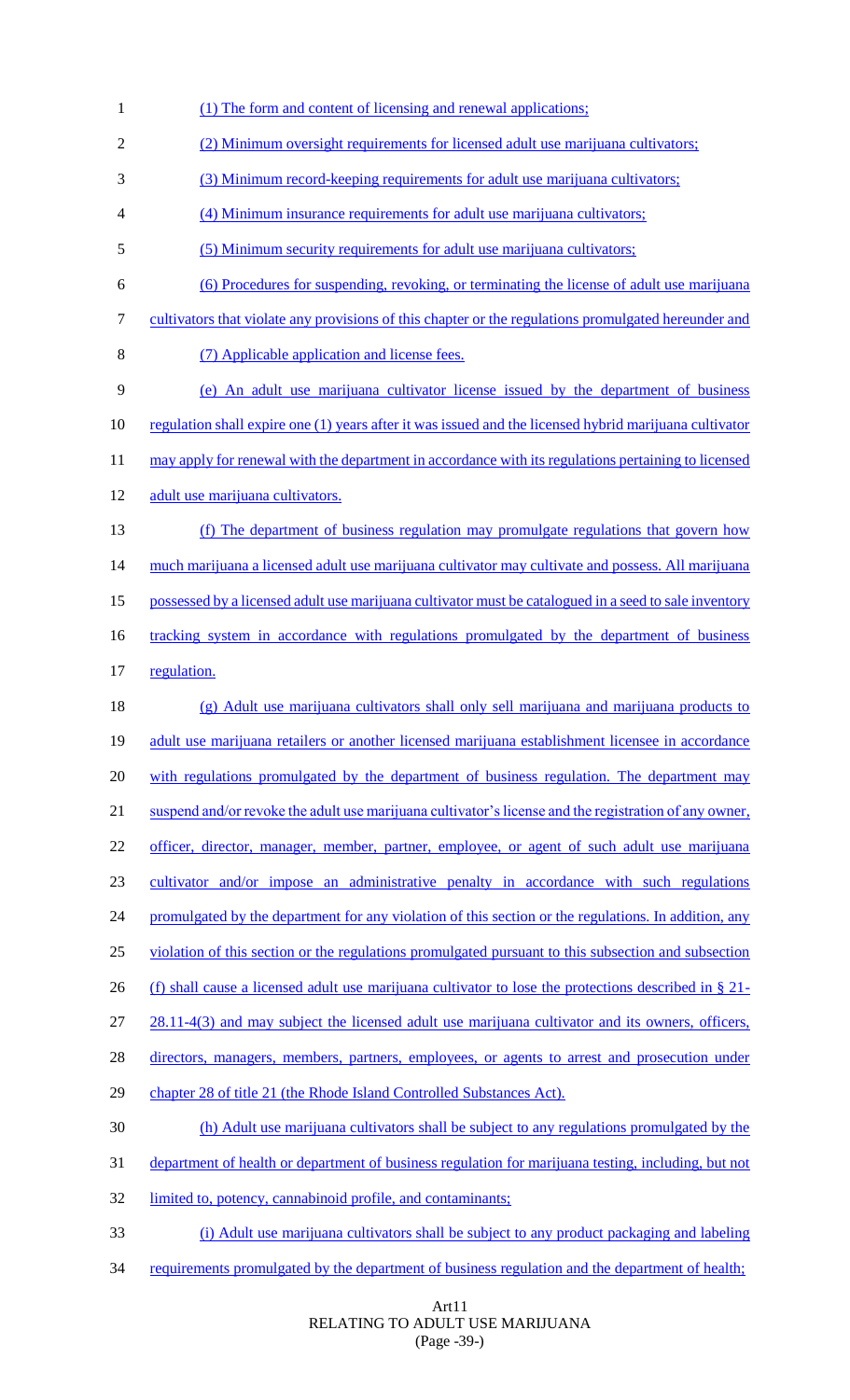(j) Adult use marijuana cultivators shall only be licensed to cultivate and process marijuana 2 at a single location, registered with the department of business regulation and the department of public safety provided that a hybrid marijuana cultivator licensee whose hybrid license and medical marijuana cultivator license under chapter 28.6 of title 21 is in good standing may cultivate and process adult use marijuana at an additional location that is separate from its original licensed premises if approved in accordance with regulations adopted by the department of business regulation. Adult use marijuana cultivators must abide by all local ordinances, including zoning ordinances. (k) Adult use marijuana cultivators shall be subject to reasonable inspection by the department of business regulation and the department of health for the purposes of enforcing 11 regulations promulgated pursuant to this chapter and all applicable Rhode Island general laws. (l) An adult use marijuana cultivator applicant, unless they are an employee with no equity,

13 ownership, financial interest, or managing control, shall apply to the bureau of criminal 14 identification of the department of attorney general, department of public safety division of state police, or local police department for a national criminal records check that shall include fingerprints submitted to the Federal Bureau of Investigation. Upon the discovery of any 17 disqualifying information as defined in subdivision (1)(2), and in accordance with the rules promulgated by the director of the department of business regulation, the bureau of criminal identification of the department of attorney general, department of public safety division of state 20 police, or the local police department shall inform the applicant, in writing, of the nature of the 21 disqualifying information; and, without disclosing the nature of the disqualifying information, shall 22 notify the department of business regulation, in writing, that disqualifying information has been discovered. (1) Where no disqualifying information has been found, the bureau of criminal identification of the department of attorney general, department of public safety division of state 26 police, or the local police department shall inform the applicant and the department of business regulation, in writing, of this fact.

- (2) Information produced by a national criminal records check pertaining to a conviction 29 for a felony drug offense or a plea of nolo contendere for a felony drug offense and received a sentence of probation shall result in a letter to the applicant and the department of business
- regulation disqualifying the applicant.
- (3) An adult use marijuana cultivator applicant shall be responsible for any expense associated with the national criminal records check.

## Art11 RELATING TO ADULT USE MARIJUANA (Page -40-)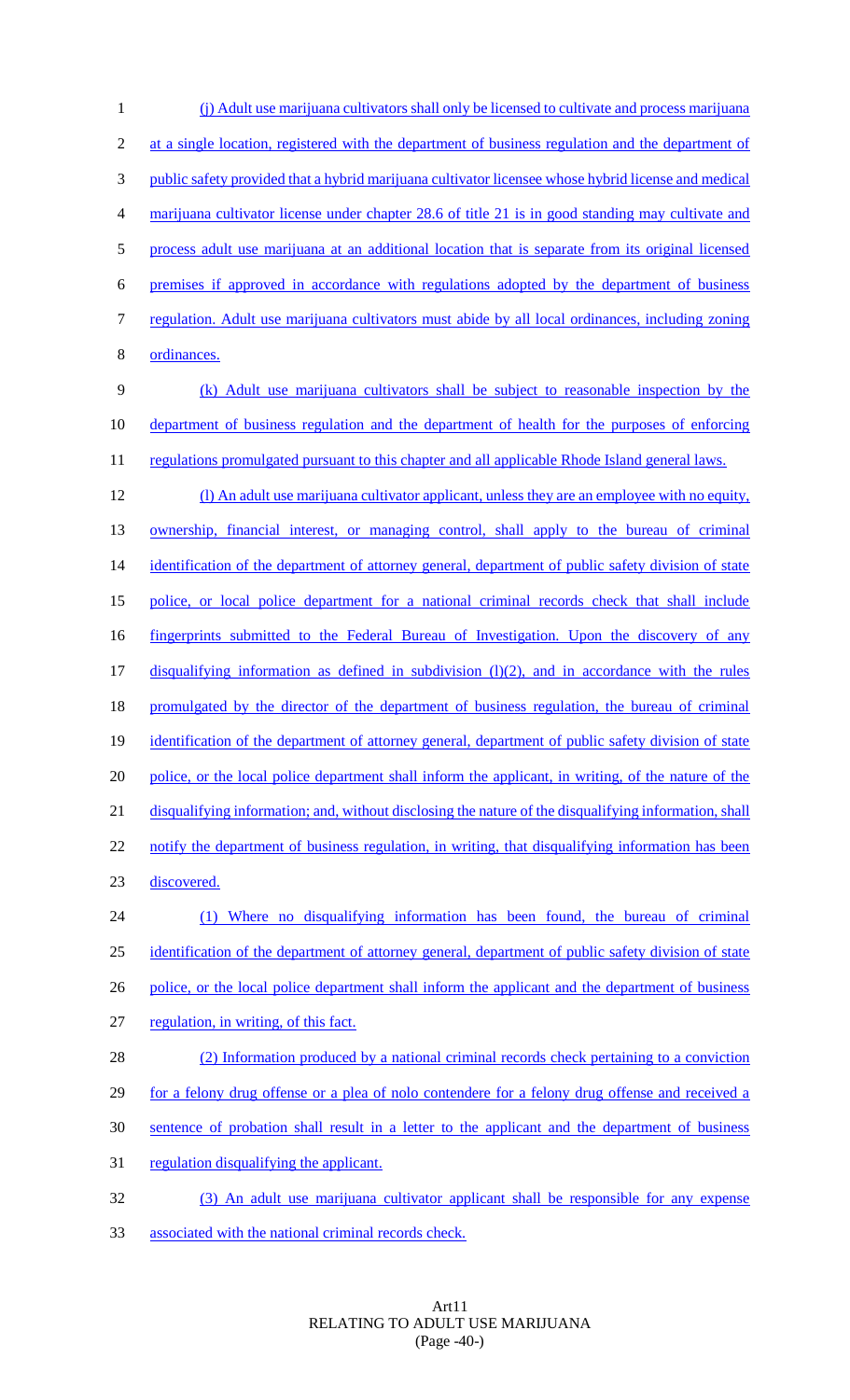(m) Persons issued adult use marijuana cultivator licenses or registration cards shall be subject to the following: (1) A licensed hybrid marijuana cultivator cardholder shall notify and request approval from the department of business regulation of any change in his or her name or address within ten (10) days of such change. An adult use marijuana cultivator cardholder who fails to notify the department of business regulation of any of these changes is responsible for a civil infraction, 7 punishable by a fine of no more than one hundred fifty dollars (\$150). (2) When a licensed adult use marijuana cultivator cardholder notifies the department of business regulation of any changes listed in this subsection, the department of business regulation shall issue the adult use marijuana cultivator cardholder a new license or registry identification card 11 after the department approves the changes and receives from the licensee payment of a fee specified 12 in regulation. (3) If a licensed adult use marijuana cultivator cardholder loses his or her registry 14 identification card, he or she shall notify the department of business regulation and submit a fee specified in regulation within ten (10) days of losing the registry identification cared. The 16 department of business regulation shall issue a new registry identification card with a new random identification number. (4) A licensed adult use marijuana cultivator cardholder shall notify the department of business regulation of any disqualifying criminal convictions as defined in subdivision (l)(2). The 20 department of business regulation may choose to suspend and/or revoke his or her card after such 21 notification. (5) If a licensed adult use marijuana cultivator or hybrid marijuana cultivator cardholder violates any provision of this chapter or regulations promulgated hereunder as determined by the 24 department of business regulation, his or her card or the issued license may be suspended and/or revoked. 26 (n) No person or entity shall engage in activities described in this § 21-28.12-6 without an adult use marijuana cultivator license issued by the department of business regulation. 21-28.12-7. Other supporting marijuana establishment licenses. (a) The office of cannabis regulation shall have the authority to promulgate regulations to establish and implement additional types and classes of commercial marijuana establishment licenses, including but not limited to, craft cultivators, marijuana processors and licenses for businesses to engage in marijuana, destruction, delivery, disposal, research and development, transportation, social use licenses, or any other commercial activity needed to support licensed hybrid marijuana cultivators, licensed adult use marijuana retailers, and licensed cannabis testing

> Art11 RELATING TO ADULT USE MARIJUANA (Page -41-)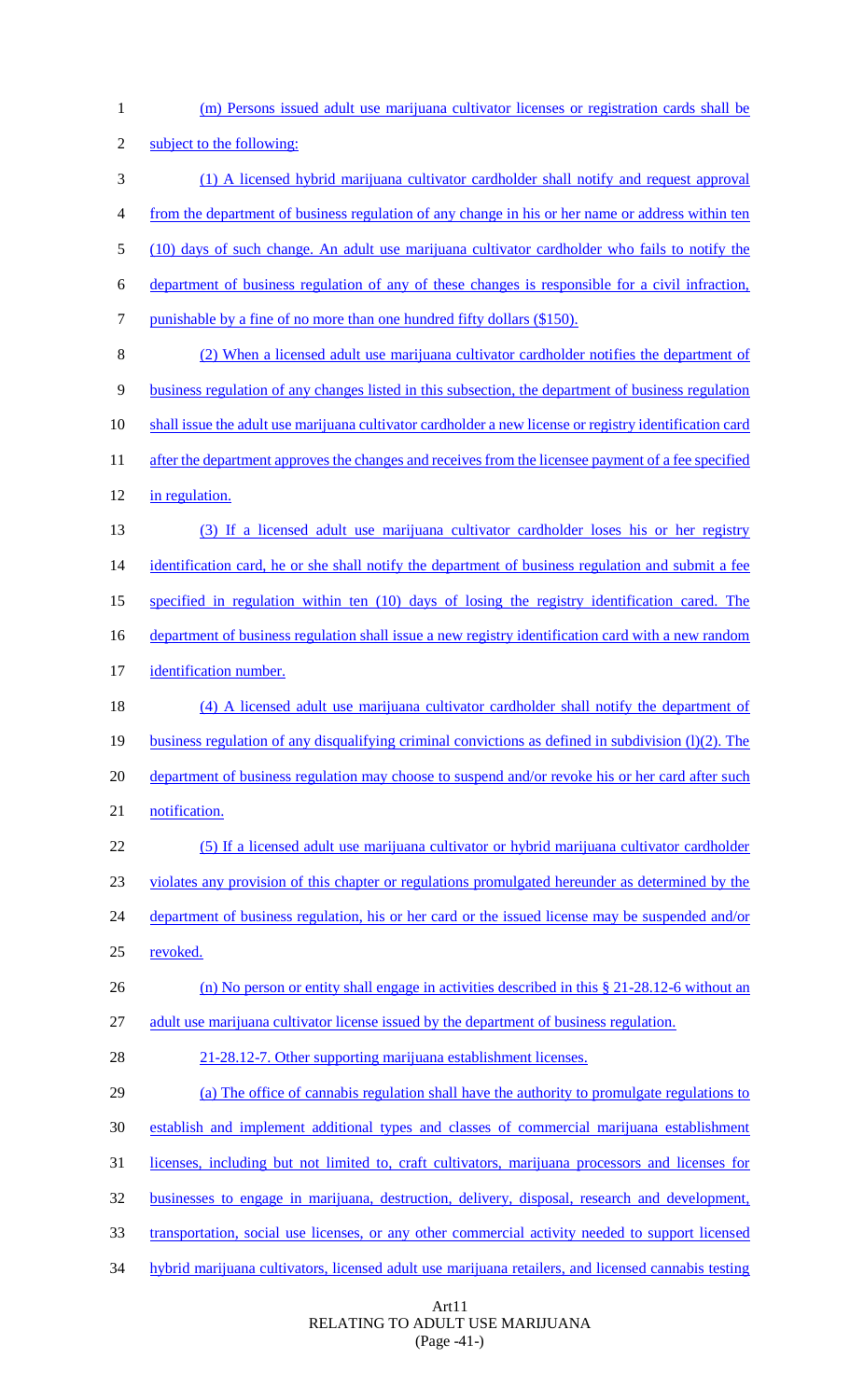facilities, provided no such license created by the department shall allow for the retail sale of

marijuana.

 (b) The office of cannabis regulation shall promulgate regulations governing the manner in which it shall accept applications and issue licenses for such additional types and classes of marijuana establishment licenses, in accordance with this section provided that any regulations establishing a new license type shall include a mechanism to issue not less than 50% of such license type to minority business enterprises (MBEs), as defined in chapter 14.1 of title 37 and regulations promulgated thereunder, during the first application period, provided that this ratio shall be subject to annual review and revision according to rules and regulations promulgated by the department 10 pursuant to this section and the disparity study conducted pursuant to § 21-28.12-5(d). (c) The office of cannabis regulation shall promulgate regulations governing the manner in which it shall consider applications for the licensing and renewal of each type of additional 13 marijuana establishment license necessary and proper to enforce the provisions of and carry out the 14 duties assigned to it under this chapter and chapter 28.11, including but not limited to regulations governing: 16 (1) The form and content of licensing and renewal applications; (2) Application and licensing fees for marijuana establishment licensees; (3) Procedures for the approval or denial of a license, and procedures for suspension or 19 revocation of the license of any marijuana establishment licensee that violates the provisions of this chapter, chapter 28.11 or the regulations promulgated thereunder in accordance with the provisions of chapter 35 of title 42 of the general laws; 22 (4) Minimum oversight requirements for marijuana establishment licensees; (5) The allowable size, scope and permitted activities of marijuana establishment licensees 24 and facilities and the number and type of licenses that a marijuana establishment licensee may be issued; (6) Minimum record-keeping requirements for marijuana establishment licensees; (7) Minimum security requirements for additional adult use marijuana establishment licensees; and 29 (8) Compliance with municipal zoning restrictions, if any, which comply with § 21-28.12-30 12 of this chapter. (d) The department of health, in coordination with the office of cannabis regulation, shall have authority to promulgate regulations to create and implement all licenses involving cannabis reference testing requirements including approval, laboratory proficiency programs and proficiency sample providers, quality assurance sample providers, round robin testing and regulations

> Art11 RELATING TO ADULT USE MARIJUANA (Page -42-)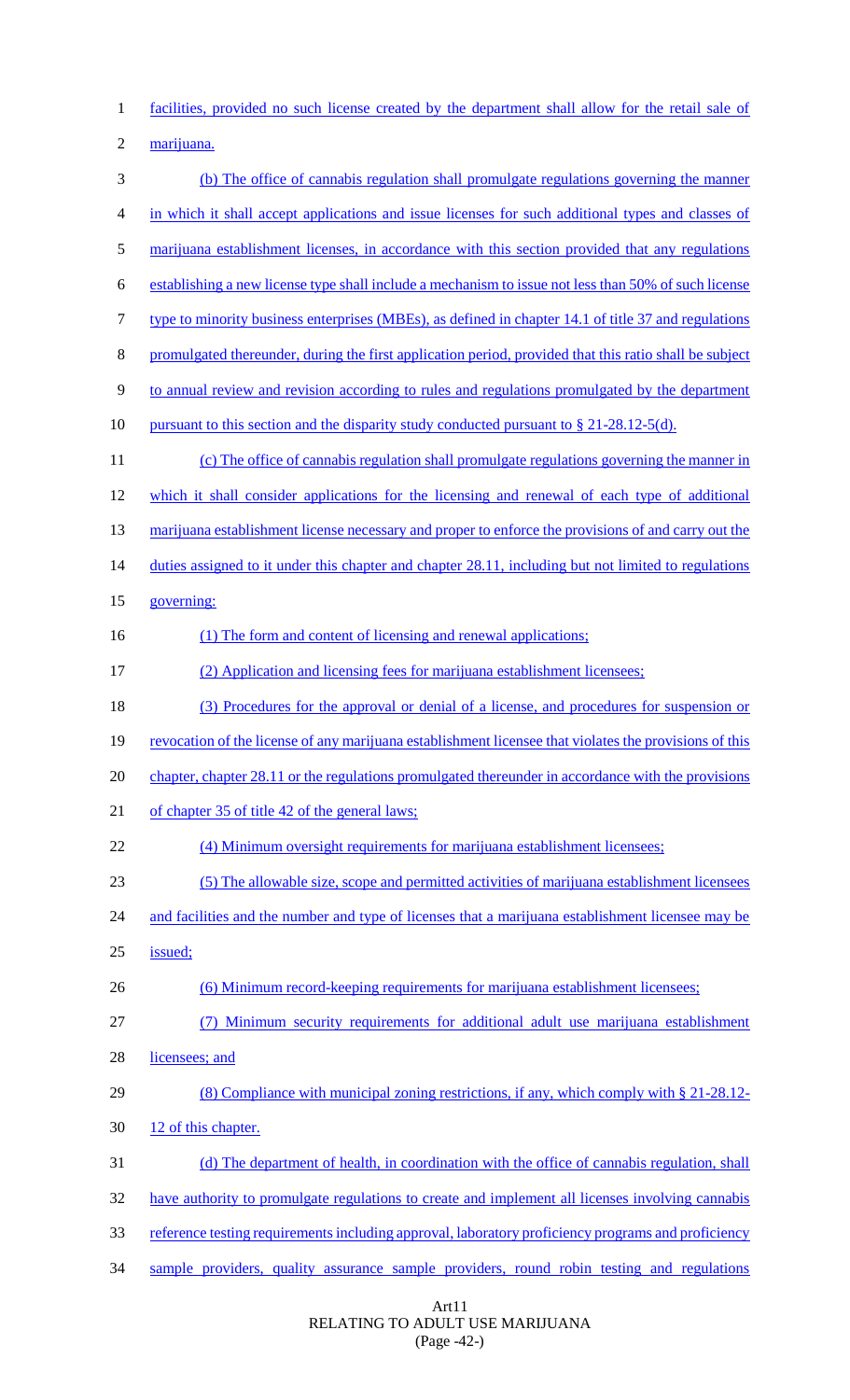1 establishing quality control and test standardization, and create and implement additional types and classes of licensed cannabis testing facilities in accordance with regulations promulgated hereunder. (e) The department of health or the office of cannabis regulation, as applicable, shall issue 5 each principal officer, board member, agent, volunteer, and employee of a marijuana establishment license a registry identification card or renewal card after receipt of the person's name, address, date of birth; a fee in an amount established by the department of health or the office of cannabis regulation; and, when the applicant holds an ownership, equity, controlling, or managing stake in the marijuana establishment license as defined in regulations promulgated by the office of cannabis regulation, notification to the department of health or the office of cannabis regulation by the 11 department of public safety division of state police, attorney general's office, or local law enforcement that the registry identification card applicant has not been convicted of a felony drug 13 offense or has not entered a plea of nolo contendere for a felony drug offense and received a 14 sentence of probation. Each card shall specify that the cardholder is a principal officer, board 15 member, agent, volunteer, employee, or other designation required by the departments of marijuana establishment license and shall contain the following: (i) The name, address, and date of birth of card applicant; 18 (ii) The legal name of the marijuana establishment licensee to which the applicant is 19 affiliated; 20 (iii) A random identification number that is unique to the cardholder; (iv) The date of issuance and expiration date of the registry identification card; (v) A photograph, if the department of health or the office of cannabis regulation decides to require one; and (vi) Any other information or card classification that the office of cannabis regulation or department of health requires. (f) Except as provided in subsection (e), neither the department of health nor the office of cannabis regulation shall issue a registry identification card to any card applicant who holds an 28 ownership, equity, controlling, or managing stake in the marijuana establishment license as defined in regulations promulgated by the office of cannabis regulation, who has been convicted of a felony drug offense or has entered a plea of nolo contendere for a felony drug offense and received a 31 sentence of probation or who the department has otherwise deemed unsuitable. If a registry 32 identification card is denied, the applicant will be notified in writing of the purpose for denying the registry identification card.

> Art11 RELATING TO ADULT USE MARIJUANA (Page -43-)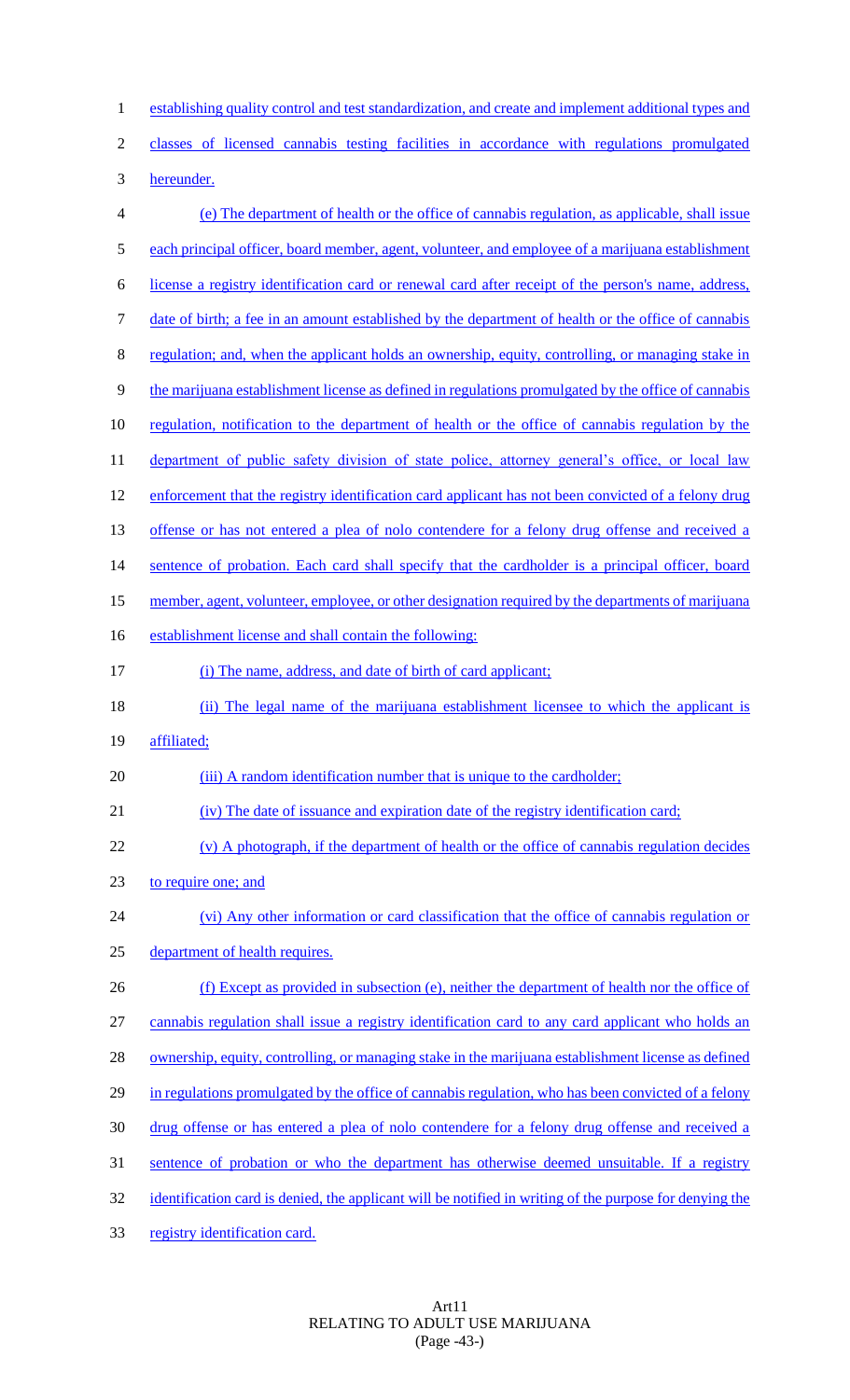1 (g)(i) All registry identification card applicants who hold an ownership, equity, controlling, 2 or managing stake in the marijuana establishment license as defined in regulations promulgated by 3 the office of cannabis regulation shall apply to the department of public safety division of state 4 police, the attorney general's office, or local law enforcement for a national criminal identification 5 records check that shall include fingerprints submitted to the federal bureau of investigation. Upon 6 the discovery of a felony drug offense conviction or a plea of nolo contendere for a felony drug 7 offense with a sentence of probation, and in accordance with the rules promulgated by the 8 department of health and the office of cannabis regulation, the department of public safety division 9 of state police, the attorney general's office, or local law enforcement shall inform the applicant, in 10 writing, of the nature of the felony and the department of public safety division of state police shall 11 notify the department of health or the office of cannabis regulation, in writing, without disclosing 12 the nature of the felony, that a felony drug offense conviction or a plea of nolo contendere for a 13 felony drug offense with probation has been found. 14 (ii) In those situations in which no felony drug offense conviction or plea of nolo 15 contendere for a felony drug offense with probation has been found, the department of public safety 16 division of state police, the attorney general's office, or local law enforcement shall inform the 17 applicant and the department of health or the office of cannabis regulation, in writing, of this fact. 18 (iii) All registry identification card applicants shall be responsible for any expense 19 associated with the criminal background check with fingerprints. 20 (h) A registry identification card of a principal officer, board member, agent, volunteer, or 21 employee, or any other designation required by the office of cannabis regulation shall expire one 22 year after its issuance, or upon the termination of the principal officer, board member, agent, 23 volunteer or employee's relationship with the marijuana establishment licensee, or upon the 24 termination or revocation of the affiliated marijuana establishment's license, whichever occurs first. 25 (i) A registration identification card holder shall notify and request approval from the office 26 of cannabis regulation or department of health of any change in his or her name or address within 27 ten (10) days of such change. A cardholder who fails to notify the office of cannabis regulation or 28 health of any of these changes is responsible for a civil infraction, punishable by a fine of no more 29 than one hundred fifty dollars (\$150). 30 (j) When a cardholder notifies the department of health or the office of cannabis regulation 31 of any changes listed in this subsection, the department shall issue the cardholder a new registry 32 identification after receiving the updated information and a ten dollar (\$10.00) fee.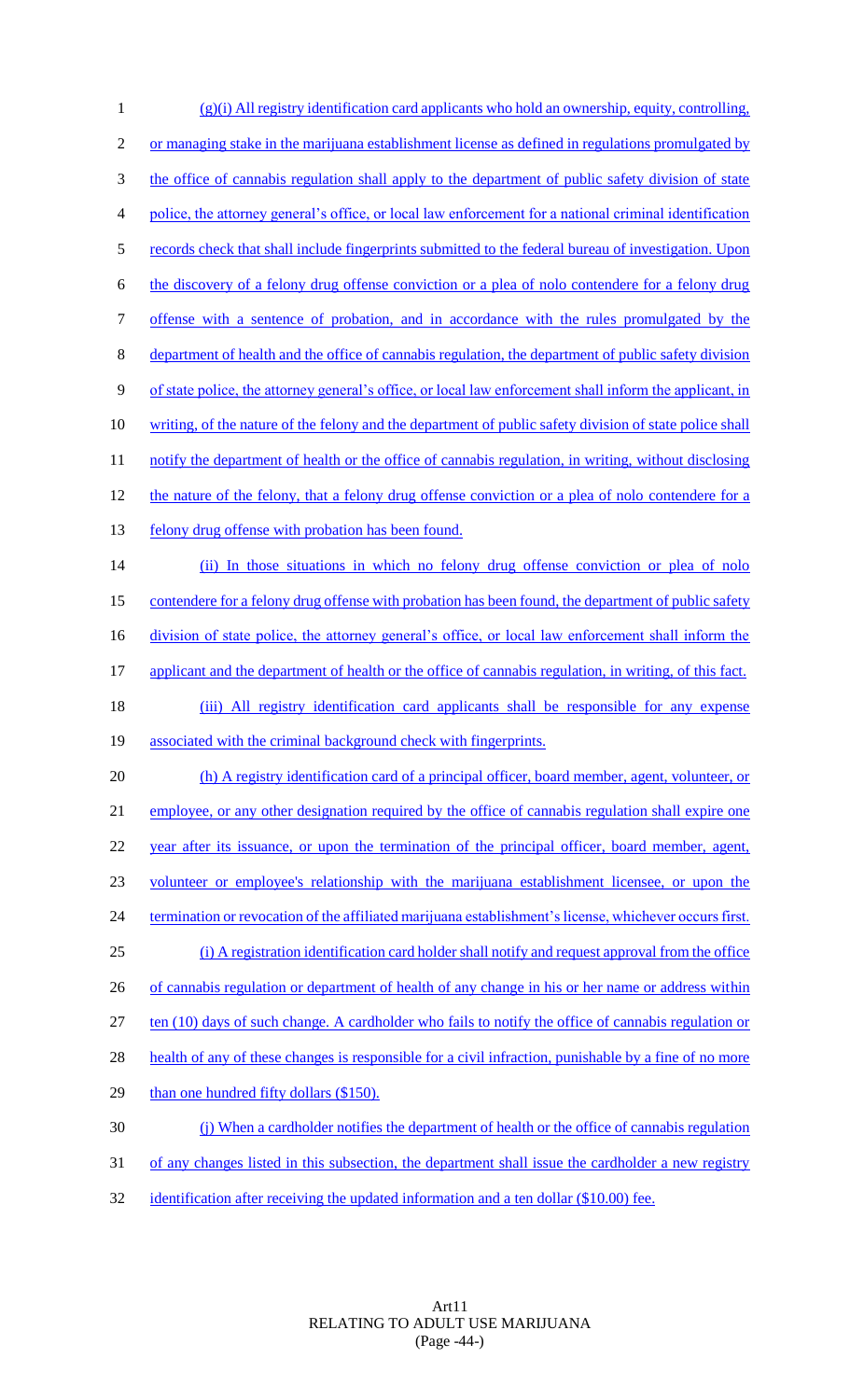(k) If a cardholder loses his or her registry identification card, he or she shall notify the department of health or the office of cannabis regulation and submit a ten dollar (\$10.00) fee within 3 ten (10) days of losing the card and the department shall issue a new card. (l) Registry identification cardholders shall notify the office of cannabis regulation or 5 health of any disqualifying criminal convictions as defined in subdivision  $(g)(i)$ . The applicable department may choose to suspend and/or revoke his or her registry identification card after such 7 notification. (m) If a registry identification cardholder violates any provision of this chapter or regulations promulgated hereunder as determined by the departments of health and office of cannabis regulation, his or her registry identification card may be suspended and/or revoked. (n) The office of cannabis regulation may limit or prohibit a medical marijuana establishment's operation under an adult use marijuana establishment license if the office of 13 cannabis regulation determines that failure to do so would threaten medical marijuana patients' 14 access to marijuana products needed to treat qualifying conditions. (o) Licensees may hold a medical marijuana establishment license and an adult use marijuana establishment license in accordance with regulations promulgated by the office of cannabis regulation. 18 21-28.12-8. Ineligibility for license. 19 A marijuana establishment may not operate, and a prospective marijuana establishment may not apply for a license, if any of the following are true: (1) The person or entity is applying for a license to operate as a marijuana establishment 22 and the establishment would operate in a location that is within one thousand (1,000) feet of the property line of a preexisting public or private school; or (2) The establishment would be located at a site where the use is not permitted by applicable zoning classification or by special use permit or other zoning approval, or if the proposed location 26 would otherwise violate a municipality's zoning ordinance; or (3) The establishment would be located in a municipality in which the kind of marijuana 28 establishment being proposed is not permitted pursuant to a referendum approved in accordance 29 with § 21-28.12-12. For purpose of illustration but not limitation, an adult use marijuana retailer may not operate in a municipality in which residents have approved by a simple majority referendum a ban on marijuana retailers. (4) If any marijuana establishment licensee including an adult use marijuana retailer applicant is deemed unsuitable or denied a license or any of its owners, officers, directors, managers, members, partners or agents is denied a registry identification card by the office of cannabis regulation.

> Art11 RELATING TO ADULT USE MARIJUANA (Page -45-)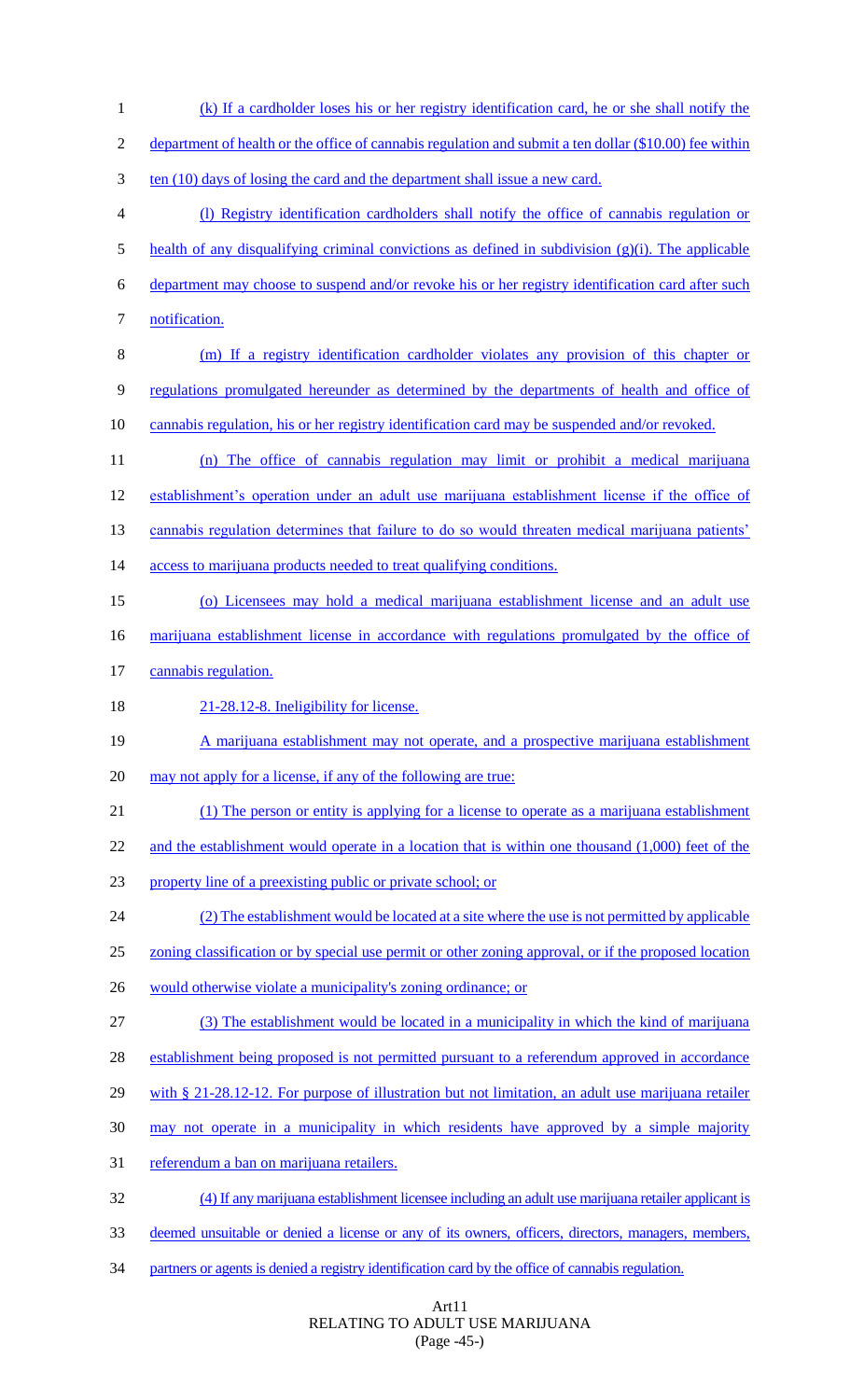**21-28.12-9. License Required.**

| $\mathbf{2}$   | No person or entity shall engage in any activities in which a licensed marijuana                        |
|----------------|---------------------------------------------------------------------------------------------------------|
| 3              | establishment licensee may engage pursuant to chapters 28.6, 28.11 or 28.12 of title 21 and the         |
| $\overline{4}$ | regulations promulgated thereunder, without the license that is required in order to engage in such     |
| 5              | activities issued by the office of cannabis regulation and compliance with all provisions of such       |
| 6              | chapters 28.6, 28.11 and 28.12 of title 21 and the regulations promulgated thereunder.                  |
| 7              | 21.28.12-10. Enforcement.                                                                               |
| 8              | $(a)(1)$ Notwithstanding any other provision of this chapter, if the director of the department         |
| 9              | of business regulation or his or her designee has cause to believe that a violation of any provision    |
| 10             | of chapters 21-28.6, 21-28.11 or 28.12 or any regulations promulgated thereunder has occurred by        |
| 11             | a licensee that is under the department's jurisdiction pursuant to chapters 21-28.6, 21-28.11 or        |
| 12             | 28.12, or that any person or entity is conducting any activities requiring licensure or registration by |
| 13             | the office of cannabis regulation under chapters $21-28.6$ , $21-28.11$ or $28.12$ or the regulations   |
| 14             | promulgated thereunder without such licensure or registration, the director or his or her designee      |
| 15             | may, in accordance with the requirements of the administrative procedures act, chapter 35 of title      |
| 16             | <u>42:</u>                                                                                              |
| 17             | (i) With the exception of patients and authorized purchasers, revoke or suspend a license               |
| 18             | or registration;                                                                                        |
| 19             | (ii) Levy an administrative penalty in an amount established pursuant to regulations                    |
| 20             | promulgated by the office of cannabis regulation;                                                       |
| 21             | (iii) Order the violator to cease and desist such actions;                                              |
| 22             | (iv) Require a licensee or registrant or person or entity conducting any activities requiring           |
| 23             | licensure or registration under chapters 21-28.6, 21-28.11 or 28.12 to take such actions as are         |
| 24             | necessary to comply with such chapter and the regulations promulgated thereunder; or                    |
| 25             | (v) Any combination of the above penalties.                                                             |
| 26             | (2) If the director of the department of business regulation finds that public health, safety,          |
| 27             | or welfare imperatively requires emergency action, and incorporates a finding to that effect in his     |
| 28             | or her order, summary suspension of license or registration and/or cease and desist may be ordered      |
| 29             | pending proceedings for revocation or other action. These proceedings shall be promptly instituted      |
| 30             | and determined.                                                                                         |
| 31             | (b) If a person exceeds the possession limits set forth in chapters 21-28.6, 21-28.11 or 21-            |
| 32             | 28.12, or is in violation of any other section of chapters 21-28.6, 21-28.11 or 28.12 or the            |
| 33             | regulations promulgated thereunder, he or she may also be subject to arrest and prosecution under       |
| 34             | chapter 28 of title 21 of the general laws.                                                             |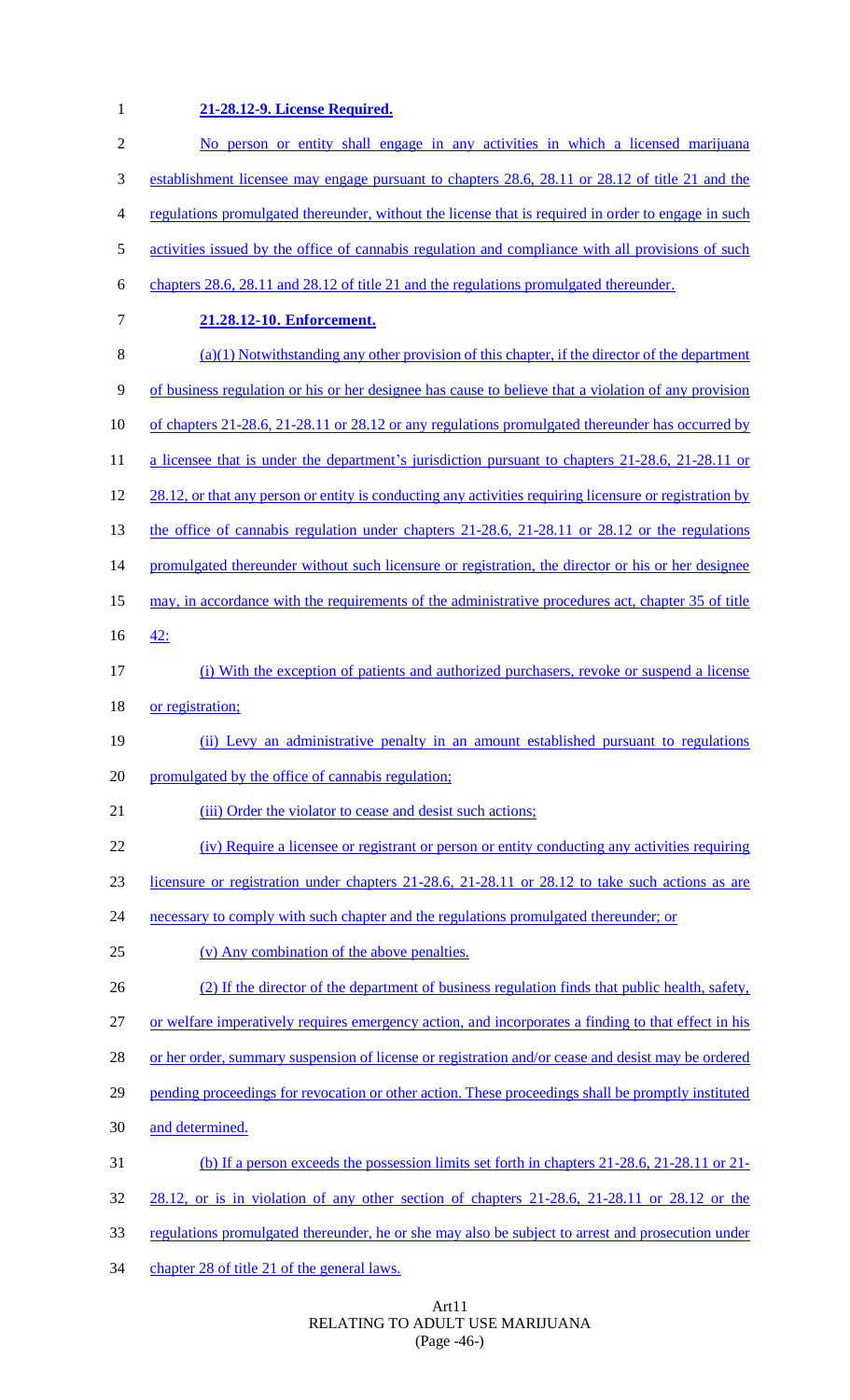(c) All marijuana establishment licensees are subject to inspection by the office of cannabis regulation including but not limited to, the licensed premises, all marijuana and marijuana products located on the licensed premises, personnel files, training materials, security footage, all business records and business documents including but not limited to purchase orders, transactions, sales, and any other financial records or financial statements whether located on the licensed premises or not. (d) All marijuana products that are held within the borders of this state in violation of the provisions of chapters 28.6, 28.11 or 28.12 of title 21 or the regulations promulgated thereunder are declared to be contraband goods and may be seized by the office of cannabis regulation, the tax 10 administrator or his or her agents, or employees, or by any sheriff, or his or her deputy, or any 11 police or other law enforcement officer when requested by the tax administrator or office of cannabis regulation to do so, without a warrant. All contraband goods seized by the state under this 13 chapter may be destroyed. (e) Notwithstanding any other provision of law, the office of cannabis regulation may make available to law enforcement and public safety personnel, any information that the department's 16 director or his or her designee may consider proper contained in licensing records, inspection reports and other reports and records maintained by the office of cannabis regulation, as necessary or appropriate for purposes of ensuring compliance with state laws and regulations. Nothing in this act shall be construed to prohibit law enforcement, public safety, fire, or building officials from investigating violations of, or enforcing state law. **21-28.12-11. Rulemaking authority.** (a) The department of business regulation may adopt all rules and regulations necessary and convenient to carry out and administer the provisions in this chapter and chapter 28.11 including 24 operational requirements applicable to licensees and regulations as are necessary and proper to 25 enforce the provisions of and carry out the duties assigned to it under this chapter and chapter 28.11, including but not limited to regulations governing: 27 (1) Record-keeping requirements for marijuana establishment licensees; (2) Security requirements for marijuana establishment licensees including but not limited to the use of: (i) An alarm system, with a backup power source, that alerts security personnel and local 31 law enforcement officials of any unauthorized breach; (ii) Perpetual video surveillance system, with a backup power source, that records video surveillance must be stored for at least two (2) months and be accessible to the office of cannabis 34 regulation via remote access and to law enforcement officials upon request;

## Art11 RELATING TO ADULT USE MARIJUANA (Page -47-)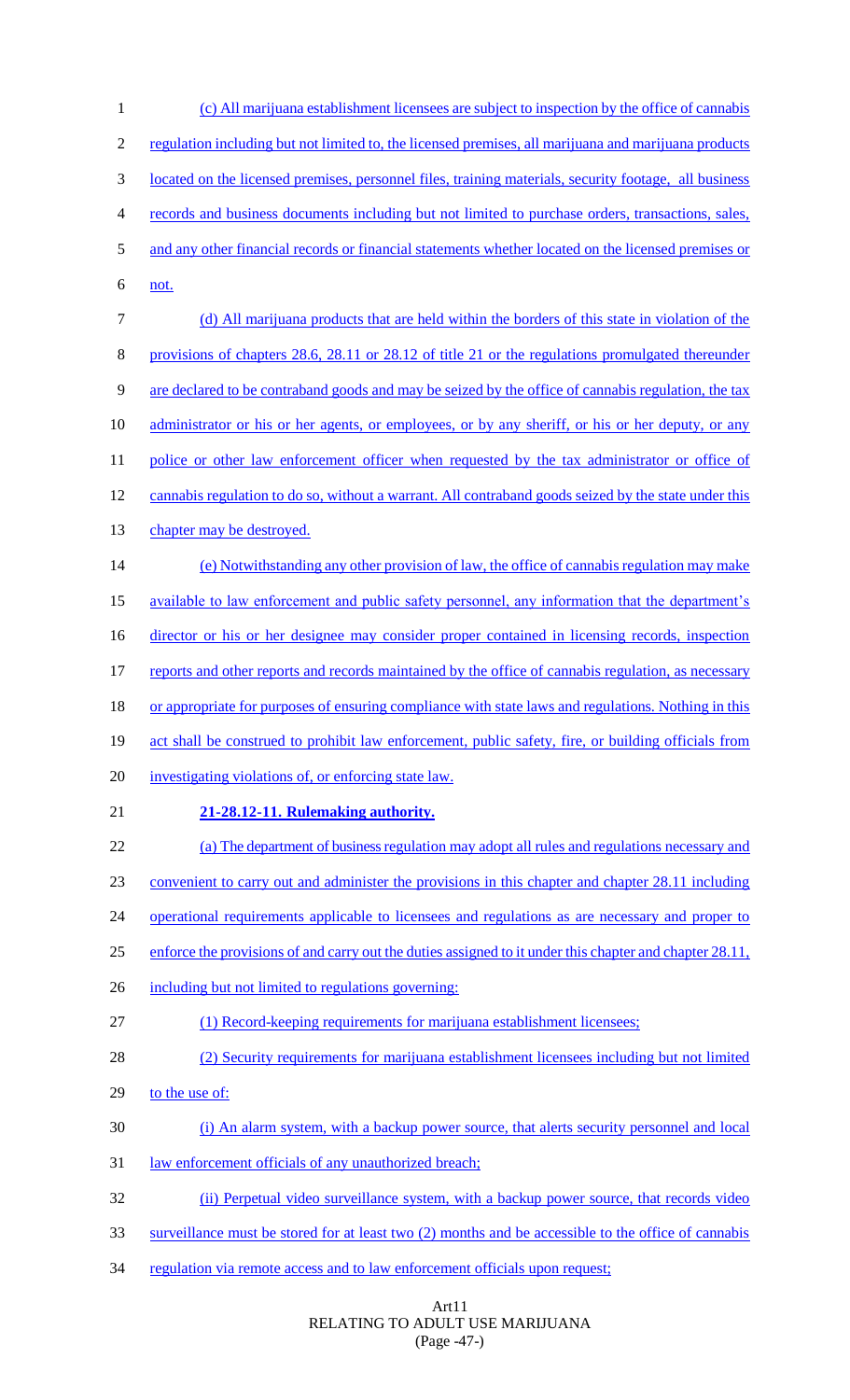| $\mathbf{1}$   | (iii) Protocols that ensure the secure transport, delivery, and storage of cannabis and                |
|----------------|--------------------------------------------------------------------------------------------------------|
| $\mathbf{2}$   | cannabis products;                                                                                     |
| 3              | (iv) Additional security measures to protect against diversion or theft of cannabis from               |
| $\overline{4}$ | cannabis cultivation facilities that cultivate cannabis outdoors; and                                  |
| 5              | (v) any additional requirements deemed necessary by the office of cannabis regulation;                 |
| 6              | (3) Requirements for inventory tracking and the use of seed to sale monitoring system(s)               |
| $\overline{7}$ | approved by the state which tracks all cannabis from its origin up to and including the point of sale; |
| 8              | (4) Permitted forms of advertising and advertising content.                                            |
| 9              | (5) Permitted forms of marijuana products including, but not limited to, regulations which:            |
| 10             | (i) prohibit any form of marijuana product which is in the shape or form of an animal,                 |
| 11             | human, vehicle, or other shape or form which may be attractive to children;                            |
| 12             | (ii) prohibit any marijuana "additives" which could be added, mixed, sprayed on, or applied            |
| 13             | to an existing food product without a person's knowledge; and                                          |
| 14             | (iii) include any other requirements deemed necessary by the office of cannabis regulation;            |
| 15             | and                                                                                                    |
| 16             | (6) Limits for marijuana product serving sizes, doses, and potency including but not limited           |
| 17             | to regulations which:                                                                                  |
| 18             | (i) limit all servings of edible forms of marijuana to no more than five milligrams $(5 \text{ mg})$   |
| 19             | of THC per serving;                                                                                    |
| 20             | (ii) limit the total maximum amount of THC per edible product package to one hundred                   |
| 21             | milligrams (100 mg) of THC;                                                                            |
| 22             | (iii) limit the THC potency of any product;                                                            |
| 23             | (iv) may establish product or package limits based on the total milligrams of THC; and                 |
| 24             | (v) include any additional requirements or limitations deemed necessary by the office of               |
| 25             | cannabis regulation in consultation with the department of health.                                     |
| 26             | (7) Product restrictions including but not limited to regulations which:                               |
| 27             | (i) establish a review process for the office of cannabis regulation to approve or deny forms          |
| 28             | of marijuana products which may require marijuana establishment licensees to submit a proposal,        |
| 29             | which includes photographs of the proposed product properly packaged and labeled<br>and any other      |
| 30             | materials deemed necessary by the office of cannabis regulation, to the office of cannabis regulation  |
| 31             | for each line of cannabis products;                                                                    |
| 32             | (ii) place additional restrictions on marijuana products to safeguard public health and                |
| 33             | safety, as determined by the office of cannabis regulation in consultation with the executive branch   |
| 34             | state agencies;                                                                                        |

Art11 RELATING TO ADULT USE MARIJUANA (Page -48-)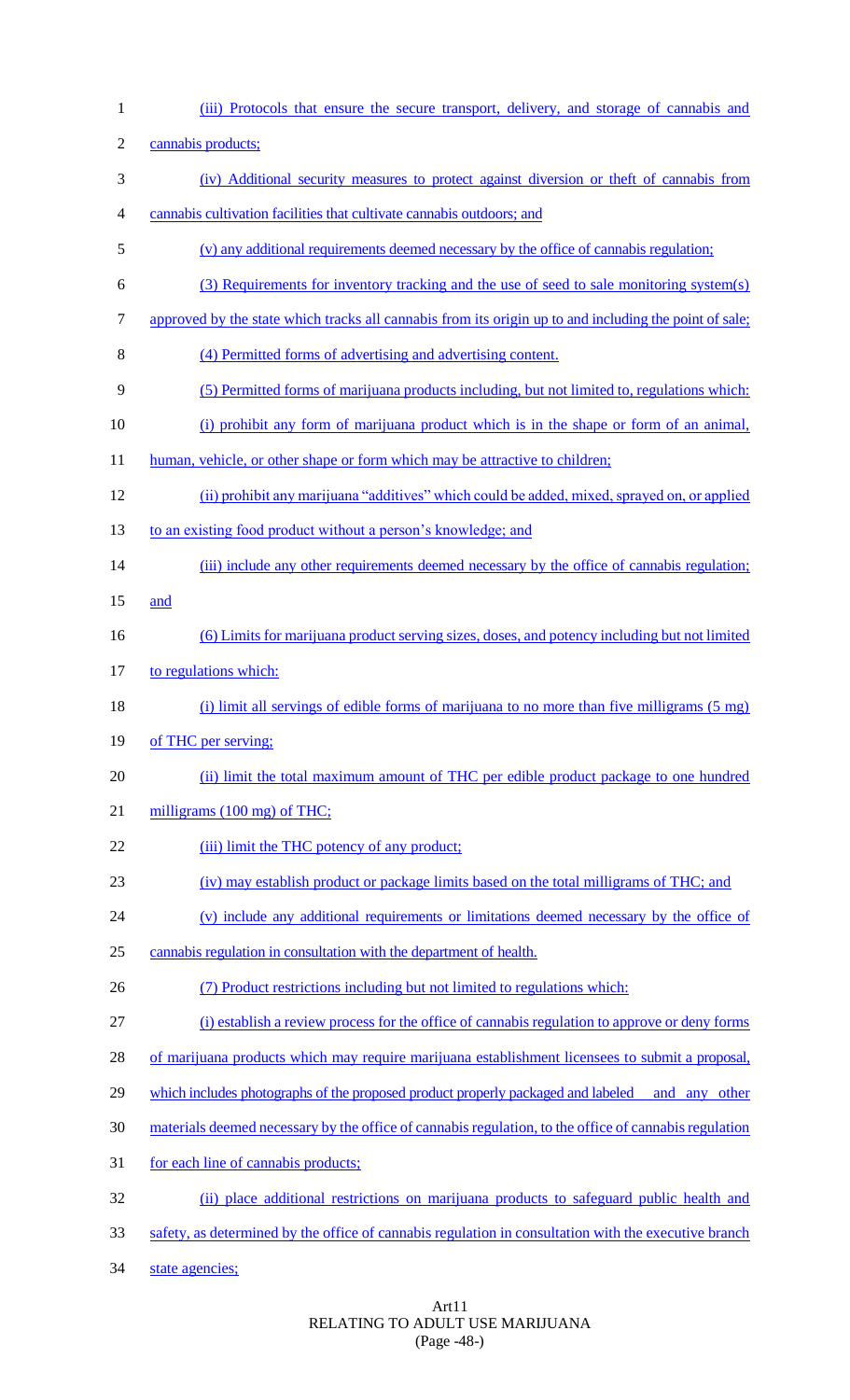1 (iii) require all servings of edible products to be marked, imprinted, molded, or otherwise 2 display a symbol chosen by the department to alert consumers that the product contains marijuana; (iv) standards to prohibit cannabis products that pose public health risks, that are easily confused with existing non-cannabis products, or that are especially attractive to youth; and (v) any other requirements deemed suitable by the department. (8) Limits and restrictions for marijuana transactions and sales including but not limited to 7 regulations which: (i) establish processes and procedures to ensure all transactions and sales are properly tracked through the use of a seed to sale inventory tracking and monitoring system; (ii) establish rules and procedures for customer age verification; (iii) establish rules and procedures to ensure retailers to no dispense, and customers to not 12 purchase amounts of marijuana in excess of the one ounce (1 oz) marijuana or equivalent amount 13 per transaction and/or per day; (iv) establish rules and procedures to ensure no marijuana is dispensed to anyone under the age of twenty-one (21); and (v) include any additional requirements deemed necessary by the office of cannabis regulation. (9) The testing and safety of marijuana and marijuana products including but not limited to regulations promulgated by the office of cannabis regulation or department of health, as applicable which: (i) license and regulate the operation of cannabis testing facilities, including requirements 21 for equipment, training, and qualifications for personnel; 22 (ii) set forth procedures that require random sample testing to ensure quality control, including, but not limited to, ensuring that cannabis and cannabis products are accurately labeled 24 for tetrahydrocannabinol (THC) content and any other product profile; (iii) testing for residual solvents or toxins; harmful chemicals; dangerous molds or mildew; 26 filth; and harmful microbials such as E. coli or salmonella and pesticides, and any other compounds, elements, or contaminants; (iv) require all cannabis and cannabis products must undergo random sample testing at a 29 licensed cannabis testing facility or other laboratory equipped to test cannabis and cannabis products 30 that has been approved by the office of cannabis regulation; (v) require any products which fail testing be quarantined and/or recalled and destroyed in accordance with regulations; (vi) allow for the establishment of other quality assurance mechanisms which may include but not be limited to the designation or creation of a reference laboratory, creation of a secret

## Art11 RELATING TO ADULT USE MARIJUANA (Page -49-)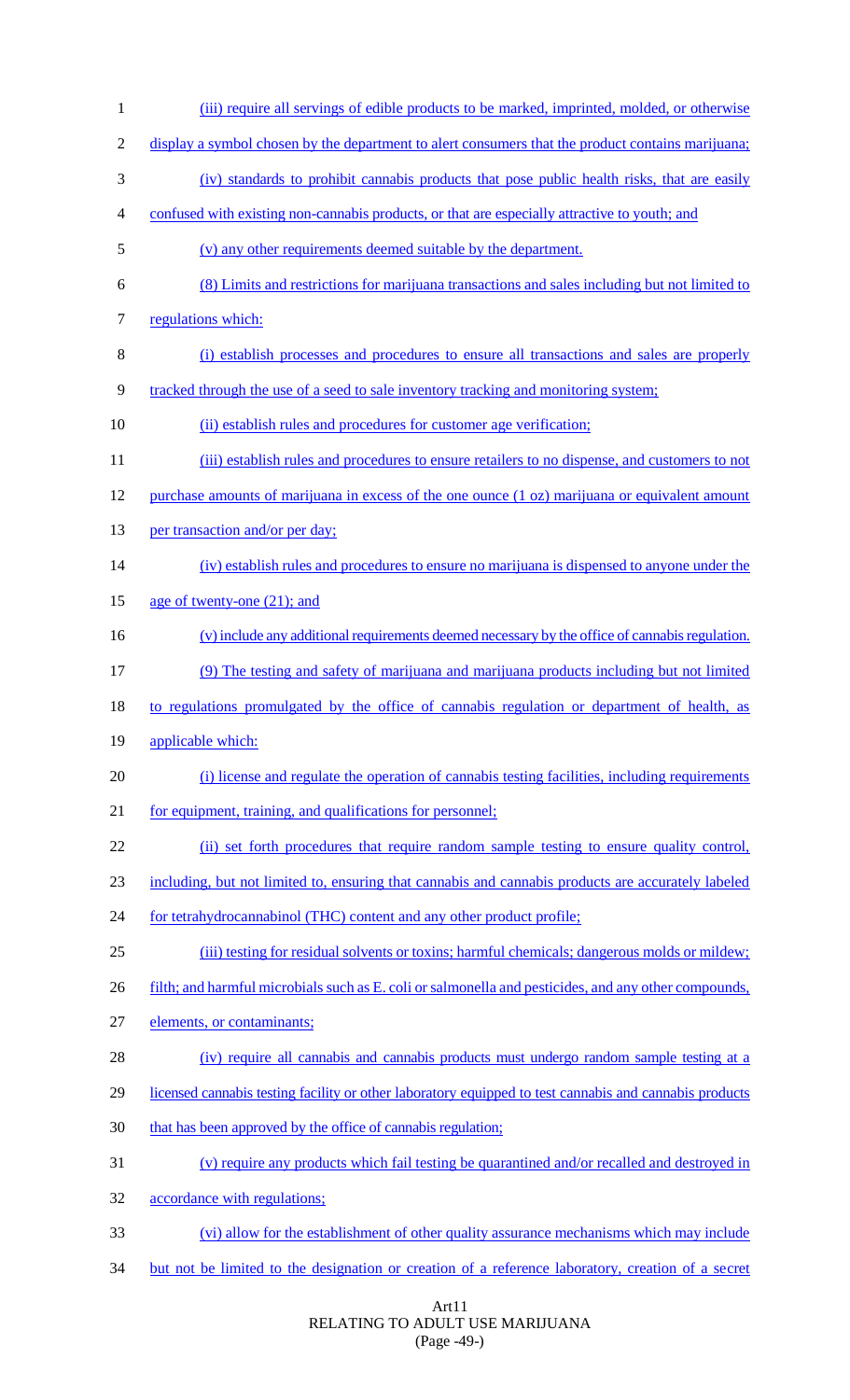shopper program, round robin testing, or any other mechanism to ensure the accuracy of product 2 testing and labeling; (vii) require marijuana establishment licensees and marijuana products to comply with any applicable food safety requirements determined by the office of cannabis regulation and/or the department of health; (viii) include any additional requirements deemed necessary by the office of cannabis 7 regulation and the department of health; and (ix) allow the office of cannabis regulation, in coordination with the department of health, at their discretion, to temporarily remove, or phase in, any requirement for laboratory testing if it finds 10 that there is not sufficient laboratory capacity for the market. 11 (10) Online sales; (11) Transport and delivery; (12) Marijuana and marijuana product packaging and labeling including but not limited to 14 requirements that packaging be: 15 (i) opaque; (ii) constructed to be significantly difficult for children under five (5) years of age to open 17 and not difficult for normal adults to use properly as defined by 16 C.F.R. 1700.20 (1995) or another approval standard or process approved by the office of cannabis regulation; (iii) designed in a way that is not deemed as especially appealing to children; and (iv) any other regulations required by the office of cannabis regulation. (13) Regulations for the quarantine and/or destruction of unauthorized materials; 22 (14) Industry and licensee production limitations; (15) Procedures for the approval or denial of a license, and procedures for suspension or 24 revocation of the license of any marijuana establishment licensee that violates the provisions of this chapter, chapter 28.11 or the regulations promulgated thereunder in accordance with the provisions 26 of chapter 35 of title 42 of the general laws; (16) Compliance with municipal zoning restrictions, if any, which comply with § 21-28.12- 28 12 of this chapter; (17) Standards and restrictions for marijuana manufacturing and processing which shall include but not be limited to requirements that marijuana processors; 31 (i) comply with all applicable building and fire codes; (ii) receive approval from the state fire marshal's office for all forms of manufacturing that use a heat source or flammable solvent;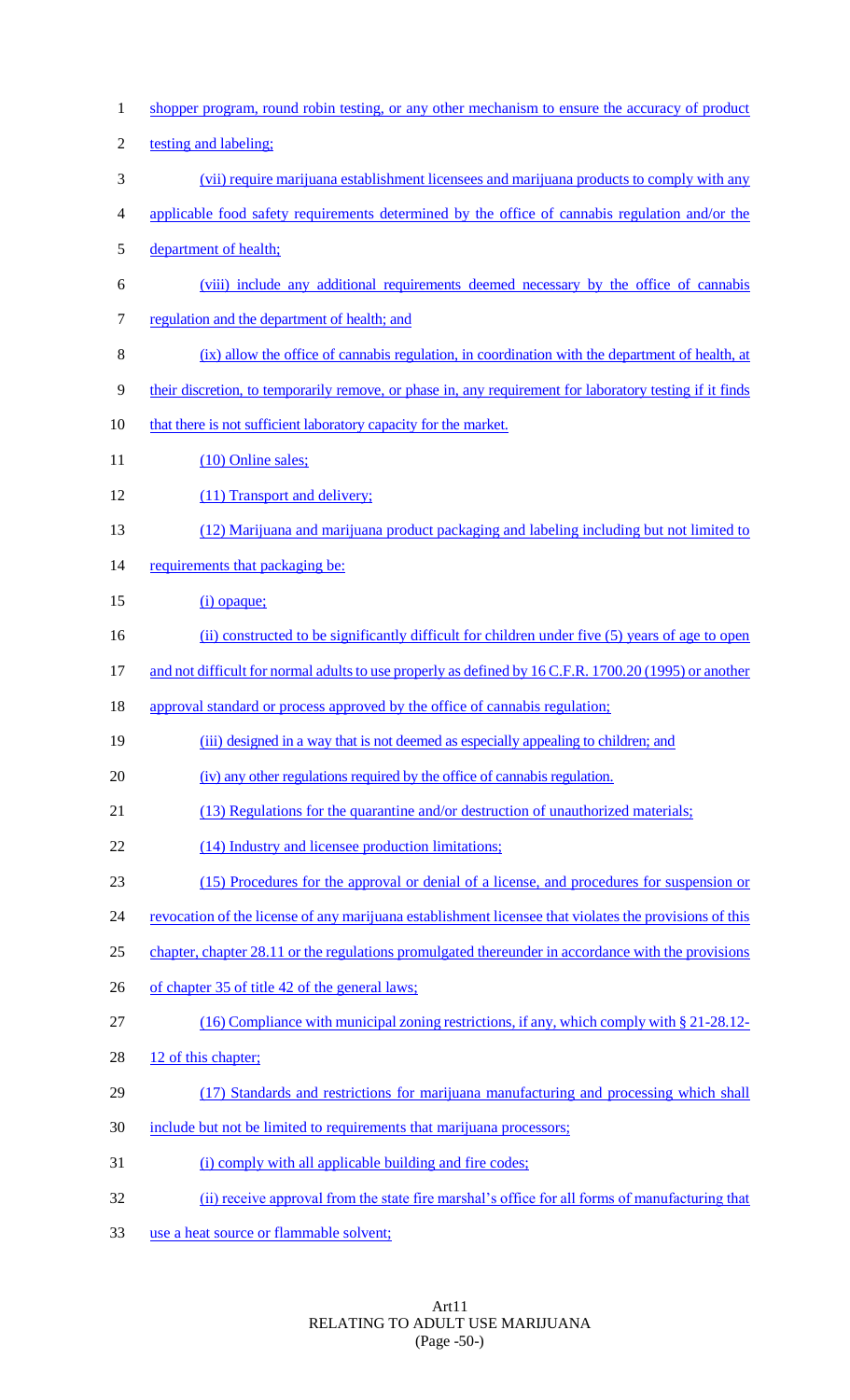| $\mathbf{1}$   | (iii) require any marijuana processor that manufactures edibles of marijuana infused food              |
|----------------|--------------------------------------------------------------------------------------------------------|
| $\overline{2}$ | products to comply with all applicable requirements and regulations issued by the department of        |
| 3              | health's office of food safety; and                                                                    |
| 4              | (iv) comply with any other requirements deemed suitable by the office of cannabis                      |
| 5              | regulation.                                                                                            |
| 6              | (18) Standards for employee and workplace safety and sanitation;                                       |
| 7              | (19) Standards for employee training including but not limited to:                                     |
| 8              | (i) requirements that all employees of cannabis establishments must participate in a                   |
| 9              | comprehensive training on standard operating procedures, security protocols, health and sanitation     |
| 10             | standards, workplace safety, and the provisions of this chapter prior to working at the establishment. |
| 11             | Employees must be retrained on an annual basis or if state officials discover a cannabis               |
| 12             | establishment in violation of any rule, regulation, or guideline in the course of regular inspections  |
| 13             | or audits; and                                                                                         |
| 14             | (ii) any other requirements deemed appropriate by the office of cannabis regulation; and               |
| 15             | (20) Mandatory labeling that must be affixed to all packages containing cannabis or                    |
| 16             | cannabis products including but not limited to requirements that the label display:                    |
| 17             | (i) the name of the establishment that cultivated the cannabis or produced the cannabis                |
| 18             | product;                                                                                               |
| 19             | (ii) the tetrahydrocannabinol (THC) content of the product;                                            |
| 20             | (iii) a "produced on" date;                                                                            |
| 21             | (iv) warnings that state: "Consumption of cannabis impairs your ability to drive a car or              |
| 22             | operate machinery" and "Keep away from children" and, unless federal law has changed to                |
| 23             | accommodate cannabis possession, "Possession of cannabis is illegal under federal law and in many      |
| 24             | states outside of Rhode Island";                                                                       |
| 25             | (v) a symbol that reflects these products are not safe for children which contains poison              |
| 26             | control contact information; and                                                                       |
| 27             | (vi) any other information required by the office of cannabis regulation.                              |
| 28             | (21) Standards for the use of pesticides;                                                              |
| 29             | General operating requirements, minimum oversight, and any other activities,<br>(22)                   |
| 30             | functions, or aspects of a marijuana establishment licensee in furtherance of creating a stable,       |
| 31             | regulated cannabis industry and mitigating its impact on public health and safety; and                 |
| 32             | (23) Rules and regulations based on federal law provided those rules and regulations are               |
|                |                                                                                                        |
| 33             | designed to comply with federal guidance and mitigate federal enforcement against the marijuana        |

## Art11 RELATING TO ADULT USE MARIJUANA (Page -51-)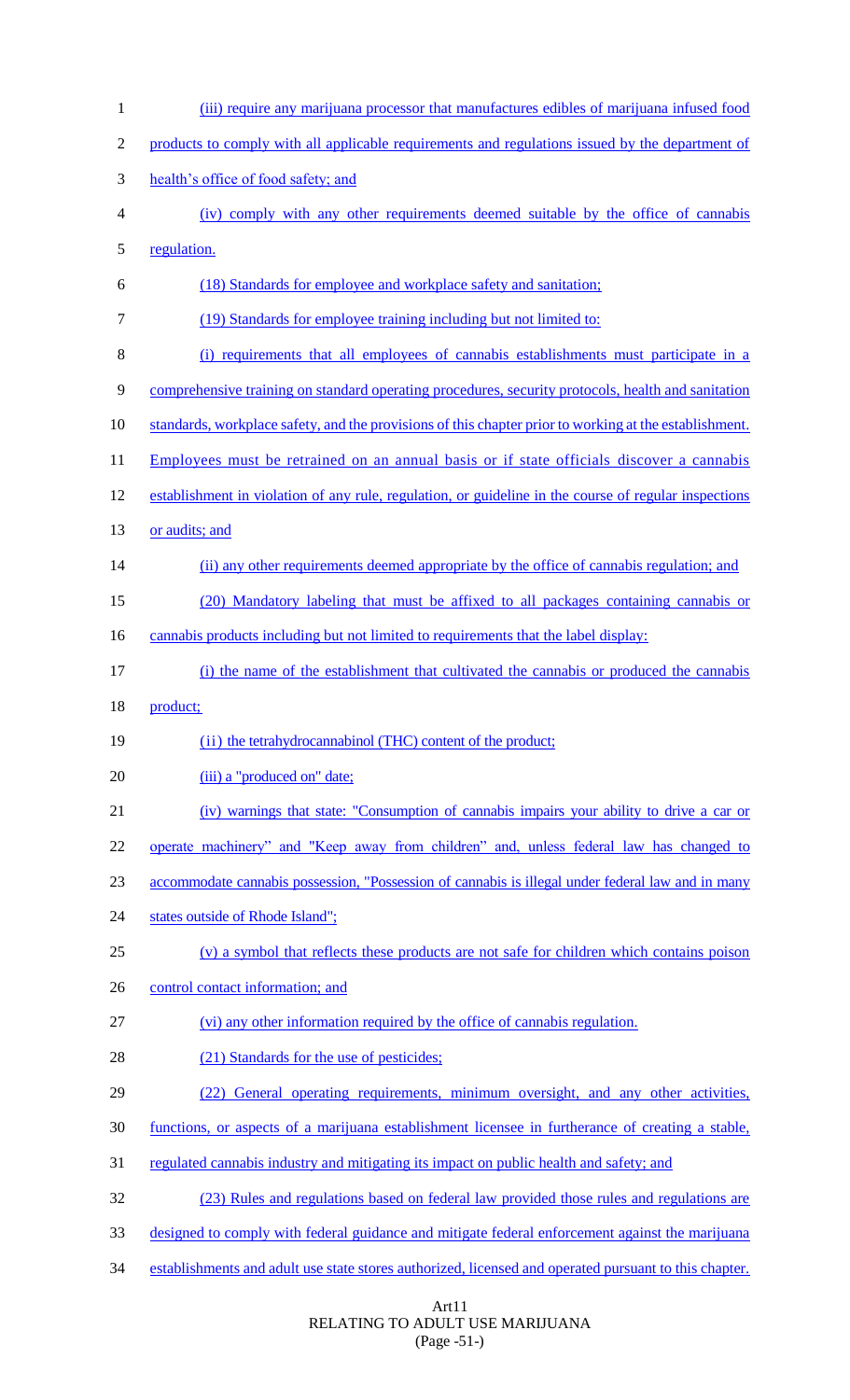# **21-28.12-12. Municipal authority.**

| $\sqrt{2}$ | (a) Municipalities shall:                                                                                    |
|------------|--------------------------------------------------------------------------------------------------------------|
| 3          | (i) Have the authority to enact local zoning and use ordinances not in conflict with this chapter            |
| 4          | or with rules and regulations adopted by the office of cannabis regulation regulating the time, place, and   |
| 5          | manner of marijuana establishments' operations, provided that no local authority may prohibit any type       |
| 6          | of marijuana establishment operations altogether, either expressly or through the enactment of               |
| 7          | ordinances or regulations which make any type of marijuana establishments' operation impracticable.          |
| 8          | (b) Zoning ordinances enacted by a local authority shall not require a marijuana establishment               |
| 9          | licensee or marijuana establishment applicant to enter into a community host agreement or pay any            |
| 10         | consideration to the municipality other than reasonable zoning and permitting fees as determined by the      |
| 11         | office of cannabis regulation. The office of cannabis regulation is the sole licensing authority for         |
| 12         | marijuana establishment licensees. A municipality shall not enact any local zoning ordinances or             |
| 13         | permitting requirements that establishes a de facto local license or licensing process unless explicitly     |
| 14         | enabled by this chapter or ensuing regulations promulgated by the office of cannabis regulation.             |
| 15         | (c) Notwithstanding subsection (a) of this section:                                                          |
| 16         | (i) Municipalities may enact local zoning and use ordinances which prohibit specific classes of              |
| 17         | marijuana establishment licenses, or all classes of marijuana establishment licenses from being issued       |
| 18         | within their jurisdiction and which may remain in effect until November 8, 2022. A local zoning and use      |
| 19         | ordinance which prohibits specific classes of marijuana establishment licenses, or all classes of marijuana  |
| 20         | establishment licenses from being issued within a city or town's jurisdiction may only remain in effect past |
| 21         | November 8, 2021, if the residents of the municipality have approved, by a simple majority of the electors   |
| 22         | voting, a referendum to ban adult use marijuana cultivator facilities, adult use state stores, adult use     |
| 23         | marijuana processors or cannabis testing facilities, provided such referendum must be conducted on or        |
| 24         | before November 8, 2022, and any ordinances related thereto must be adopted before April 1, 2023;            |
| 25         | (ii) Municipalities must put forth a separate referendum question to ban each class of                       |
| 26         | marijuana establishment. A single question to ban all classes of marijuana establishments shall not be       |
| 27         | permitted; and                                                                                               |
| 28         | (iii) Municipalities which ban the licensure of marijuana establishments located within their                |
| 29         | jurisdiction pursuant to subsection $(c)(i)$ , and/or adopt local zoning and other ordinances, in accordance |
| 30         | with this section, may hold future referenda to prohibit previously allowed licenses, or allow previously    |
| 31         | prohibited licenses, provided those subsequent referenda are held on the first Tuesday after the first       |
| 32         | Monday in the month of November.                                                                             |
| 33         | (d) Notwithstanding subsections (a), (b) or (c) of this section, a municipality may not                      |
| 34         | prohibit a medical marijuana establishment licensee from continuing to operate under a marijuana             |

## Art11 RELATING TO ADULT USE MARIJUANA (Page -52-)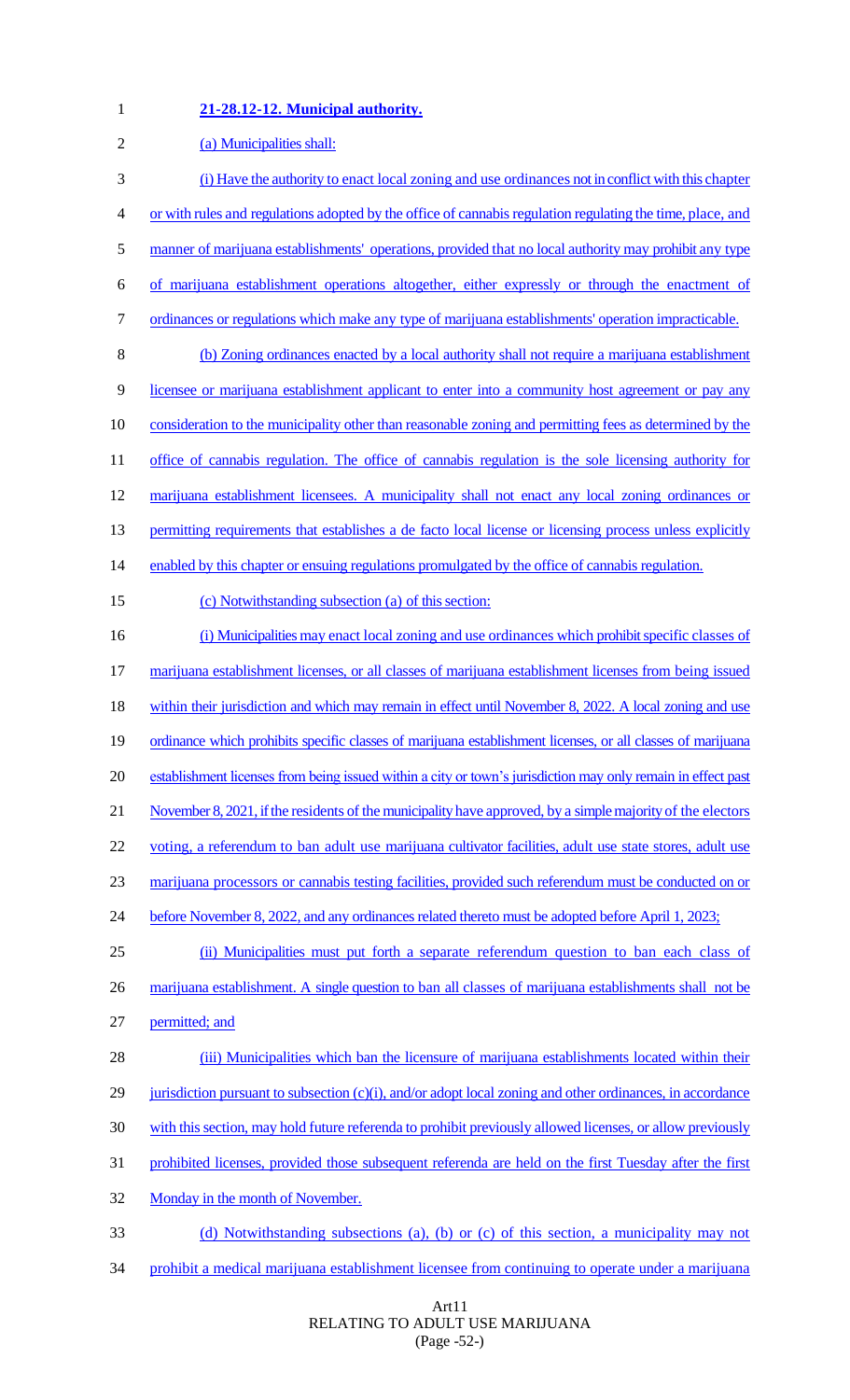establishment license issued by the office of cannabis regulation or previously issued by the department of business regulation if that marijuana establishment licensee was approved or licensed prior to the passage of this chapter. (e) Notwithstanding any other provision of this chapter, no municipality or local authority 5 shall restrict the transport or delivery of marijuana through their jurisdiction, or to local residents, provided all transport and/or delivery is in accordance with this chapter. (f) Municipalities may impose civil and criminal penalties for the violation of ordinances enacted pursuant to and in accordance with this section. (g) Notwithstanding subsection (b) of this section, a city or town may receive a municipal impact fee from a newly licensed and operating marijuana establishment located within their **jurisdiction provided:**  (i) the municipal impact fee must offset or reimburse actual costs and expenses incurred by 13 the city or town during the first three (3) months that the licensee is licensed and/or operational; 14 (ii) the municipal impact fee must offset or reimburse reasonable and appropriate expenses 15 incurred by the municipality, which are directly attributed to, or are a direct result of, the licensed 16 operations of the marijuana establishment which may include but not be limited to, increased traffic or 17 police details needed to address new traffic patterns, increased parking needs, or pedestrian foot traffic 18 by consumers; 19 (iii) the municipality is responsible for estimating or calculating projected impact fees and must follow the same methodology if providing a fee estimate or projection for multiple marijuana establishment locations or applicants; (iv) marijuana establishment licensees or applicants may not offer competing impact fees or pay a fee that is more than the actual and reasonable costs and expenses incurred by the municipality; and (v) the office of cannabis regulation may suspend, revoke or refuse to issue a license to an applicant or for a proposed establishment within a municipality if the municipality and/or marijuana establishment local impact fee violates the requirements of this section. **21-28.12-13. Transportation of marijuana.** The office of cannabis regulation shall promulgate regulations regarding secure transportation of marijuana for eligible adult use marijuana retailers delivering products to purchasers in accordance with this chapter and shipments of marijuana or marijuana products between marijuana establishment licensees. **21-28.12-14. No minors on the premises of marijuana establishments.**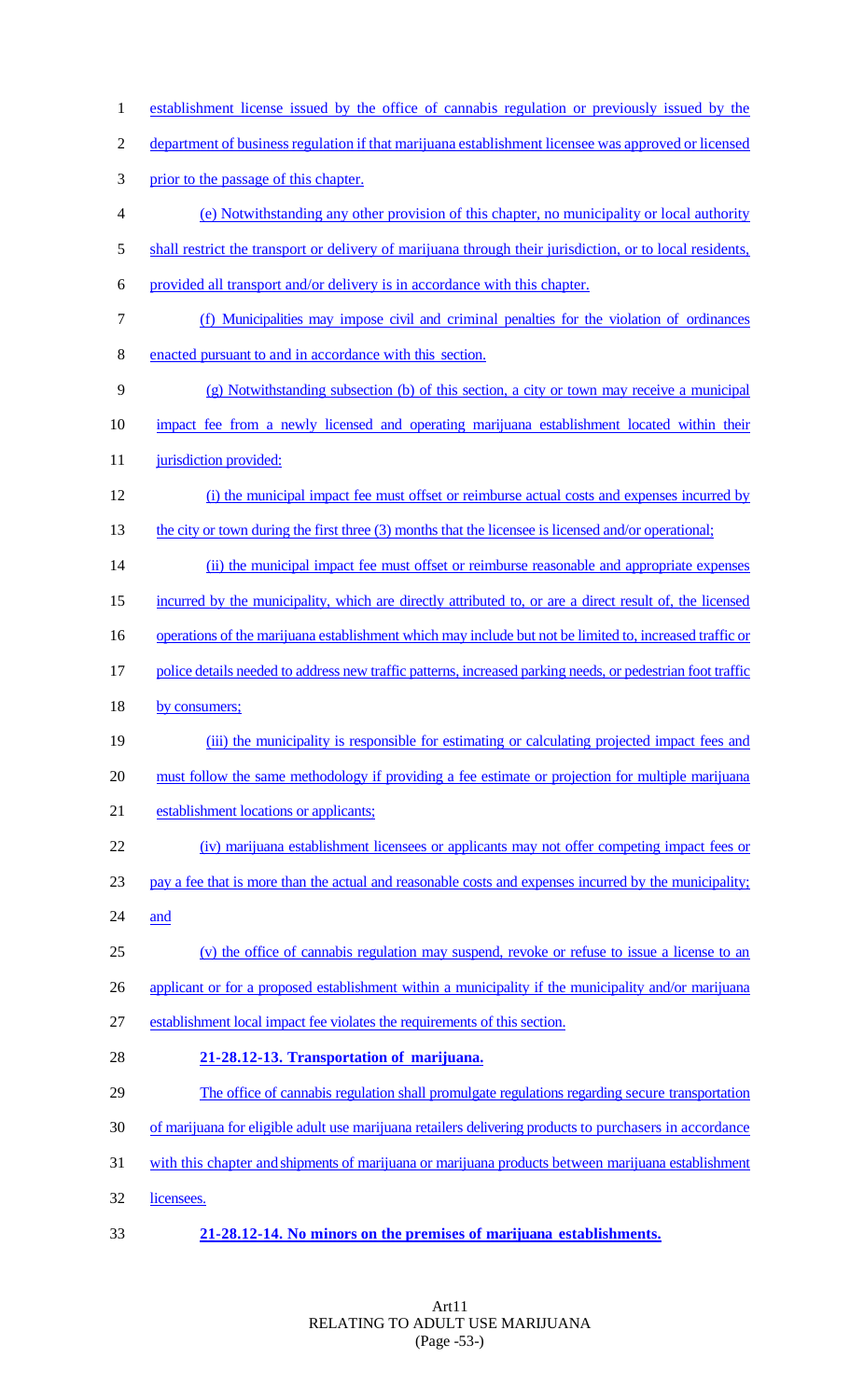1 A marijuana establishment shall not allow any person who is under twenty-one (21) years of 2 age to be present inside any room where marijuana or marijuana products are stored, produced, or sold 3 by the marijuana establishment unless the person who is under twenty-one (21) years of age is: 4 (1) A government employee performing their official duties; or 5 (2) If the marijuana establishment is a hybrid marijuana retailer that also holds a compassion 6 center license pursuant § 21-28.6-12 for the same licensed premises and the individual under twenty-7 one (21) years of age is a qualifying patient registered under chapter 28.6 of title 21 and the retail 8 establishment complies with applicable regulations promulgated by the department of business 9 regulation. 10 **21-28.12-15. Contracts enforceable.** 11 It is the public policy of the state that contracts related to the operation of a marijuana 12 establishment or a licensee under chapter 26 of title 2 or chapters 28.6 and 28.12 of title 21 in 13 accordance with Rhode Island law shall be enforceable. It is the public policy of the state that no 14 contract entered into by a licensed marijuana establishment or other licensee under chapter 26 of title 15 2 or chapters 28.6 and 28.12 of title 21 of the general laws or its employees or agents as permitted 16 pursuant to a valid license issued by the office of cannabis regulation, or by those who allow property 17 to be used by an establishment, its employees, or its agents as permitted pursuant to a valid license, shall 18 be unenforceable solely on the basis that cultivating, obtaining, manufacturing, distributing, dispensing, 19 transporting, selling, possessing, testing or using marijuana or hemp is prohibited by federal law. 20 **21-28.12-16. Establishment of marijuana trust fund.** 21 (a) There is created with the general fund a restricted receipt accounts collectively known 22 as the "marijuana trust fund", otherwise known as the "adult use marijuana licensing" or "adult use 23 marijuana program licensing" accounts. Taxes collected pursuant to chapter 49.1 of title 44, 24 including sales and use tax attributable to marijuana products, and fees collected pursuant to chapter 25 28.12 of title 21 shall be deposited into this account. The state share of trust fund revenue will be 26 used to fund programs and activities related to program administration; revenue collection and 27 enforcement; substance use disorder prevention for adults and youth; education and public 28 awareness campaigns; treatment and recovery support services; public health monitoring, research, 29 data collection, and surveillance; law enforcement training and technology improvements including 30 grants to local law enforcement; and such other related uses that may be deemed necessary by the 31 office of management and budget. The restricted receipt account will be housed within the budgets 32 of the departments of attorney general, behavioral healthcare, developmental disabilities, and 33 hospitals; business regulation; health; judiciary; revenue and public safety, and the executive office 34 of health and human services. All amounts deposited into the marijuana trust fund shall be exempt

> Art11 RELATING TO ADULT USE MARIJUANA (Page -54-)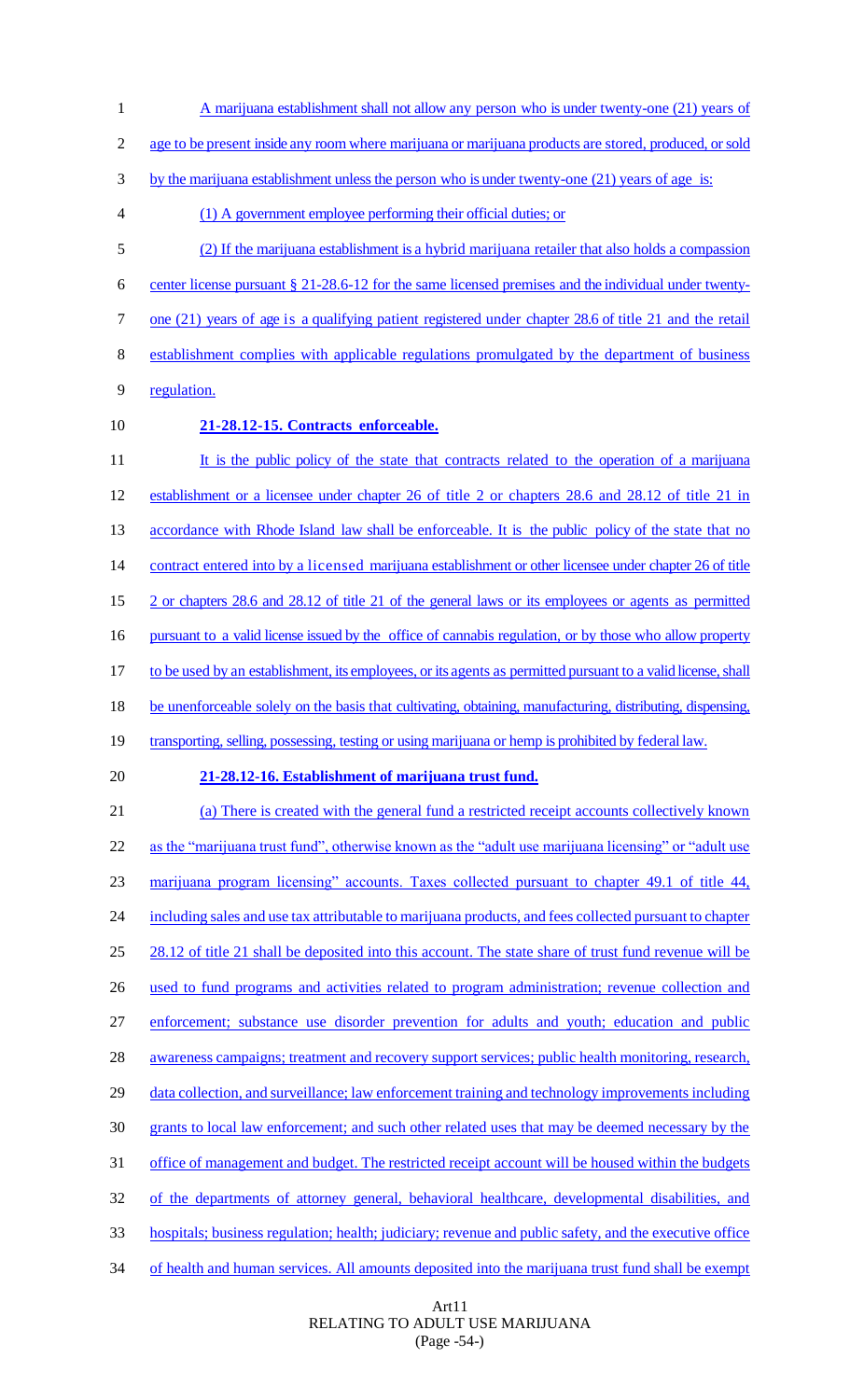| $\mathbf{1}$   | from the indirect cost recovery provisions of $\S 35-4-27$ . The allocation of the marijuana trust fund  |
|----------------|----------------------------------------------------------------------------------------------------------|
| $\overline{2}$ | shall be:                                                                                                |
| 3              | (1) Twenty-five percent (25%) of trust fund revenue to the departments of business                       |
| 4              | regulation, health, revenue and public safety, and the executive office of health and human services,    |
| 5              | except that in fiscal year 2022 the office of management and budget may allocate up to an additional     |
| 6              | five million three hundred thousand dollars (\$5,300,000) from trust fund revenues to these              |
| 7              | agencies;                                                                                                |
| 8              | (2) Fifteen percent (15%) of trust fund revenue to cities and towns; and                                 |
| 9              | (3) Sixty percent (60%) of trust fund revenue to the general fund.                                       |
| 10             | (b) All revenue allocated to cities and towns under subsection $(a)(2)$ shall be distributed at          |
| 11             | least quarterly by the division of taxation and department of business regulation, credited and paid     |
| 12             | by the state treasurer to the city or town based on the following allocation:                            |
| 13             | (1) One-quarter based in an equal distribution to each city or town in the state;                        |
| 14             | (2) One-quarter based on the share of total licensed marijuana cultivators, licensed                     |
| 15             | marijuana processors, and licensed marijuana retailers found in each city or town at the end of the      |
| 16             | <u>quarter that corresponds to the distribution, with licensed marijuana retailers assigned a weight</u> |
| 17             | twice that of the other license types; and                                                               |
| 18             | (3) One-half based on the volume of sales of adult use marijuana products that occurred in               |
| 19             | each city or town in the quarter of the distribution.                                                    |
| 20             | (c) The division of taxation and the department of business regulation shall jointly                     |
| 21             | promulgate regulations to effectuate the distribution under subsection $(a)(2)$ .                        |
| 22             | 21-28.12-17. Transfer of revenue to the marijuana trust fund.                                            |
| 23             | The department of business regulation shall transfer all revenue collected pursuant to this              |
| 24             | chapter, including penalties or forfeitures, interest, costs of suit and fines, to the marijuana trust   |
| 25             | fund established by $\S$ 21-28.12-16.                                                                    |
| 26             | 21-28.12-18. Market demand study to determine viability of a cap on retail licenses.                     |
| 27             | (a) No later than January 1, 2025, the department of business regulation shall conduct a                 |
| 28             | market demand study to determine the effect of the phased implementation of adult use marijuana          |
| 29             | retail licenses on the Rhode Island market. This study shall include, but not be limited to, an analysis |
| 30             | of price changes, product availability, geographic dispersion, and downstream effects on                 |
| 31             | cultivators, manufacturers, and other market participants licensed under chapter 28.12 of title 21.      |
| 32             | (b) The study may further contemplate, based on this analysis, a recommendation for an                   |
| 33             | overall cap on retail licenses in Rhode Island. The study shall be made public by the department         |

Art11 RELATING TO ADULT USE MARIJUANA (Page -55-)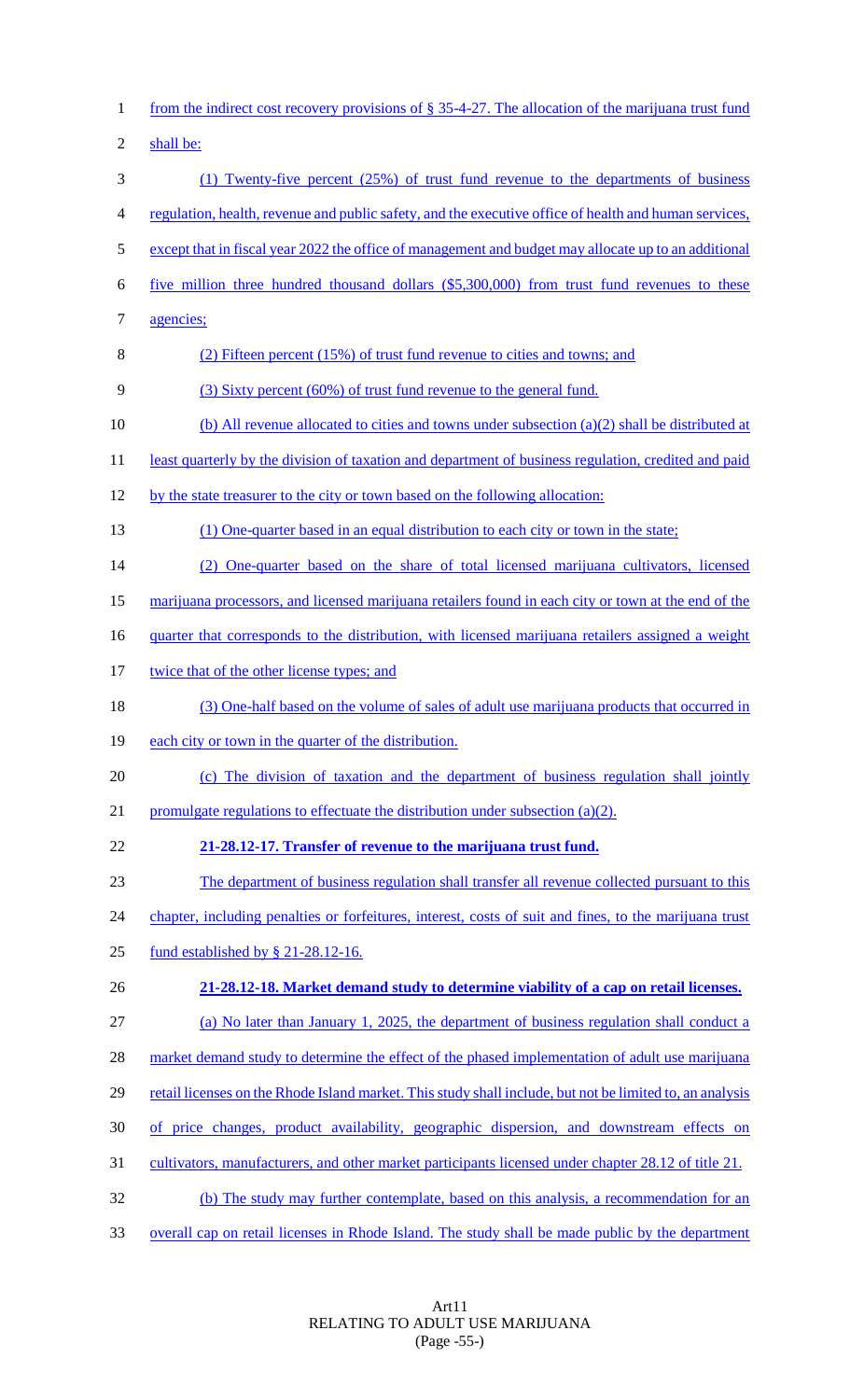and delivered to the Governor, the Speaker of the House of Representatives, and the President of

the Senate.

## **21-28.12-19. Severability.**

 If any provision of this chapter or its application thereof to any person or circumstance is held invalid, such invalidity shall not affect other provisions or applications of this chapter, which can be given effect without the invalid provision or application, and to this end the provisions of 7 this chapter are declared to be severable.

 SECTION 7. Sections 31-27-2, 31-27-2.1 and 31-27-2.9 of the General Laws in Chapter 31-27 entitled "Motor Vehicles Offenses" are hereby amended to read as follows:

**31-27-2. Driving under influence of liquor or drugs.**

 (a) Whoever drives or otherwise operates any vehicle in the state while under the influence of any intoxicating liquor, drugs, toluene, or any controlled substance as defined in chapter 28 of title 21, or any combination of these, shall be guilty of a misdemeanor, except as provided in 14 subsection (d)(3), and shall be punished as provided in subsection (d).

 (b)(1) Any person charged under subsection (a), whose blood alcohol concentration is eight one-hundredths of one percent (.08%) or more by weight, as shown by a chemical analysis of a blood, breath, or urine sample, shall be guilty of violating subsection (a). This provision shall not 18 preclude a conviction based on other admissible evidence, including the testimony of a drug 19 recognition expert or evaluator, certified pursuant to training approved by the Rhode Island 20 Department of Transportation Office on Highway Safety. Proof of guilt under this section may also be based on evidence that the person charged was under the influence of intoxicating liquor, drugs, toluene, or any controlled substance defined in chapter 28 of title 21, or any combination of these, to a degree that rendered the person incapable of safely operating a vehicle. The fact that any person charged with violating this section is, or has been, legally entitled to use alcohol or a drug shall not constitute a defense against any charge of violating this section.

(2) [Deleted by P.L. 2021, ch. 170, § 1 and P.L. 2021, ch. 171, § 1.]

 (c) In any criminal prosecution for a violation of subsection (a), evidence as to the amount of intoxicating liquor, toluene, or any controlled substance as defined in chapter 28 of title 21, or any combination of these, in the defendant's blood at the time alleged as shown by a chemical analysis of the defendant's breath, blood, saliva or urine or other bodily substance, shall be admissible and competent, provided that evidence is presented that the following conditions have been complied with: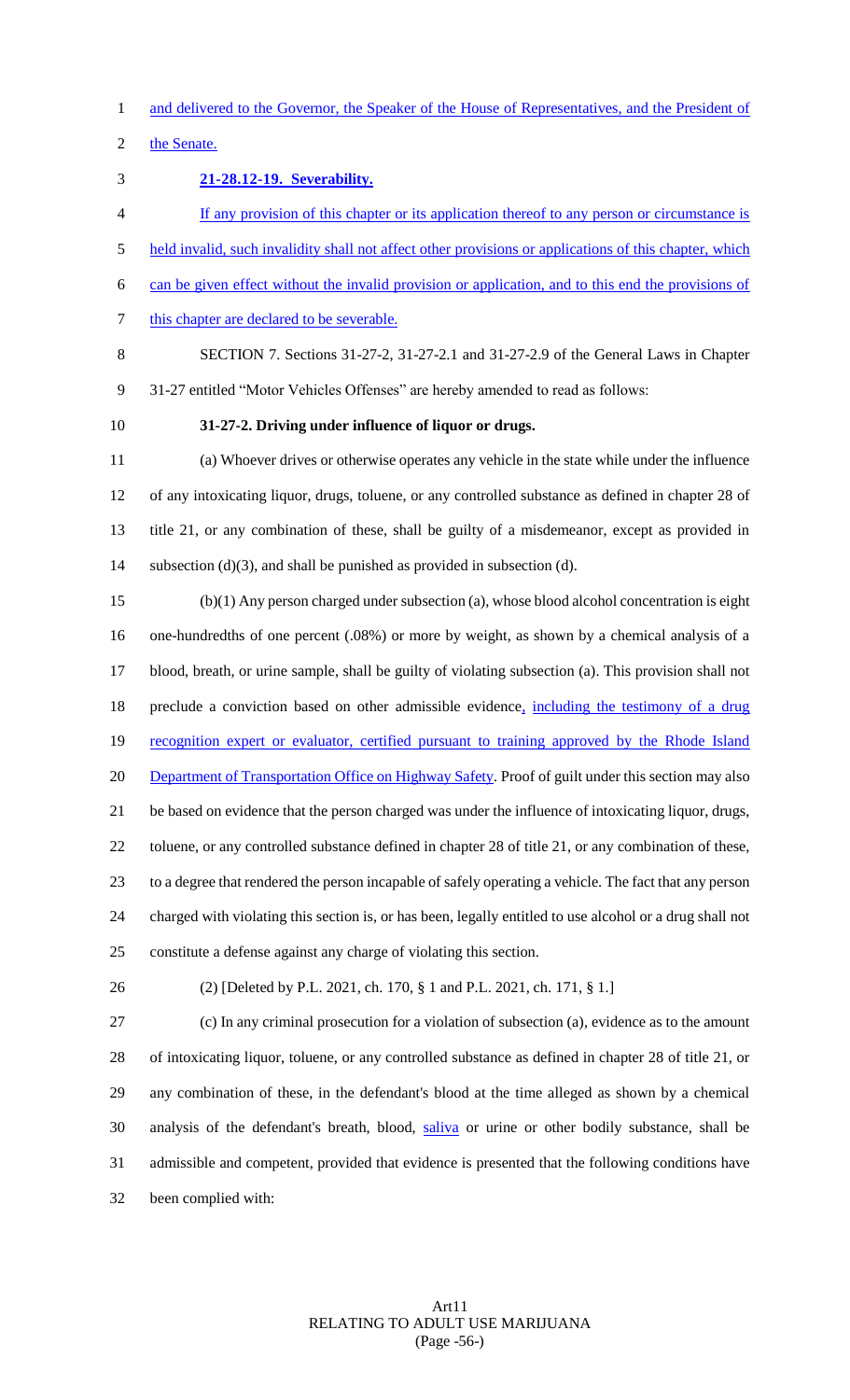(1) The defendant has consented to the taking of the test upon which the analysis is made. Evidence that the defendant had refused to submit to the test shall not be admissible unless the

defendant elects to testify.

 (2) A true copy of the report of the test result was hand delivered at the location of the test or mailed within seventy-two (72) hours of the taking of the test to the person submitting to a breath test.

 (3) Any person submitting to a chemical test of blood, urine, saliva or other body fluids shall have a true copy of the report of the test result mailed to him or her within thirty (30) days following the taking of the test.

 (4) The test was performed according to methods and with equipment approved by the director of the department of health of the state of Rhode Island and by an authorized individual.

 (5) Equipment used for the conduct of the tests by means of breath analysis had been tested for accuracy within thirty (30) days preceding the test by personnel qualified as hereinbefore provided, and breathalyzer operators shall be qualified and certified by the department of health within three hundred sixty-five (365) days of the test.

 (6) The person arrested and charged with operating a motor vehicle while under the influence of intoxicating liquor, toluene, or any controlled substance as defined in chapter 28 of title 21 or any combination of these in violation of subsection (a), was afforded the opportunity to have an additional chemical test. The officer arresting or so charging the person shall have informed the person of this right and afforded him or her a reasonable opportunity to exercise this right, and a notation to this effect is made in the official records of the case in the police department. Refusal to permit an additional chemical test shall render incompetent and inadmissible in evidence the original report.

 (d)(1)(i) Every person found to have violated subsection (b)(1) shall be sentenced as follows: for a first violation whose blood alcohol concentration is eight one-hundredths of one percent (.08%), but less than one-tenth of one percent (.1%), by weight, or who has a blood presence of any scheduled controlled substance as defined in chapter 28 of title 21, shall be subject to a fine of not less than one hundred dollars (\$100), nor more than three hundred dollars (\$300); shall be required to perform ten (10) to sixty (60) hours of public community restitution, and/or shall be imprisoned for up to one year. The sentence may be served in any unit of the adult correctional institutions in the discretion of the sentencing judge and/or shall be required to attend a special course on driving while intoxicated or under the influence of a controlled substance; provided, however, that the court may permit a servicemember or veteran to complete any court-approved counseling program administered or approved by the Veterans' Administration, and his or her

## Art11 RELATING TO ADULT USE MARIJUANA (Page -57-)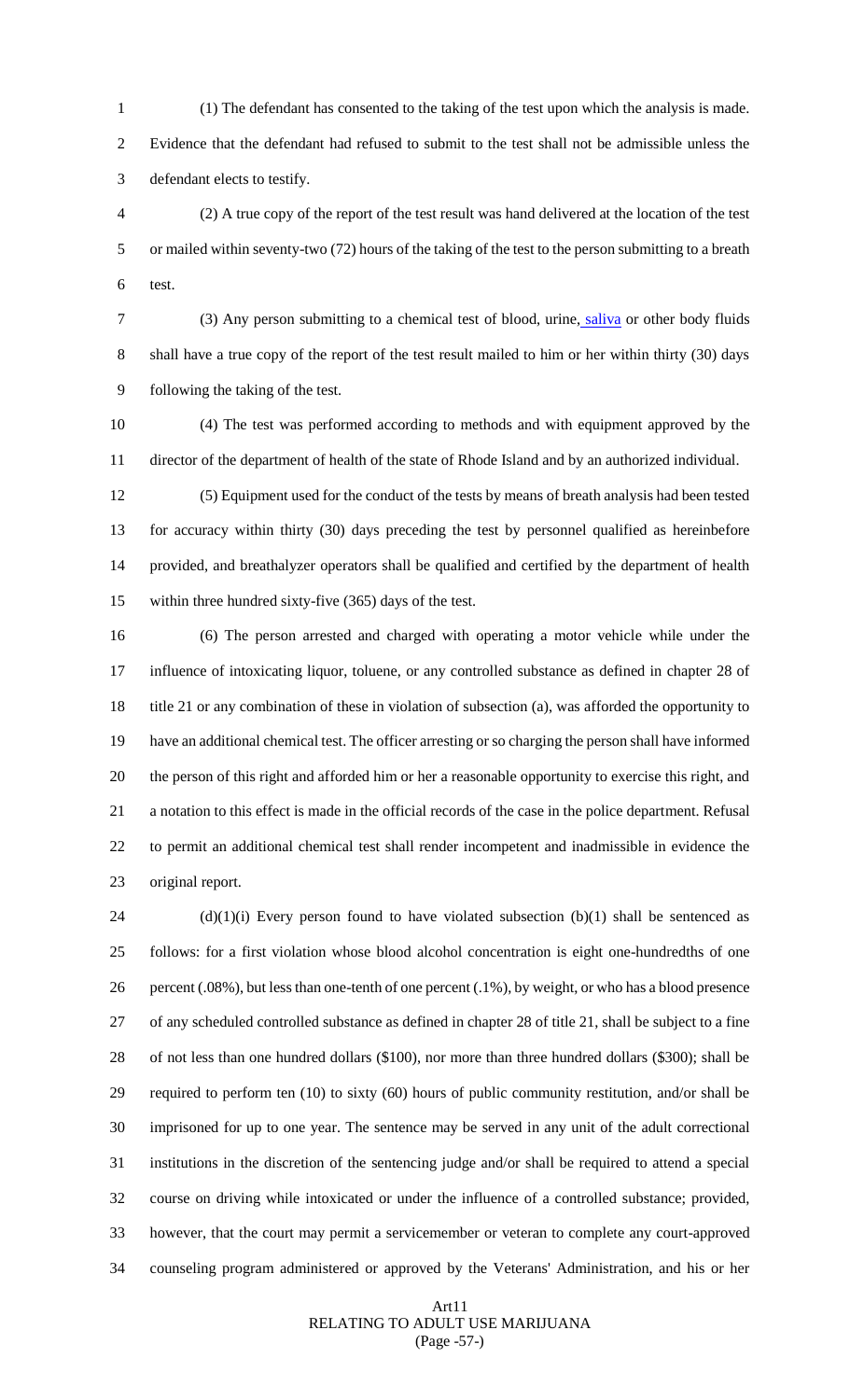driver's license shall be suspended for thirty (30) days up to one hundred eighty (180) days. The sentencing judge or magistrate may prohibit that person from operating a motor vehicle, pursuant to subsection (d)(9) or (d)(10) of this section, that is not equipped with an ignition interlock system and/or blood and urine testing as provided in § 31-27-2.8.

 (ii) Every person convicted of a first violation whose blood alcohol concentration is one- tenth of one percent (.1%) by weight or above, but less than fifteen hundredths of one percent (.15%), or whose blood alcohol concentration is unknown, shall be subject to a fine of not less than one hundred (\$100) dollars, nor more than four hundred dollars (\$400), and shall be required to perform ten (10) to sixty (60) hours of public community restitution and/or shall be imprisoned for up to one year. The sentence may be served in any unit of the adult correctional institutions in the discretion of the sentencing judge. The person's driving license shall be suspended for a period of three (3) months to twelve (12) months. The sentencing judge shall require attendance at a special course on driving while intoxicated or under the influence of a controlled substance and/or alcoholic or drug treatment for the individual; provided, however, that the court may permit a servicemember or veteran to complete any court-approved counseling program administered or approved by the Veterans' Administration. The sentencing judge or magistrate may prohibit that person from operating a motor vehicle that is not equipped with an ignition interlock system as provided in § 31-27-2.8.

 (iii) Every person convicted of a first offense whose blood alcohol concentration is fifteen hundredths of one percent (.15%) or above, or who is under the influence of a drug, toluene, or any 21 controlled substance as defined in subsection (b)(1), shall be subject to a fine of five hundred dollars (\$500) and shall be required to perform twenty (20) to sixty (60) hours of public community restitution and/or shall be imprisoned for up to one year. The sentence may be served in any unit of the adult correctional institutions in the discretion of the sentencing judge. The person's driving license shall be suspended for a period of three (3) months to eighteen (18) months. The sentencing 26 judge shall require attendance at a special course on driving while intoxicated or under the influence of a controlled substance and/or alcohol or drug treatment for the individual; provided, however, that the court may permit a servicemember or veteran to complete any court-approved counseling program administered or approved by the Veterans' Administration. The sentencing judge or magistrate shall prohibit that person from operating a motor vehicle, pursuant to subsection (d)(9) or (d)(10) of this section, that is not equipped with an ignition interlock system and/or blood and urine testing as provided in § 31-27-2.8.

 (2)(i) Every person convicted of a second violation within a five-year (5) period with a blood alcohol concentration of eight one-hundredths of one percent (.08%) or above, but less than

## Art11 RELATING TO ADULT USE MARIJUANA (Page -58-)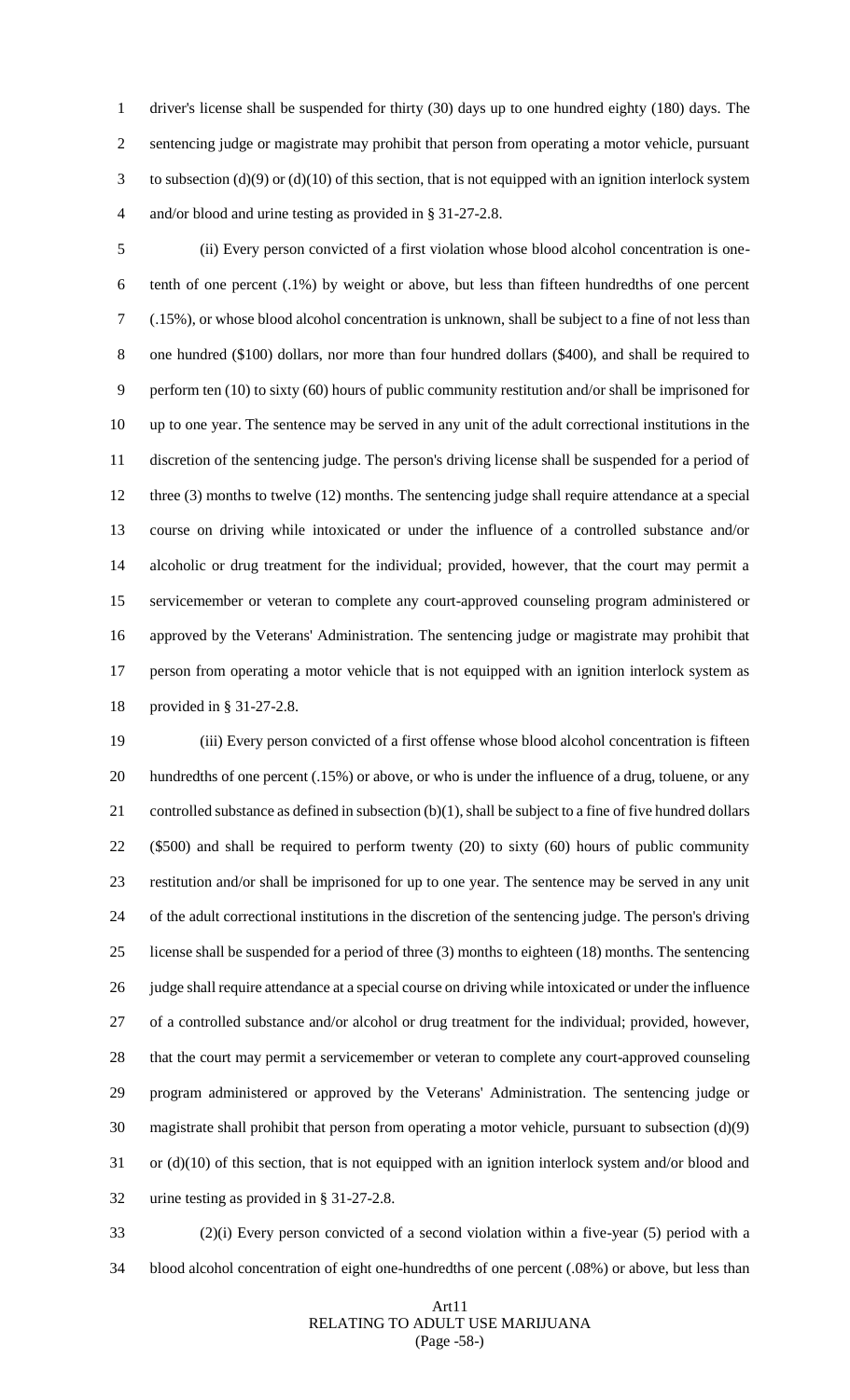fifteen hundredths of one percent (.15%), or whose blood alcohol concentration is unknown, or who has a blood presence of any controlled substance as defined in chapter 28 of title 21, and every person convicted of a second violation within a five-year (5) period, regardless of whether the prior violation and subsequent conviction was a violation and subsequent conviction under this statute or under the driving under the influence of liquor or drugs statute of any other state, shall be subject to a mandatory fine of four hundred dollars (\$400). The person's driving license shall be suspended for a period of one year to two (2) years, and the individual shall be sentenced to not less than ten (10) days, nor more than one year, in jail. The sentence may be served in any unit of the adult correctional institutions in the discretion of the sentencing judge; however, not less than forty-eight (48) hours of imprisonment shall be served consecutively. The sentencing judge shall require alcohol or drug treatment for the individual; provided, however, that the court may permit a servicemember or veteran to complete any court-approved counseling program administered or approved by the Veterans' Administration and shall prohibit that person from operating a motor vehicle, pursuant to subsection (d)(9) or (d)(10) of this section, that is not equipped with an ignition interlock system and/or blood and urine testing as provided in § 31-27-2.8.

 (ii) Every person convicted of a second violation within a five-year (5) period whose blood alcohol concentration is fifteen hundredths of one percent (.15%) or above, by weight as shown by a chemical analysis of a blood, breath, or urine sample, or who is under the influence of a drug, toluene, or any controlled substance as defined in subsection (b)(1), shall be subject to mandatory imprisonment of not less than six (6) months, nor more than one year; a mandatory fine of not less than one thousand dollars (\$1,000); and a mandatory license suspension for a period of two (2) years from the date of completion of the sentence imposed under this subsection. The sentencing judge shall require alcohol or drug treatment for the individual; provided, however, that the court may permit a servicemember or veteran to complete any court approved counseling program administered or approved by the Veterans' Administration. The sentencing judge or magistrate shall 26 prohibit that person from operating a motor vehicle, pursuant to subsection  $(d)(9)$  or  $(d)(10)$  of this section, that is not equipped with an ignition interlock system and/or blood and urine testing as provided in § 31-27-2.8.

 (3)(i) Every person convicted of a third or subsequent violation within a five-year (5) period with a blood alcohol concentration of eight one-hundredths of one percent (.08%) or above, but less than fifteen hundredths of one percent (.15%), or whose blood alcohol concentration is unknown or who has a blood presence of any scheduled controlled substance as defined in chapter 28 of title 21, regardless of whether any prior violation and subsequent conviction was a violation and subsequent conviction under this statute or under the driving under the influence of liquor or

## Art11 RELATING TO ADULT USE MARIJUANA (Page -59-)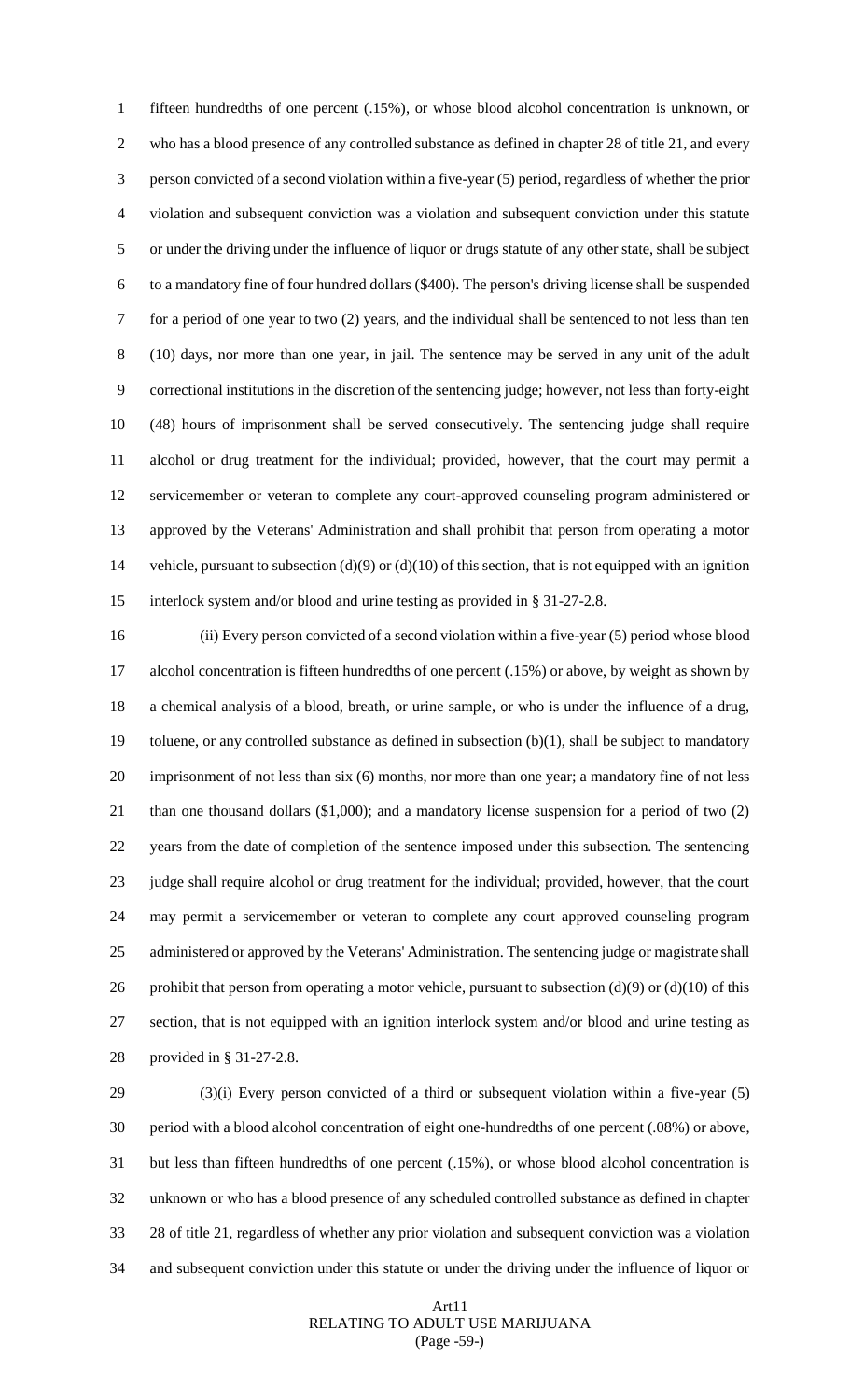drugs statute of any other state, shall be guilty of a felony and be subject to a mandatory fine of four hundred (\$400) dollars. The person's driving license shall be suspended for a period of two (2) years to three (3) years, and the individual shall be sentenced to not less than one year and not more than three (3) years in jail. The sentence may be served in any unit of the adult correctional institutions in the discretion of the sentencing judge; however, not less than forty-eight (48) hours of imprisonment shall be served consecutively. The sentencing judge shall require alcohol or drug treatment for the individual; provided, however, that the court may permit a servicemember or veteran to complete any court-approved counseling program administered or approved by the Veterans' Administration, and shall prohibit that person from operating a motor vehicle, pursuant 10 to subsection (d)(9) or (d)(10) of this section, that is not equipped with an ignition interlock system and/or blood and urine testing as provided in § 31-27-2.8.

 (ii) Every person convicted of a third or subsequent violation within a ten-year (10) period whose blood alcohol concentration is fifteen hundredths of one percent (.15%) above by weight as shown by a chemical analysis of a blood, breath, or urine sample, or who is under the influence of a drug, toluene, or any controlled substance as defined in subsection (b)(1), shall be subject to mandatory imprisonment of not less than three (3) years, nor more than five (5) years; a mandatory 17 fine of not less than one thousand dollars (\$1,000), nor more than five thousand dollars (\$5,000); and a mandatory license suspension for a period of three (3) years from the date of completion of the sentence imposed under this subsection. The sentencing judge shall require alcohol or drug treatment for the individual. The sentencing judge or magistrate shall prohibit that person from 21 operating a motor vehicle, pursuant to subsection  $(d)(9)$  or  $(d)(10)$  of this section, that is not equipped with an ignition interlock system and/or blood and urine testing as provided in § 31-27- 2.8.

 (iii) In addition to the foregoing penalties, every person convicted of a third or subsequent violation within a five-year (5) period, regardless of whether any prior violation and subsequent conviction was a violation and subsequent conviction under this statute or under the driving under the influence of liquor or drugs statute of any other state, shall be subject, in the discretion of the sentencing judge, to having the vehicle owned and operated by the violator seized and sold by the state of Rhode Island, with all funds obtained by the sale to be transferred to the general fund.

 (4) Whoever drives or otherwise operates any vehicle in the state while under the influence of any intoxicating liquor, drugs, toluene, or any controlled substance as defined in chapter 28 of title 21, or any combination of these, when his or her license to operate is suspended, revoked, or cancelled for operating under the influence of a narcotic drug or intoxicating liquor, shall be guilty of a felony punishable by imprisonment for not more than three (3) years and by a fine of not more

## Art11 RELATING TO ADULT USE MARIJUANA (Page -60-)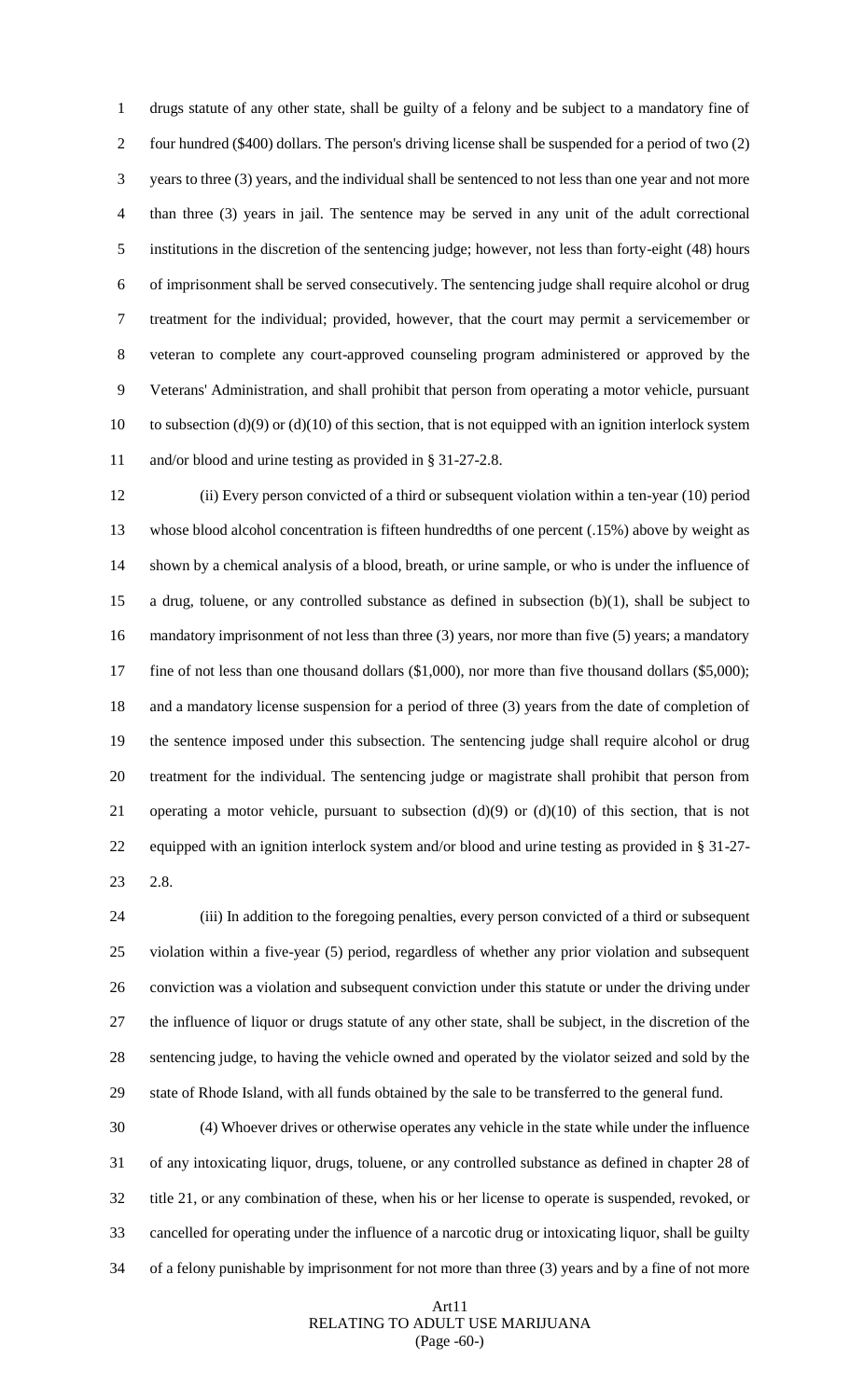than three thousand dollars (\$3,000). The court shall require alcohol and/or drug treatment for the 2 individual; provided, the penalties provided for in this subsection (d)(4) shall not apply to an individual who has surrendered his or her license and served the court-ordered period of suspension, but who, for any reason, has not had his or her license reinstated after the period of suspension, revocation, or suspension has expired; provided, further, the individual shall be subject to the 6 provisions of subsection (d)(2)(i), (d)(2)(ii), (d)(3)(i), (d)(3)(ii), or (d)(3)(iii) regarding subsequent offenses, and any other applicable provision of this section.

 (5)(i) For purposes of determining the period of license suspension, a prior violation shall constitute any charge brought and sustained under the provisions of this section or § 31-27-2.1.

 (ii) Any person over the age of eighteen (18) who is convicted under this section for operating a motor vehicle while under the influence of alcohol, other drugs, or a combination of these, while a child under the age of thirteen (13) years was present as a passenger in the motor vehicle when the offense was committed shall be subject to immediate license suspension pending prosecution. Any person convicted of violating this section shall be guilty of a misdemeanor for a first offense and may be sentenced to a term of imprisonment of not more than one year and a fine not to exceed one thousand dollars (\$1,000). Any person convicted of a second or subsequent offense shall be guilty of a felony offense and may be sentenced to a term of imprisonment of not more than five (5) years and a fine not to exceed five thousand dollars (\$5,000). The sentencing judge shall also order a license suspension of up to two (2) years, require attendance at a special course on driving while intoxicated or under the influence of a controlled substance, and alcohol or drug education and/or treatment. The individual may also be required to pay a highway assessment fee of no more than five hundred dollars (\$500) and the assessment shall be deposited in the general fund.

 (6)(i) Any person convicted of a violation under this section shall pay a highway assessment fine of five hundred dollars (\$500) that shall be deposited into the general fund. The assessment provided for by this subsection shall be collected from a violator before any other fines authorized by this section.

 (ii) Any person convicted of a violation under this section shall be assessed a fee of eighty-six dollars (\$86).

 (7)(i) If the person convicted of violating this section is under the age of eighteen (18) years, for the first violation he or she shall be required to perform ten (10) to sixty (60) hours of public community restitution and the juvenile's driving license shall be suspended for a period of six (6) months, and may be suspended for a period up to eighteen (18) months. The sentencing judge shall also require attendance at a special course on driving while intoxicated or under the

## Art11 RELATING TO ADULT USE MARIJUANA (Page -61-)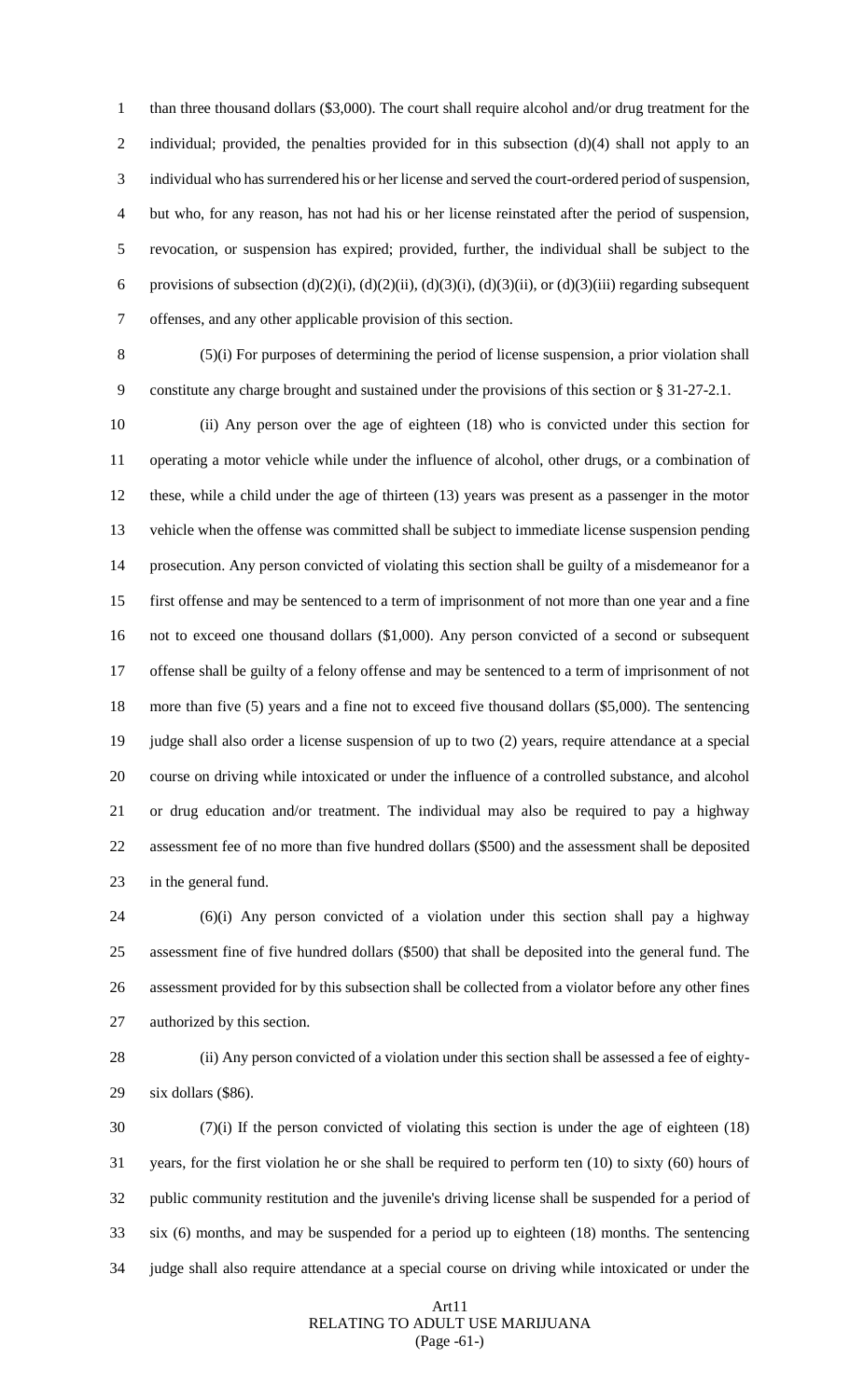influence of a controlled substance and alcohol or drug education and/or treatment for the juvenile. The juvenile may also be required to pay a highway assessment fine of no more than five hundred dollars (\$500) and the assessment imposed shall be deposited into the general fund.

 (ii) If the person convicted of violating this section is under the age of eighteen (18) years, for a second or subsequent violation regardless of whether any prior violation and subsequent conviction was a violation and subsequent under this statute or under the driving under the influence of liquor or drugs statute of any other state, he or she shall be subject to a mandatory suspension of his or her driving license until such time as he or she is twenty-one (21) years of age and may, in the discretion of the sentencing judge, also be sentenced to the Rhode Island training school for a 10 period of not more than one year and/or a fine of not more than five hundred dollars (\$500).

 (8) Any person convicted of a violation under this section may undergo a clinical assessment at the community college of Rhode Island's center for workforce and community education. Should this clinical assessment determine problems of alcohol, drug abuse, or psychological problems associated with alcoholic or drug abuse, this person shall be referred to an appropriate facility, licensed or approved by the department of behavioral healthcare, developmental disabilities and hospitals, for treatment placement, case management, and monitoring. In the case of a servicemember or veteran, the court may order that the person be evaluated through the Veterans' Administration. Should the clinical assessment determine problems of alcohol, drug abuse, or psychological problems associated with alcohol or drug abuse, the person may have their treatment, case management, and monitoring administered or approved by the Veterans' Administration.

 (9) Notwithstanding any other sentencing and disposition provisions contained in this chapter, if the judge or magistrate makes a finding beyond a reasonable doubt that a motorist was operating a vehicle in the state while under the influence of drugs, toluene, or any controlled substance as evidenced by the presence of controlled substances on or about the person or vehicle, or other reliable indicia or articulable conditions thereof, but not intoxicating liquor based on a preliminary breath test, results from a breathalyzer that indicates no blood alcohol concentration, or both, the judge or magistrate may exercise his or her discretion and eliminate the requirement of an ignition interlock system; provided, that blood and/or urine testing is mandated as a condition to operating a motor vehicle as provided in § 31-27-2.8.

 (10) Notwithstanding any other sentencing and disposition provisions contained in this chapter, if the judge or magistrate makes a finding beyond a reasonable doubt that a motorist was operating a vehicle in the state while under the influence of drugs, toluene, or any controlled substance as evidenced by the presence of controlled substances on or about the person or vehicle,

## Art11 RELATING TO ADULT USE MARIJUANA (Page -62-)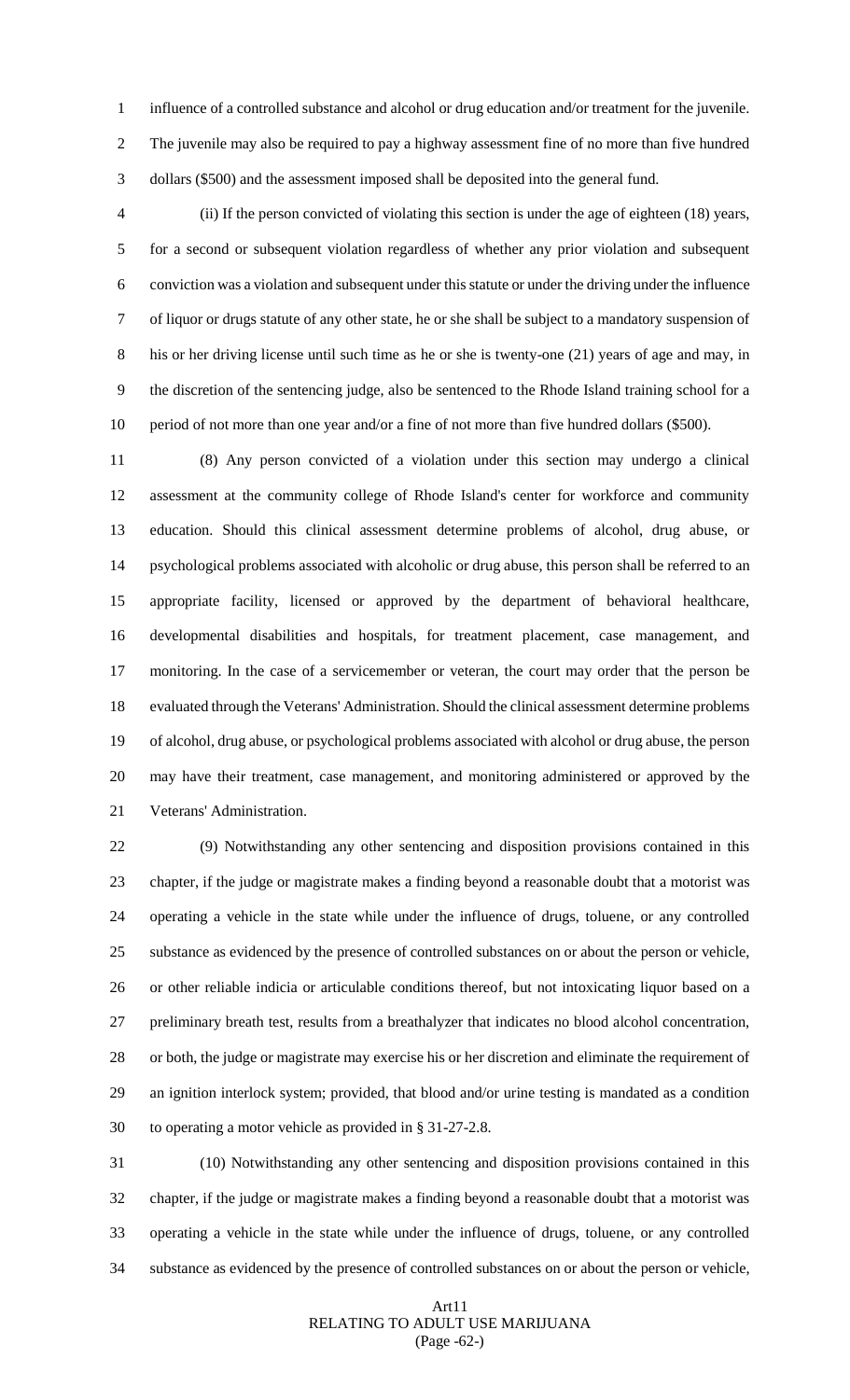or other reliable indicia or articulable conditions thereof and intoxicating liquor based on a preliminary breath test, results from a breathalyzer that indicates blood alcohol concentration, or both, the judge or magistrate may require an ignition interlock system in addition to blood and/or urine testing as a condition to operating a motor vehicle as provided in § 31-27-2.8.

 (e) Percent by weight of alcohol in the blood shall be based upon milligrams of alcohol per one hundred cubic centimeters (100 cc) of blood.

 (f)(1) There is established an alcohol and drug safety unit within the division of motor vehicles to administer an alcohol safety action program. The program shall provide for placement and follow-up for persons who are required to pay the highway safety assessment. The alcohol and drug safety action program will be administered in conjunction with alcohol and drug programs licensed by the department of behavioral healthcare, developmental disabilities and hospitals.

 (2) Persons convicted under the provisions of this chapter shall be required to attend a special course on driving while intoxicated or under the influence of a controlled substance, and/or 14 participate in an alcohol or drug treatment program, which course and programs must meet the standards established by the Rhode Island department of behavioral healthcare, developmental 16 disabilities and hospitals; provided, however, that the court may permit a servicemember or veteran to complete any court-approved counseling program administered or approved by the Veterans' Administration. The course shall take into consideration any language barrier that may exist as to any person ordered to attend, and shall provide for instruction reasonably calculated to communicate the purposes of the course in accordance with the requirements of the subsection. Any costs reasonably incurred in connection with the provision of this accommodation shall be borne by the person being retrained. A copy of any violation under this section shall be forwarded by the court to the alcohol and drug safety unit. In the event that persons convicted under the provisions of this chapter fail to attend and complete the above course or treatment program, as ordered by the judge, then the person may be brought before the court, and after a hearing as to why the order of the court was not followed, may be sentenced to jail for a period not exceeding one year.

 (3) The alcohol and drug safety action program within the division of motor vehicles shall be funded by general revenue appropriations.

 (g) The director of the health department of the state of Rhode Island is empowered to make and file with the secretary of state regulations that prescribe the techniques and methods of chemical analysis of the person's body fluids or breath and the qualifications and certification of individuals authorized to administer this testing and analysis.

## Art11 RELATING TO ADULT USE MARIJUANA (Page -63-)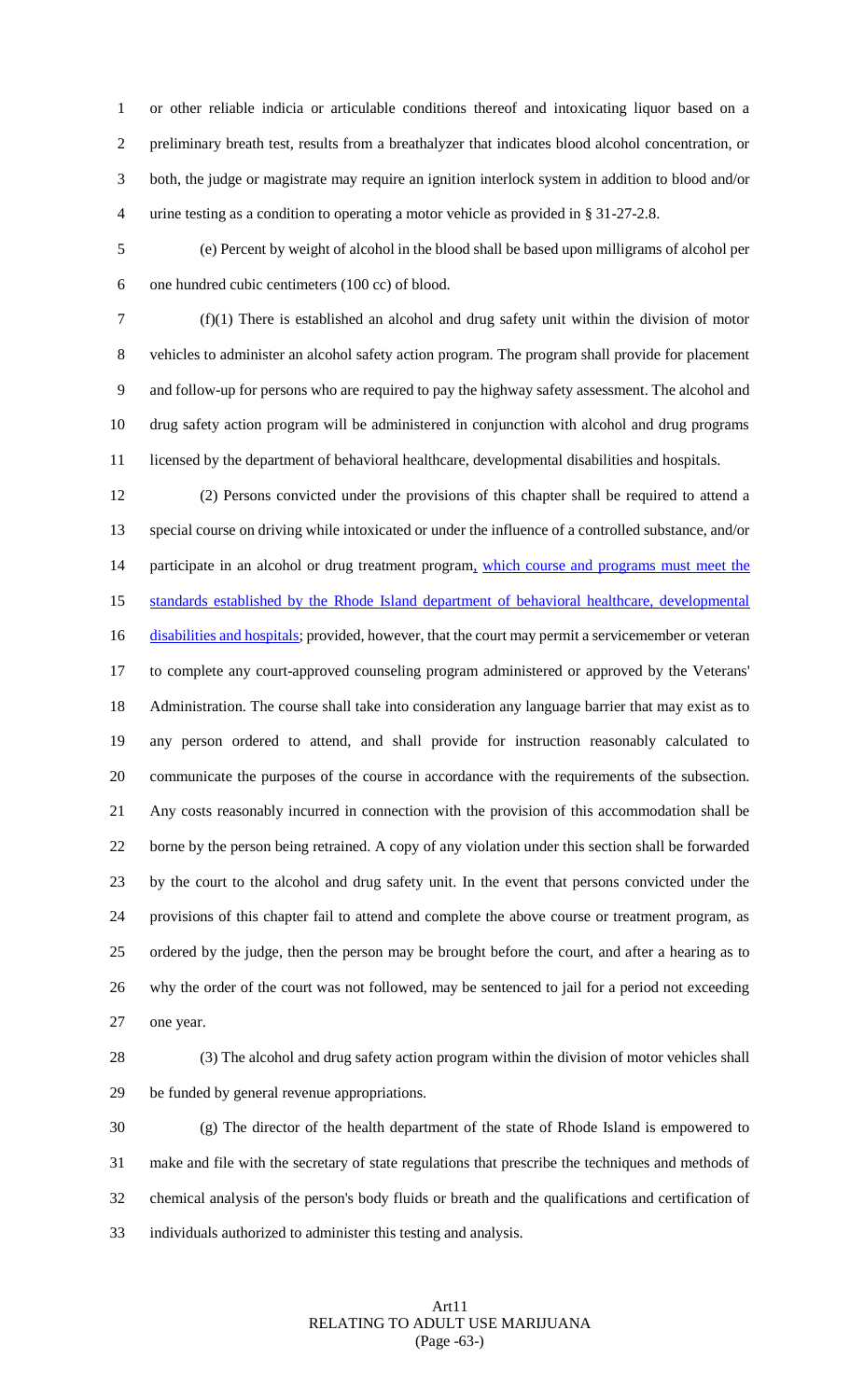(h) Jurisdiction for misdemeanor violations of this section shall be with the district court for persons eighteen (18) years of age or older and to the family court for persons under the age of eighteen (18) years. The courts shall have full authority to impose any sentence authorized and to order the suspension of any license for violations of this section. Trials in superior court are not required to be scheduled within thirty (30) days of the arraignment date.

 (i) No fines, suspensions, assessments, alcohol or drug treatment programs, course on driving while intoxicated or under the influence of a controlled substance, public community restitution, or jail provided for under this section can be suspended.

 (j) An order to attend a special course on driving while intoxicated that shall be administered in cooperation with a college or university accredited by the state, shall include a provision to pay a reasonable tuition for the course in an amount not less than twenty-five dollars (\$25.00), and a fee of one hundred seventy-five dollars (\$175), which fee shall be deposited into the general fund.

 (k) For the purposes of this section, any test of a sample of blood, breath, or urine for the presence of alcohol that relies in whole or in part upon the principle of infrared light absorption is considered a chemical test.

 (l) If any provision of this section, or the application of any provision, shall for any reason be judged invalid, such a judgment shall not affect, impair, or invalidate the remainder of the section, but shall be confined in this effect to the provision or application directly involved in the controversy giving rise to the judgment.

 (m) For the purposes of this section, "servicemember" means a person who is presently serving in the armed forces of the United States, including the Coast Guard, a reserve component thereof, or the National Guard. "Veteran" means a person who has served in the armed forces, including the Coast Guard of the United States, a reserve component thereof, or the National Guard, and has been discharged under other than dishonorable conditions.

## **31-27-2.1. Refusal to submit to chemical test.**

 (a) Any person who operates a motor vehicle within this state shall be deemed to have given his or her consent to chemical tests of his or her breath, blood, saliva and/or urine for the purpose of determining the chemical content of his or her body fluids or breath. No more than two (2) complete tests, one for the presence of intoxicating liquor and one for the presence of toluene or any controlled substance, as defined in § 21-28-1.02, shall be administered at the direction of a law enforcement officer having reasonable grounds to believe the person to have been driving a motor vehicle within this state while under the influence of intoxicating liquor, toluene, or any controlled substance, as defined in chapter 28 of title 21, or any combination of these. The director

## Art11 RELATING TO ADULT USE MARIJUANA (Page -64-)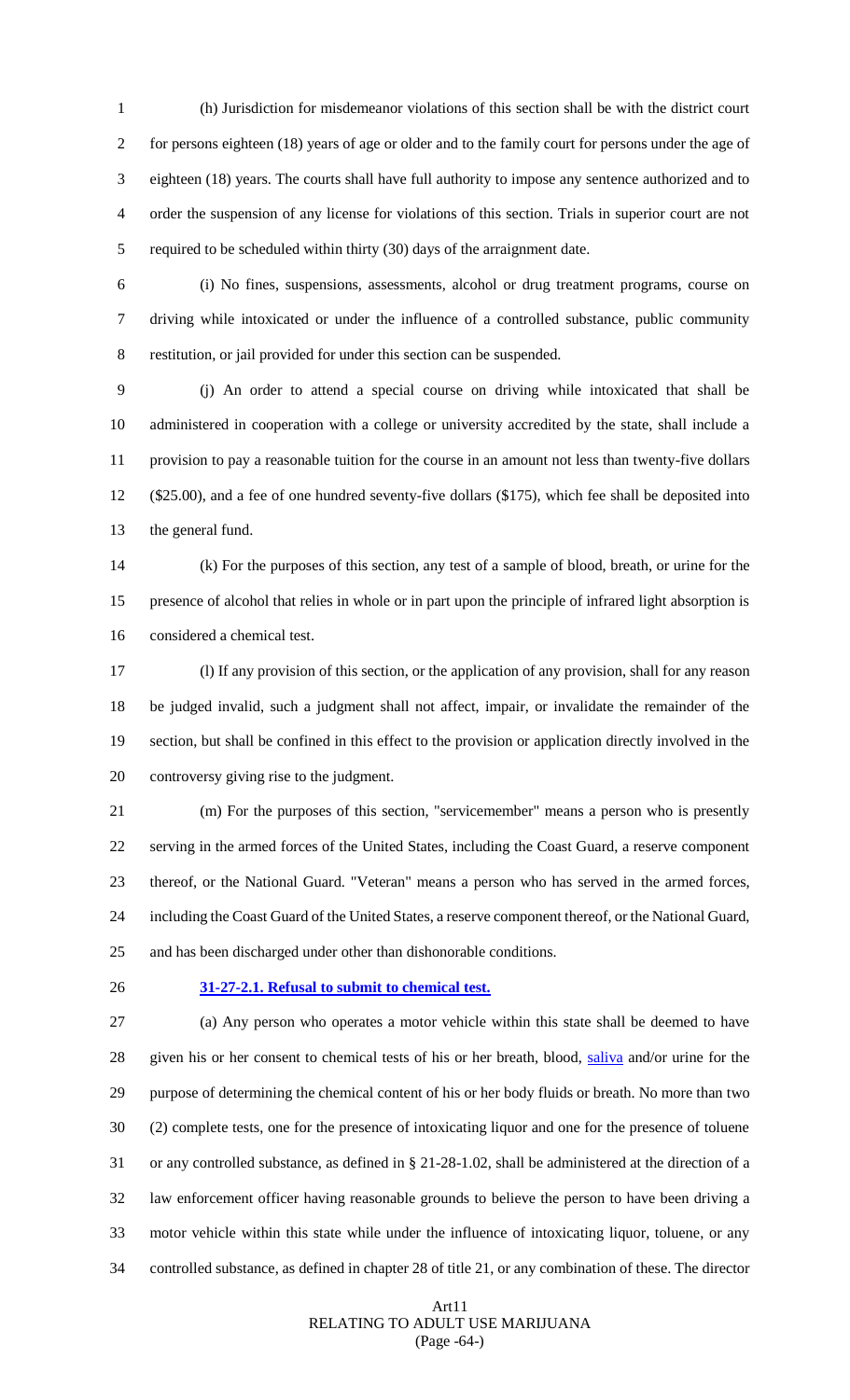of the department of health is empowered to make and file, with the secretary of state, regulations that prescribe the techniques and methods of chemical analysis of the person's body fluids or breath and the qualifications and certification of individuals authorized to administer the testing and analysis.

 (b) If a person, for religious or medical reasons, cannot be subjected to blood tests, the person may file an affidavit with the division of motor vehicles stating the reasons why he or she cannot be required to take blood tests and a notation to this effect shall be made on his or her license. If that person is asked to submit to chemical tests as provided under this chapter, the person 9 shall only be required to submit to chemical tests of his or her breath, saliva or urine. When a person is requested to submit to blood tests, only a physician or registered nurse, or a medical technician certified under regulations promulgated by the director of the department of health, may withdraw blood for the purpose of determining the alcoholic content in it. This limitation shall not apply to 13 the taking of breath, saliva or urine specimens. The person tested shall be permitted to have a physician of his or her own choosing, and at his or her own expense, administer chemical tests of 15 his or her breath, blood, saliva and/or urine in addition to the tests administered at the direction of a law enforcement officer. If a person, having been placed under arrest, refuses upon the request of a law enforcement officer to submit to the tests, as provided in § 31-27-2, none shall be given.

 (1) At the initial traffic tribunal appearance, the magistrate shall review the incident, action, and/or arrest reports submitted by the law enforcement officer to determine if there exists reasonable grounds to believe that the person had been driving a motor vehicle while under the influence of intoxicating liquor, toluene, or any controlled substance as defined in chapter 28 of title 21, or any combination thereof. The magistrate shall also determine if the person had been informed of the penalties incurred as a result of failing to submit to a chemical test as provided in this section and that the person had been informed of the implied consent notice contained in 25 subsection  $(c)(10)$  of this section. For the purpose of this subsection only, "driving a motor vehicle while under the influence of any controlled substance as defined in chapter 28 of title 21" shall be indicated by the presence or aroma of a controlled substance on or about the person or vehicle of the individual refusing the chemical test or other reliable indicia or articulable conditions that the person was impaired due to their intake of a controlled substance.

30 (2) If the magistrate determines that subsection  $(b)(1)$  of this section has been satisfied they shall promptly order that the person's operator's license or privilege to operate a motor vehicle in this state be immediately suspended. Said suspension shall be subject to the hardship provisions enumerated in § 31-27-2.8.

## Art11 RELATING TO ADULT USE MARIJUANA (Page -65-)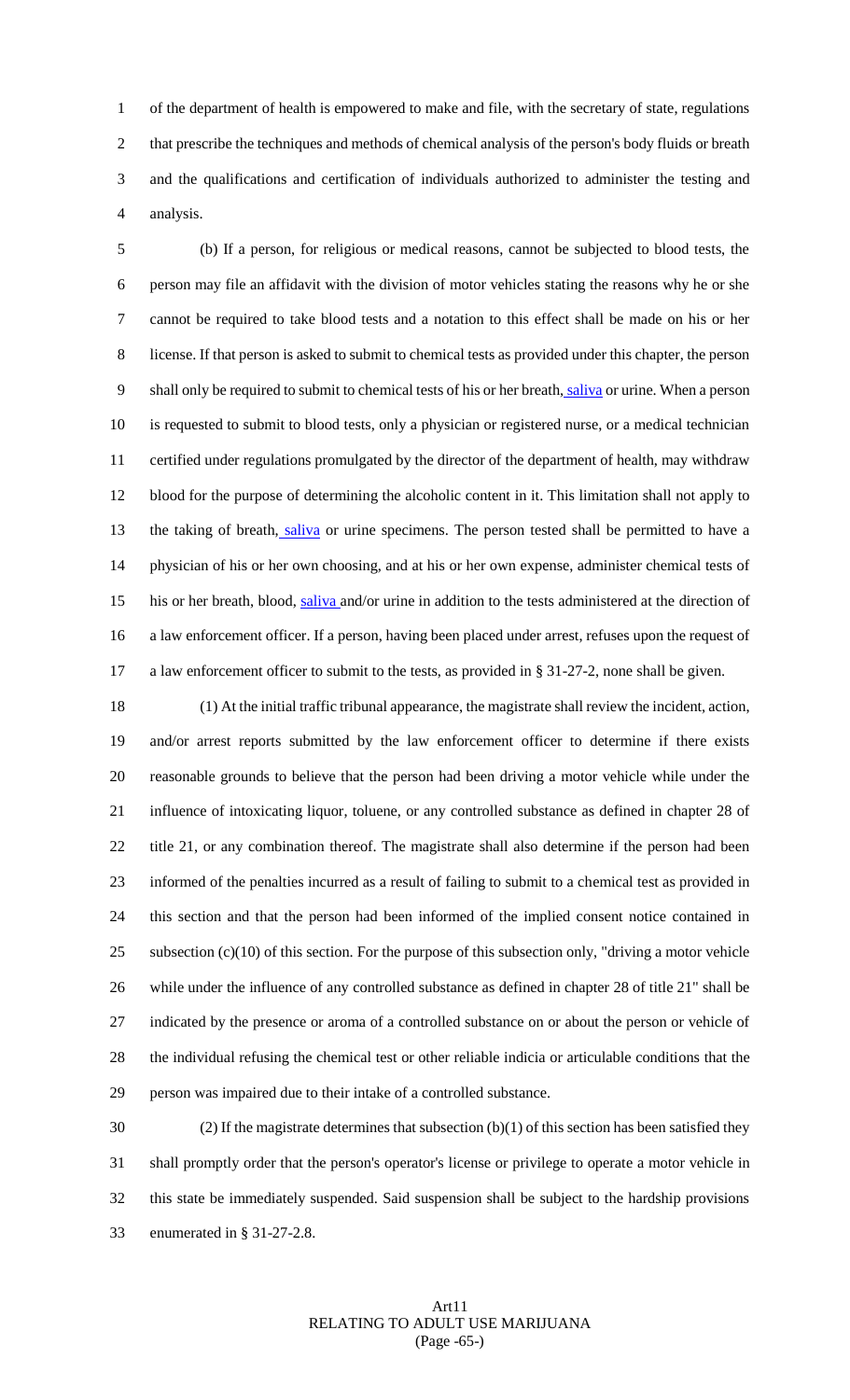(c) A traffic tribunal judge or magistrate, or a district court judge or magistrate, pursuant to the terms of subsection (d) of this section, shall order as follows:

 (1) Impose, for the first violation, a fine in the amount of two hundred dollars (\$200) to five hundred dollars (\$500) and shall order the person to perform ten (10) to sixty (60) hours of public community restitution. The person's driving license in this state shall be suspended for a period of six (6) months to one year. The traffic tribunal judge or magistrate shall require attendance at a special course on driving while intoxicated or under the influence of a controlled substance and/or alcohol or drug treatment for the individual. The traffic tribunal judge or magistrate may prohibit that person from operating a motor vehicle that is not equipped with an ignition interlock 10 system and/or blood or urine testing as provided in § 31-27-2.8.

 (2) Every person convicted of a second violation within a five-year (5) period, except with respect to cases of refusal to submit to a blood test, shall be guilty of a misdemeanor; shall be imprisoned for not more than six (6) months; shall pay a fine in the amount of six hundred dollars (\$600) to one thousand dollars (\$1,000); perform sixty (60) to one hundred (100) hours of public community restitution; and the person's driving license in this state shall be suspended for a period of one year to two (2) years. The judge or magistrate shall require alcohol and/or drug treatment for the individual. The sentencing judge or magistrate shall prohibit that person from operating a 18 motor vehicle that is not equipped with an ignition interlock system and/or blood or urine testing as provided in § 31-27-2.8.

 (3) Every person convicted for a third or subsequent violation within a five-year (5) period, except with respect to cases of refusal to submit to a blood test, shall be guilty of a misdemeanor; and shall be imprisoned for not more than one year; fined eight hundred dollars (\$800) to one 23 thousand dollars (\$1,000); shall perform not less than one hundred (100) hours of public community restitution; and the person's operator's license in this state shall be suspended for a period of two (2) years to five (5) years. The sentencing judge or magistrate shall prohibit that person from operating a motor vehicle that is not equipped with an ignition interlock system and/or blood or urine testing as provided in § 31-27-2.8. The judge or magistrate shall require alcohol or drug treatment for the individual. Provided, that prior to the reinstatement of a license to a person charged with a third or subsequent violation within a three-year (3) period, a hearing shall be held before a judge or magistrate. At the hearing, the judge or magistrate shall review the person's driving record, his or her employment history, family background, and any other pertinent factors that would indicate that the person has demonstrated behavior that warrants the reinstatement of his or her license.

## Art11 RELATING TO ADULT USE MARIJUANA (Page -66-)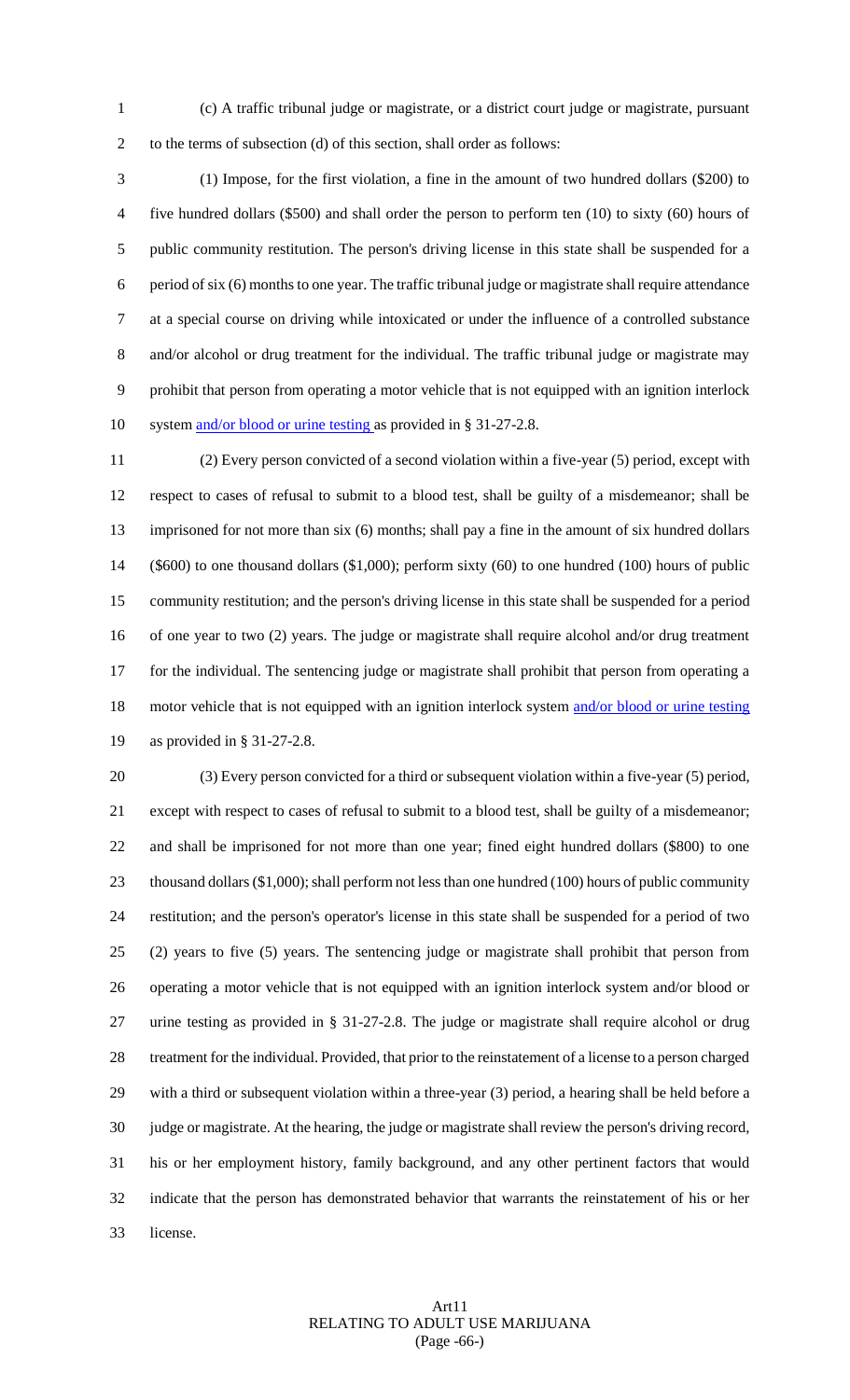(4) For a second violation within a five-year (5) period with respect to a case of a refusal to submit to a blood test, a fine in the amount of six hundred dollars (\$600) to one thousand dollars (\$1,000); the person shall perform sixty (60) to one hundred (100) hours of public community restitution; and the person's driving license in this state shall be suspended for a period of two (2) years. The judicial officer shall require alcohol and/or drug treatment for the individual. The sentencing judicial officer shall prohibit that person from operating a motor vehicle that is not equipped with an ignition interlock system as provided in § 31-27-2.8. Such a violation with respect to refusal to submit to a chemical blood test shall be a civil offense.

 (5) For a third or subsequent violation within a five-year (5) period with respect to a case of a refusal to submit to a blood test, a fine in the amount of eight hundred dollars (\$800) to one thousand dollars (\$1,000); the person shall perform not less than one hundred (100) hours of public community restitution; and the person's driving license in this state shall be suspended for a period of two (2) to five (5) years. The sentencing judicial officer shall prohibit that person from operating a motor vehicle that is not equipped with an ignition interlock system as provided in § 31-27-2.8. The judicial officer shall require alcohol and/or drug treatment for the individual. Such a violation with respect to refusal to submit to a chemical test of blood shall be a civil offense. Provided, that 17 prior to the reinstatement of a license to a person charged with a third or subsequent violation within a three-year (3) period, a hearing shall be held before a judicial officer. At the hearing, the judicial officer shall review the person's driving record, his or her employment history, family background, and any other pertinent factors that would indicate that the person has demonstrated behavior that warrants the reinstatement of their license.

 (6) For purposes of determining the period of license suspension, a prior violation shall constitute any charge brought and sustained under the provisions of this section or § 31-27-2.

 (7) In addition to any other fines, a highway safety assessment of five hundred dollars (\$500) shall be paid by any person found in violation of this section, the assessment to be deposited into the general fund. The assessment provided for by this subsection shall be collected from a violator before any other fines authorized by this section.

 (8) In addition to any other fines and highway safety assessments, a two-hundred-dollar (\$200) assessment shall be paid by any person found in violation of this section to support the department of health's chemical testing programs outlined in §§ 31-27-2(f) and 31-27-2(g), that shall be deposited as general revenues, not restricted receipts.

 (9) No fines, suspensions, assessments, alcohol or drug treatment programs, course on driving while intoxicated or under the influence of a controlled substance, or public community restitution provided for under this section can be suspended.

## Art11 RELATING TO ADULT USE MARIJUANA (Page -67-)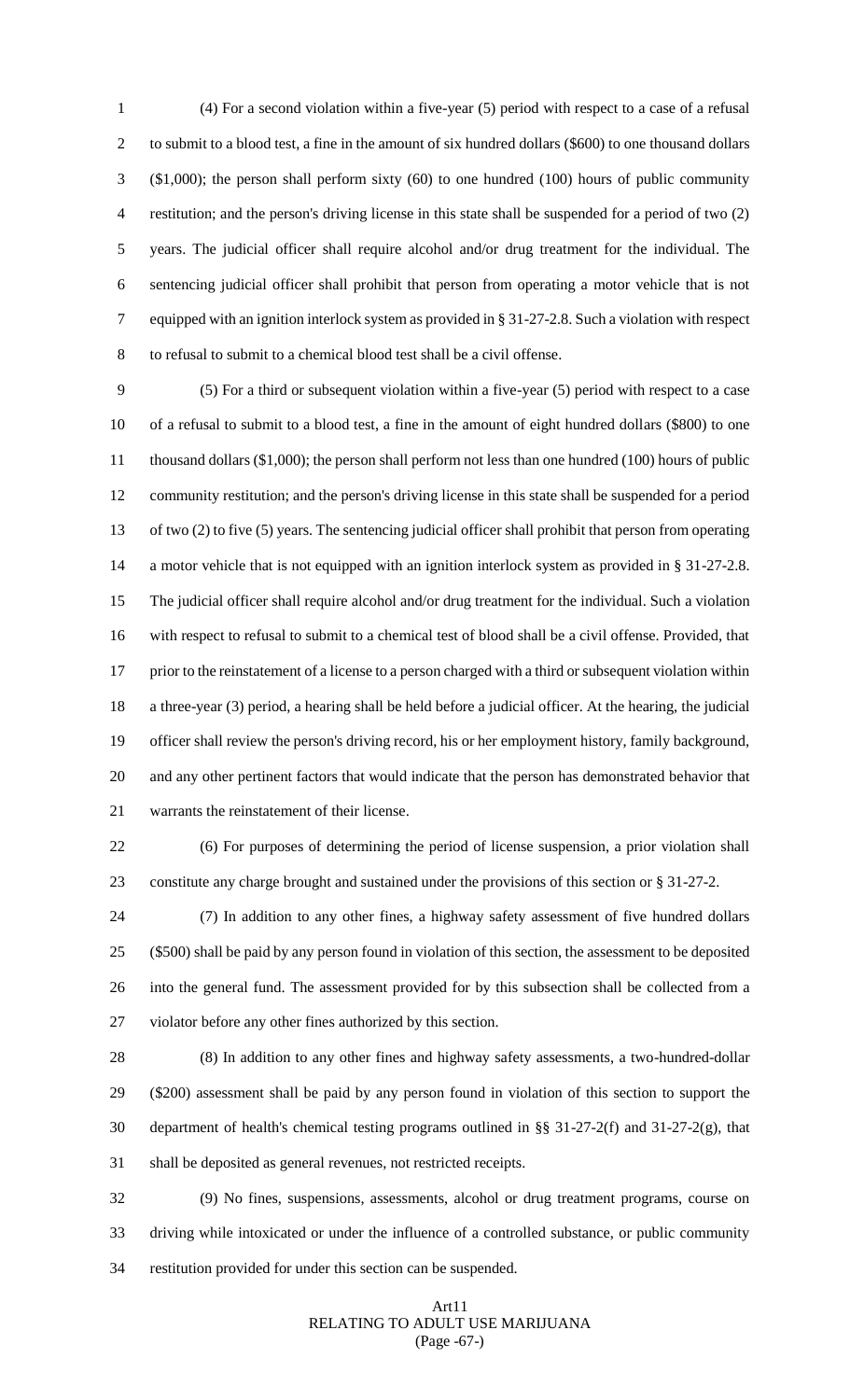(10) Implied consent notice for persons eighteen (18) years of age or older: "Rhode Island law requires you to submit to a chemical test of your blood, breath, or urine for the purpose of determining the chemical content of your body fluids or breath. If you refuse this testing, certain penalties can be imposed and include the following: for a first offense, your Rhode Island driver's license or privilege to operate a motor vehicle in this state can be suspended for six (6) months to one year or modified to permit operation in connection with an ignition interlock device for a period specified by law; a fine from two hundred dollars (\$200) to five hundred dollars (\$500) can be imposed; and you can be ordered to perform ten (10) to sixty (60) hours of community service and attend a special course on driving while intoxicated or under the influence of a controlled substance and/or alcohol or drug treatment. If you have had one or more previous offenses within the past five (5) years, your refusal to submit to a chemical test of breath or urine at this time can have criminal penalties, including incarceration up to six (6) months for a second offense and up to one year for a third or subsequent offense, and can carry increased license suspension or ignition interlock period, fines, and community service. All violators shall pay a five hundred dollar (\$500) highway safety assessment fee, a two hundred dollar (\$200) department of health chemical testing programs assessment fee, and a license reinstatement fee. Refusal to submit to a chemical test of blood shall not subject you to criminal penalties for the refusal itself, but if you have one or more previous offenses other civil penalties may increase. You have the right to be examined at your own expense by a physician selected by you. If you submit to a chemical test at this time, you have the right to have an additional chemical test performed at your own expense. You will be afforded a reasonable opportunity to exercise these rights. Access to a telephone will be made available for you to make those arrangements. You may now use a telephone." Use of this implied consent notice shall serve as evidence that a person's consent to a chemical test is valid in a prosecution involving driving under the influence of liquor, controlled substances, and/or drugs.

 (d) Upon suspending or refusing to issue a license or permit as provided in subsection (a), the traffic tribunal or district court shall immediately notify the person involved in writing, and upon his or her request, within fifteen (15) days, afford the person an opportunity for a hearing as early as practical upon receipt of a request in writing. Upon a hearing, the judge may administer oaths and may issue subpoenas for the attendance of witnesses and the production of relevant books and papers. If the judge finds after the hearing that:

 (1) The law enforcement officer making the sworn report had reasonable grounds to believe that the arrested person had been driving a motor vehicle within this state while under the influence

## Art11 RELATING TO ADULT USE MARIJUANA (Page -68-)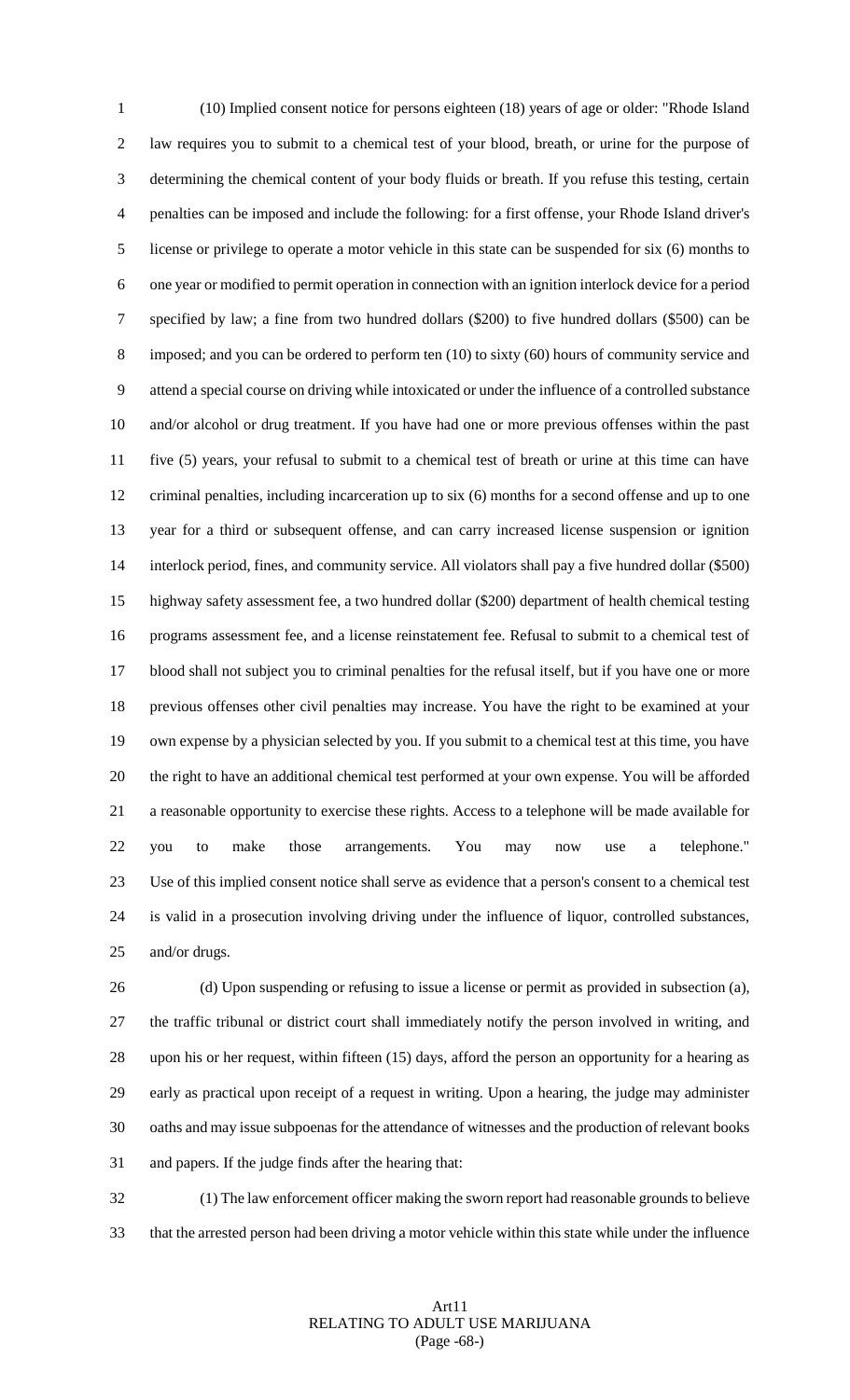of intoxicating liquor, toluene, or any controlled substance, as defined in chapter 28 of title 21, or

any combination of these;

 (2) The person, while under arrest, refused to submit to the tests upon the request of a law enforcement officer;

 (3) The person had been informed of his or her rights in accordance with § 31-27-3; and (4) The person had been informed of the penalties incurred as a result of noncompliance with this section, the judge shall sustain the violation. The judge shall then impose the penalties set forth in subsection (c) of this section. Action by the judge must be taken within seven (7) days after the hearing or it shall be presumed that the judge has refused to issue his or her order of suspension. (e) For the purposes of this section, any test of a sample of blood, breath, or urine for the presence of alcohol that relies, in whole or in part, upon the principle of infrared light absorption is considered a chemical test.

 (f) If any provision of this section, or the application of any provision, shall, for any reason, be judged invalid, the judgment shall not affect, impair, or invalidate the remainder of the section, but shall be confined in this effect to the provisions or application directly involved in the controversy giving rise to the judgment.

## **31-27-2.9. Administration of chemical test.**

 (a) Notwithstanding any provision of § 31-27-2.1, if an individual refuses to consent to a chemical test as provided in § 31-27-2.1, and a peace officer, as defined in § 12-7-21, has probable cause to believe that the individual has violated one or more of the following sections: 31-27-1, 31- 27-1.1, 31-27-2.2, or 31-27-2.6 and that the individual was operating a motor vehicle under the influence of any intoxicating liquor, toluene or any controlled substance as defined in chapter 21- 28, or any combination thereof, a chemical test may be administered without the consent of that individual provided that the peace officer first obtains a search warrant authorizing administration of the chemical test. The chemical test shall determine the amount of the alcohol or the presence of 26 a controlled substance in that person's blood, saliva or breath.

 (b) The chemical test shall be administered in accordance with the methods approved by 28 the director of the department of health as provided for in subdivision  $31-27-2(c)(4)$ . The individual shall be afforded the opportunity to have an additional chemical test as established in subdivision  $31-27-2(c)(6)$ .

(c) Notwithstanding any other law to the contrary, including, but not limited to, chapter 5-

37.3, any health care provider who, as authorized by the search warrant in subsection (a):

(i) Takes a blood, saliva or breath sample from an individual; or

(ii) Performs the chemical test; or

#### Art11 RELATING TO ADULT USE MARIJUANA (Page -69-)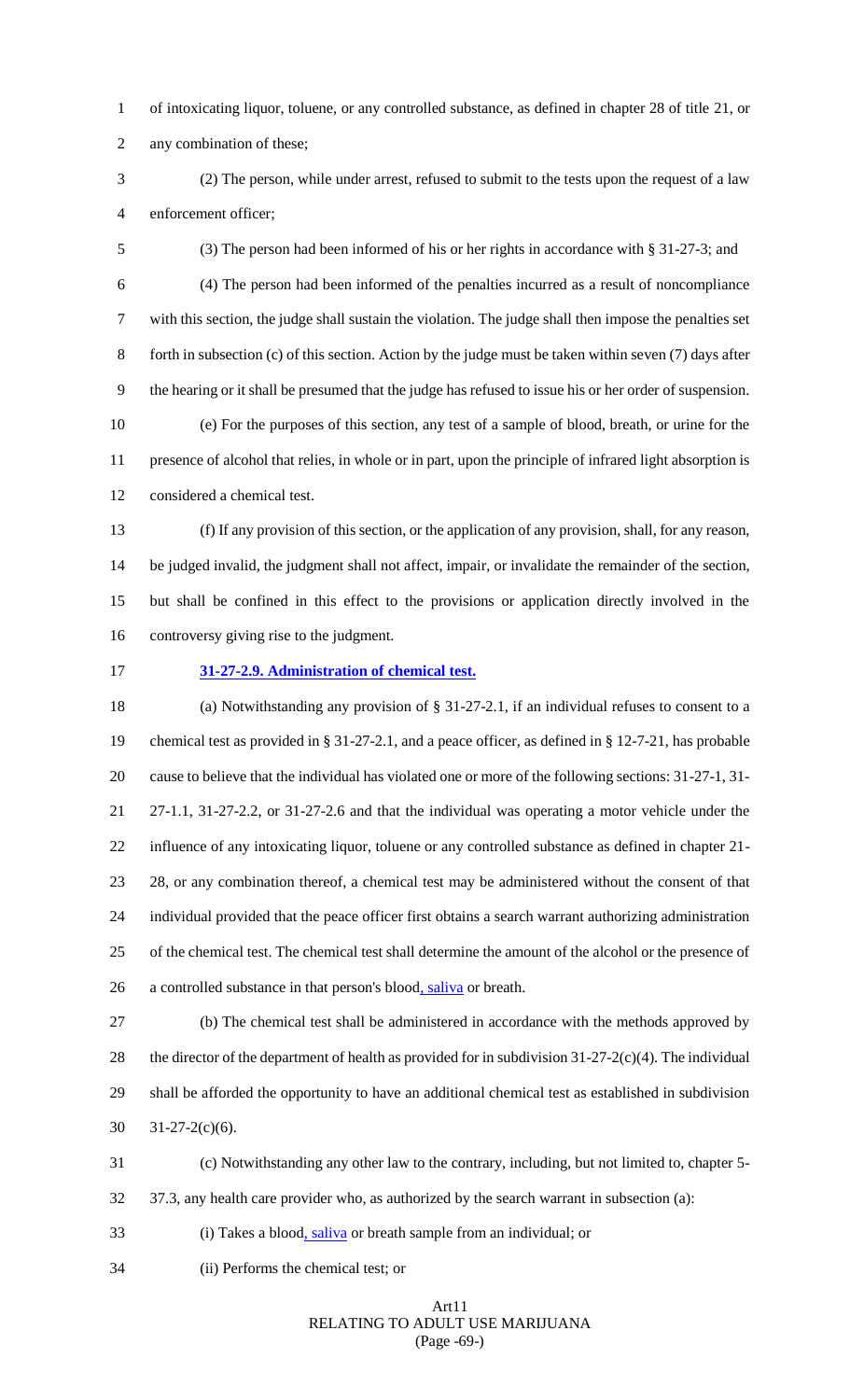(iii) Provides information to a peace officer pursuant to subsection (a) above and who uses reasonable care and accepted medical practices shall not be liable in any civil or criminal proceeding arising from the taking of the sample, from the performance of the chemical test or from the disclosure or release of the test results.

 (d) The results of a chemical test performed pursuant to this section shall be admissible as competent evidence in any civil or criminal prosecution provided that evidence is presented in compliance with the conditions set forth in subdivisions 31-27-2(c)(3), 31-27-2(c)(4) and 31-27-  $8 \t2(c)(6)$ .

 (e) All chemical tests administered pursuant to this section shall be audio and video recorded by the law enforcement agency which applied for and was granted the search warrant authorizing the administration of the chemical test.

 SECTION 8. Sections 44-49-1, 44-49-2, 44-49-4, 44-49-5, 44-49-7, 44-49-8, 44-49-9, 44- 49-9.1, 44-49-10, 44-49-11, and 44-49-12 of the General Laws in Chapter 44-49 entitled "Taxation of Marijuana and Controlled Substances" are hereby amended to read as follows:

**44-49-1. Short title.**

16 This chapter shall be known as the "Marijuana and Controlled Substances Taxation Act".

## **44-49-2. Definitions.**

 (a) "Controlled substance" means any drug or substance, whether real or counterfeit, as defined in § 21-28-1.02(8), that is held, possessed, transported, transferred, sold, or offered to be sold in violation of Rhode Island laws. "Controlled substance" does not include marijuana.

 (b) "Dealer" means a person who in violation of Rhode Island law manufactures, produces, 22 ships, transports, or imports into Rhode Island or in any manner acquires or possesses more than 23 forty-two and one half (42.5) grams of marijuana, or seven (7) or more grams of any controlled substance, or ten (10) or more dosage units of any controlled substance which is not sold by weight. 25 A quantity of marijuana or a controlled substance is measured by the weight of the substance whether pure or impure or dilute, or by dosage units when the substance is not sold by weight, in the dealer's possession. A quantity of a controlled substance is dilute if it consists of a detectable

- quantity of pure controlled substance and any excipients or fillers.
- 29 (e) "Marijuana" means any marijuana, whether real or counterfeit, as defined in § 21-28-
- 30 1.02(30), that is held, possessed, transported, transferred, sold, or offered to be sold in violation of

Rhode Island laws.

## **44-49-4. Rules.**

 The tax administrator may adopt rules necessary to enforce this chapter. The tax administrator shall adopt a uniform system of providing, affixing, and displaying official stamps,

## Art11 RELATING TO ADULT USE MARIJUANA (Page -70-)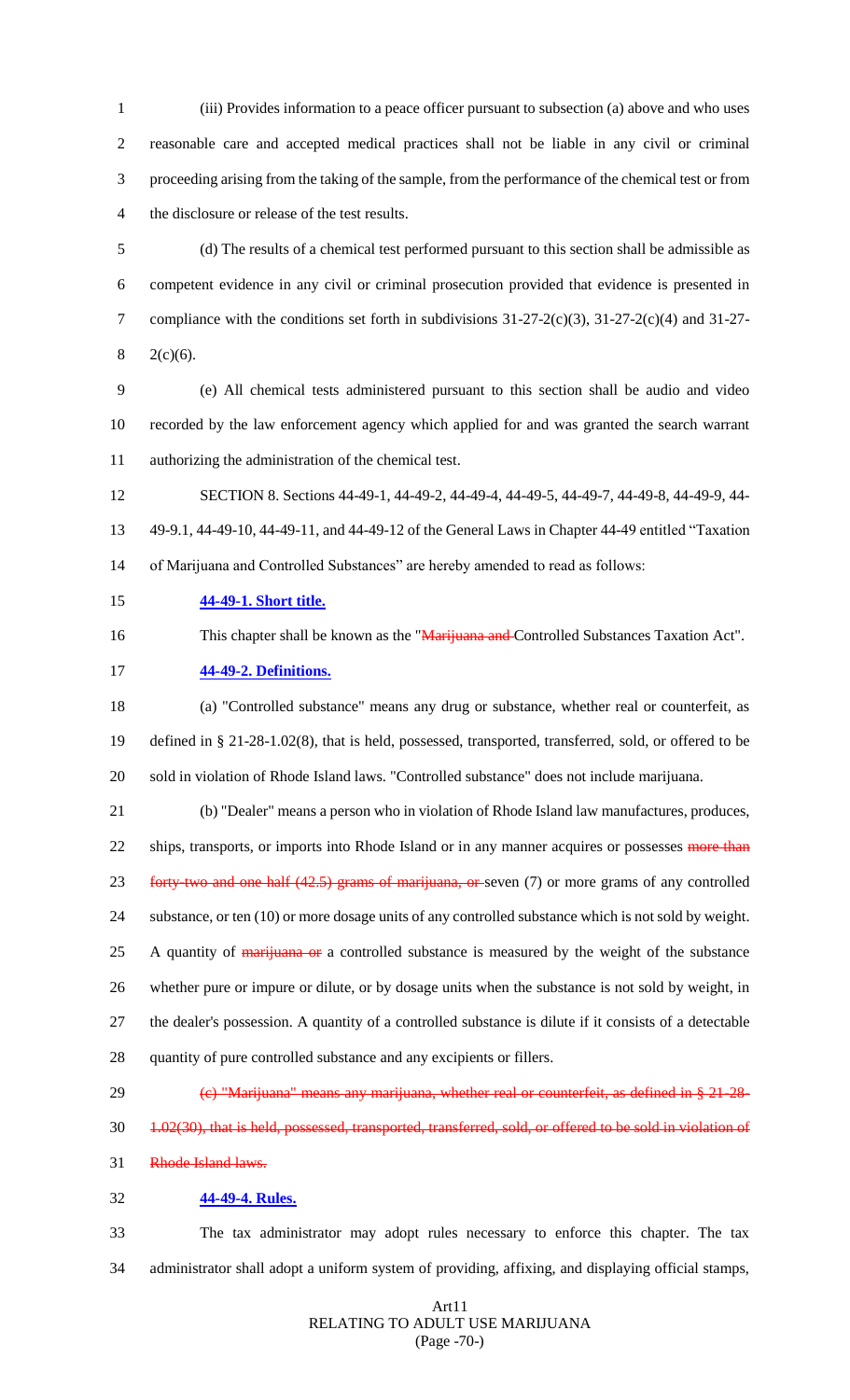1 official labels, or other official indicia for marijuana and controlled substances on which a tax is

2 imposed.

3 **44-49-5. Tax payment required for possession.**

4 No dealer may possess any marijuana or controlled substance upon which a tax is imposed 5 under this chapter unless the tax has been paid on the marijuana or a controlled substance as 6 evidenced by a stamp or other official indicia.

7 **44-49-7. Pharmaceuticals.**

8 Nothing in this chapter shall require persons lawfully in possession of marijuana or a 9 controlled substance to pay the tax required under this chapter.

10 **44-49-8. Measurement.**

11 For the purpose of calculating this tax, a quantity of marijuana or a controlled substance is 12 measured by the weight of the substance whether pure or impure or dilute, or by dosage units when 13 the substance is not sold by weight, in the dealer's possession. A quantity of a controlled substance 14 is dilute if it consists of a detectable quantity of pure controlled substance and any excipients or 15 fillers.

- 16 **44-49-9. Tax rate.**
- 17 A tax is imposed on marijuana and controlled substances as defined in § 44-49-2 at the 18 following rates:

19 (1) On each gram of marijuana, or each portion of a gram, three dollars and fifty cents  $20 \quad$   $($3.50)$$ ; and

- 21  $\left(\frac{2}{1}\right)$  On each gram of controlled substance, or portion of a gram, two hundred dollars 22 (\$200); or
- 23  $(3)(2)$  On each ten (10) dosage units of a controlled substance that is not sold by weight,

24 or portion of the dosage units, four hundred dollars (\$400).

25 **44-49-9.1. Imposition of tax, interest and liens.**

26 (a) Any law enforcement agency seizing marijuana and/or controlled substances as defined 27 in § 44-49-2 in the quantities set forth in that section shall report to the division of taxation no later 28 than the twenty-fifth (25th) of each month, the amount of all marijuana and controlled substances 29 seized during the previous month and the name and address of each dealer from whom the 30 marijuana and controlled substances were seized. 31 (b) The tax administrator shall assess the dealer for any tax due at the rate provided by §

32 44-49-9. The tax shall be payable within fifteen (15) days after its assessment and, if not paid when 33 due, shall bear interest from the date of its assessment at the rate provided in § 44-1-7 until paid.

## Art11 RELATING TO ADULT USE MARIJUANA (Page -71-)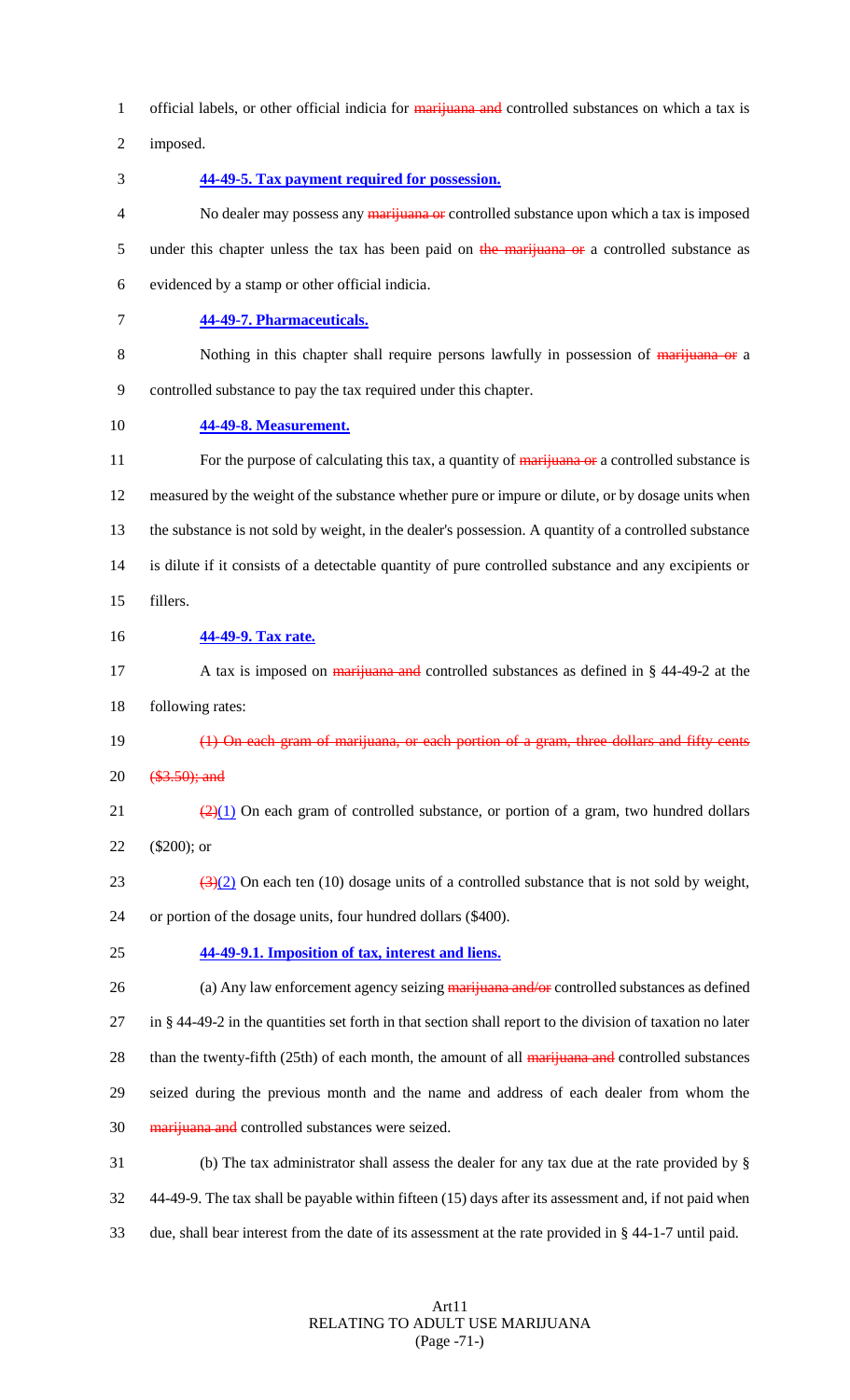(c) The tax administrator may file a notice of tax lien upon the real property of the dealer located in this state immediately upon mailing a notice of assessment to the dealer at the address listed in the report of the law enforcement agency. The tax administrator may discharge the lien imposed upon the filing of a bond satisfactory to the tax administrator in an amount equal to the tax, interest and penalty imposed under this chapter.

# **44-49-10. Penalties – Criminal provisions.**

 (a) **Penalties.** Any dealer violating this chapter is subject to a penalty of one hundred percent (100%) of the tax in addition to the tax imposed by § 44-49-9. The penalty will be collected as part of the tax.

 (b) **Criminal penalty; sale without affixed stamps.** In addition to the tax penalty imposed, 11 a dealer distributing or possessing marijuana or controlled substances without affixing the appropriate stamps, labels, or other indicia is guilty of a crime and, upon conviction, may be 13 sentenced to imprisonment for not more than five (5) years, or to payment of a fine of not more 14 than ten thousand dollars (\$10,000), or both.

 (c) **Statute of limitations.** An indictment may be found and filed, or a complaint filed, upon any criminal offense specified in this section, in the proper court within six (6) years after the commission of this offense.

## **44-49-11. Stamp price.**

19 Official stamps, labels, or other indicia to be affixed to all marijuana or controlled substances shall be purchased from the tax administrator. The purchaser shall pay one hundred percent (100%) of face value for each stamp, label, or other indicia at the time of the purchase.

**44-49-12. Payment due.**

 (a) Stamps affixed. When a dealer purchases, acquires, transports, or imports into this state 24 marijuana or controlled substances on which a tax is imposed by § 44-49-9, and if the indicia evidencing the payment of the tax have not already been affixed, the dealer shall have them 26 permanently affixed on the marijuana or controlled substance immediately after receiving the substance. Each stamp or other official indicia may be used only once.

28 (b) Payable on possession. Taxes imposed upon marijuana or controlled substances by this

chapter are due and payable immediately upon acquisition or possession in this state by a dealer.

SECTION 9. Title 44 of the General Laws entitled "Taxation" is hereby amended by

adding thereto the following chapter:

 CHAPTER 49.1 THE CANNABIS TAXATION ACT **44-49.1-1. Short title.**

> Art11 RELATING TO ADULT USE MARIJUANA (Page -72-)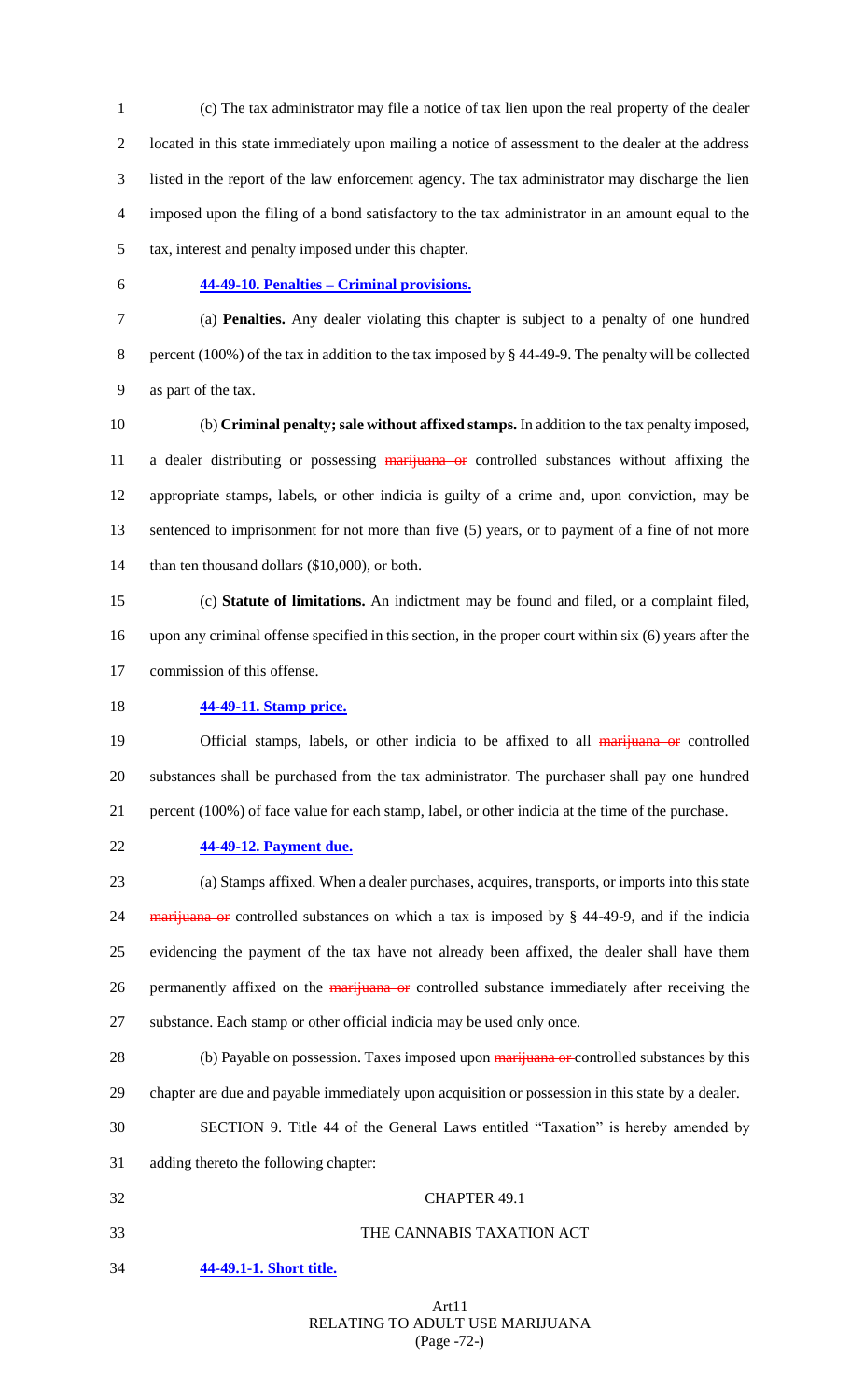| $\mathbf{1}$   | This chapter shall be known as the "Cannabis Taxation Act."                                              |
|----------------|----------------------------------------------------------------------------------------------------------|
| $\overline{2}$ | 44-49.1-2. Definitions.                                                                                  |
| 3              | As used in this chapter, unless the context clearly indicates otherwise, the following words             |
| 4              | and phrases shall have the following meanings:                                                           |
| 5              | (1) "Adult use marijuana retailer" has the meaning given that term in § 21-28.11-3.                      |
| 6              | (2) "Cannabis" has the meaning given that term in $\S 21-28.11-3$ .                                      |
| 7              | (3) "Department of business regulation" means the office of cannabis regulation with the                 |
| 8              | department of business regulation or its successor agency.                                               |
| 9              | $(4)$ "Licensee" has the same meaning as "marijuana establishment licensee" in § 21-28.11-               |
| 10             | 3.                                                                                                       |
| 11             | $(5)$ "Marijuana" has the meaning given that term in § 21-28-1.02.                                       |
| 12             | (6) Marijuana cash use surcharge account means the restricted receipt account established                |
| 13             | in the department of revenue to collect penalties on tax payments related to marijuana that are paid     |
| 14             | in cash.                                                                                                 |
| 15             | (7) "Marijuana cultivator" means a licensed medical marijuana cultivator as defined in $\S$ 21-          |
| 16             | 28.6-3, an adult use marijuana cultivator as defined in $\S$ 21-28.11-3, or any other person licensed by |
| 17             | the department of business regulation to cultivate marijuana in the state. A marijuana cultivator does   |
| 18             | not include a primary caregiver or qualifying patients, as defined in 21-28.6-3, who are growing         |
| 19             | marijuana pursuant to $\S$ 21-28.6-4 and in accordance with chapter 28.6 of title 21 and the             |
| 20             | regulations promulgated thereunder.                                                                      |
| 21             | (8) "Marijuana flower" means the flower or bud from a marijuana plant.                                   |
| 22             | (9) "Marijuana products" has the meaning given that term in $\S 21-28.11-3$ .                            |
| 23             | (10) "Marijuana trim" means any part of the marijuana plant other than marijuana flower.                 |
| 24             | (11) "Person" means any individual, including an employee or agent, firm, fiduciary,                     |
| 25             | partnership, corporation, trust, or association, however formed.                                         |
| 26             | (12) "Tax administrator" means the tax administrator within the division of taxation of the              |
| 27             | department of revenue as defined in $\S$ 44-1-1.                                                         |
| 28             | 44-49.1-3. Adult use cultivator, retailer licenses required.                                             |
| 29             | Each person engaging in the business of cultivating adult use marijuana or selling adult use             |
| 30             | marijuana products, shall secure a license from the department of business regulation before             |
| 31             | engaging in that business, or continuing to engage in it. A separate application and license is          |
| 32             | required for each place of business operated by the retailer. A licensee shall notify the department     |
| 33             | of business regulation and tax administrator simultaneously within thirty (30) days in the event that    |

Art11 RELATING TO ADULT USE MARIJUANA (Page -73-)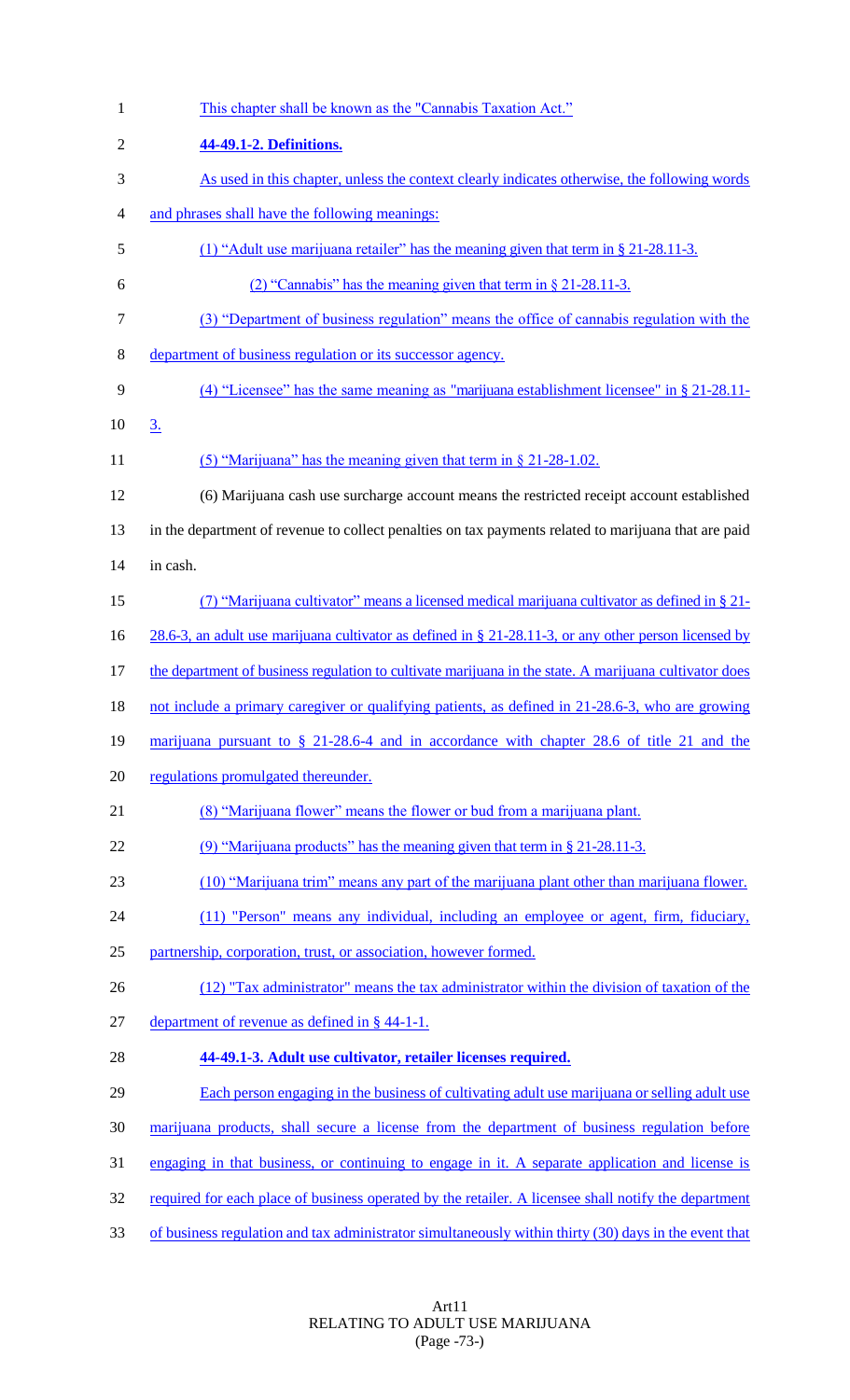1 it changes its principal place of business. A separate license is required for each type of business if the applicant is engaged in more than one of the activities required to be licensed by this section. **44-49.1-4. Marijuana cultivator excise tax.** (a) An excise tax is imposed on all marijuana cultivated by marijuana cultivators. The rate of taxation is as follows: (1) Three dollars (\$3.00) for every dried ounce of marijuana trim and a proportionate tax at the like rate on all fractional parts of an ounce thereof, and (2) Ten dollars (\$10.00) for every dried ounce of marijuana flower and a proportionate tax at the like rate on all fractional parts of an ounce thereof. (b) Marijuana trim and marijuana flower that has not reached a dried state will be taxed 11 using equivalent amounts as established by regulations promulgated by the department of taxation and the department of business regulation. (c) The excise tax is assessed and levied upon the sale or transfer of marijuana by a 14 marijuana cultivator to any party or upon the designation of the product for retail sale by the 15 cultivator, whichever occurs earlier. 16 (d) The tax bears interest at the annual rate provided by  $\S$  44-1-7 from the twentieth  $(20<sup>th</sup>)$  day after the close of the month for which the amount, or any portion of it, should have been paid 18 until the date of payment. (e) This section is effective as of January 1, 2023. **44-49.1-5. Adult use marijuana retail excise tax.** (a) An excise tax is imposed on all marijuana sold by adult use marijuana retailers pursuant 22 to chapter 28.12 of title 21 at a rate of ten percent (10%) of the gross sales of marijuana products. This excise tax is in addition to all other taxes imposed by title 44. The burden of proving the tax 24 was collected is upon the person who makes the sale and the purchaser, unless the person who makes the sales takes from the purchaser a certificate to the effect that the purchase was for resale. 26 The certificate shall contain any information and be in the form that the tax administrator may require. (b) Any adult use marijuana retailer shall collect the taxes imposed by this section from 29 any purchaser to whom the sale of marijuana products is made and shall remit to the state the tax levied by this section. The retail sale of marijuana products shall not be bundled with any other non-marijuana tangible personal property or taxable services set forth in R.I. Gen. Laws § 44-18- 7.3. (c) The adult use marijuana retailer shall add the tax imposed by this chapter to the sale price or charge, and when added the tax constitutes a part of the price or charge, is a debt from the

### Art11 RELATING TO ADULT USE MARIJUANA (Page -74-)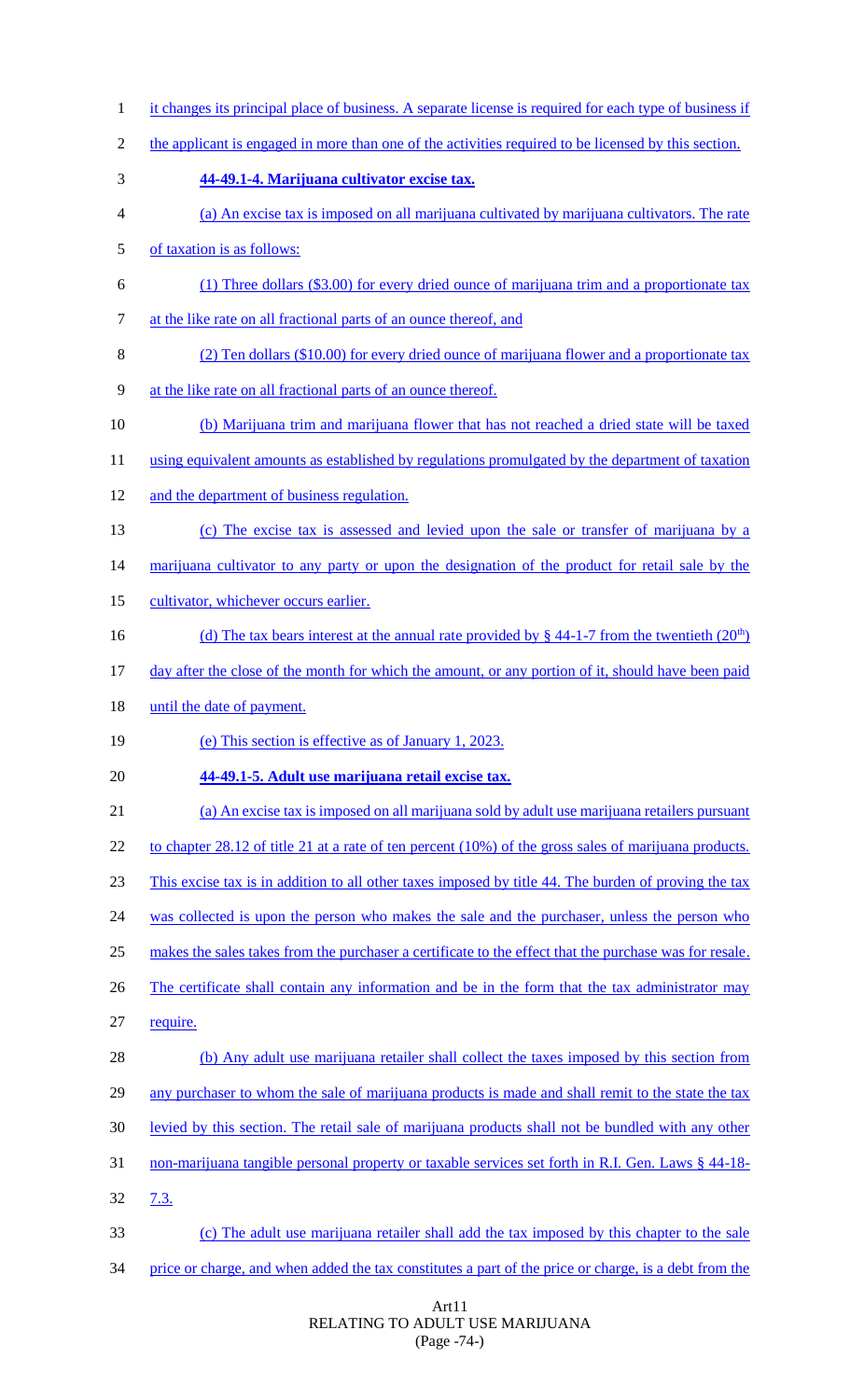- 1 consumer or user to the retailer, and is recoverable at law in the same manner as other debts;
- 2 provided, that the amount of tax that the retailer collects from the consumer or user is as follows:
- 3 Amount of Fair Market Value, as Tax
- 4 \$0.01 to \$.09 inclusive No Tax
- 5 .10 to .19 inclusive .01
- 6 .20 to .29 inclusive .02
- 7 .30 to .39 inclusive .03
- 8 .40 to .49 inclusive .04
- 9 .50 to .59 inclusive .05
- 10 .60 to .69 inclusive .06
- 11 .70 to .79 inclusive .07
- 12 .80 to .89 inclusive .08
- 13 .90 to .99 inclusive .09 14 .100 to .109 inclusive .10
- 15 and where the amount of the sale is more than one dollar and nine cents (\$1.09) the amount
- 16 of the tax is computed at the rate of ten percent (10%)
- 17 (d) It shall be deemed a violation of this section for an adult use marijuana retailer to fail
- 18 to separately state the tax imposed in this section and instead include it in the sale price of marijuana
- 19 products. The tax levied in this article shall be imposed is in addition to all other taxes imposed by
- 20 the state, or any municipal corporation or political subdivision of any of the foregoing.
- (e) The tax bears interest at the annual rate provided by  $\S$  44-1-7 from the twentieth  $(20<sup>th</sup>)$
- 22 day after the close of the month for which the amount, or any portion of it, should have been paid
- 23 until the date of payment.

# 24 **44-49.1-6. Returns.**

- 25 (a) Every marijuana cultivator shall, on or before the twentieth (20th) day of the month 26 following the sale or transfer of marijuana, make a return to the tax administrator for taxes due 27 under § 44-49.1-4. Marijuana cultivators shall file their returns on a form as prescribed by the tax 28 administrator. 29 (b) Every licensed adult use marijuana retailer shall, on or before the twentieth (20th) day
- 30 of the month following the sale of marijuana products, make a return to the tax administrator for
- 31 taxes due under § 44-49.1-5. Adult use marijuana retailers shall file their returns on a form as
- 32 prescribed by the tax administrator.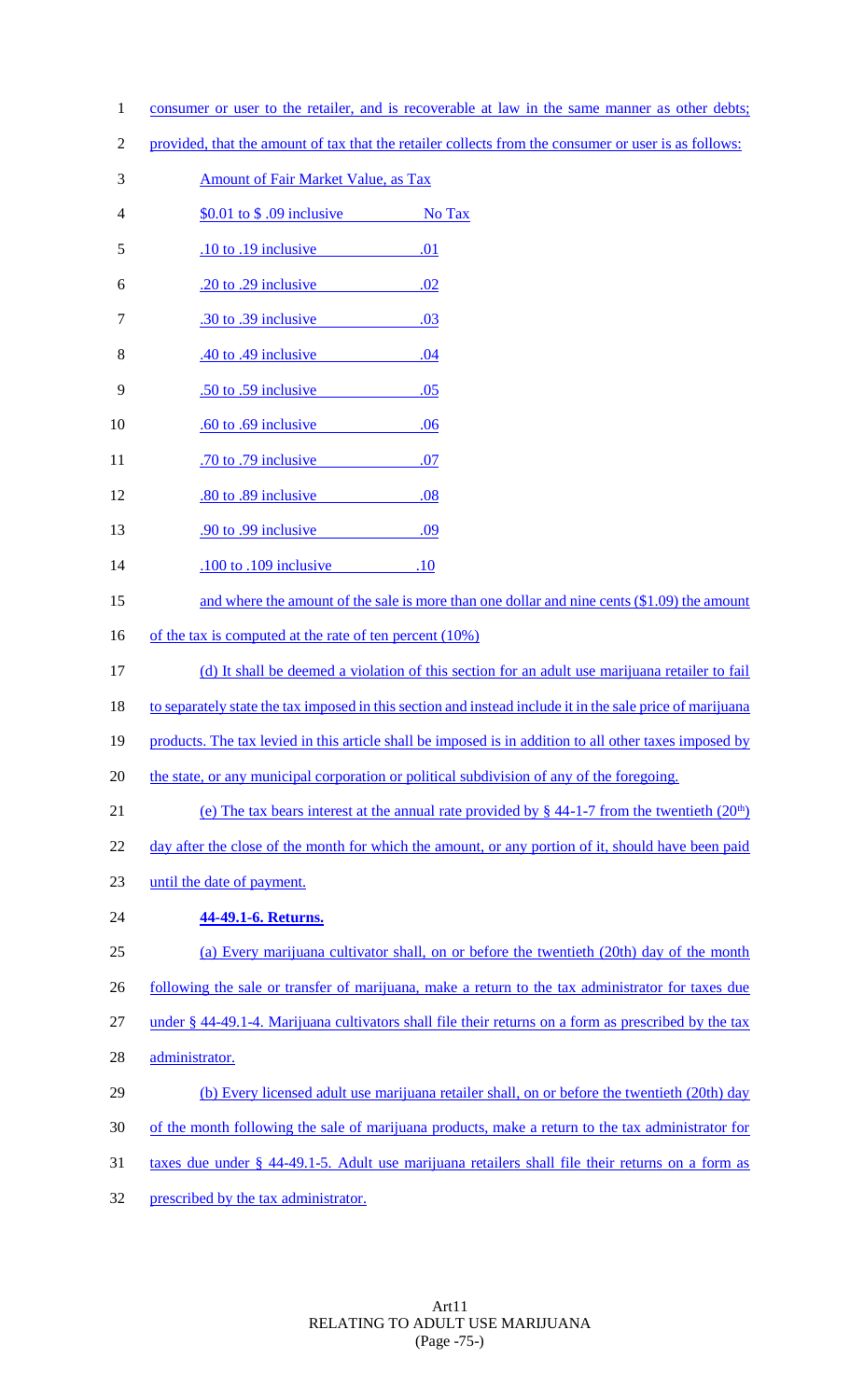| $\mathbf{1}$   | (c) If for any reason an adult use marijuana retailer fails to collect the tax imposed $\S$ 44-        |
|----------------|--------------------------------------------------------------------------------------------------------|
| $\overline{2}$ | 49.1-5 from the purchaser, the purchaser shall file a return and pay the tax directly to the state, on |
| 3              | or before the date required by subsection (b) of this section.                                         |
| $\overline{4}$ | (d) There is created with the general fund a restricted receipt account to be known as the             |
| 5              | "marijuana cash use surcharge" account. Surcharge collected pursuant to subsection (e) shall be        |
| 6              | deposited into this account and be used to finance costs associated with processing and handling       |
| 7              | cash payments and other enforcement related to taxes mandated to be paid under this chapter. The       |
| 8              | restricted receipt account will be housed within the budget of the department of revenue. All          |
| 9              | amounts deposited into the marijuana cash use surcharge account shall be exempt from the indirect      |
| 10             | cost recovery provisions of § 35-4-27.                                                                 |
| 11             | (e) Any licensee who makes a payment in cash for taxes due under this chapter, or taxes                |
| 12             | due under chapters 18 or 67 of this title, shall pay a ten percent $(10\%)$ penalty on the amount of   |
| 13             | that payment to the division of taxation. Payment of a tax return with less than one thousand dollars  |
| 14             | $($1,000)$ in taxes due per month, on average, shall not be subject to the penalty.                    |
| 15             | (f) Notwithstanding any other provision of law, the department of business regulation and              |
| 16             | tax administrator may, on a periodic basis, prepare and publish for public distribution a list of      |
| 17             | entities and their active licenses administered under this chapter. Each list may contain the license  |
| 18             | type, name of the licensee, and the amount of tax paid under this chapter.                             |
| 19             | 44-49.1-7. Sale of contraband products prohibited.                                                     |
| 20             | (a) No person shall sell, offer for sale, display for sale, or possess with intent to sell any         |
| 21             | contraband marijuana, marijuana products.                                                              |
| 22             | (b) Any marijuana or marijuana products exchanged in which one of the two entities does                |
| 23             | not have a license or exchanged between a non-licensed entity and a consumer shall be considered       |
| 24             | contraband.                                                                                            |
| 25             | (c) Any marijuana or marijuana products for which applicable taxes have not been paid as               |
| 26             | specified in title 44 shall be considered contraband.                                                  |
| 27             | (d) Failure to comply with the provisions of this chapter may result in the imposition of the          |
| 28             | <u>applicable civil penalties in Section 44-49.1-12 below; however, the possession of marijuana or</u> |
| 29             | marijuana products as described in this chapter do not constitute contraband for purposes of           |
| 30             | imposing a criminal penalty under chapter 28 of title 21.                                              |
| 31             | 44-49.1-8. Recordkeeping.                                                                              |
| 32             | (a) Each licensee shall maintain copies of invoices or equivalent documentation for, or                |
| 33             | itemized for, each of its facilities for each involving the sale or transfer of marijuana or marijuana |
|                |                                                                                                        |
| 34             | products. All records and invoices required under this section must be safely preserved for three      |

### Art11 RELATING TO ADULT USE MARIJUANA (Page -76-)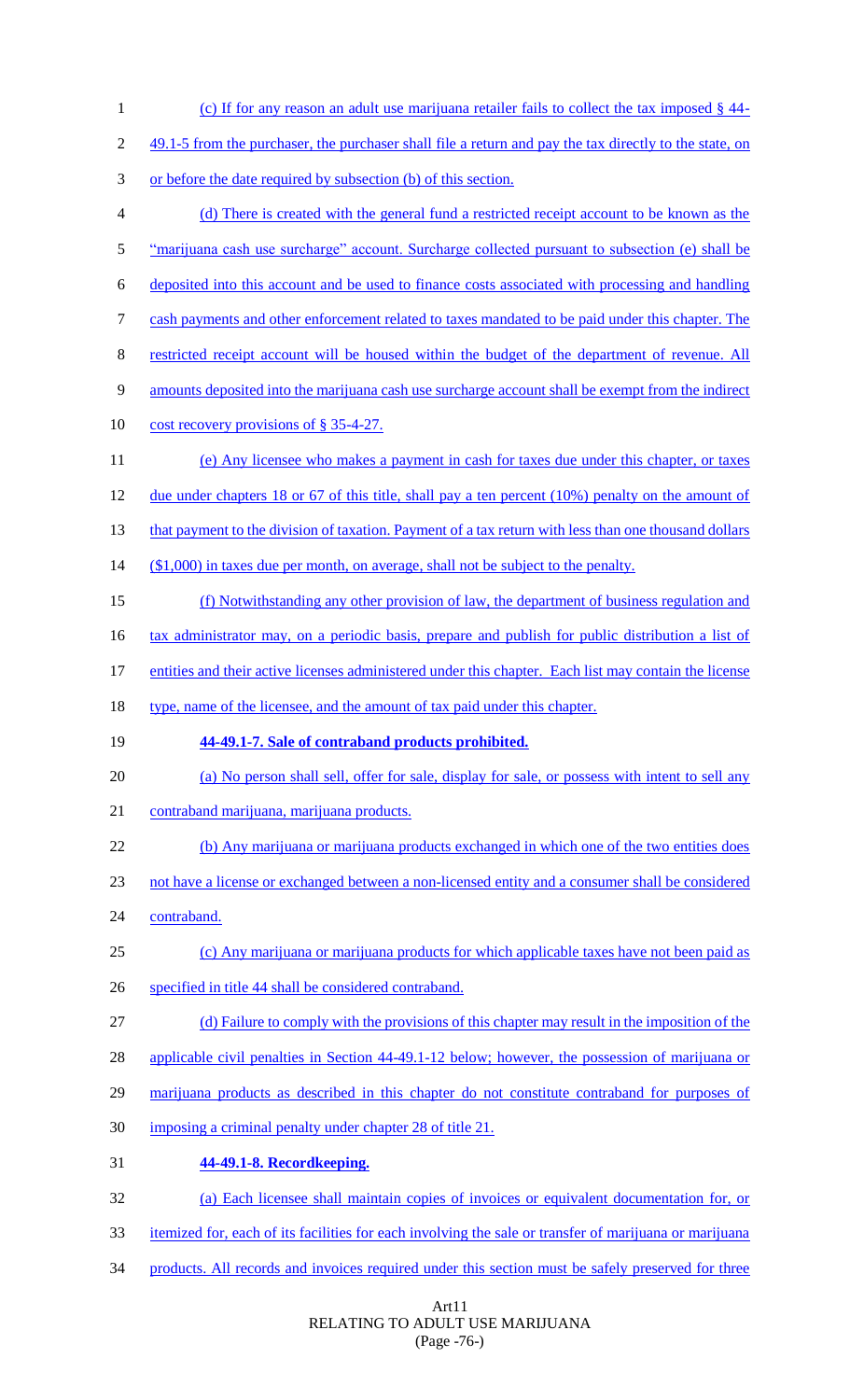1 (3) years in a manner to insure permanency and accessibility for inspection by the administrator or

2 his or her authorized agents.

 (b) Records required under this section shall be preserved on the premises described in the relevant license in such a manner as to ensure permanency and accessibility for inspection at reasonable hours by authorized personnel of the administrator. With the tax administrator's permission, persons with multiple places of business may retain centralized records but shall 7 transmit duplicates of the invoices or the equivalent documentation to each place of business within twenty-four (24) hours upon the request of the administrator or his or her designee.

9 (c) Any person who fails to submit the reports required in this chapter or by the tax 10 administrator under this chapter, or who makes any incomplete, false, or fraudulent report, or who 11 refuses to permit the tax administrator or his or her authorized agent to examine any books, records, 12 papers, or stocks of marijuana or marijuana products as provided in this chapter, or who refuses to 13 supply the tax administrator with any other information which the tax administrator requests for 14 the reasonable and proper enforcement of the provisions of this chapter, shall be guilty of a 15 misdemeanor punishable by imprisonment up to one (1) year, or a fine of not more than five 16 thousand dollars (\$5,000), or both, for the first offense, and for each subsequent offense, shall be 17 fined not more than ten thousand dollars (\$10,000), or be imprisoned not more than five (5) years, 18 or both.

## 19 **44-49.1-9. Inspections and investigations.**

20 (a) The tax administrator or his or her duly authorized agent shall have authority to enter 21 and inspect, without a warrant during normal business hours, and with a warrant during nonbusiness

22 hours, the facilities and records of any licensee.

23 (b) In any case where the administrator or his or her duly authorized agent, or any police 24 officer of this state, has knowledge or reasonable grounds to believe that any vehicle is transporting 25 marijuana or marijuana products in violation of this chapter, the administrator, such agent, or such 26 police officer, is authorized to stop such vehicle and to inspect the same for contraband marijuana 27 or marijuana products.

 (c) For the purpose of determining the correctness of any return, determining the amount of tax that should have been paid, determining whether or not the licensee should have made a return or paid taxes, or collecting any taxes under this chapter, the tax administrator may examine, or cause to be examined, any books, papers, records, or memoranda, that may be relevant to making 32 those determinations, whether the books, papers, records, or memoranda, are the property of or in the possession of the licensee or another person. The tax administrator may require the attendance 34 of any person having knowledge or information that may be relevant, compel the production of

> Art11 RELATING TO ADULT USE MARIJUANA (Page -77-)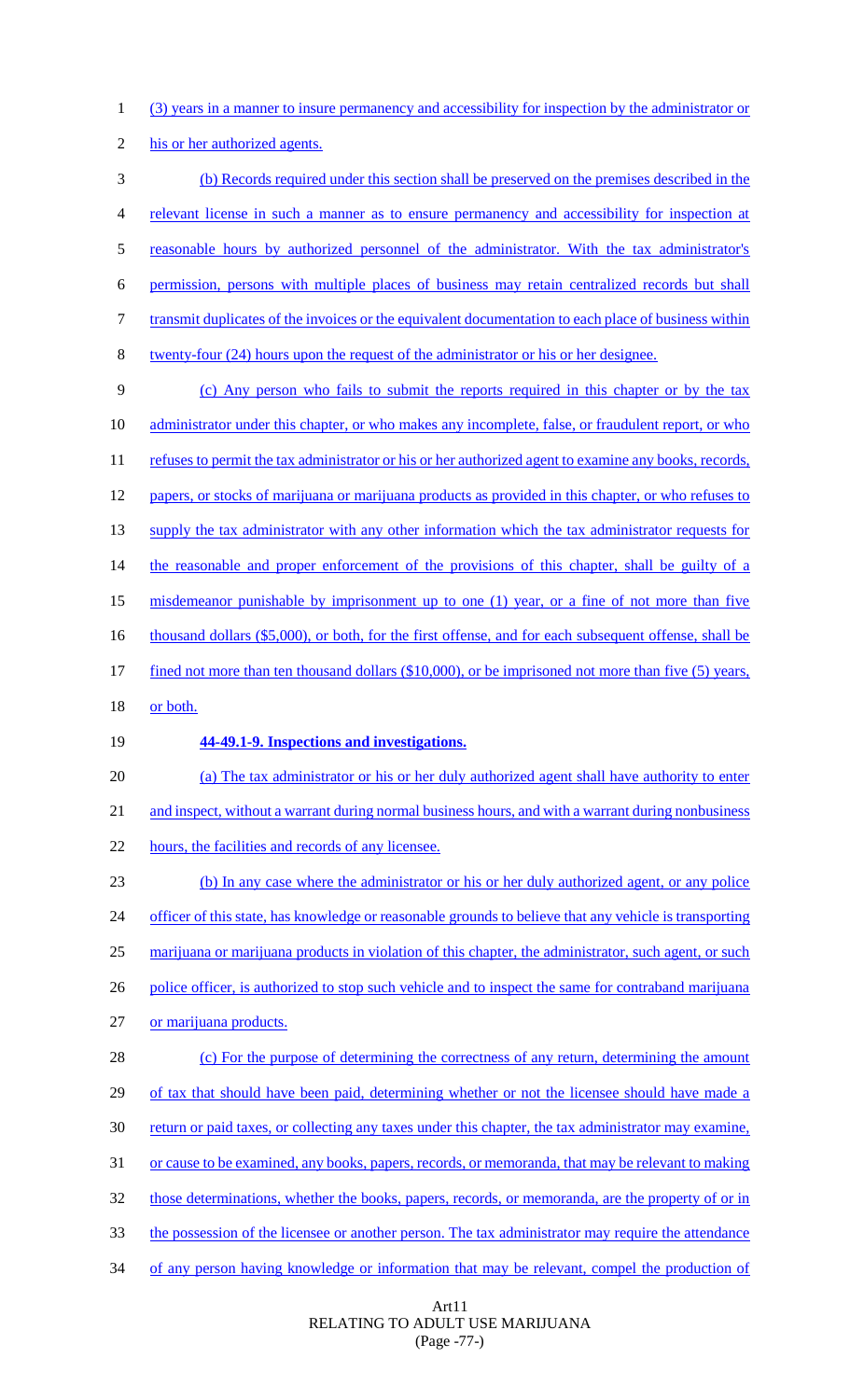2 material to the determination, and administer oaths or affirmations. Upon demand of the tax administrator or any examiner or investigator, the court administrator of any court shall issue a subpoena for the attendance of a witness or the production of books, papers, records, and memoranda. The tax administrator may also issue subpoenas. Disobedience of subpoenas issued under this chapter is punishable by the superior court of the district in which the subpoena is issued, or, if the subpoena is issued by the tax administrator, by the superior court of the county in which the party served with the subpoena is located, in the same manner as contempt of superior court. **44-49.1-10. Suspension or revocation of license.** The tax administrator may instruct the department of business regulation to, and upon such 11 instruction the department shall be authorized to suspend or revoke any license under this chapter for failure of the licensee to comply with any provision of this chapter or with any provision of any 13 other law or ordinance relative to the sale or transfer of marijuana or marijuana products. **44-49.1-11. Seizure and destruction.** Any marijuana or marijuana products found in violation of this chapter shall be declared 16 to be contraband goods and may be seized by the tax administrator, his or her agents, or employees, or by any deputy sheriff, or police officer when directed by the tax administrator to do so, without a warrant. For the purposes of seizing and destroying contraband marijuana, employees of the department of business regulation may act as agents of the tax administrator. The seizure and/or destruction of any marijuana or marijuana products under the provisions of this section does not 21 relieve any person from a fine or other penalty for violation of this chapter. The department of 22 business regulation, in conjunction with the tax administrator and the department of public safety, may promulgate rules and regulations for the destruction of contraband goods pursuant to this section. **44-49.1-12. Penalties.** 26 (a) Failure to file tax returns or to pay tax. In the case of failure: (1) *To file.* The tax return on or before the prescribed date, unless it is shown that the failure 28 is due to reasonable cause and not due to willful neglect, an addition to tax shall be made equal to ten percent (10%) of the tax required to be reported. For this purpose, the amount of tax required to be reported shall be reduced by an amount of the tax paid on or before the date prescribed for payment and by the amount of any credit against the tax which may properly be claimed upon the 32 return. (2*) To pay.* The amount shown as tax on the return on or before the prescribed date for 34 payment of the tax unless it is shown that the failure is due to reasonable cause and not due to

1 books, papers, records, or memoranda by persons required to attend, take testimony on matters

#### Art11 RELATING TO ADULT USE MARIJUANA (Page -78-)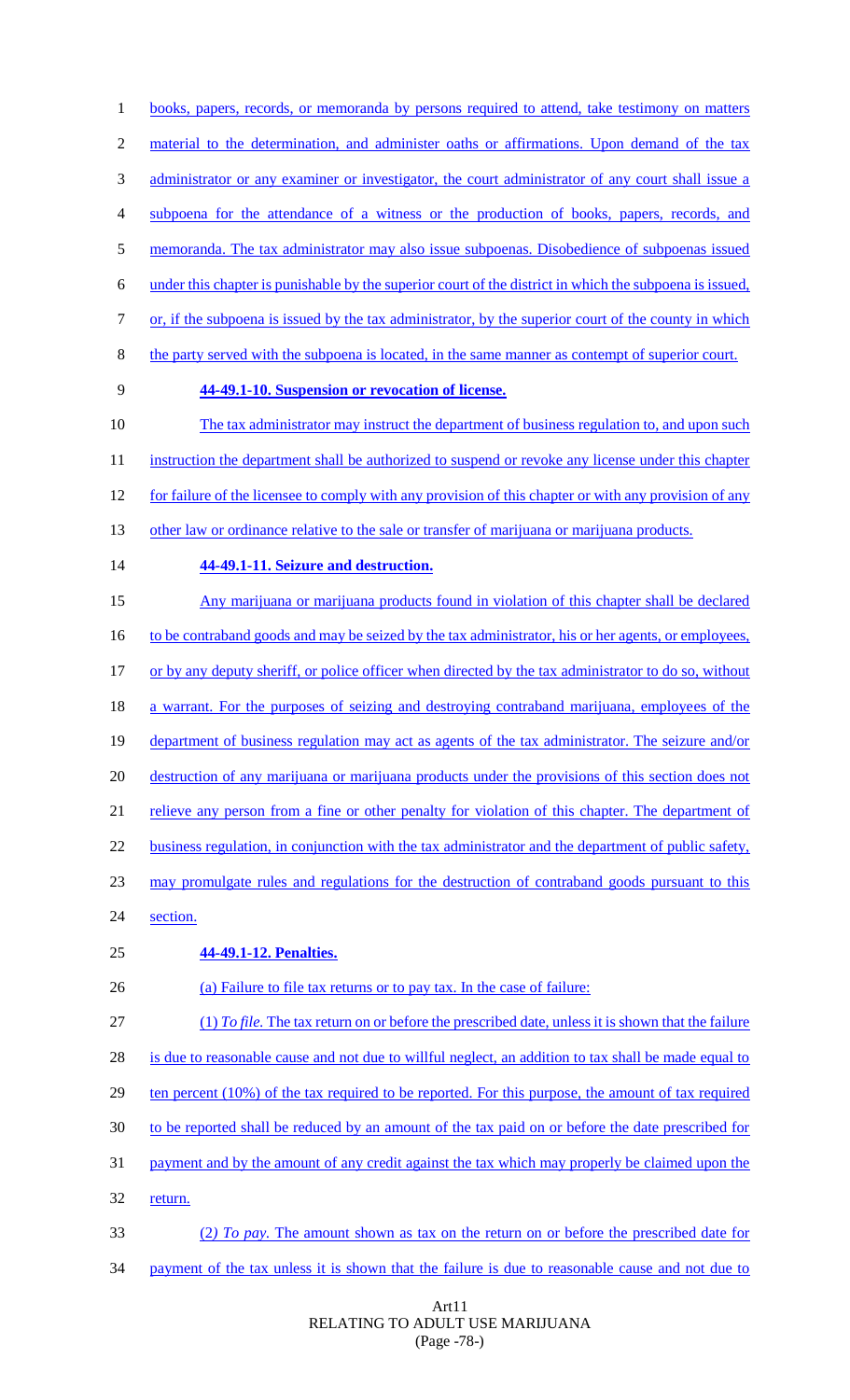- 1 willful neglect, there shall be added to the amount shown as tax on the return ten percent (10%) of
- 2 the amount of the tax.
- 3 (b) *Negligence.* If any part of a deficiency is due to negligence or intentional disregard of
- 4 the Rhode Island General Laws or rules or regulations under this chapter (but without intent to
- 5 defraud), five percent (5%) of that part of the deficiency shall be added to the tax.
- 6 (c) *Fraud.* If any part of a deficiency is due to fraud, fifty percent (50%) of that part of the
- 7 deficiency shall be added to the tax. This amount shall be in lieu of any other additional amounts
- 8 imposed by subsections (a) and (b) of this section.
- 9 (d) *Failure to collect and pay over tax.* Any person required to collect, truthfully account 10 for, and pay over any tax under this title who willfully fails to collect the tax or truthfully account 11 for and pay over the tax or willfully attempts in any manner to evade or defeat the tax or the payment 12 thereof, shall, in addition to other penalties provided by law, be liable to a civil penalty equal to the 13 total amount of the tax evaded, or not collected, or not accounted for and paid over.
- 14 (e) Additions and penalties treated as tax. The additions to the tax and civil penalties 15 provided by this section shall be paid upon notice and demand and shall be assessed, collected, and
- 16 paid in the same manner as taxes.
- 17 (f) *Bad checks.* If any check or money order in payment of any amount receivable under 18 this title is not duly paid, in addition to any other penalties provided by law, there shall be paid as 19 a penalty by the person who tendered the check, upon notice and demand by the tax administrator 20 or his or her delegate, in the same manner as tax, an amount equal to one percent (1%) of the amount 21 of the check, except that if the amount of the check is less than five hundred dollars (\$500), the 22 penalty under this section shall be five dollars (\$5.00). This subsection shall not apply if the person 23 tendered the check in good faith and with reasonable cause to believe that it would be duly paid.
- 24 (g) *Misuse of Trust Funds.* Any retailer and any officer, agent, servant, or employee of any 25 corporate retailer responsible for either the collection or payment of the tax, who appropriates or 26 converts the tax collected to his or her own use or to any use other than the payment of the tax to 27 the extent that the money required to be collected is not available for payment on the due date as 28 prescribed in this chapter, shall upon conviction for each offense be fined not more than ten 29 thousand dollars (\$10,000), or be imprisoned for one year, or by both fine and imprisonment, both 30 fine and imprisonment to be in addition to any other penalty provided by this chapter. 31 (h) Whoever fails to pay any tax imposed by § 44-49.1-4 or § 44-49.1-5 at the time 32 prescribed by law or regulations, shall, in addition to any other penalty provided in this chapter, be
- 33 liable for a penalty of one thousand dollars (\$1,000) or not more than five (5) times the tax due but
- 34 unpaid, whichever is greater.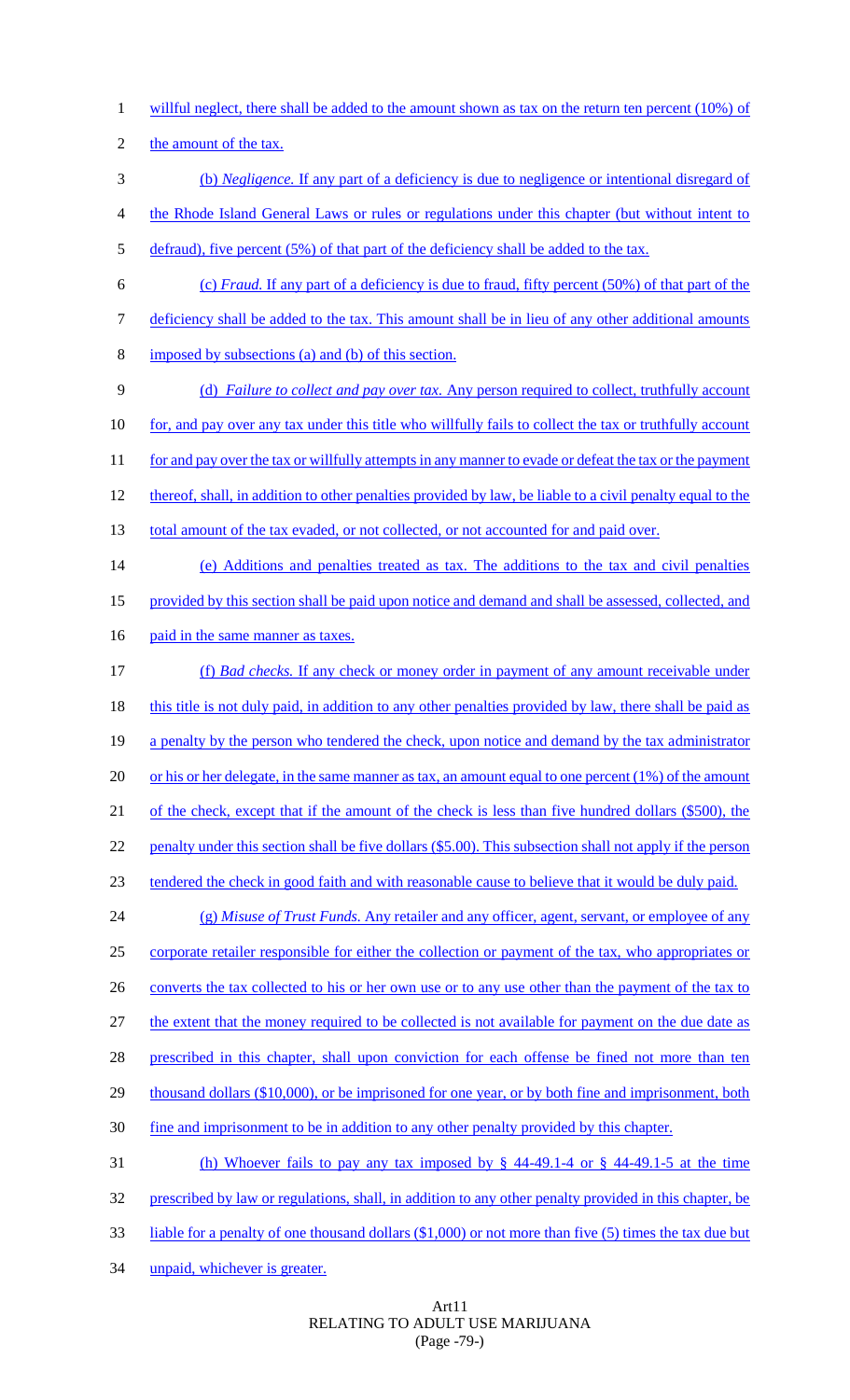(i) When determining the amount of a penalty sought or imposed under this section, evidence of mitigating or aggravating factors, including history, severity, and intent, shall be

considered.

## **44-49.1-13. Claim for refund.**

5 Whenever the tax administrator determines that any person is entitled to a refund of any moneys paid by a person under the provisions of this chapter, or whenever a court of competent jurisdiction orders a refund of any moneys paid, the general treasurer shall, upon certification by the tax administrator and with the approval of the director of revenue, pay the refund from any moneys in the treasury not appropriated without any further act or resolution making appropriation 10 for the refund. No refund is allowed unless a claim is filed with the tax administrator within three (3) years from the fifteenth (15th) day after the close of the month for which the overpayment was made. **44-49.1-14. Hearings and appeals.** 14 (a) Any person aggrieved by any action under this chapter of the tax administrator or his or her authorized agent for which a hearing is not elsewhere provided may apply to the tax 16 administrator, in writing, within thirty (30) days of the action for a hearing, stating the reasons why 17 the hearing should be granted and the manner of relief sought. The tax administrator shall notify 18 the applicant of the time and place fixed for the hearing. After the hearing, the tax administrator may make the order in the premises as may appear to the tax administrator just and lawful and shall furnish a copy of the order to the applicant. The tax administrator may, by notice in writing, at any 21 time, order a hearing on his or her own initiative and require the licensee or any other individual whom the tax administrator believes to be in possession of information concerning any growing, processing, distribution, sales, or transfer of cannabis products to appear before the tax 24 administrator or his or her authorized agent with any specific books of account, papers, or other documents, for examination relative to the hearing. 26 (b) Appeals from administrative orders or decisions made pursuant to any provisions of this chapter shall be to the sixth division district court pursuant to chapter 8 of title 8. The taxpayer's 28 right to appeal under this section shall be expressly made conditional upon prepayment of all taxes, interest, and penalties, unless the taxpayer moves for and is granted an exemption from the prepayment requirement pursuant to § 8-8-26. **44-49.1-15. Disclosure of information to the office of cannabis regulation.** Notwithstanding any other provision of law, the tax administrator may make available to an officer or employee of the office of cannabis regulation of the Rhode Island department of

business regulation, any information that the administrator may consider proper contained in tax

Art11 RELATING TO ADULT USE MARIJUANA (Page -80-)